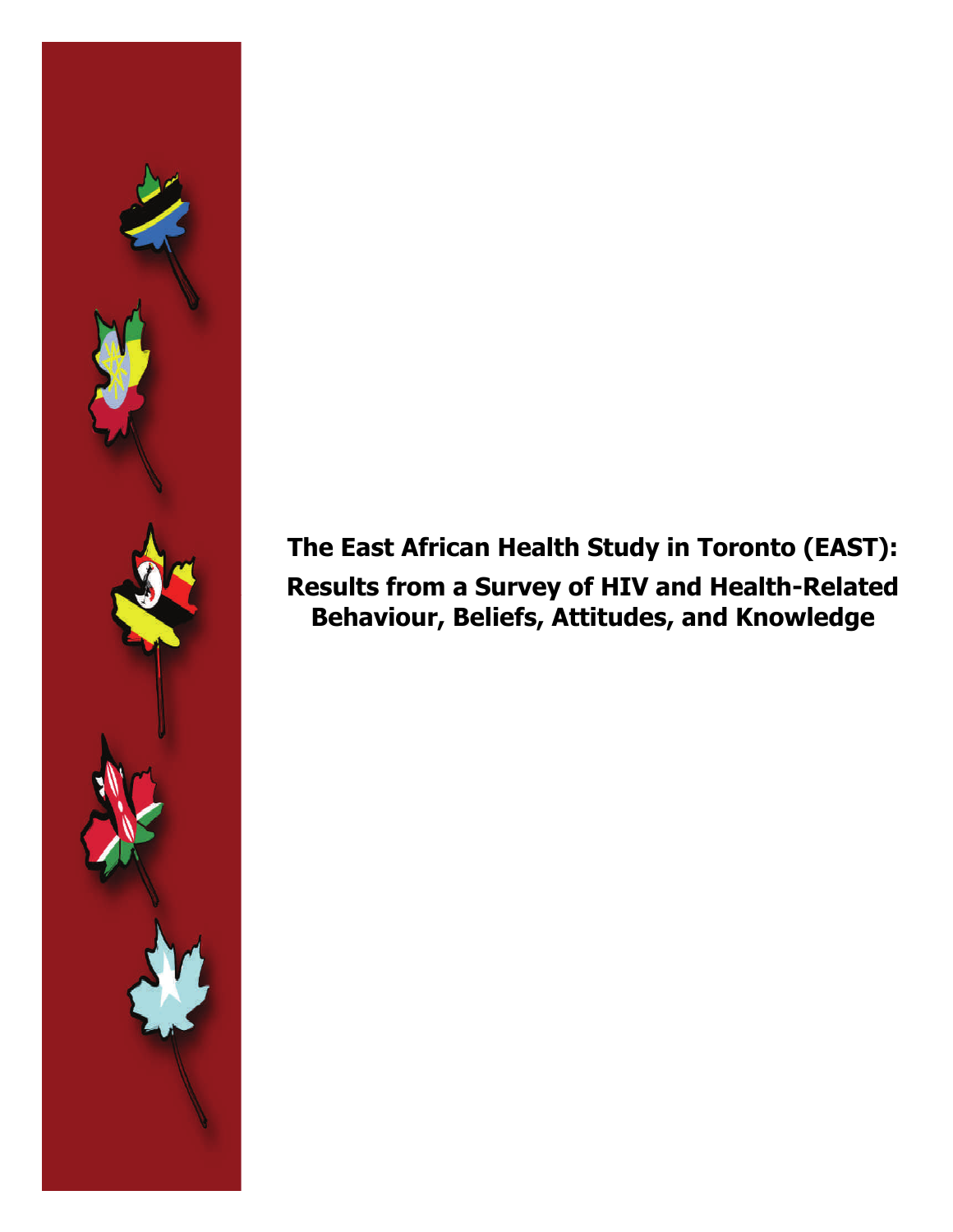© 2008, The HIV Social, Behavioural, and Epidemiological Studies Unit, University of Toronto

For additional copies of this report, contact:

HIV Social, Behavioural, and Epidemiological Studies Unit Dalla Lana School of Public Health 155 College Street, Toronto, Ontario M5T 3M7 Canada 416-978-4643 www.hivstudiesunit.ca www.accho.ca

ISBN 978-0-7727-8734-7





Funded by the Ontario HIV Treatment Network (OHTN) and Public Health Agency of Canada (PHAC)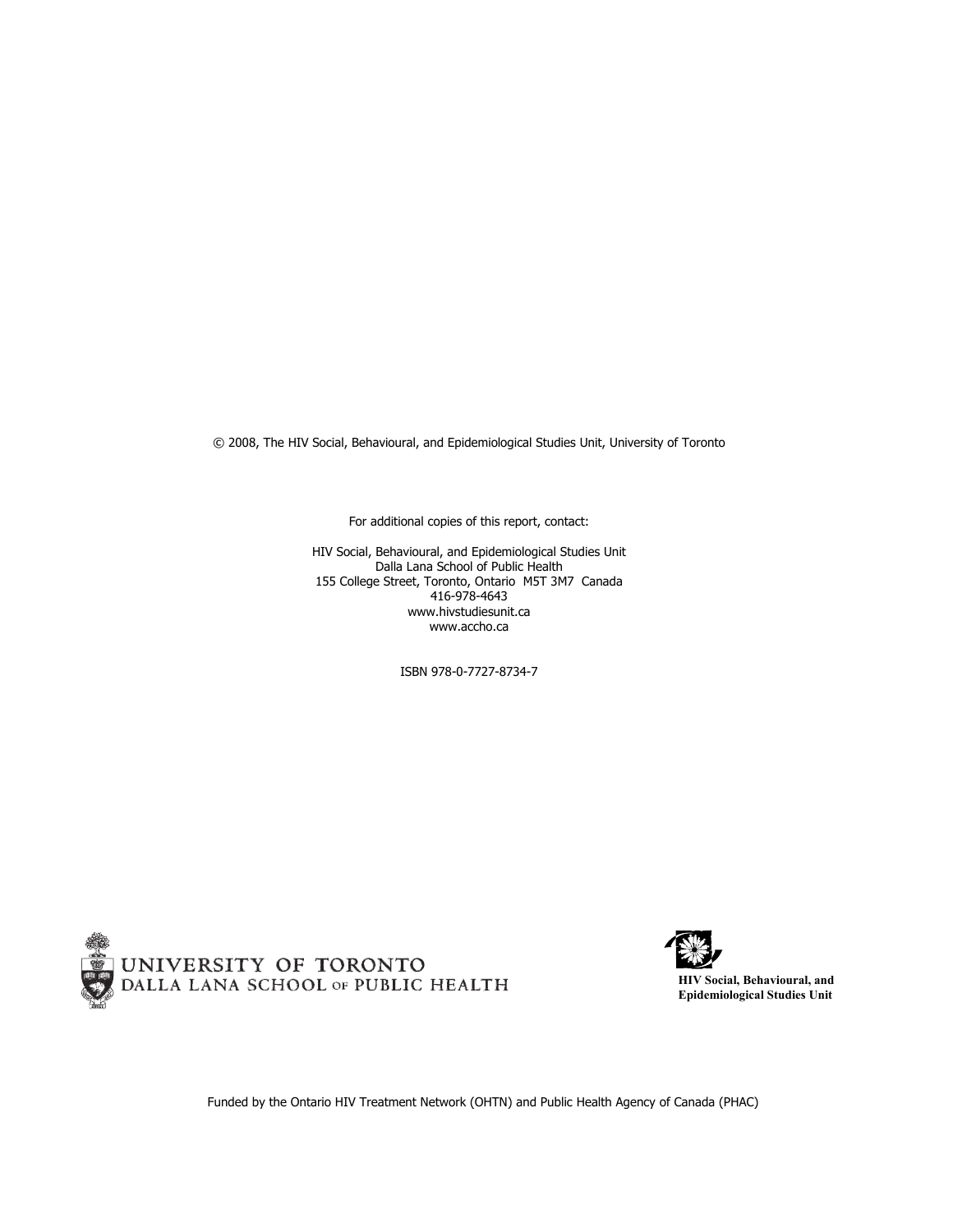

#### **REPORT WRITTEN BY**

Kimberly Gray Liviana Calzavara Wangari Tharao Ashley Johns

#### **WITH THE EAST RESEARCH TEAM**

Ann Burchell Robert S. Remis Ted Myers Carol Swantee Catherine Chalin

#### **STUDY TEAM**

| <b>PRINCIPAL INVESTIGATORS</b> | Liviana Calzavara, 1,2 PhD                                                                                                                                                                       | <b>STUDY COORDINATOR</b>   | Kimberly Gray, $^{1,2}$ MSc, PhD(C)                                                                                                                                                                        |  |
|--------------------------------|--------------------------------------------------------------------------------------------------------------------------------------------------------------------------------------------------|----------------------------|------------------------------------------------------------------------------------------------------------------------------------------------------------------------------------------------------------|--|
| <b>RESEARCH TEAM</b>           | Wangari Esther Tharao, <sup>3</sup> MEd<br>Ann Burchell, <sup>4</sup> MSc, PhD(C)                                                                                                                | <b>STUDY ANALYSTS</b>      | Ashley Johns, $1$ MSc<br>Jane Polsky, MSc                                                                                                                                                                  |  |
|                                | Robert S. Remis, <sup>2</sup> MD<br>Ted Myers, 1,2 PhD<br>Carol Swantee, <sup>5</sup> BSc, MLT<br>Catherine Chalin, <sup>2</sup> PhD                                                             | <b>RESEARCH ASSISTANTS</b> | Saba Andemariam, BSc<br>Feben Aseffa<br>Sean Moore, BA<br>Tracy Wanyama, BSc                                                                                                                               |  |
| <b>COMMUNITY ADVISORY</b>      |                                                                                                                                                                                                  |                            |                                                                                                                                                                                                            |  |
| <b>COMMITTEE (CAC)</b>         | Dr Mohamed Ali<br>Charles Mayanga<br>Ephat Matemba<br>Abukar Moallim<br>Samuel Ndirangu<br>Redempta Mutakyawa<br>Busha Taa, PhD<br>Sebastian Wanzama-Piro                                        | <b>INTERVIEWERS</b>        | Aysha Ali<br>Ayo Aramide<br>Dr Ada Azi<br>Tayech Berhanu<br><b>Mohamed Busuri</b><br><b>Esmail Esmail</b><br>Luisa Fescura<br>Amina Hassan<br>Andrew Kidza<br>Anthony Lombardo<br>Dr Girma Mekonnen-Tizazu |  |
|                                | <sup>1</sup> HIV Social, Behavioural, and Epidemiological Studies Unit<br><sup>2</sup> Dalla Lana School of Public Health, University of Toronto<br><sup>3</sup> Women's Health in Women's Hands |                            | Nathan Wambayi<br>Redempta Yuma                                                                                                                                                                            |  |

<sup>3</sup> Women's Health in Women's Hands<br><sup>4</sup> Division of Cancer Epidemiology, McGill University<br><sup>5</sup> HIV Laboratory, Ontario Ministry of Health and Long-Term Care

**TO ALL OF THE PARTICIPANTS, RECRUITERS, AND COMMUNITY WORKING GROUPS, THANK YOU, AMESEGENALEHU, ASANTE SANA, WEBALE NYO, AND MAHADSANID!**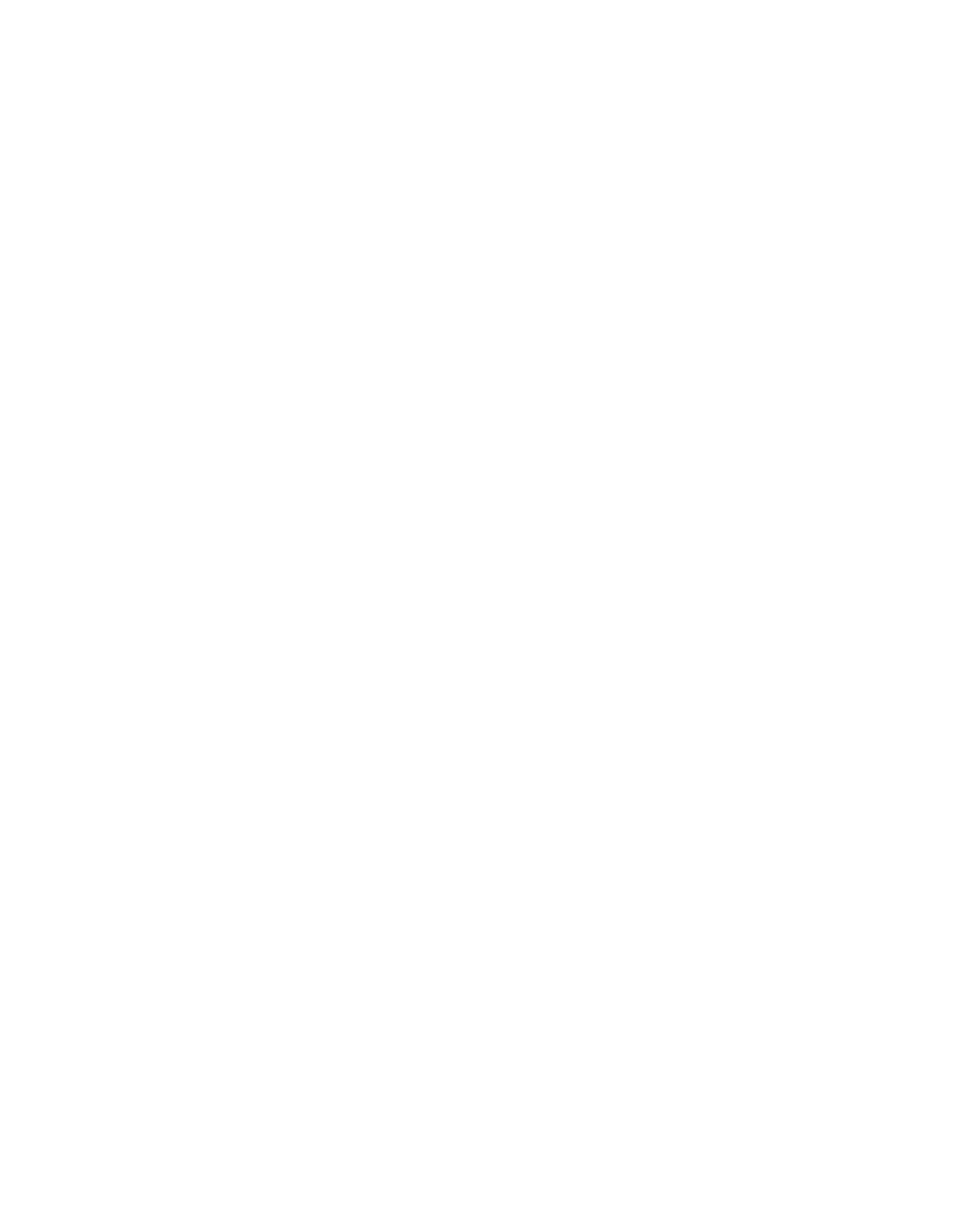# **TABLE OF CONTENTS**

| 1              |     |       |         |                                                     |  |
|----------------|-----|-------|---------|-----------------------------------------------------|--|
|                | 1.1 |       |         |                                                     |  |
|                | 1.2 |       |         |                                                     |  |
|                | 1.3 |       |         |                                                     |  |
|                | 1.4 |       |         |                                                     |  |
| $\overline{2}$ |     |       |         |                                                     |  |
|                | 2.1 |       |         |                                                     |  |
|                | 2.2 |       |         |                                                     |  |
|                | 2.3 |       |         |                                                     |  |
|                | 2.4 |       |         |                                                     |  |
|                |     | 2.4.1 |         |                                                     |  |
|                |     | 2.4.2 |         |                                                     |  |
|                |     | 2.4.3 |         |                                                     |  |
|                |     | 2.4.4 |         |                                                     |  |
|                | 2.5 |       |         |                                                     |  |
|                |     | 2.5.1 |         |                                                     |  |
|                |     | 2.5.2 |         |                                                     |  |
|                | 2.6 |       |         |                                                     |  |
|                | 2.7 |       |         |                                                     |  |
| 3              |     |       |         |                                                     |  |
|                | 3.1 |       |         |                                                     |  |
|                |     | 3.1.1 | 3.1.1.4 | 3.1.1.5 Housing Status and Household Composition  9 |  |
|                |     | 3.1.2 |         |                                                     |  |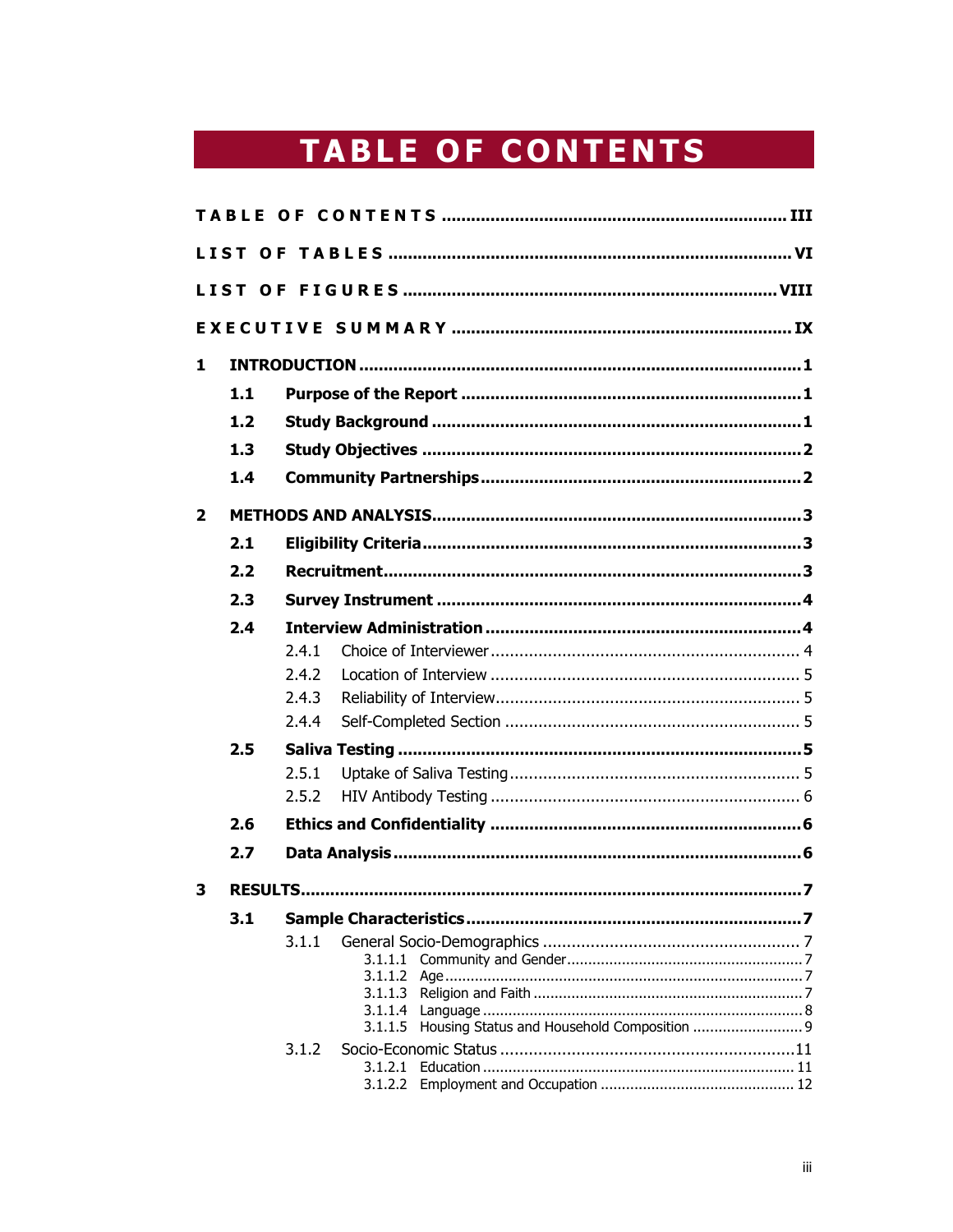|     | 3.1.3 |                    |                                                              |  |
|-----|-------|--------------------|--------------------------------------------------------------|--|
|     |       | 3.1.3.1            |                                                              |  |
|     |       | 3.1.3.2            |                                                              |  |
|     |       |                    |                                                              |  |
|     | 3.1.4 |                    |                                                              |  |
|     |       | 3.1.4.1            |                                                              |  |
|     |       | 3.1.4.2<br>3.1.4.3 |                                                              |  |
|     |       | 3.1.4.4            | Social Networks in Greater Toronto Area (GTA) 18             |  |
|     |       | 3.1.4.5            |                                                              |  |
| 3.2 |       |                    | Knowledge, Attitudes, and Beliefs About HIV and Other        |  |
|     |       |                    |                                                              |  |
|     | 3.2.1 |                    |                                                              |  |
|     |       |                    |                                                              |  |
|     |       |                    |                                                              |  |
|     |       | 3.2.1.3            | Personal Relationships with HIV-Positive Individuals21       |  |
|     |       |                    | 3.2.1.4 Sources of Information for Health Issues and HIV  22 |  |
|     |       |                    |                                                              |  |
|     | 3.2.2 | Attitudes          |                                                              |  |
|     |       | 3.2.2.1            |                                                              |  |
|     |       |                    |                                                              |  |
|     | 3.2.3 |                    |                                                              |  |
|     |       | 3.2.3.1            |                                                              |  |
|     |       | 3.2.3.2            | Perceived Health Problems in Community 30                    |  |
| 3.3 |       |                    |                                                              |  |
|     | 3.3.1 |                    |                                                              |  |
|     |       | 3.3.1.1            |                                                              |  |
|     |       | 3.3.1.2            |                                                              |  |
|     |       | 3.3.1.3            |                                                              |  |
|     | 3.3.2 |                    |                                                              |  |
|     |       |                    |                                                              |  |
|     |       | 3.3.2.2<br>3.3.2.3 |                                                              |  |
|     |       |                    |                                                              |  |
| 3.4 |       |                    |                                                              |  |
|     | 3.4.1 |                    |                                                              |  |
|     |       | 3.4.1.1            |                                                              |  |
|     |       | 3.4.1.2<br>3.4.1.3 |                                                              |  |
|     |       | 3.4.1.4            | History of Sexually Transmitted Infections  43               |  |
|     | 3.4.2 |                    |                                                              |  |
|     |       | 3.4.2.1            |                                                              |  |
|     |       | 3.4.2.2            |                                                              |  |
|     | 3.4.3 |                    |                                                              |  |
|     |       | 3.4.3.1            | Self-Reported Unmet Need for Health Care  49                 |  |
|     |       | 3.4.3.2            |                                                              |  |
|     |       |                    |                                                              |  |
| 3.5 |       |                    |                                                              |  |
|     | 3.5.1 |                    |                                                              |  |
|     |       |                    |                                                              |  |
|     |       |                    |                                                              |  |
|     |       |                    |                                                              |  |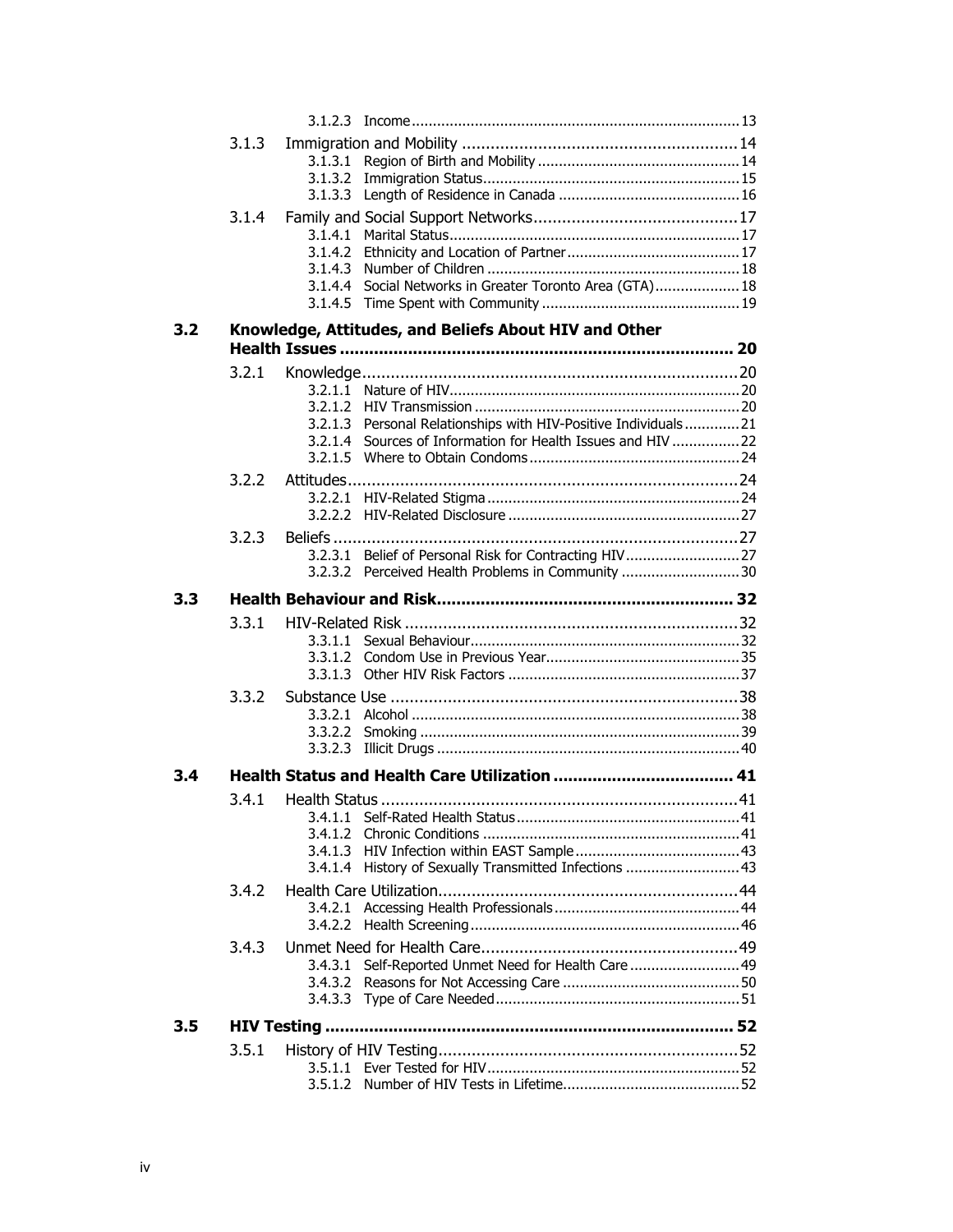|    |     |       |         | 3.5.1.4 Date and Location of First and Last HIV Test  53 |    |
|----|-----|-------|---------|----------------------------------------------------------|----|
|    |     | 3.5.2 | 3.5.2.2 | 3.5.2.3 Circumstances that would Prompt an HIV Test 57   |    |
|    |     | 3.5.3 |         | HIV Testing and Knowledge, Attitudes, and Beliefs59      |    |
|    |     | 3.5.4 |         |                                                          |    |
|    |     | 3.5.5 |         |                                                          |    |
| 4  |     |       |         |                                                          |    |
|    | 4.1 |       |         |                                                          |    |
|    | 4.2 |       |         |                                                          |    |
|    | 4.3 |       |         |                                                          |    |
| 5. |     |       |         |                                                          | 67 |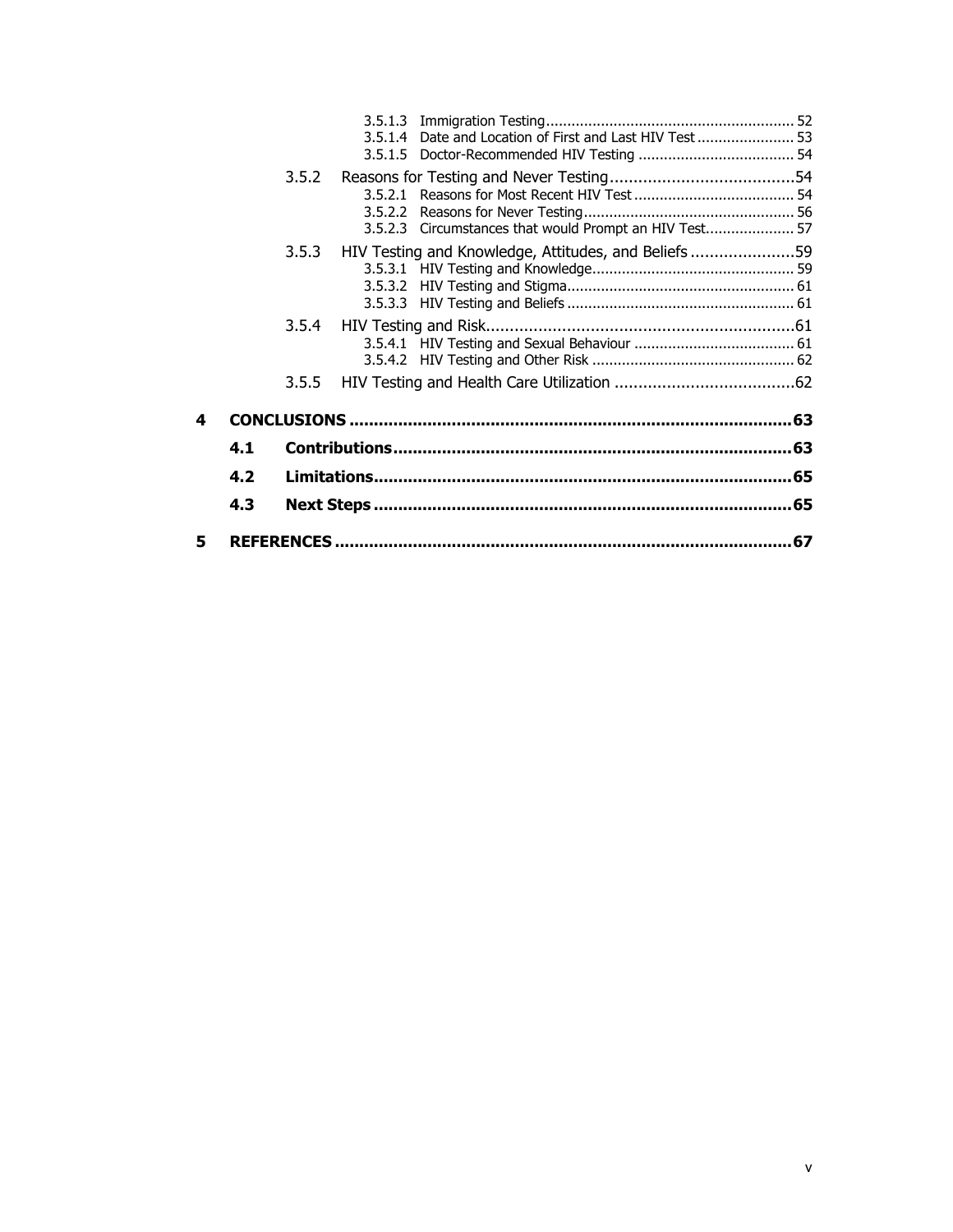# **LIST OF TABLES**

| Table 15. Travel outside of North America after coming to live in Canada (by     |  |
|----------------------------------------------------------------------------------|--|
|                                                                                  |  |
|                                                                                  |  |
|                                                                                  |  |
|                                                                                  |  |
|                                                                                  |  |
|                                                                                  |  |
|                                                                                  |  |
|                                                                                  |  |
| Table 22. Number of family members and friends in Greater Toronto Area19         |  |
|                                                                                  |  |
|                                                                                  |  |
| Table 25. Knew at least one HIV-positive East African (by community) 22          |  |
|                                                                                  |  |
| Table 27. Sources of information for general health issues and HIV/AIDS 23       |  |
|                                                                                  |  |
|                                                                                  |  |
|                                                                                  |  |
|                                                                                  |  |
| Table 32. Stigma (by number of HIV-positive East Africans known) 26              |  |
| Table 33. Average stigma score (by relationship to HIV-positive East African) 26 |  |
|                                                                                  |  |
| Table 35. Belief of personal risk for contracting HIV (by number of sexual       |  |
|                                                                                  |  |
| Table 36. Average personal risk for HIV (by concurrent sexual partners)29        |  |
| Table 37. Ever had sexual intercourse (by gender and age category)33             |  |
|                                                                                  |  |
| Table 39. Number of sexual partners in previous year (by gender) 33              |  |
|                                                                                  |  |
| Table 41. Proportion of sexual partners in previous year born in Africa 35       |  |
|                                                                                  |  |
| Table 42. Frequency of condom use (by type of sexual partner in previous year)35 |  |
|                                                                                  |  |
| Table 44. Reason for condom use in previous year (by type of sexual partner)36   |  |
|                                                                                  |  |
|                                                                                  |  |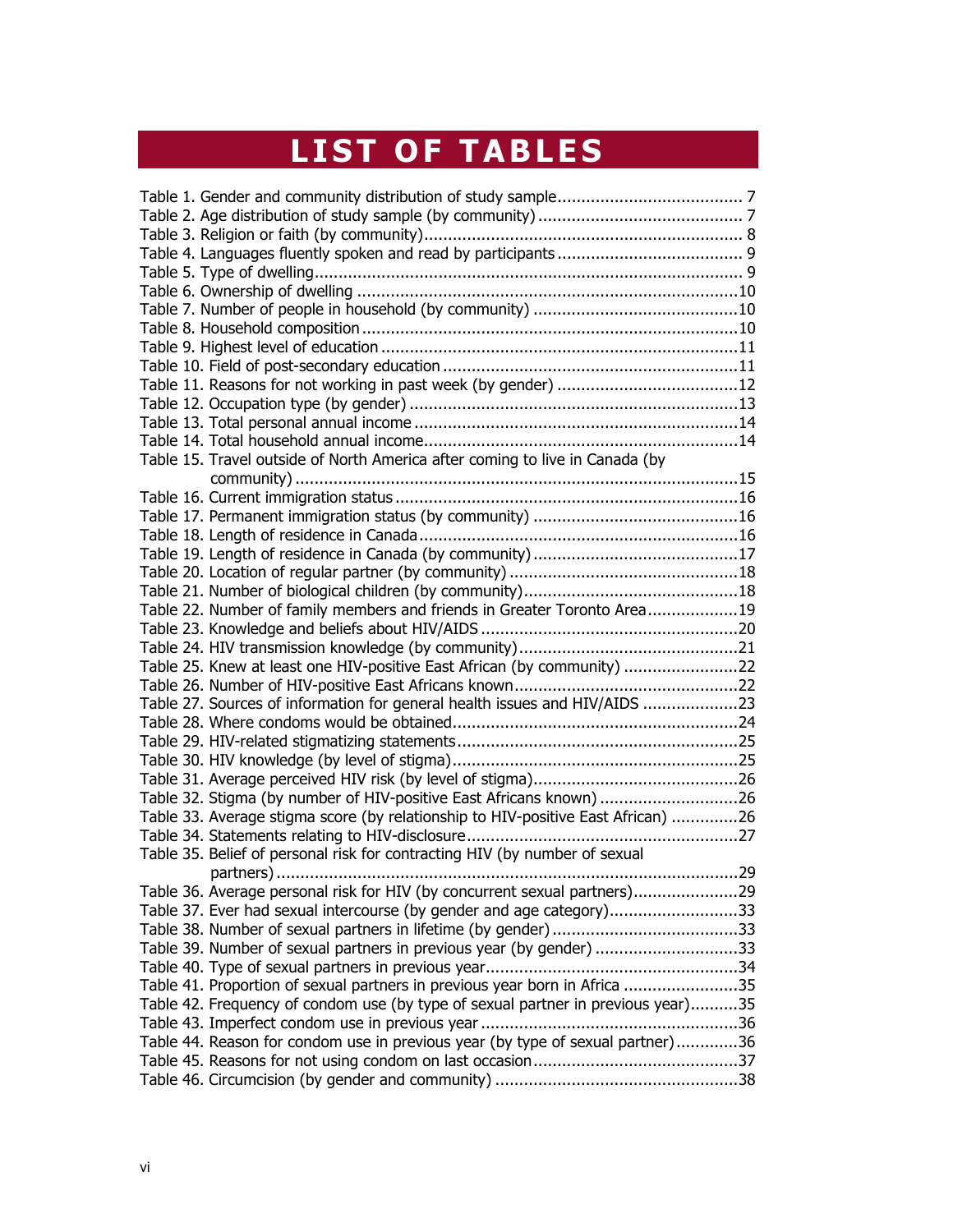| Table 53. Odds ratios for ever having an STI (by number of lifetime partners) 44  |  |
|-----------------------------------------------------------------------------------|--|
| Table 54. Personal contact with health care professionals in previous year (by    |  |
|                                                                                   |  |
| Table 55. Contact with alternative health care professionals in previous year (by |  |
|                                                                                   |  |
| Table 56. Contact with a health care professional in previous year (by self-rated |  |
|                                                                                   |  |
|                                                                                   |  |
| Table 58. Reasons for not having a physical check-up in past 3 years  47          |  |
|                                                                                   |  |
| Table 60. Reason for not having blood pressure checked in past two years  48      |  |
|                                                                                   |  |
| Table 62. Reason for not having Pap smear test in past three years  49            |  |
| Table 63. Unmet health care need (by age category, length of residence in         |  |
|                                                                                   |  |
|                                                                                   |  |
|                                                                                   |  |
|                                                                                   |  |
|                                                                                   |  |
| Table 68. Ever tested for HIV for immigration purposes (by community) 53          |  |
|                                                                                   |  |
| Table 70. Reason for receiving most recent test (independent of suggestion)  55   |  |
|                                                                                   |  |
| Table 72. Reason doctor suggested most recent HIV test (by gender)  56            |  |
|                                                                                   |  |
|                                                                                   |  |
|                                                                                   |  |
| Table 76. Ever tested for HIV (by number of HIV-positive East Africans known) 60  |  |
| Table 77. Ever tested for HIV (by relationship to HIV-positive East African       |  |
|                                                                                   |  |
|                                                                                   |  |
|                                                                                   |  |
| Table 80. Ever tested for HIV (by number of sexual partners in lifetime) 62       |  |
| Table 81. Ever tested for HIV (by time of other health screening tests) 62        |  |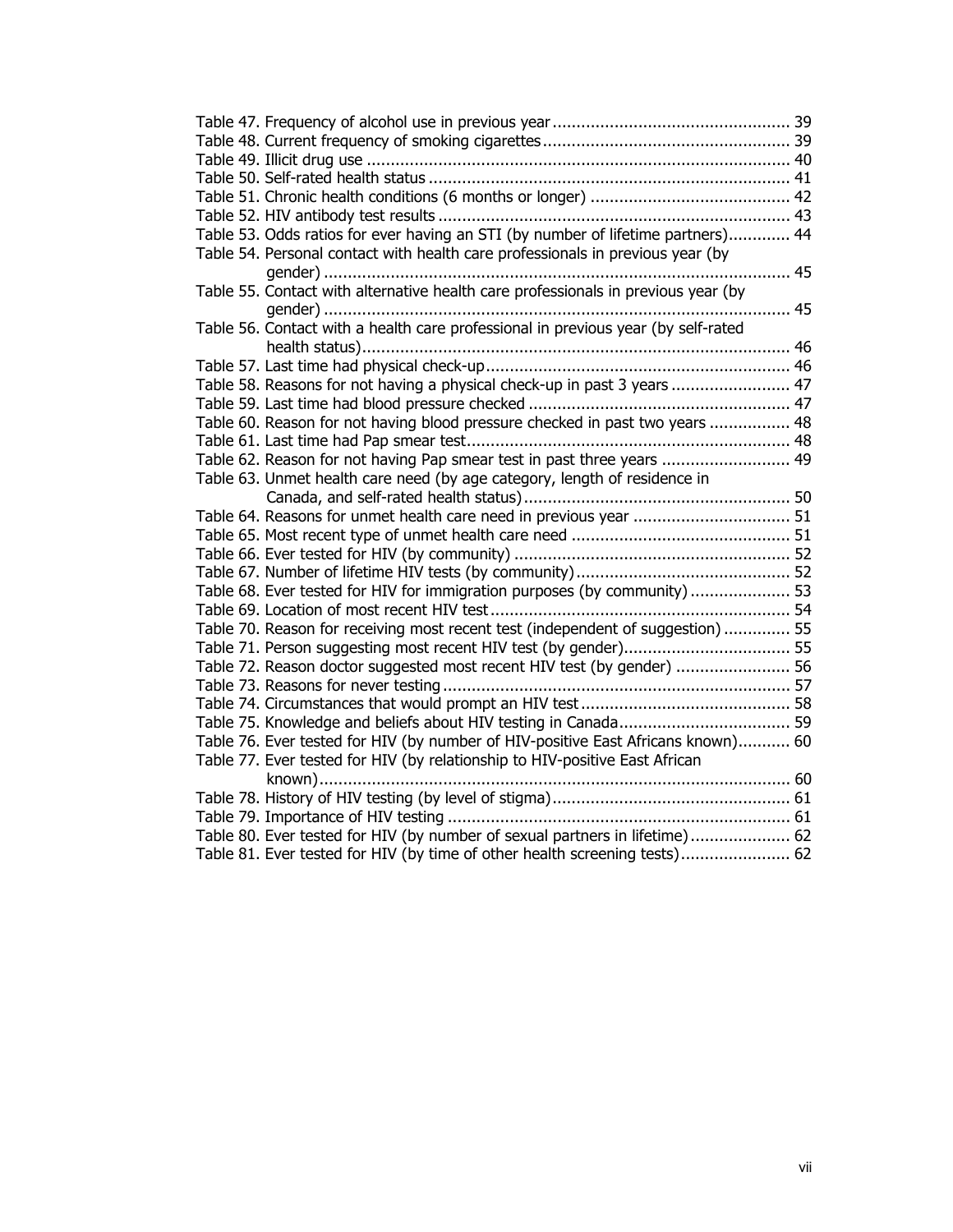## **LIST OF FIGURES**

| Figure 1. Percent of participants who felt that religious beliefs were the      |  |
|---------------------------------------------------------------------------------|--|
|                                                                                 |  |
|                                                                                 |  |
|                                                                                 |  |
|                                                                                 |  |
| Figure 5. Perception that HIV is a problem in their community (by community) 31 |  |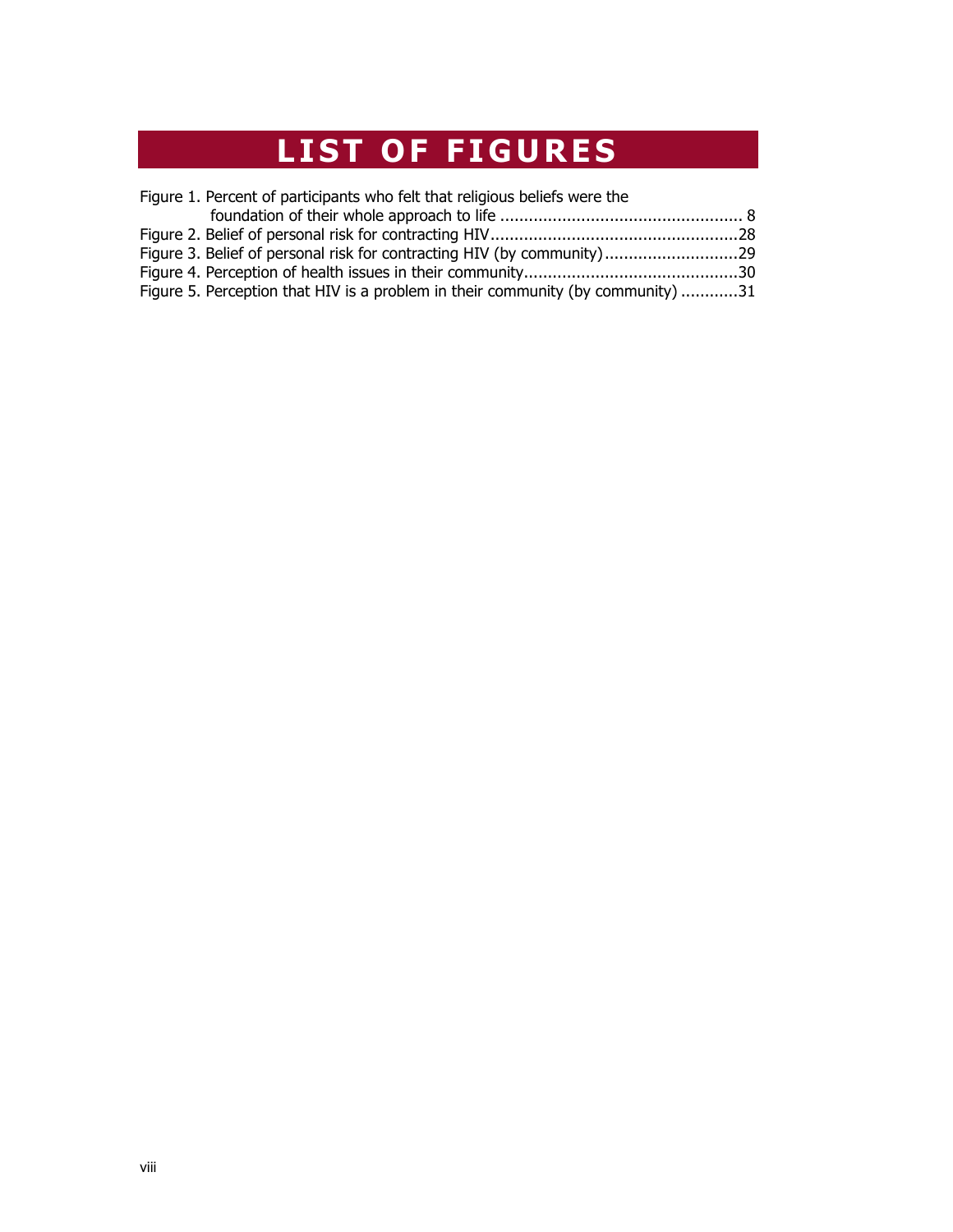## **EXECUTIVE SUMMARY**

Communities from countries where HIV prevalence is high are also disproportionally affected by HIV/AIDS in Canada. In Ontario, trends indicate HIV prevalence among individuals from countries where HIV is endemic increased 72% from 2001 to 2006. Furthermore, a preliminary analysis suggested that cumulatively 22-59% of HIV-positive individuals from these countries had contracted the virus after arriving in Canada.

The East African Health Study in Toronto (EAST), a community-academic partnership, was the first large-scale Canadian survey of African communities from countries where HIV is endemic. EAST was conducted in response to the lack of population-based data necessary to assess HIV-related issues in these communities, and to assist in the development of intervention programs and strategies.

The purpose of EAST was to examine HIV/AIDS issues and concerns in the context of general health issues and behaviour present in five East African communities. The survey covered an extensive range of HIV and health-related issues such as immigration and mobility, social support, attitudes and beliefs, screening and testing, health conditions, risk behaviour, and health care utilization. The study, conducted between 2004 and 2006, included 456 participants (230 women and 226 men) in the Greater Toronto Area (GTA). There were 100 participants from the Ethiopian, Kenyan, and Somali communities, 101 Ugandans, and 55 Tanzanians. The cross-sectional survey consisted of an interview and HIV screening component; over three-quarters of the participants provided a saliva sample for laboratory testing.

This report contains the main descriptive results from the study and provides a broad overview of HIV and health-related issues in these communities; future manuscripts will focus on multivariate analyses and provide more in-depth analysis of particular issues. The report will be used to initiate community discussions, encourage further interpretation of results, and elicit recommendations for analysis and community action.

The study has made contributions in several key areas: the generation of new research knowledge, provision of a platform on which to base programs, services and policy decisions, and building of research capacity through community engagement and sharing of methodological 'lessons learned'. Below is a summary of the descriptive results.

#### **S OCIO -DEMOGRAPHICS , I MMIGRATION , AND S OCIAL S UPPORT**

- Of the 456 participants, 50% were female and 50% male. The average age was 34.5, with 59% of the participants Christian and 37% Muslim. The population was highly educated with almost three-quarters ever attending either college or university. The median annual personal income was approximately \$22,000; however, 42% of participants reported a household income below the Low Income Cut-Off Index (LICO).
- Almost all participants were born in East Africa, although there was mobility in almost half of the population before locating to Canada. The average time in Canada was 10 years, with Ethiopians and Somalis in Canada longer than the other communities. Since arrival, 43% of participants have travelled back to sub-Saharan Africa.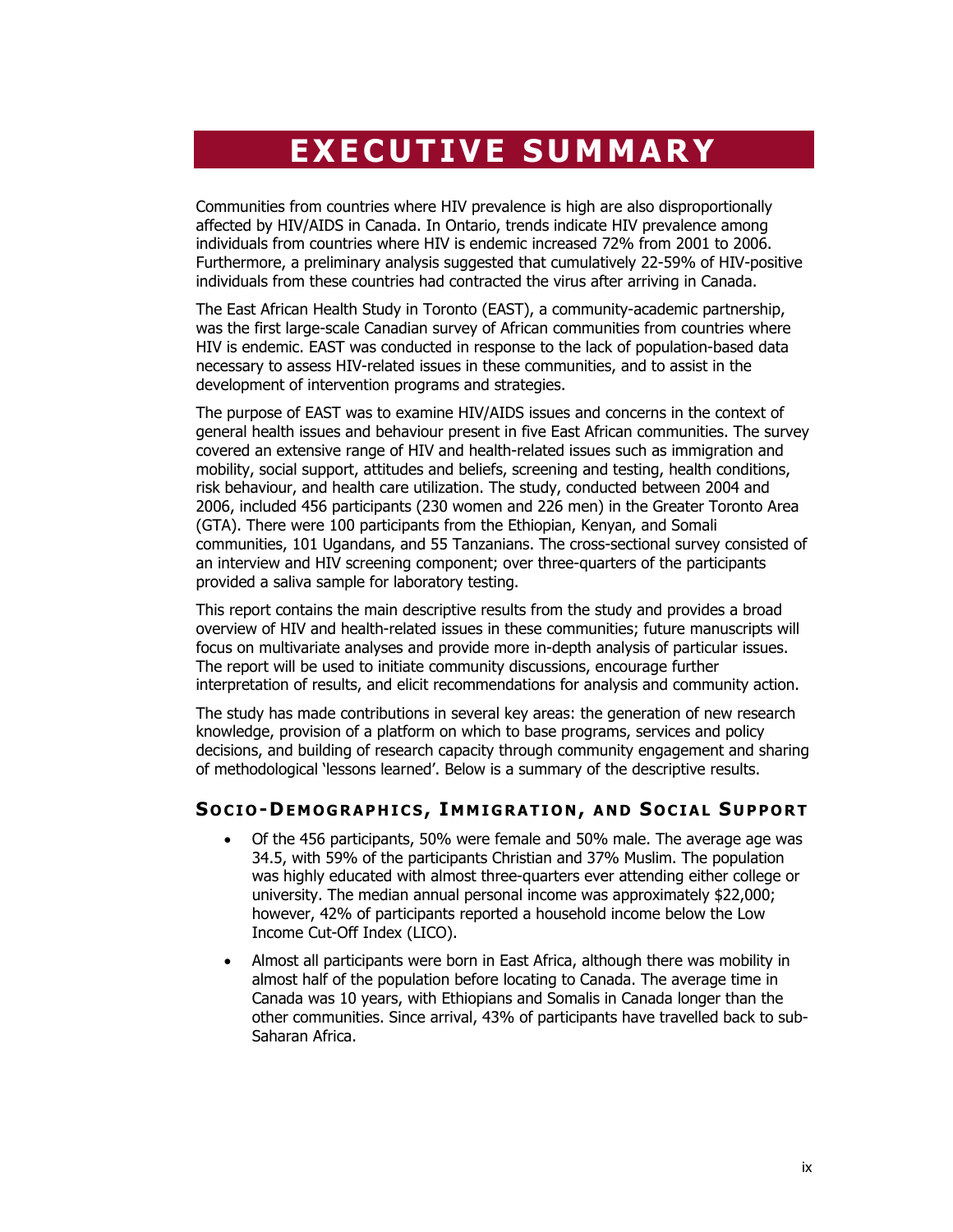- The majority of participants (83%) currently had permanent immigration status and 12% were refugees or refugee claimants. Somalis were more likely to have reported refugee status (ever) compared to the other communities.
- The majority of participants were in a relationship, with 41% married/commonlaw and a quarter reporting a boyfriend/girlfriend. Most (84%) of those in a relationship had a partner from an African country and a further 5% from a Caribbean country. Almost one-fifth had partners living outside of Canada.
- Almost three-quarters of the sample had at least one family member, and 94% had at least one close friend, in the GTA. Over one-third of participants spent all or most of their time with other members from their community and 61% spent some of their time with community members. More Somalis and Ethiopians reported spending all or most of their time with members of their community.

### **HIV AND OTHER HEALTH -RELATED K NOWLEDGE , ATTITUDES , AND BELIEFS**

- Two-thirds of the sample felt that HIV/AIDS was either a minor or major problem in their community in Toronto, with 41% of participants citing it as a major problem. Despite this, participants generally felt they themselves were not at risk for HIV, with over a half reporting they were at no personal risk for contracting HIV and a further one-third felt they were at low risk. Participants who knew at least one HIV-positive person perceived themselves as having higher risk. The average perceived personal risk increased with number of sexual partners over the participant's lifetime and was higher for those who reported concurrent sex partners. However, there were participants with a high number of lifetime partners who still believed they were not at risk.
- The majority of participants said they would obtain health or HIV-related information from a professional health or social services advisor, followed by the internet and other self-help sources. Almost all participants knew at least one place to access condoms, with the majority reporting they would obtain condoms at a store, followed by health care facilities.
- Overall, knowledge about HIV and HIV transmission was high; however, 13% believed that, or did not know if, there is a cure for HIV. Furthermore, only 72% knew HIV could not be transmitted through the sharing of utensils and 67% knew it could not be transmitted through a mosquito bite. Knowledge of motherto-child transmission was lower, with only half knowing that HIV could be transmitted through breastfeeding. Somali participants had the lowest HIV transmission knowledge of all the communities.
- The majority (68%) of participants reported they knew at least one HIV-positive person in either their home country or Toronto's East African community, with 40% reporting an HIV-positive family member. Fewer Somalis and more Ugandans knew an HIV-positive person and/or had a family member who was HIV positive.
- Overall, HIV-related stigma was relatively low; however, over half of the sample reported they would not eat in a restaurant where the cook was HIV positive, one-third would want it to be kept a secret if a family member was HIV positive, and almost one-quarter would not want their child in a classroom with an HIVpositive child. Somali participants gave the most, and Ugandans gave the least, stigmatizing responses. Those who knew someone living with HIV gave fewer stigmatizing responses; furthermore, stigma decreased as number of HV-positive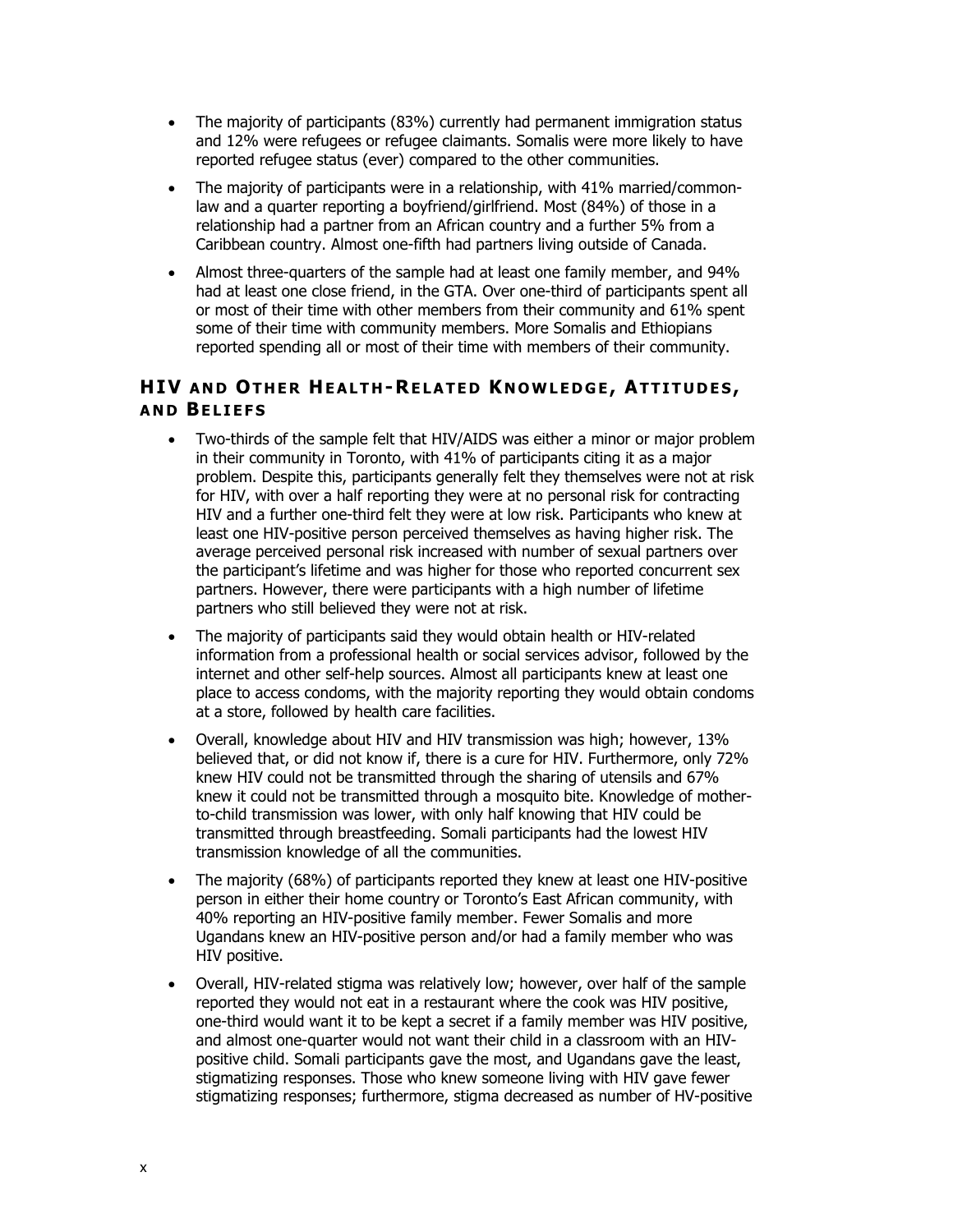people known increased. Participants who provided fewer stigmatizing answers also had higher HIV knowledge scores and higher levels of perceived risk.

• Most participants reported that if they became infected they would disclose their HIV status to a family member and current/previous sexual partner. Almost all felt that other people who are diagnosed with HIV should tell their previous sexual partners. Of the 12 people who self-reported as being HIV-positive, five (42%) had not disclosed their HIV status to anyone.

#### **HIV AND HEALTH -RELATED RISK**

#### **Sexual Behaviour**

- Most (91%) participants reported ever having sex and the average age of first intercourse was 18.5. Over half of the sample had less than 5 sexual partners in their lifetime and 15% reported one partner; 9% reported 20 or more partners. Only 5% reported at least one same sex partner in their lifetime.
- Almost three-quarters of participants reported having sex in the previous year. Among those, 71% reported that their only sexual partner in the previous year was a regular partner. Almost one-fifth had two or more partners in the previous year and 14% reported concurrent sex partners; 11 of those reported that their regular sex partner also had concurrent sex partners. The majority (84%) had a sex partner in the previous year who was born in Africa.
- Men generally reported higher levels of sexually activity. Men started having sexual intercourse at a lower age, were more likely to have ever had sex, and to have more lifetime sexual partners. More men than women reported sex in the previous year, two or more partners in the previous year, non-regular sexual partners, and concurrent sexual partners. Fewer Somalis reported ever having sex and Ugandans reported a higher number of non-regular and concurrent sexual partners in the past year.

#### **Condom Use in Previous Year**

- Condom use with regular sexual partners was low, with 44% never using condoms and 29% not consistently using condoms. Condom use with casual partners was higher, with only 18% reporting not using condoms on at least one occasion. Of those who reported condom use, 39% reported at least one incident of imperfect condom use in the previous year. Fewer women than men used condoms all of the time.
- The most frequently (92%) reported reason for not using condoms on the last occasion was because the participant was with his/her regular partner. Half did not use condoms because they felt their partner did not have HIV/AIDS.

#### **Other HIV-Related Risk**

- Over three-quarters of men and almost one-quarter of women have been circumcised. Fewer Ugandan men and more Somali women were circumcised.
- Of the 6% of participants who reported receiving a blood transfusion or blood product, the majority had at least one transfusion in East Africa. Twelve percent of the population reported at least one surgery in East Africa. All 13 scarification marks were done in East Africa.

#### **Health-Related Risk (Substance Use)**

• Over one-third of the sample had never had a drink of alcohol. Although most (81%) participants drank less than 2-3 times a month or never, 29% reported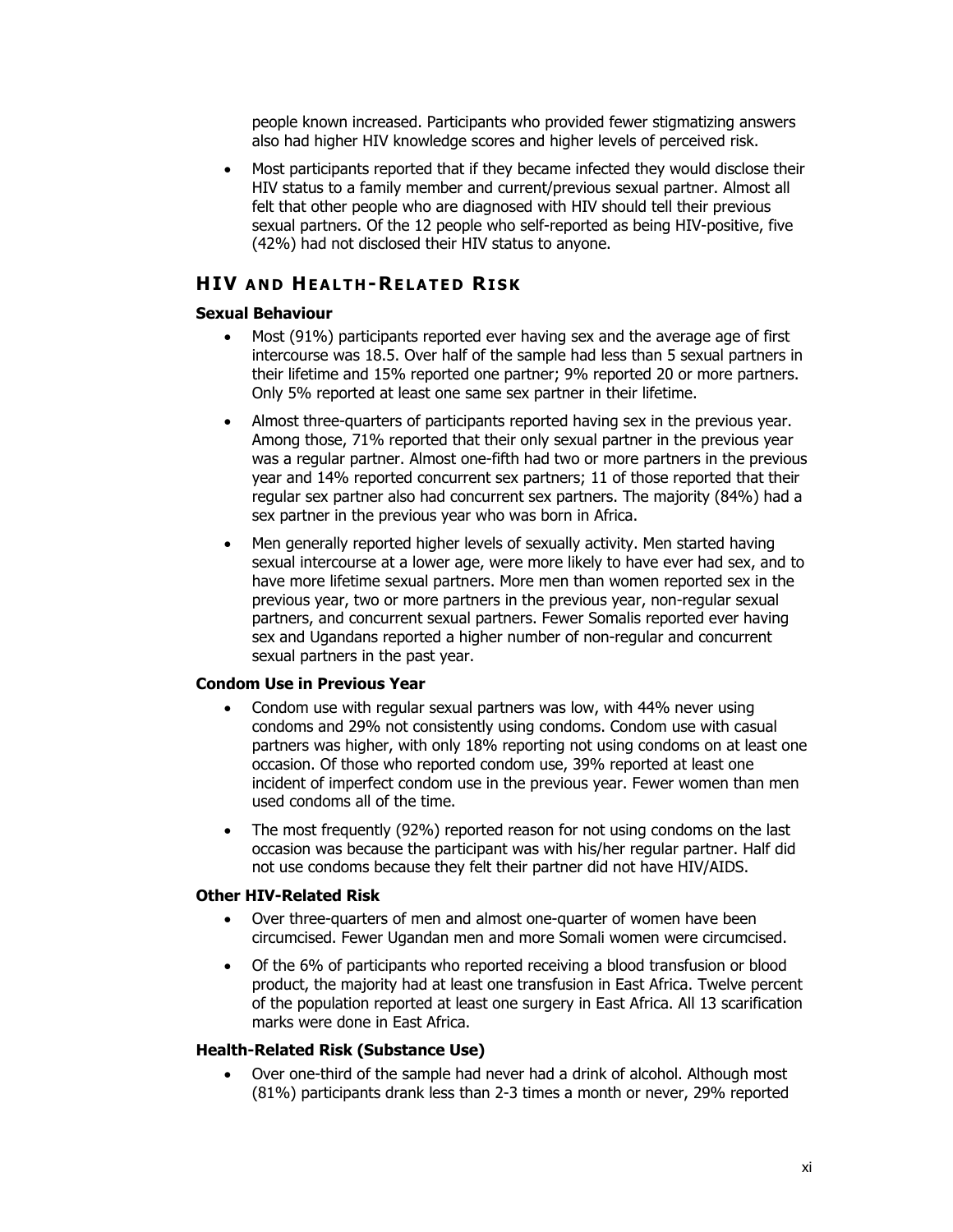drinking 5 or more drinks on at least one occasion in the previous year. Women drank less often and less heavily than men. Fewer Somalis and more Ugandans reported ever drinking.

- Although only 11% of the sample currently smoked cigarettes daily, over onefifth reported ever smoking daily. More men and Somalis reported ever smoking daily.
- One-quarter of the sample reported ever using illicit drugs (marijuana and chat were most commonly reported), with half of these using in the previous year; 5% reported ever using drugs on a weekly basis. There was no injection drug use reported. More men than women reported ever using drugs.

#### **HIV P OSITIVITY, SEXUALLY T RANSMITTED I NFECTIONS, AND OTHER HEALTH CONDITIONS**

- Based on saliva antibody test results, it is estimated that HIV prevalence within the communities ranges between 0.03% and 3.7%. Almost all of the HIV-positive participants thought they had been infected through heterosexual sex.
- Of the sample, 11% reported ever being diagnosed with a sexually transmitted infection (STI). More men and fewer Somalis reported ever having an STI. The odds of having an STI increased with the number of lifetime partners.
- The majority (91%) of participants felt their health in the previous year was excellent, very good, or good. Almost half of the sample reported living with a chronic condition at the time they were interviewed. Smokers and those who reported drug use reported poorer general health and were more likely to have a chronic condition.

#### **HEALTH CARE UTILIZATION , SCREENING , AND U NMET NEED**

- The majority (87%) of participants reported they had a family doctor and 93% had contact with at least one health care professional in the previous year, mainly a general practitioner. More women than men saw a general practitioner in the previous year and fewer Ugandans reported having a family doctor.
- In the previous three years, almost all (96%) participants reported having a physical check-up. While 70% of female participants had a Pap smear test in the previous three years, nearly a quarter have never had the test; of those, over half reported ever having sex.
- Over one-quarter of participants felt there had been a time in the previous year when they needed health care but did not receive it. Women were more likely than men to report an unmet need. Of those who reported an unmet need almost one-quarter felt their need was urgent.
- Individuals who did not have a family doctor were more likely to report an unmet health care need compared to those who did have a family doctor. Participants in poorer health were more likely to report an unmet need. Younger and newer immigrants were more likely to report an unmet need. The two most reported reasons for not accessing care when needed were 'waiting time too long' and 'too busy to go'. One-third reported cost as a barrier.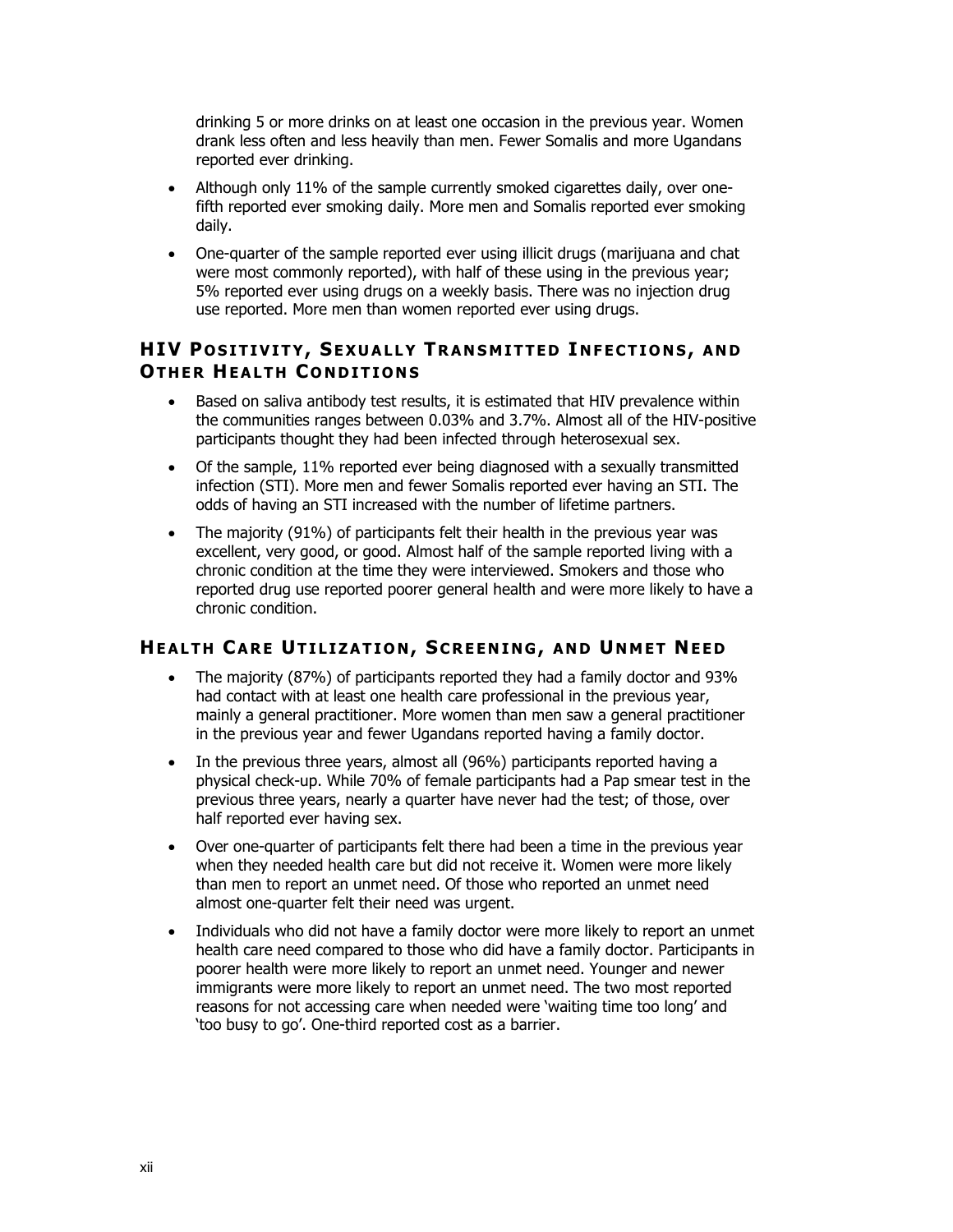#### **HIV T ESTING**

#### **Testing History and Behaviour**

- The majority (75%) of participants had been tested for HIV with an average of 2.8 tests per person. More men than women reported ever testing and there were community differences in testing rates with Somalis and Ethiopians testing the least. Not only did Somalis have the lowest proportion tested, but those who had tested also tested fewer times.
- Participants who had not had sex were less likely to have been tested for HIV; furthermore, the likelihood of having been tested for HIV increased with the number of sexual partners over a participant's lifetime. More participants who reported a previous STI had been tested.
- Almost two-thirds of testers had been tested as part of the immigration process with more men reporting this than women. Fewer Ethiopian and Somali participants were tested for HIV as part of immigration. One-fifth of participants had been recommended to test by a physician; more women than men received a doctor's recommendation.
- On average, 3.1 years had passed since participants had their last test; women tested more recently than men. Most testers (83%) had their last test in Canada. More time had passed since Somalis had tested compared to others. They were also less likely, along with Tanzanians, to have had their recent test in Canada.
- The majority (60%) of testers had their last test based on a suggestion or requirement; fewer Ethiopians reported this. Seventeen percent of testers tested to ensure they were HIV negative so they could have sex without a condom and 15% thought they might have been exposed to HIV through sexual activity.
- The majority (85%) of non-testers reported they did not test because they felt healthy while 81% did not think they were at risk. Over two-thirds had never thought about getting tested. Over half of non-testers said they would consider testing if they thought they may have been exposed to HIV through sexual activity and 21% would test if they or their partner experienced symptoms.

#### **Testing and Knowledge and Beliefs**

- Almost all (94%) participants felt it was very important for people to know their HIV status through testing. However, there was some misinformation concerning HIV testing in Canada. Almost one-third of the sample did not agree that, or did not know if, the results of an HIV test would be kept confidential. Almost threequarters did not know about anonymous testing; Ethiopians were more aware of anonymous testing than other communities. Furthermore, 16% of participants did not know where to get an HIV test, with those who had been in Canada for 3-19 years most likely to know where to get tested.
- In general, people who provided fewer stigmatizing responses were more likely to have ever tested for HIV and had tested more times and more recently. Also, participants who had tested for HIV had higher HIV knowledge scores and perceived risk.
- Participants who knew an HIV-positive person either in Toronto's East African community or in their home country were more likely to test. Participants with family members who are HIV positive were also more likely to test.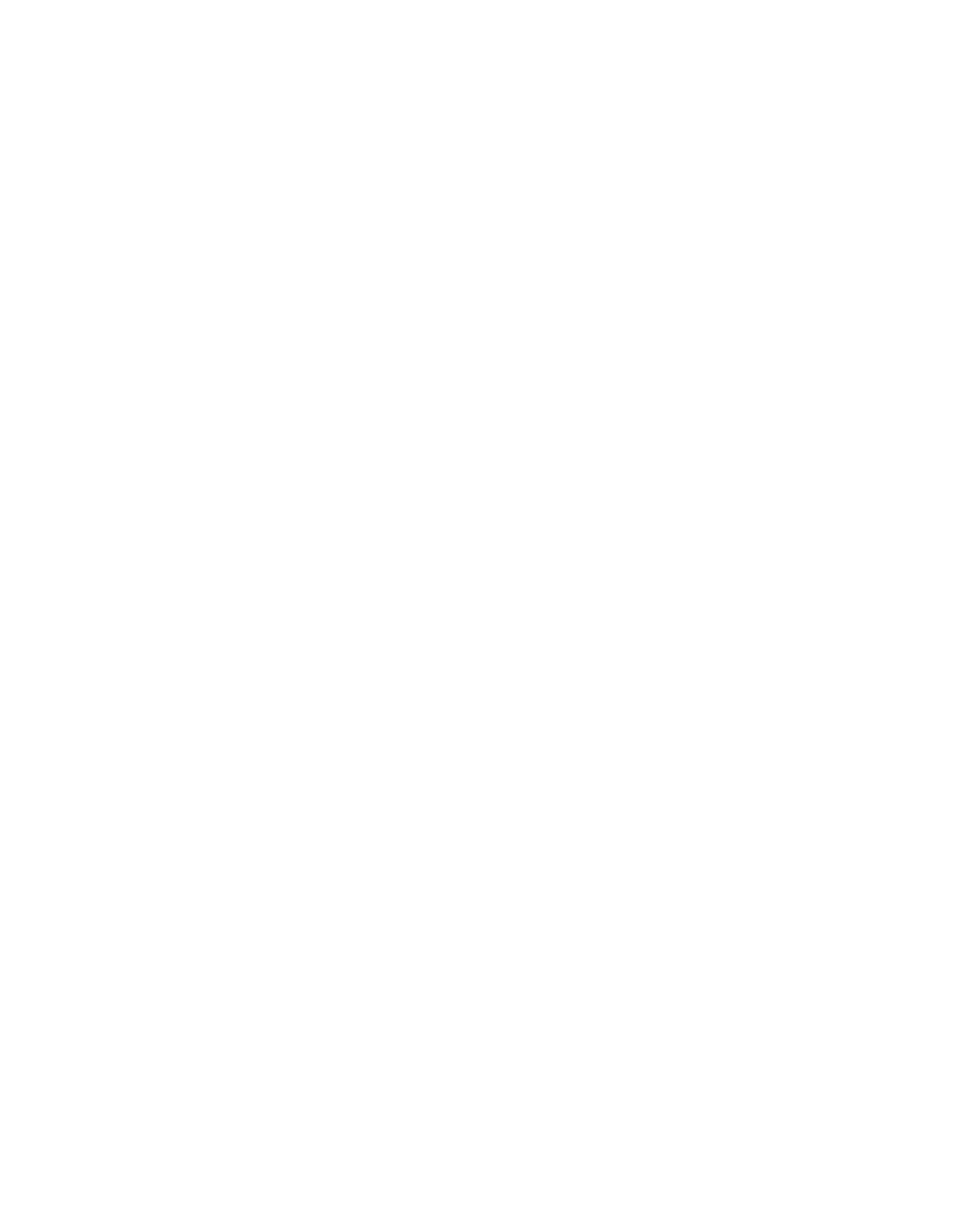## **1 INTRODUCTION**

## **1.1 PURPOSE OF THE REPORT**

This report contains the main results from the East African Health Study in Toronto (EAST). The data is mainly descriptive in order to provide a broad overview of HIV and health-related issues in these communities. Future manuscripts will focus on multivariate analyses and provide more in-depth analysis of particular issues.

## **1.2 STUDY BACKGROUND**

HIV/AIDS has reached epidemic proportions in many regions of the world, most notably in sub-Saharan Africa. Within developed countries there is growing evidence that persons originating from countries where HIV is endemic have higher prevalence of HIV compared to the general population.

Limited evidence suggests that this trend is also true in Canada. According to the 2001 census, only 1.5% of the Canadian population was born in countries where HIV is endemic; however, this group accounted for an estimated 12% of existing HIV cases and 16% of new cases in 2005 [1]. Data from 2006 indicate that, in Ontario, 3.5% of the population was from an African or Caribbean country; yet these communities accounted for an estimated 15.9% of prevalent HIV cases [Remis RS, personal communication, Oct 2008]. Trends indicate HIV prevalence among individuals from countries where HIV is endemic increased 72% from 2001 to 2006 [2]. Furthermore, a preliminary analysis suggested that cumulatively 22-59% of HIV-positive individuals from these countries had contracted the virus after arriving in Canada [3].

Despite this evidence, there is a dearth of knowledge with respect to health issues in general, and HIV in particular, in these communities. To date, there have been no Canadian socio-epidemiologic studies in communities from African countries where HIV is endemic. However, research in other immigrant communities has highlighted social and structural barriers (e.g., language, unemployment) to available health and social resources. Additionally, studies that measure HIV prevalence are crucial for improving the accuracy of HIV statistics in Ontario, as these are currently compiled through modelling of incomplete data from testing sites.

In response to this knowledge gap, a research team led by Wangari Tharao and Liviana Calzavara conducted a feasibility study in 1999 in cooperation with the five largest East African communities in Toronto: Ethiopian, Kenyan, Somali, Tanzanian, and Ugandan. Researchers interviewed key community representatives and held focus group discussions with 45 community members. These discussions documented particular concerns of the communities and informed the development of EAST.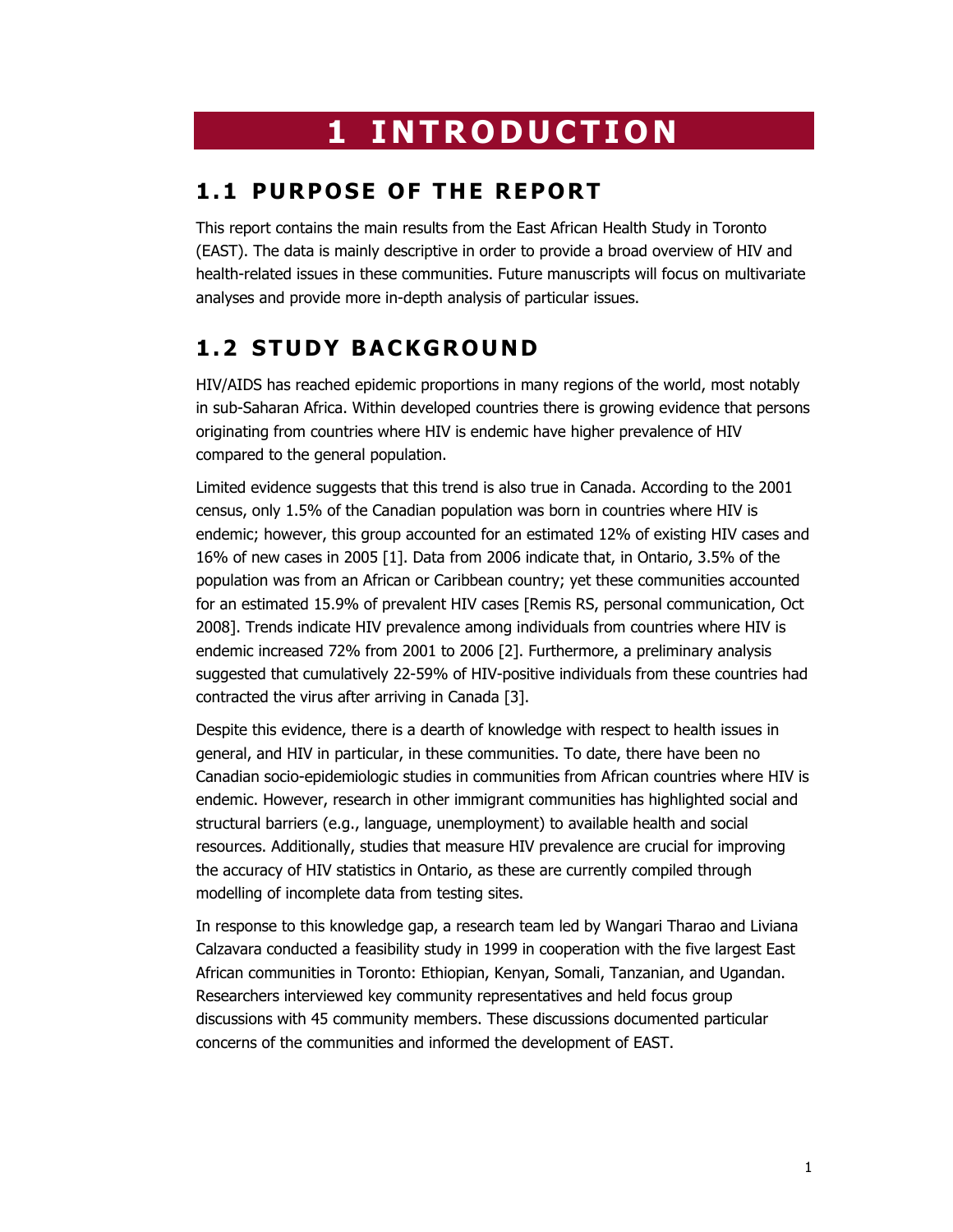## **1.3 STUDY OBJECTIVES**

EAST was designed to address the lack of information on HIV in communities from countries where HIV is endemic, specifically those from East Africa (Ethiopia, Kenya, Somalia, Tanzania, and Uganda). The main objective of the study was to conduct the first epidemiologic study of HIV-related knowledge, attitudes, and behaviour, and to determine HIV prevalence. Specific objectives included:

- 1) To assess knowledge and sources of information for HIV/AIDS
- 2) To describe risk factors and behaviour related to HIV
- 3) To measure the prevalence of health-related problems, including HIV infection
- 4) To measure attitudes towards, and use of, health care services and health screening
- 5) To characterize the relationships between attitudes, knowledge, and risk behaviour, and HIV infection, other health problems, and use of health-related services

## **1.4 COMMUNITY PARTNERSHIPS**

The study was carried out by the HIV Social, Behavioural, and Epidemiological Studies Unit (HIV Studies Unit), at the Dalla Lana School of Public Health, University of Toronto. The HIV Studies Unit has a wealth of experience conducting HIV-related sociobehavioural research and has conducted studies in ethno-cultural communities over the past 15 years, including the first socio-epidemiologic study in First Nation communities [4], a qualitative study examining stigma, denial, and discrimination in six African and Caribbean communities [5], and the EAST Phase I needs assessment study [6]. Wangari Tharao, the co-principal investigator on the study, African and Caribbean Council on HIV/AIDS in Ontario co-chair, and active community member, guided the team in matters relating to developing strong relationships with community partners. The HIV Studies Unit also formed a partnership with the African and Caribbean Council on HIV/AIDS in Ontario (ACCHO) that encouraged consistent, equitable, and meaningful collaboration.

The community-academic relationship was enhanced through the creation of a community advisory committee (CAC), which played a major role in the research process. To ensure broader representation from each of the communities, the CAC formed five community working groups (CWGs) that provided advice and support to the CAC on community specific issues. The majority of CAC and CWG members were initially not involved with HIV/AIDS issues and through involvement in this study have had the opportunity not only to address these issues and take them forward in their respective communities, but to develop links with others involved in the HIV/AIDS field.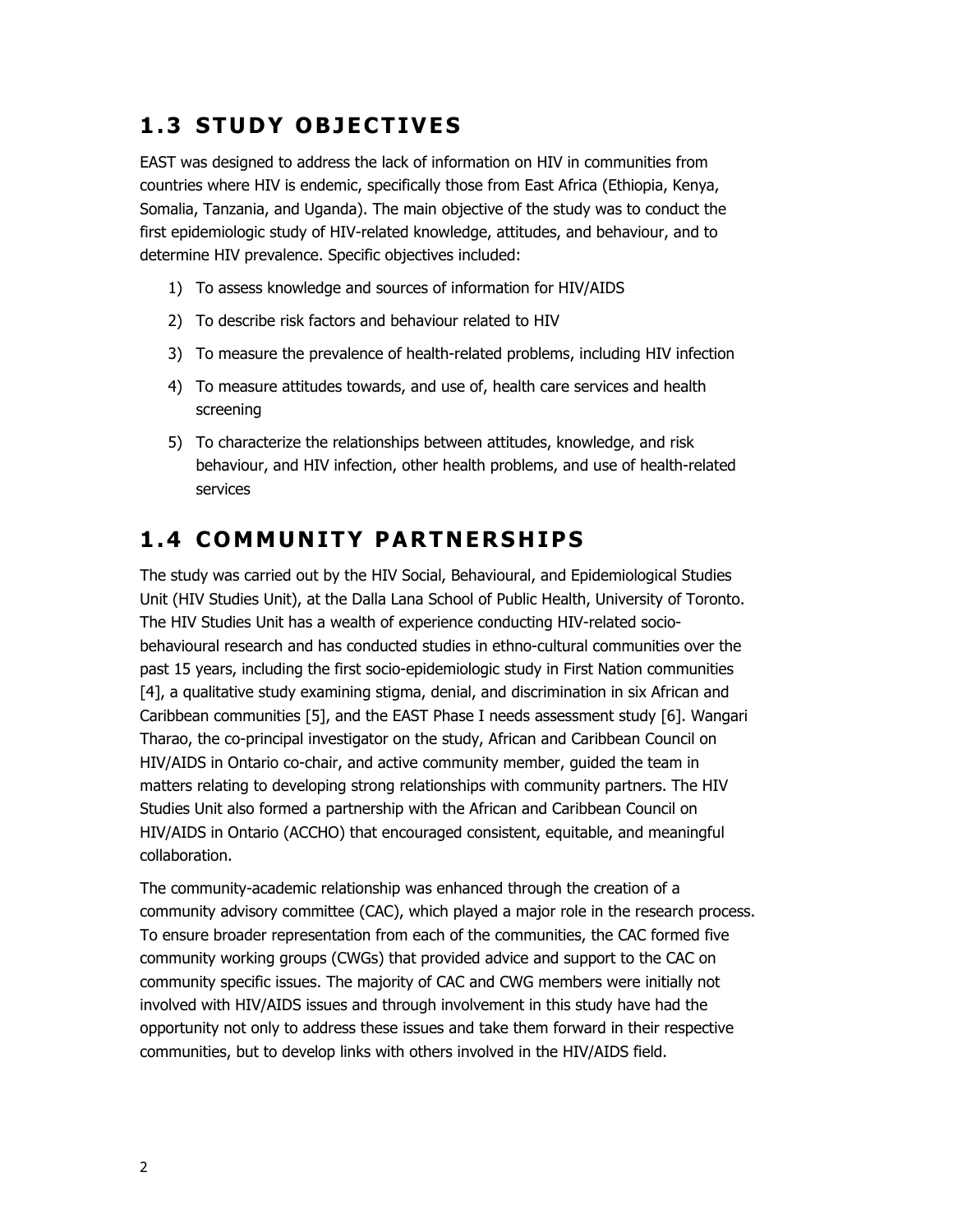## **2 METHODS AND ANALYSIS**

A population-based, cross-sectional survey was employed to collect a wide range of health and HIV-related information. Interviews were conducted between November 2004 and December 2006. The study also included an optional saliva collection component to assess rates of HIV infection in the sample.

## **2.1 ELIGIBILITY CRITERIA**

Participation in EAST was restricted to men and women who were 16 years of age or older, identified as being from one of the communities (Ethiopian, Kenyan, Somali, Tanzanian, and Ugandan), lived in the Greater Toronto Area (GTA), and were fluent in English. The target sample size was 500 participants (100 from each community).

## **2.2 RECRUITMENT**

The recruitment plan was developed in collaboration with the CAC who in turn enlisted the input of community members through the CWGs. Recruitment posters and postcards were distributed throughout the communities and advertisements and/or editorials were placed in local community newspapers.

Based on community consultations, the research team initially intended to develop the sampling frame through existing membership lists from community organizations, supplemented with names located through electronic and telephone directories. However, it became apparent that such lists and directories were difficult to locate, outdated, and/or their access was limited/restricted by confidentiality.

As a result, the research team created a sampling frame using a variety of methods including: 1) canvassing community and social events, public venues, and community organizations, 2) snowballing techniques through personal contacts of participants, community recruiters, and working group members, and 3) some use of community organizations' membership and third-party lists.

Collected names were initially placed on five master sampling frames, one for each community, with the intention of randomly choosing individuals to contact. Two main challenges prevented this approach. First, any delay between initial contact with individuals in the community and booking the interview often resulted in outdated contact details and/or participants forgetting about agreeing to be contacted for the study. Second, limited monetary and staff resources prevented building a sampling frame large enough to randomly select the required number of participants. To address these issues, study staff attempted to contact every individual in the sampling frame.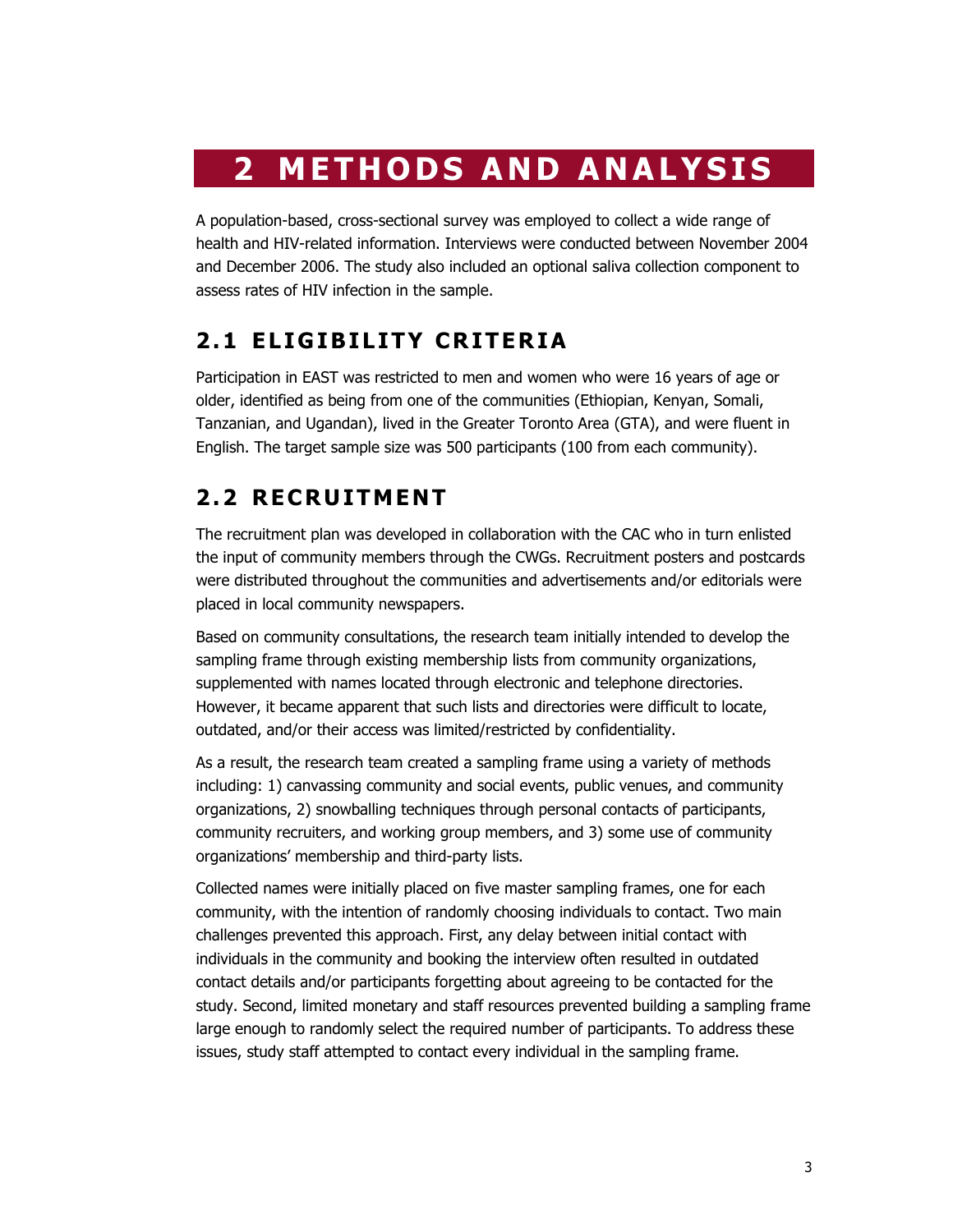## **2.3 SURVEY INSTRUMENT**

A structured survey instrument was developed by the research team through the compilation and adaptation of several existing tools, including questions from the Canadian Community Health Survey, the Ontario First Nations AIDS and Health Lifestyle Survey, and the Pathways and Barriers to Mental Health Care for Ethiopians in Toronto study. The survey collected information on issues of immigration and mobility, health status, social support, health care utilization, health behaviours, sexual behaviour, HIV testing, and knowledge and attitudes related to HIV/AIDS.

Given the sensitive nature of particular questions, great care and consideration were given to the development of the survey instrument. Literature on maximizing the reliability and validity of sexual behaviour questions was consulted and great attention was given to ensure questions were clear and culturally appropriate. While most of the information was collected by an interviewer, the survey included a self-completed portion to obtain sexual behaviour information. The purpose of this self-completed technique was to maximize the reliability of responses to sensitive questions [7-8].

Findings from the pre-test with 25 individuals were used to modify interview questions.

## **2.4 INTERVIEW ADMINISTRATION**

The survey was administered by means of a confidential face-to-face interview with one of 17 interviewers, 13 of whom were from East Africa or another African country. The average duration of the interview was 68.5 minutes (median 68, range 30-150 minutes). Participants received \$15, an HIV information pamphlet, and contact information for various service organizations.

### **2.4.1 C HOICE OF I NTERVIEWER**

All participants and interviewers were gender-matched and participants were given a choice of interviewer according to ethnocultural community (i.e., from the participant's own community, another African community, or non-African). Twenty-three percent (107/456) of the study sample were interviewed by someone from their own country, 63% (288/456) by another African, and 13% (61/456) by a non-African. At the end of the interview, participants were asked if they would have chosen the same type of interviewer. Only three participants (0.7% of the sample) said they would not have made the same choice regarding the ethnocultural origin of interviewer, and all three stated that they would have preferred to be interviewed by someone from their own community. It is worth noting that almost one-third (32%, 145/456) of participants had no preference for type of interviewer.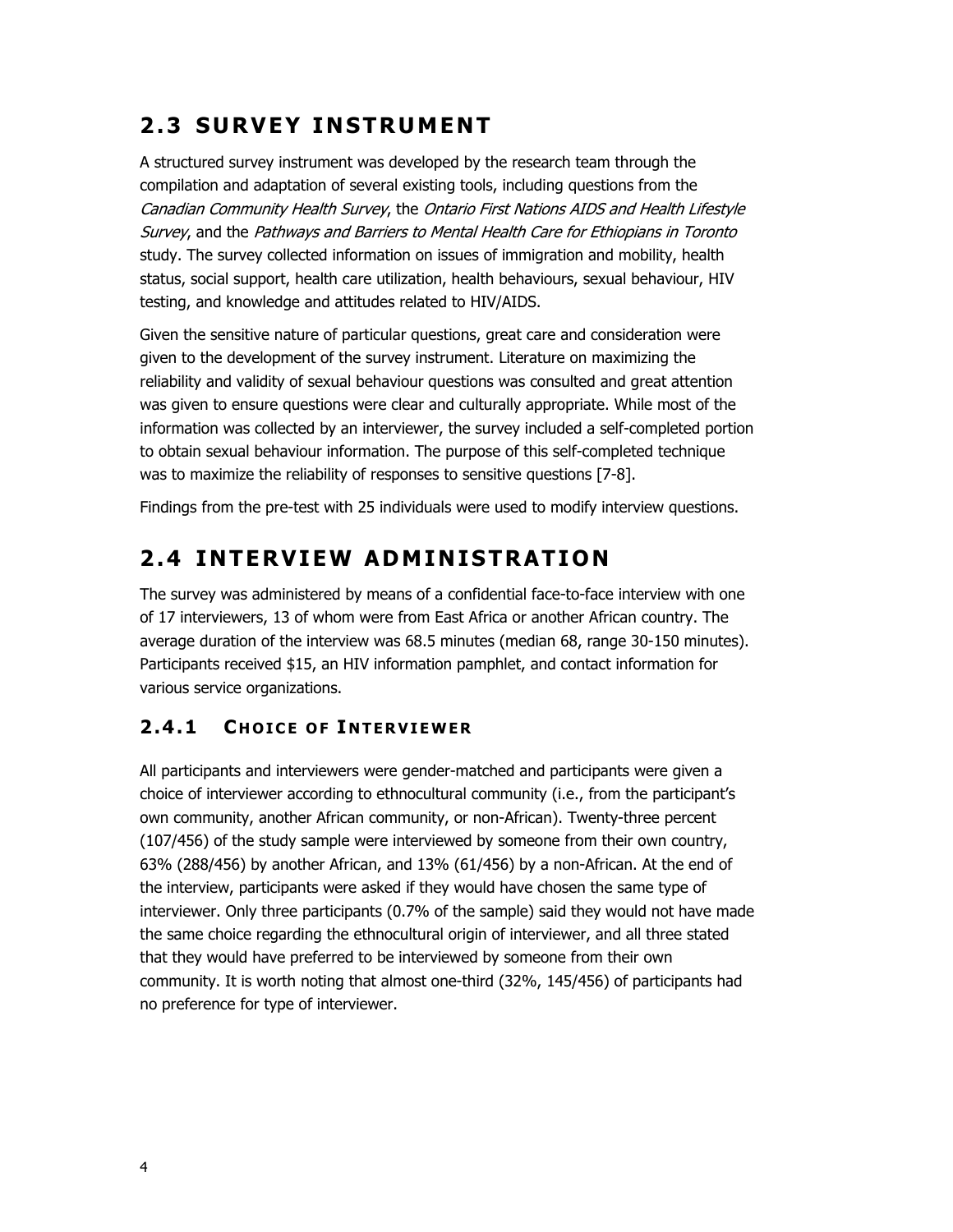### **2.4.2 L OCATION OF I NTERVIEW**

To encourage higher participation rates, participants were given a choice of location to be interviewed (i.e., University of Toronto, private community location, or participant's home). Forty-two percent (192/456) of the interviews were conducted in participants' homes, 41% (187/456) at an organization or business in the community, and 16% (71/456) at the University of Toronto. Women were more likely than men to be interviewed at home (50% vs.  $34\%$ ,  $p<0.001$ ).

### **2.4.3 RELIABILITY OF I NTERVIEW**

Interviewers were asked to assess participants' understanding of the questions and reliability of their answers. Although the interviewers reported that 11% (52/456) of participants had some difficulty answering questions, interviewers felt that almost all the participants (99%, 450/453) provided reliable answers.

### **2.4.4 SELF -C OMPLETED SECTION**

Interviewers were encouraged to read each question in the self-completed section out loud and have the participants record their responses on a separate sheet. Participants could read the questions on their own if they expressed a preference.

Sixty-eight percent (285/419) of the participants who completed the separate sexual behaviour portion had questions read to them by the interviewer but completed the questions on their own, 31% (129/419) self-completed entirely, and 1% (5/419) had the interviewer read the question as well as record the response. More women than men read and answered the questions on their own (60% vs. 40%, p<0.0001).

## **2.5 SALIVA TESTING**

### **2.5.1 UPTAKE OF SALIVA TESTING**

To obtain estimates of HIV infection, the study included an optional HIV testing component. Study participants were asked if they would be willing to provide an anonymous saliva specimen for HIV testing.

Over three-quarters (76%, 347/456) of participants provided a saliva sample. Participants who declined were asked to provide reasons for not wanting to provide a saliva sample. Almost a quarter (23%, 23/102) of those who did not provide a saliva sample did not provide the sample because they felt the test was unnecessary, and of those, the majority (61%, 14/23) specified that it was unnecessary because they knew or felt they were HIV-negative. Five people said it was unnecessary because they knew they were HIV positive. It is also noteworthy that 18% (18/102) did not provide the sample because they did not like the saliva collection process. Concerns regarding confidentiality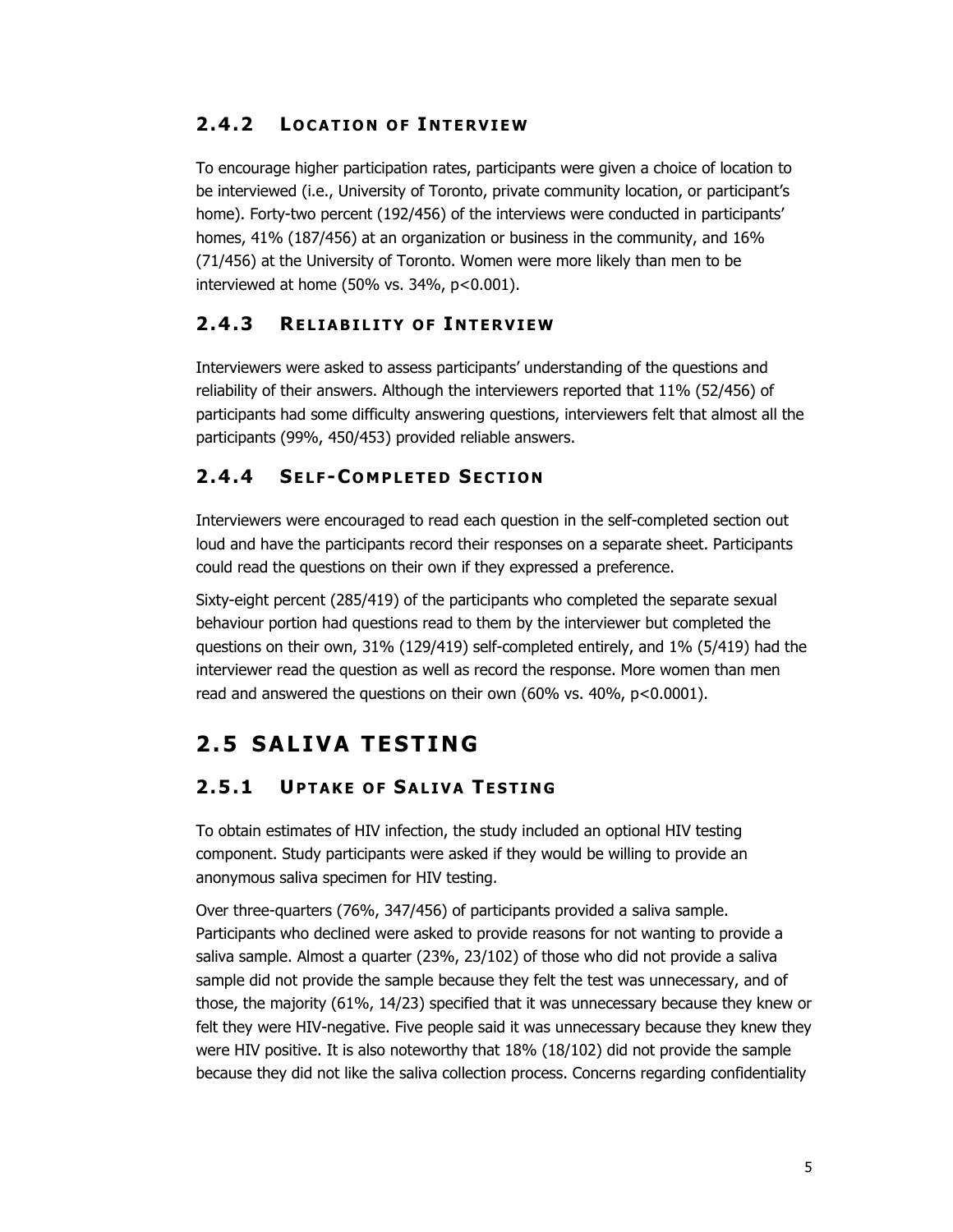or privacy issues were cited by 12% (12/102); 9% (9/103) did not provide the sample because they would not receive the results.

### **2.5.2 HIV A NTIBODY T ESTING**

Saliva was collected using SalivaSampler™ and was stored in a refrigerator until sent to the HIV Laboratory, Ontario Ministry of Health and Long-Term Care, for testing. Saliva specimens were tested for HIV antibodies using the Biochem Detect HIV v 1. (BioChem Pharma, Montreal). Reactive specimens were confirmed using Vironostika HIV1 Micro Elisa system – Biomerieux (Organon Teknika). Data from the interview was linked to the saliva sample with a unique and anonymous code.

## **2.6 ETHICS AND CONFIDENTIALITY**

The study was reviewed and approved by the University of Toronto's Research Ethics Board. Participation in the study was voluntary, confidential, and anonymous. Informed consent was obtained from all research participants. Several measures were taken to protect participant confidentiality. Numeric identification codes, rather than participant names, were used on the questionnaires and saliva specimens. The saliva samples were linked to the interview data by the non-nominal identification codes. Oral, rather than written, consent was obtained in order to eliminate the need for participant signatures and names. Completed surveys were stored in a locked cabinet at the study office. All electronic databases and computerized information were password protected. Interviewers and study staff signed oaths of confidentiality.

## **2.7 DATA ANALYSIS**

This report presents a summary of the EAST data. All key variables and/or outcomes were examined using 1) descriptive univariate analysis (frequencies, averages, medians, ranges, and standard deviations) and 2) bivariate statistics exploring gender and community differences.<sup>1</sup> In addition to gender and community analyses, other bivariate analyses were conducted when deemed appropriate. Crude, unadjusted comparisons between groups were conducted using chi-square tests, Fisher's exact tests, t-tests, or one-way ANOVA and their nonparametric equivalents, as appropriate. The traditional pvalue of 0.05 was used for significance testing and 95% confidence intervals were reported. Statistical analyses were conducted using SAS 9.1 software (SAS Institute Inc., Cary, NC, 2002-2003).

-

<sup>&</sup>lt;sup>1</sup> Although all key variables were examined by gender and community, only statistically significant results have been reported.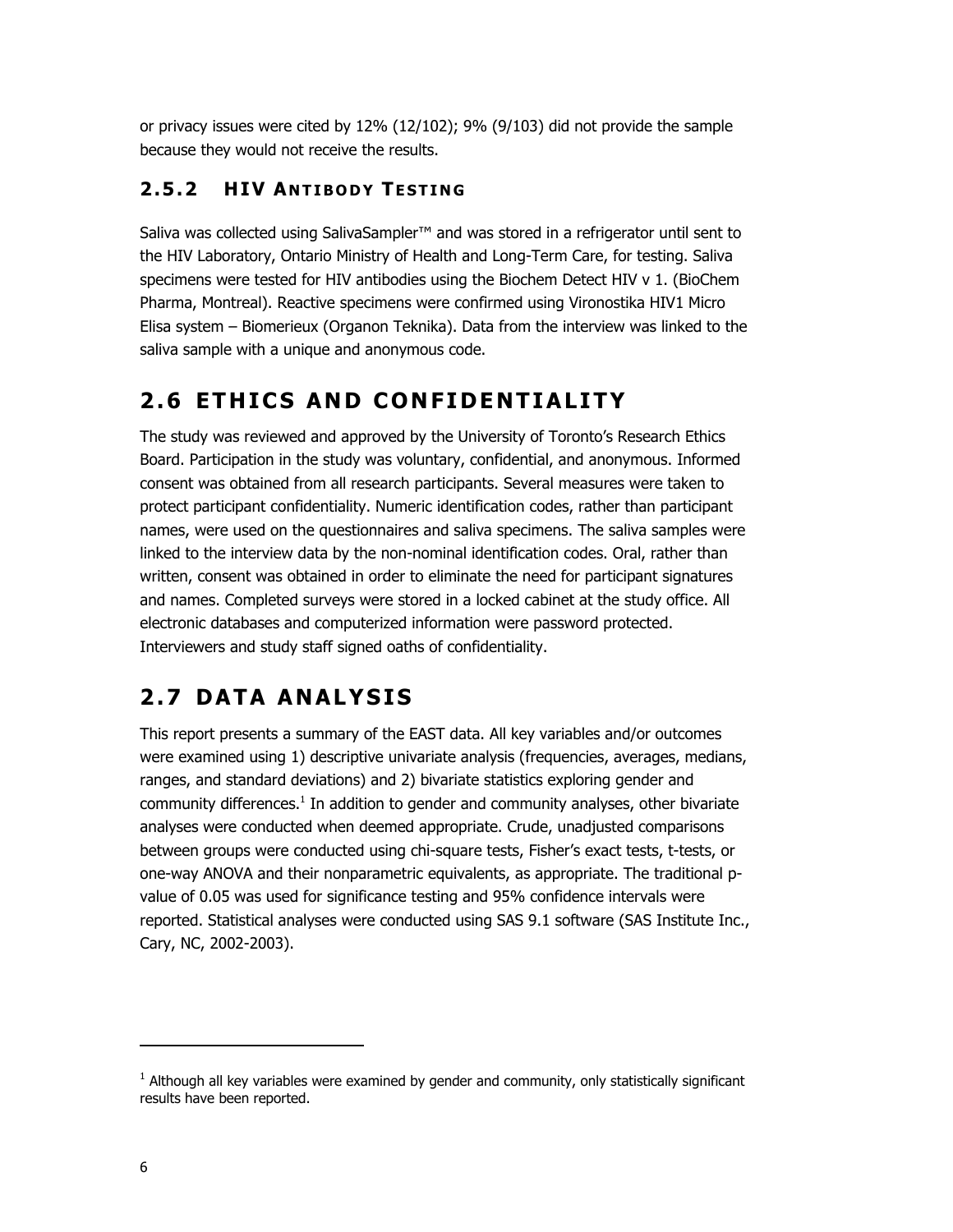## **3 RESULTS**

## **3.1 SAMPLE CHARACTERISTICS**

#### **3.1.1 GENERAL S OCIO -DEMOGRAPHICS**

#### **3.1.1.1 Community and Gender**

Recruitment efforts resulted in nearly equal numbers of participants across four of the communities, but fewer Tanzanians were recruited. Half of the participants (50%, 230/456) were female. Gender distribution did not differ significantly between communities (Table 1).

| Table 1. Gender and community distribution of study sample |  |
|------------------------------------------------------------|--|
|------------------------------------------------------------|--|

|                  |     | <b>Number of participants (%)</b> |     |            |     |              |  |  |
|------------------|-----|-----------------------------------|-----|------------|-----|--------------|--|--|
| <b>Community</b> |     | <b>Women</b>                      |     | <b>Men</b> |     | <b>Total</b> |  |  |
| Ethiopian        | 50  | (50%)                             | 50  | (50%)      | 100 | (22%)        |  |  |
| Kenyan           | 50  | (50%)                             | 50  | (50%)      | 100 | (22%)        |  |  |
| Somali           | 50  | (50%)                             | 50  | (50%)      | 100 | (22%)        |  |  |
| Tanzanian        | 29  | (53%)                             | 26  | (47%)      | 55  | (12%)        |  |  |
| Ugandan          | 51  | (50%                              | 50  | (50%)      | 101 | (22%)        |  |  |
| Total            | 230 | 50%)                              | 226 | 50%)       | 456 | $(100\%)$    |  |  |

#### **3.1.1.2 Age**

The average age of participants was 34.5 years (median 34, range 16-71). Age distribution did not vary significantly between communities (Table 2). Men were slightly older than women (36.3 vs. 32.8, p<0.001).

|                  |                  |                | Age           |              |
|------------------|------------------|----------------|---------------|--------------|
| <b>Community</b> | N                | <b>Average</b> | <b>Median</b> | <b>Range</b> |
| Ethiopian        | 99               | 34.2           | 33            | 16-64        |
| Kenyan           | 97               | 35.6           | 36            | 16-66        |
| Somali           | 100              | 34.5           | 34            | $17 - 71$    |
| Tanzanian        | 54               | 34.2           | 35            | $17 - 62$    |
| Ugandan          | 100              | 34.0           | 32            | 18-56        |
| <b>Total</b>     | 450 <sup>a</sup> | 34.5           | 34            | 16-71        |

**Table 2. Age distribution of study sample (by community)** 

 $a^2$  6 participants did not provide date of birth.

#### **3.1.1.3 Religion and Faith**

Over half of the sample (59%, 271/456) reported they were Christian, 37% (170/456) were Muslim, 2% (9/456) were agnostic or did not have a faith, and 1% (6/456) were of another faith. Almost all Somalis were Muslim, while the majority in the other communities were Christian (Table 3).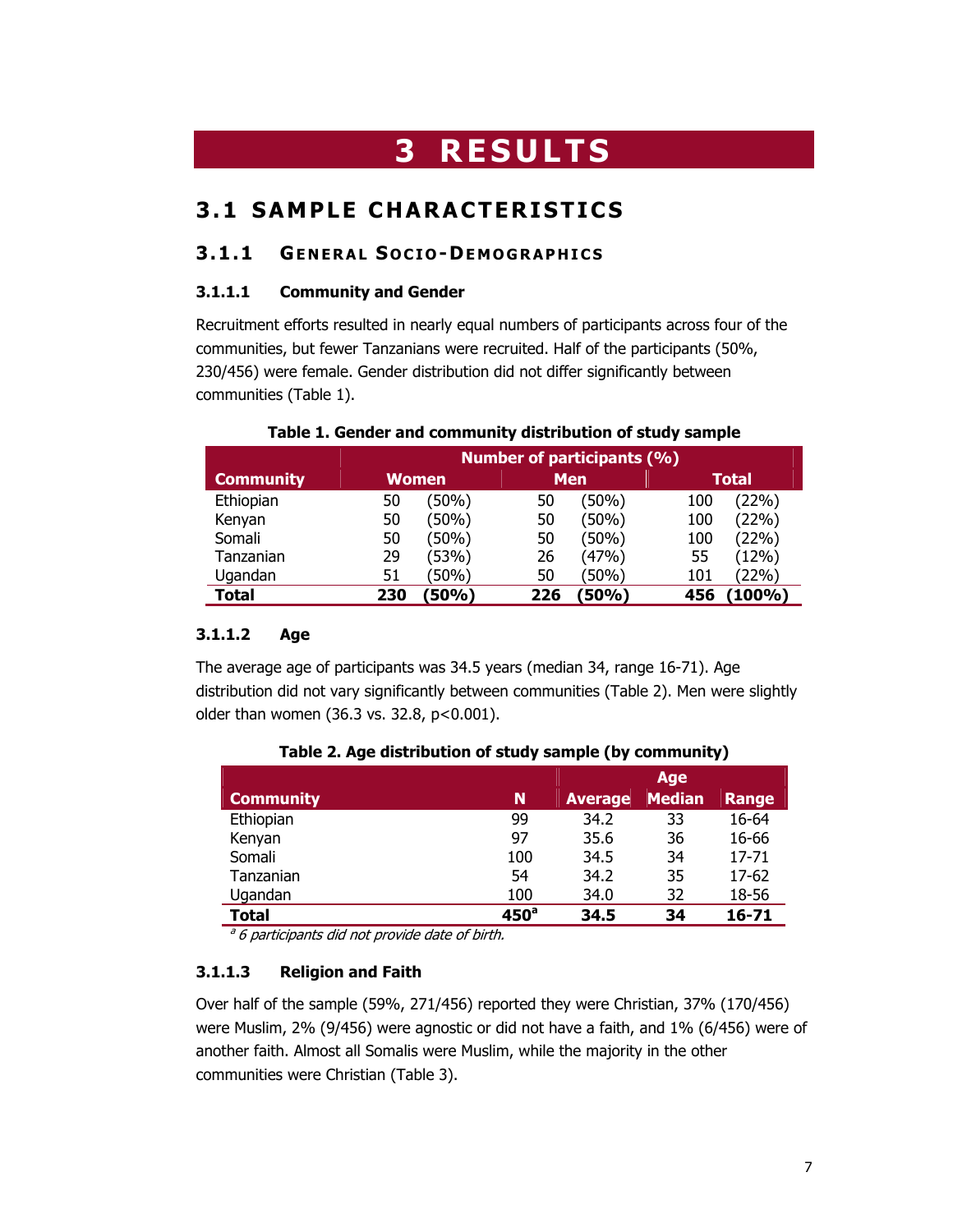Religion was important to participants, with 69% (313/452) of the sample indicating that their religious beliefs were 'the foundation of their whole approach to life' (Figure 1).

| $(N=456)$        | <b>Percent of participants (n)</b> |                   |               |      |              |                   |  |
|------------------|------------------------------------|-------------------|---------------|------|--------------|-------------------|--|
| <b>Community</b> | <b>Christian</b>                   |                   | <b>Muslim</b> |      | <b>Other</b> |                   |  |
| Ethiopian        | 78%                                | 78)               | 21%           | (21) | $1\%$        | $\left( 1\right)$ |  |
| Kenyan           | 66%                                | (66)              | 24%           | (24) | 10%          | (10)              |  |
| Somali           | $1\%$                              | $\left( 1\right)$ | 98%           | (98) | 1%           | $\left( 1\right)$ |  |
| Tanzanian        | 60%                                | (33)              | 36%           | (20) | 4%           | $\left( 2\right)$ |  |
| Ugandan          | 92%                                | (93)              | 7%            |      | 1%           |                   |  |
| <b>Total</b>     | <b>59%</b>                         | 271)              | 37%           | (170 | 3%           | (15)              |  |

**Table 3. Religion or faith (by community)** 





#### **3.1.1.4 Language**

Almost all participants reported they spoke (99%, 452/456) and read (98%, 447/456) English. The average number of languages fluently spoken by participants was 2.7 (median 3.0, range 1-6) and read was 2.5 (median 2.0, range 0-6). See Table 4 for a list of languages spoken.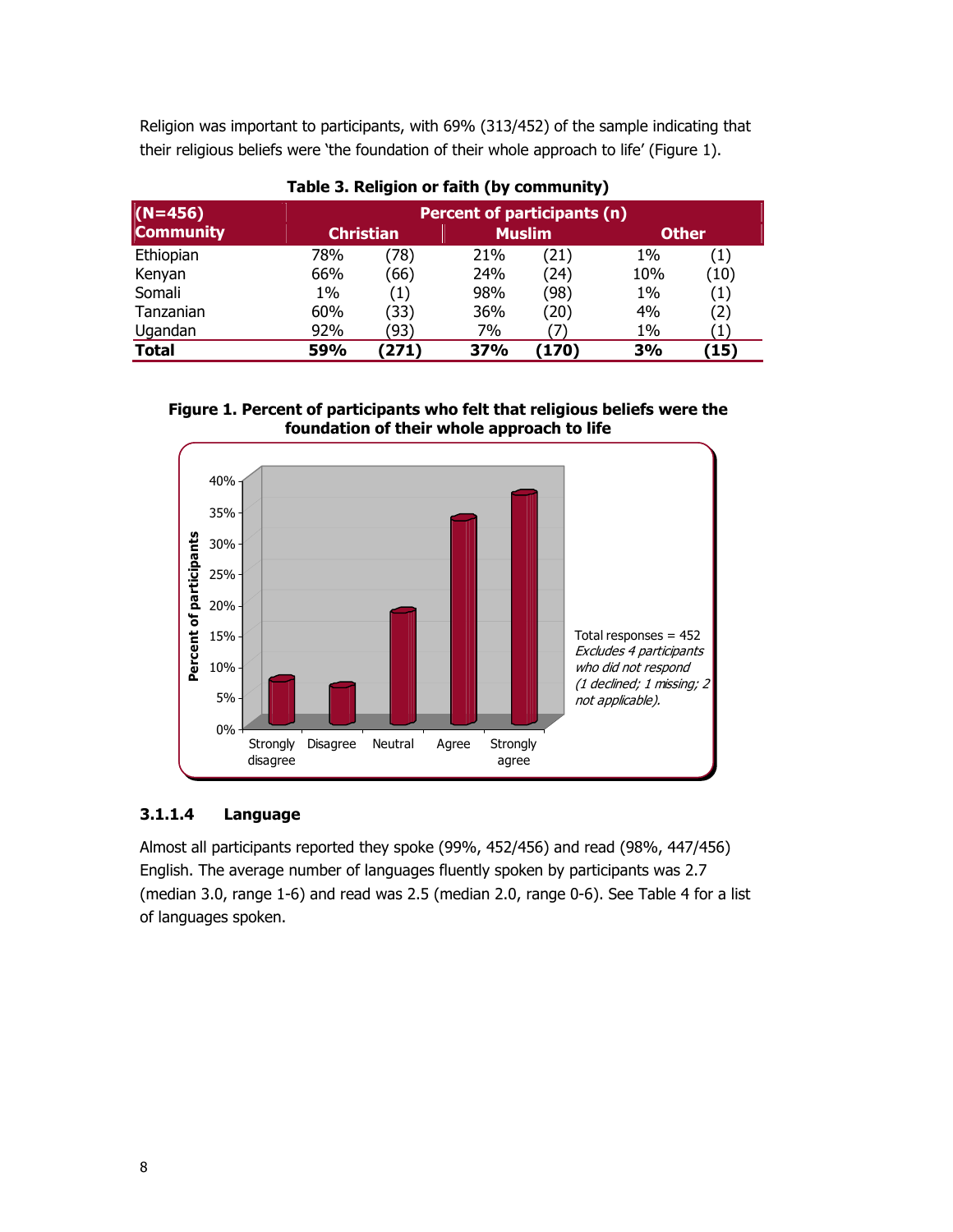| $(N=456)$          | Percent of participants (n) |               |     |             |  |  |  |  |
|--------------------|-----------------------------|---------------|-----|-------------|--|--|--|--|
| <b>Language</b>    |                             | <b>Spoken</b> |     | <b>Read</b> |  |  |  |  |
| English            | 99%                         | $(452^b)$     | 98% | (447ª)      |  |  |  |  |
| Swahili            | 46%                         | (208)         | 40% | (181)       |  |  |  |  |
| Somali             | 25%                         | (114)         | 21% | (95)        |  |  |  |  |
| Amharic            | 20%                         | (90)          | 18% | (81)        |  |  |  |  |
| Luganda            | 19%                         | (85)          | 18% | (82)        |  |  |  |  |
| Arabic             | 10%                         | (47)          | 9%  | (42)        |  |  |  |  |
| French             | 9%                          | (42)          | 8%  | (38)        |  |  |  |  |
| Other <sup>b</sup> | 36%                         | (163)         | 30% | (139)       |  |  |  |  |

**Table 4. Languages fluently spoken and read by participants** 

<sup>a</sup> 4 participants reported not speaking English fluently; 9 reported not reading English fluently.

 $b$  Over 50 other languages were reported.

#### **3.1.1.5 Housing Status and Household Composition**

The majority of participants (60%, 274/455) reported living in an apartment or condominium and 38% (174/455) reported living in a house (Table 5). Nearly threequarters (74%, 336/455) were living in rental accommodations and approximately a quarter (26%, 117/455) were living in a home owned by them or a family member (Table 6). Ethiopians and Tanzanians were most likely to own and Ugandans were most likely to rent. These differences were partially explained by household income.

Participants' households contained an average of 3.5 people (range 1-10) (Table 7). On average, Somalis had more people per household than all other communities  $(p<0.05)$ , with half of all Somalis reporting 5 or more people in their household. Compared to other communities, Ethiopians were more likely to live alone (p<0.01). More men than women reported living alone (24% vs. 10%, p<0.0001).

Of the sample, 41% (186/456) lived with their children, 36% lived with their spouse or common-law partner, and 16% lived with one or more parent (Table 8). The average number of children in each household was 2.4 (median 2, range 1-8). More women than men reported living with children (47% vs. 35%, p<0.05).

| <b>Type</b>           | Percent of participants (n) |        |  |
|-----------------------|-----------------------------|--------|--|
| Apartment/condominium | 60%                         | (274)  |  |
| House                 | 38%                         | (174)  |  |
| Other                 | 2%                          |        |  |
| <b>Total</b>          | <b>100%</b>                 | (455ª) |  |

#### **Table 5. Type of dwelling**

 $a$  1 participant did not respond (missing).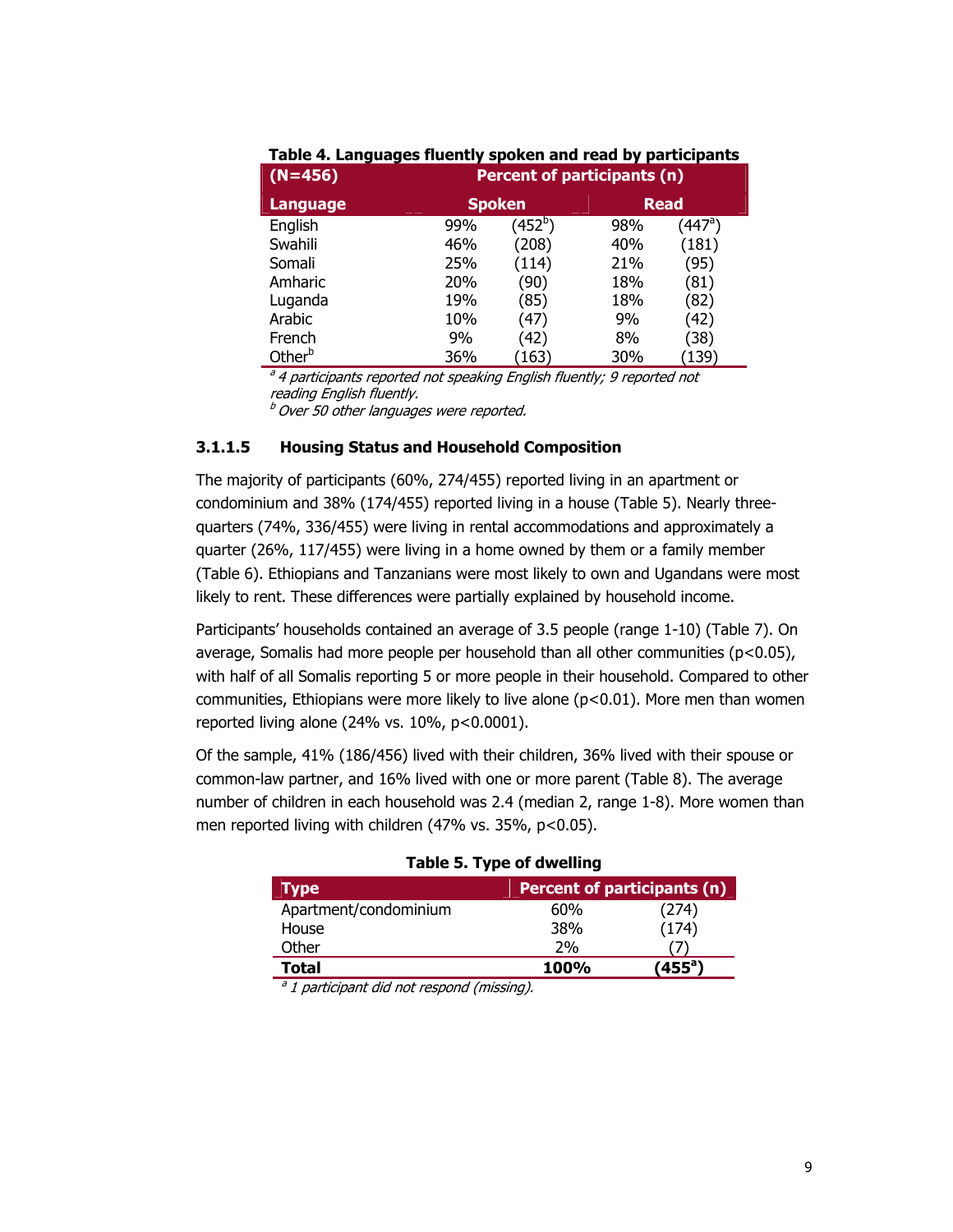#### **Table 6. Ownership of dwelling**

| <b>Owned by</b> | <b>Percent of participants (n)</b> |        |
|-----------------|------------------------------------|--------|
| Self/spouse     | 19%                                | (85)   |
| Family member   | 7%                                 | (32)   |
| Renting         | 74%                                | (336)  |
| Other           | $< 1\%$                            |        |
| <b>Total</b>    | <b>100%</b>                        | (455ª) |

 $a<sup>a</sup>$  1 participant did not respond (missing).

#### **Table 7. Number of people in household (by community)**

|                  | <b>Average number of</b>                    | Percent of participants (n) who live |                    |  |
|------------------|---------------------------------------------|--------------------------------------|--------------------|--|
| <b>Community</b> | people in household<br>(range) <sup>a</sup> | alone                                | in household of 5+ |  |
| Ethiopian        | $(1-9)$                                     | (31/100)                             | 16%                |  |
|                  | 2.9                                         | 31%                                  | (17/100)           |  |
| Kenyan           | $(1-7)$                                     | (12/100)                             | (28/100)           |  |
|                  | 3.5                                         | 12%                                  | 28%                |  |
| Somali           | $(1-10)$                                    | (13/100)                             | (50/100)           |  |
|                  | 4.4                                         | 13%                                  | 50%                |  |
| Tanzanian        | $(1-9)$                                     | (7/55)                               | (13/55)            |  |
|                  | 3.5                                         | 13%                                  | 24%                |  |
| Ugandan          | (1-7)                                       | (16/101)                             | (16/101)           |  |
|                  | 3.0                                         | 16%                                  | 16%                |  |
| <b>Total</b>     | $\mathbf{1}\text{-}\mathbf{10}$             | (79/456)                             | (124/456)          |  |
|                  | 3.5                                         | <b>17%</b>                           | 27%                |  |

 $a<sup>a</sup>$  Number of people in household including the participant.

#### **(N=456) Participant lives with Percent of participants (n)** Spouse Husband/wife Common-law partner Same-sex partner 36% 32% 3% 0% (162) (147) (15) (0) Parent (birth/adoptive/step) Father Mother 16% 8% 16% (72) (37) (71) Children Biological Step Foster/adopted 41% 40% 2%  $< 1\%$ (186) (181) (8) (2) Other relatives Siblings **Grandparents**  Grandchildren In-laws Other relatives 23% 17% 1% 1% 1% 7% (107) (78) (5) (4) (6) (34) Unrelated 20% (90)

#### **Table 8. Household composition**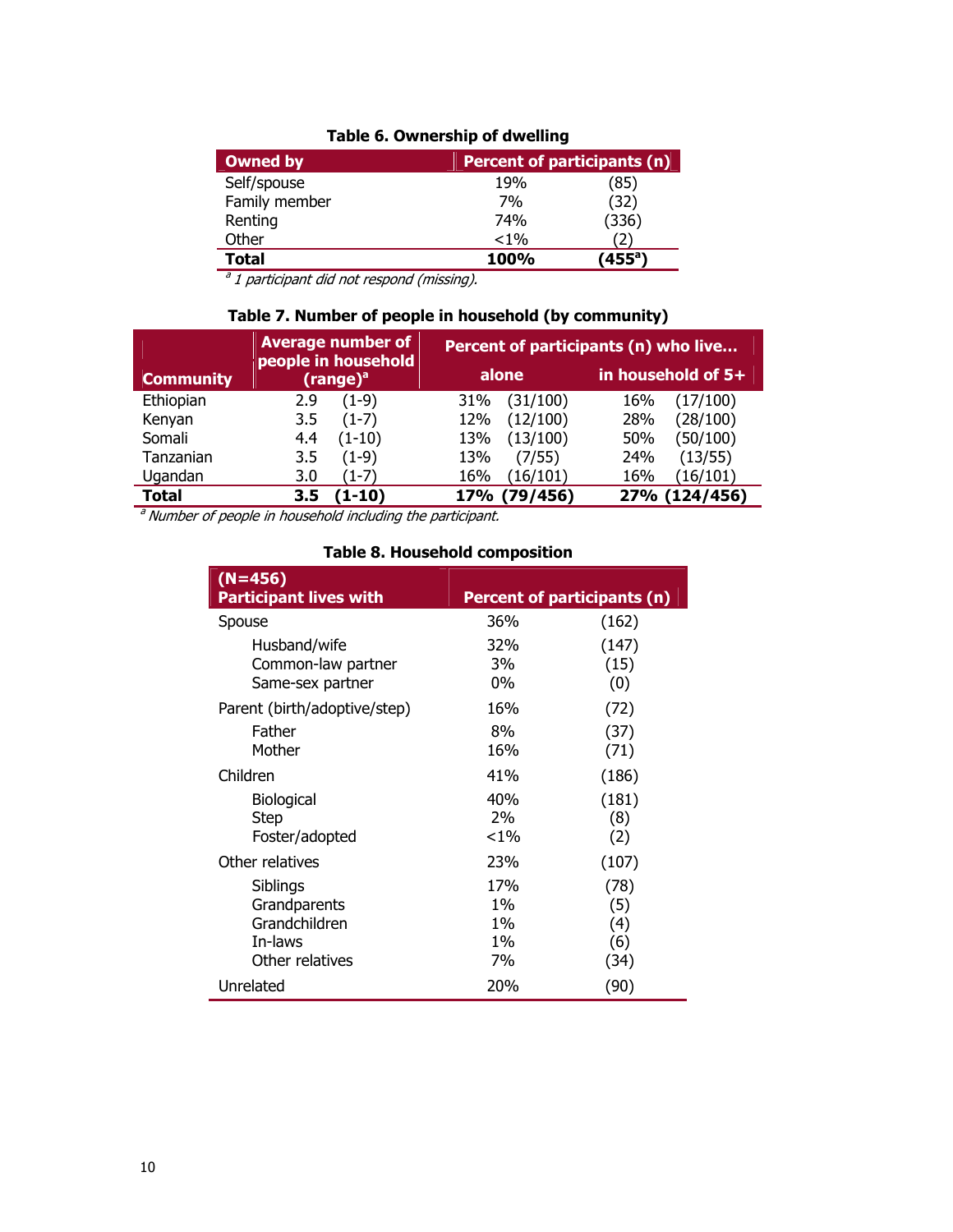### **3.1.2 S OCIO -ECONOMIC STATUS**

#### **3.1.2.1 Education**

Almost three-quarters (73%, 332/456) of the participants had attended college or university<sup>2</sup> (Table 9). Fewer Somali participants had attended post-secondary schools compared to other communities (49% vs. Ethiopian 73%, Kenyan 84%, Tanzanian 76%, Ugandan 84%,  $p < 0.0001$ ). The most common fields of study<sup>3</sup> were 1) social sciences, education, government service, and religion (32%); 2) business, finance, and administration (27%); and 3) natural and applied sciences (23%; Table 10).

| <b>Highest level of education</b><br>attained | <b>Percent of</b><br>participants (n) |       |
|-----------------------------------------------|---------------------------------------|-------|
| Completed elementary or less                  | 2%                                    |       |
| Some secondary <sup>a</sup>                   | 6%                                    | (27)  |
| Completed secondary                           | 20 <sub>%</sub>                       | (89)  |
| Some college/university <sup>b</sup>          | 15%                                   | (69)  |
| Completed college (including trades)          | 23%                                   | (106) |
| Bachelor's or above                           | 35%                                   | (157  |
| Total                                         | 100%                                  | '455c |

|  |  | Table 9. Highest level of education |
|--|--|-------------------------------------|
|  |  |                                     |

<sup>a</sup> Includes participants currently attending secondary school.

 $<sup>b</sup>$  Includes participants currently attending college/university.</sup>

 $c$  1 participant did not respond (declined).

| $(N=332)$<br>Field of study <sup>a</sup>                      |            | <b>Percent of</b><br>participants (n) |
|---------------------------------------------------------------|------------|---------------------------------------|
| Social science, education, government service, and religion   | 32%        | (107)                                 |
| Business, finance, and administration                         | <b>27%</b> | (89)                                  |
| Natural and applied sciences and related fields               | <b>23%</b> | (75)                                  |
| Health                                                        | 8%         | (27)                                  |
| Art, culture, recreation, and sport                           | 7%         | (23)                                  |
| Sales and service                                             | <b>2%</b>  | (8)                                   |
| Trades, transport and equipment operators, and related fields | 2%         | (6)                                   |
| Primary industry                                              | $1\%$      | (2)                                   |
| Processing, manufacturing, and utilities                      | $< 1\%$    | (1)                                   |
| Vaque response                                                | $< 1\%$    | (1)                                   |

#### **Table 10. Field of post-secondary education**

a More than one answer possible.

-

<sup>&</sup>lt;sup>2</sup> Although participants were not specifically asked if they were currently attending school, based on responses to other survey questions it was determined that at least 16 to 18 participants were currently in high school and at least 21 were currently in college/university.

 $3$  Fields of study categories were adapted from 'skill type' categories used in the National Occupational Classification System (NOC 2001). The NOC was developed and maintained by Human Resources and Social Development Canada (HRSDC) (http://www5.hrsdc.gc.ca/NOC-CNP).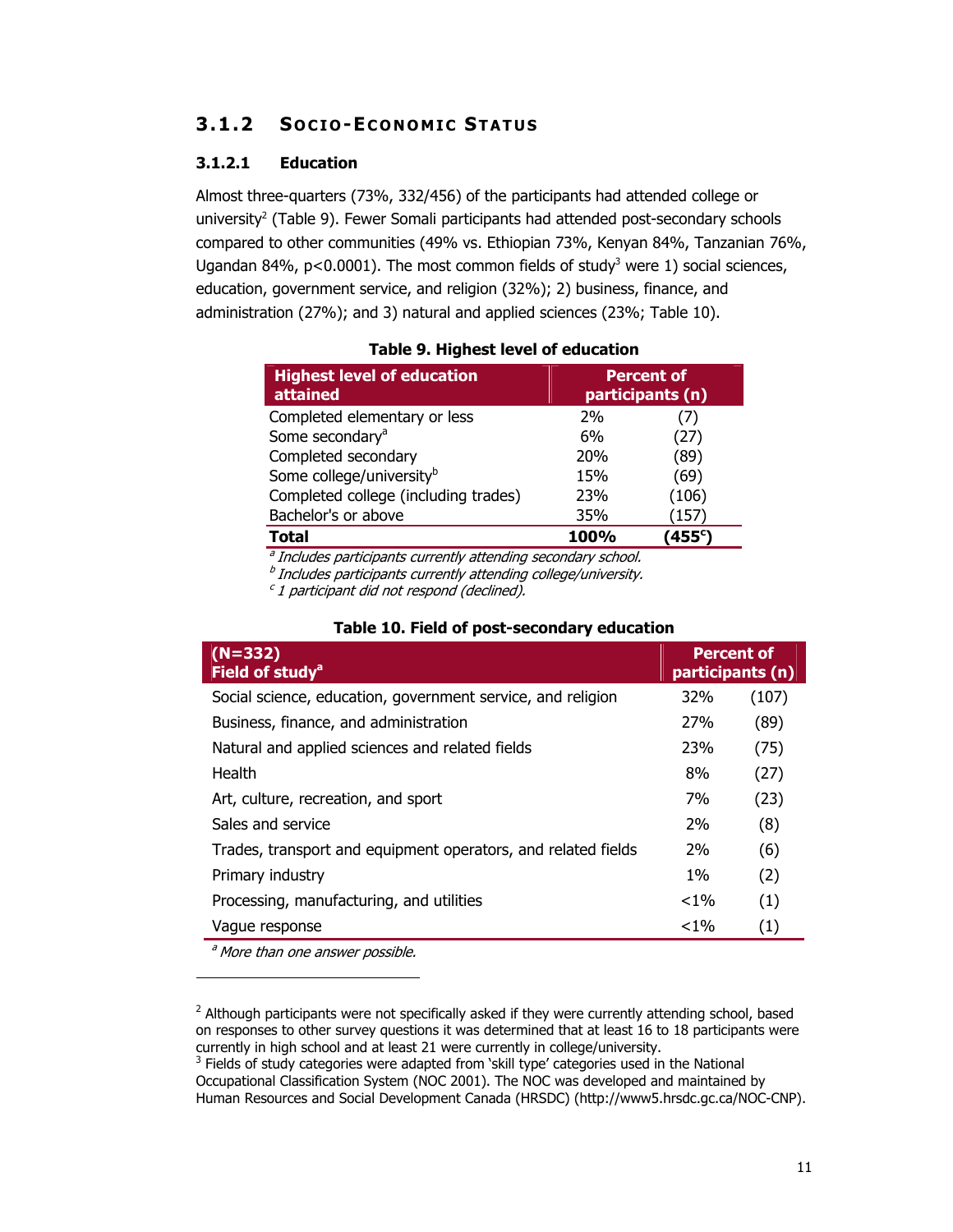#### **3.1.2.2 Employment and Occupation**

The majority of participants (86%, 393/455) had worked at a job or business in the previous year and 70% (318/455) worked in the past week. More men worked in the previous year compared to women (90% vs.  $83\%$ ,  $p<0.05$ ), as well as in the past week (89% vs. 72%, p<0.0001). The most frequently reported reason for not working in the past week was educational leave (Table 11). More women reported that their primary reason for not working was illness or disability (16% vs. 9%, p<0.05), no work permit (13% vs. 7%, p<0.05), and child care (11% vs. 0%).

The most commonly reported occupation type was sales and service (Table 12). More men reported working in natural and applied sciences, art and culture, trades, transportation and equipment operation, and primary industries. More women worked in health, social sciences and education, and sales and service. Somalis were more likely to work in trades, transportation, and equipment operation (22% vs. Ethiopian 6%, Kenyan 5%, Tanzanian 11%, Ugandan 9%, p<0.01).

|                                           | <b>Percent of participants (n)</b> |      |            |      |                |      |  |
|-------------------------------------------|------------------------------------|------|------------|------|----------------|------|--|
| <b>Reason</b>                             | <b>Women</b>                       |      | <b>Men</b> |      | <b>Total</b>   |      |  |
| School/education leave                    | 24%                                | (21) | 43%        | (19) | 30%            | (40) |  |
| Illness/disability <sup>a</sup>           | 16%                                | (14) | 9%         | (4)  | 14%            | (18) |  |
| No work permit/SIN <sup>a</sup>           | 13%                                | (12) | 7%         | (3)  | 11%            | (15) |  |
| Looking for work/can't find<br>job        | 8%                                 | (7)  | 9%         | (4)  | 8%             | (11) |  |
| Pregnancy                                 | 12%                                | (11) | 0%         | (0)  | 8%             | (11) |  |
| Caring for children <sup>b</sup>          | 11%                                | (10) | $0\%$      | (0)  | 8%             | (10) |  |
| Vacation                                  | 2%                                 | (2)  | 5%         | (2)  | 3%             | (4)  |  |
| Had seasonal/temporary<br>employment      | 2%                                 | (2)  | 7%         | (3)  | 4%             | (5)  |  |
| Retired                                   | $0\%$                              | (0)  | 7%         | (3)  | 2%             | (3)  |  |
| Other personal/family<br>responsibilities | 2%                                 | (2)  | 0%         | (0)  | 2%             | (2)  |  |
| Recently hired but has not<br>started yet | 1%                                 | (1)  | 2%         | (1)  | 2%             | (2)  |  |
| Other reasons                             | 6%                                 | (5)  | 9%         | (4)  | 7%             | (9)  |  |
| Vague responses                           | 2%                                 | (2)  | 2%         | (1)  | 2%             | (3)  |  |
| <b>Total</b>                              | 100% (89)                          |      | 100% (44)  |      | $100\% (133c)$ |      |  |

#### **Table 11. Reasons for not working in past week (by gender)**

Significant gender difference:  $\partial p < 0.05$ ,  $\partial p < 0.01$ .

c 4 people did not respond.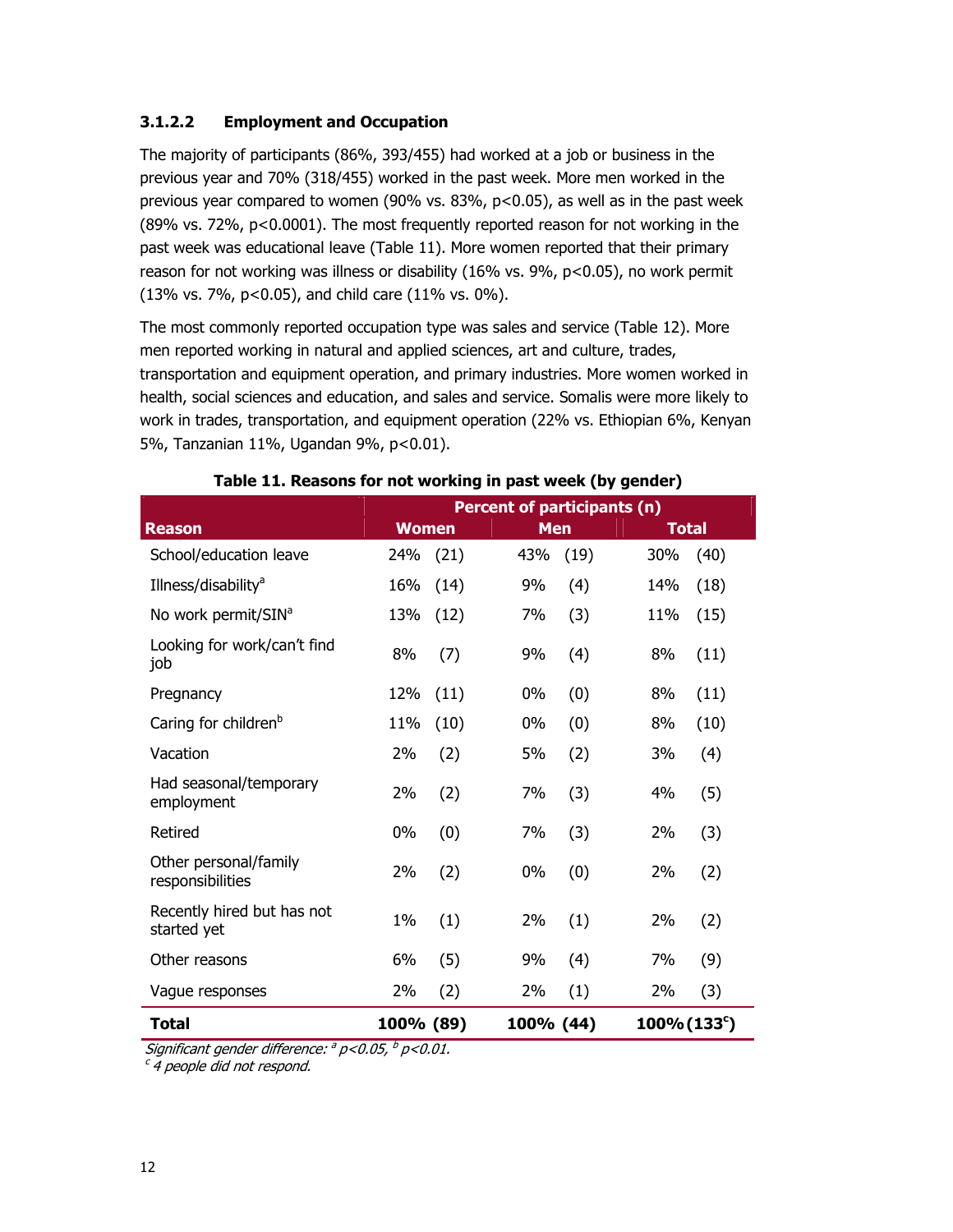|                                                                                              | <b>Percent of participants (n)</b> |            |              |  |
|----------------------------------------------------------------------------------------------|------------------------------------|------------|--------------|--|
| Skill type <sup>a</sup>                                                                      | <b>Women</b>                       | <b>Men</b> | <b>Total</b> |  |
|                                                                                              | $(n=183)$                          | $(n=198)$  | $(n=381b)$   |  |
| Sales and service occupations <sup>c</sup>                                                   | 34% (63)                           | 25% (49)   | 28% (112)    |  |
| Occupations in social science,<br>education, government service and<br>religion <sup>d</sup> | 23% (43)                           | 10% (19)   | 16% (62)     |  |
| Business, finance and<br>administration occupations                                          | 18% (33)                           | 13% (25)   | 15% (58)     |  |
| Trades, transport and equipment<br>operators and related occupations <sup>e</sup>            | $1\%$<br>(2)                       | 19% (38)   | 10% (40)     |  |
| Natural and applied sciences and                                                             | 1%                                 | 16% (31)   | 8%           |  |
| related occupations <sup>e</sup>                                                             | (1)                                |            | (32)         |  |
| Health occupations <sup>e</sup>                                                              | 13% (24)                           | 2%<br>(4)  | 7%<br>(28)   |  |
| Occupations unique to processing,                                                            | 6%                                 | 6%         | 6%           |  |
| manufacturing and utilities                                                                  | (11)                               | (11)       | (22)         |  |
| Occupations in art, culture,                                                                 | 2%                                 | 6%         | 4%           |  |
| recreation and sport <sup>c</sup>                                                            | (3)                                | (12)       | (15)         |  |
| Occupations unique to primary                                                                | (0)                                | $1\%$      | 1%           |  |
| industry                                                                                     | 0%                                 | (2)        | (2)          |  |
| Too vague to classify                                                                        | 4%                                 | (9)        | 4%           |  |
|                                                                                              | (8)                                | 5%         | (17)         |  |

#### **Table 12. Occupation type (by gender)**

a More than one answer possible.

 $b$  12 people did not respond (1 declined; 11 missing).

Significant gender difference:  $c_{p}$ <0.05,  $d_{p}$ <0.001,  $e_{p}$ <0.0001.

#### **3.1.2.3 Income**

-

The median annual personal income<sup>4</sup> was approximately \$22,000 (Table 13). More than twice as many women reported an annual income of less than \$10,000 (39% vs. 17%, p<0.0001). Compared to other communities, more Somalis and Ugandans reported an annual personal income of less than \$30,000 (79% and 71% vs. Ethiopian 54%, Kenyan 56%, Tanzanian 60%, p<0.01), while a higher proportion of Kenyans reported earning more than \$50,000 (22% vs. Ethiopian 13%, Somali 7%, Tanzanian 13%, Ugandan 6%, p<0.01).

The median annual household income was approximately \$38,000 (Table 14). Forty-two percent of participants reported a household income below the Low Income Cut-Off index<sup>5</sup> (LICO). Compared to men, a higher proportion of women reported not knowing

<sup>4</sup> Annual personal income, before taxes and deductions, from all sources in the past 12 months (includes part-time work and students).<br><sup>5</sup> Low income cut-offs (LICOs) are income thresholds below which families will devote a larger

share of income to necessities (i.e. food, shelter, etc). LICOs take into account family size. Source: Statistics Canada, Income Statistics Division. (May 2007). Low Income Cut-offs for 2005 and Low Income Measures for 2004 (available at http://www.statcan.ca/english/pub/index.htm).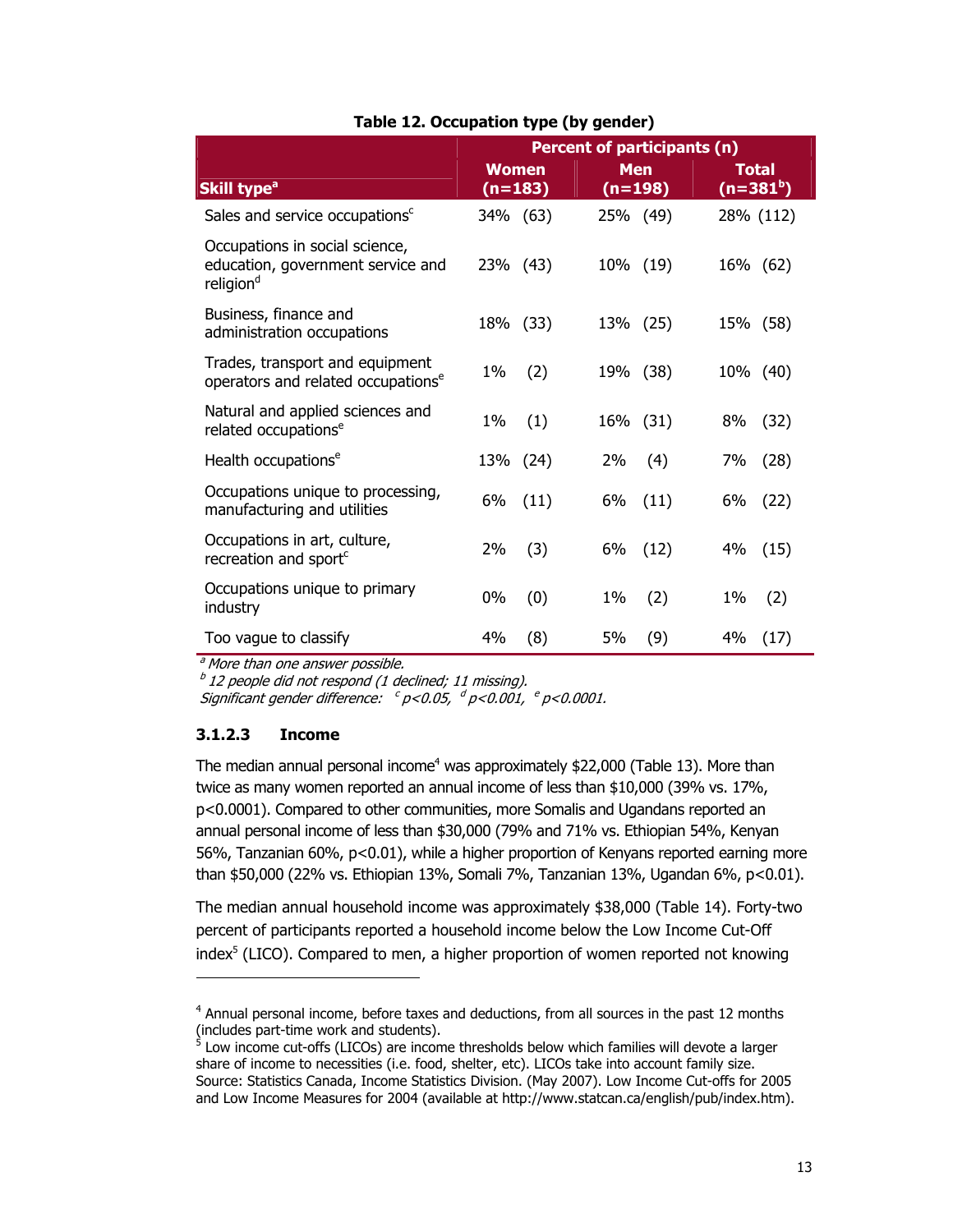their household income (14% vs. 2%, p<0.0001). Compared to other communities, more Ugandans lived in households with incomes below the LICO (63% vs. Ethiopian 35%, Kenyan 39%, Somali 48%, Tanzanian 43%, p<0.01).

| <b>Income</b>       | <b>Percent of participants (n)</b> |                 |  |
|---------------------|------------------------------------|-----------------|--|
| Less than $$5,000$  | 15%                                | (66)            |  |
| \$5,000 - \$9,999   | 15%                                | (63)            |  |
| $$10,000 - $19,999$ | 17%                                | (74)            |  |
| \$20,000 - \$29,999 | 16%                                | (71)            |  |
| \$30,000 - \$39,999 | 16%                                | (67)            |  |
| \$40,000 - \$49,999 | 9%                                 | (37)            |  |
| \$50,000 - \$59,999 | 6%                                 | (26)            |  |
| \$60,000 - \$69,999 | 3%                                 | (12)            |  |
| \$70,000 - \$79,999 | 2%                                 | (7)             |  |
| \$80,000 or more    | 2%                                 | ้8)             |  |
| Total               | 100%                               | $(431^{\circ})$ |  |

**Table 13. Total personal annual income** 

 $a^{2}$ 25 participants did not respond (3 missing; 13 declined; 9 did not know).

|  | Table 14. Total household annual income |  |
|--|-----------------------------------------|--|
|--|-----------------------------------------|--|

| <b>Income</b>       | <b>Percent of participants (n)</b> |               |
|---------------------|------------------------------------|---------------|
| Less than $$5,000$  | 5%                                 | (20)          |
| $$5,000 - $9,999$   | 9%                                 | (38)          |
| $$10,000 - $19,999$ | 13%                                | (51)          |
| \$20,000 - \$29,999 | 16%                                | (64)          |
| \$30,000 - \$39,999 | 14%                                | (58)          |
| \$40,000 - \$49,999 | 9%                                 | (38)          |
| \$50,000 - \$59,999 | 5%                                 | (22)          |
| \$60,000 - \$69,999 | 5%                                 | (22)          |
| \$70,000 - \$79,999 | 8%                                 | (34)          |
| \$80,000 or more    | 14%                                | (58)          |
| Total               | 100%                               | $(405^\circ)$ |

 $a$  51 participants did not respond (3 missing; 13 declined; 35 did not know).

#### **3.1.3 I MMIGRATION AND MOBILITY**

#### **3.1.3.1 Region of Birth and Mobility**

Almost all (93%, 426/456) of the sample was born in East Africa, 3% (15/456) in Canada, the United States, or Europe, and 3% (15/456) in other countries. Of those born outside of Canada, over three-quarters (76%, 337/446) lived in Africa for the entirety of their adolescent years (age 10-16), and an additional 11% (47/446) spent at least part of their adolescent years in Africa. Before coming to Canada, 43% (191/447) were living outside their country of birth and 92% (412/446) were living in an urban area. More Somalis and Ethiopians were living outside their country of birth before coming to Canada (79% and 57% vs. Kenyan 22%, Tanzanian 24%, and Ugandan 23%, p<0.0001).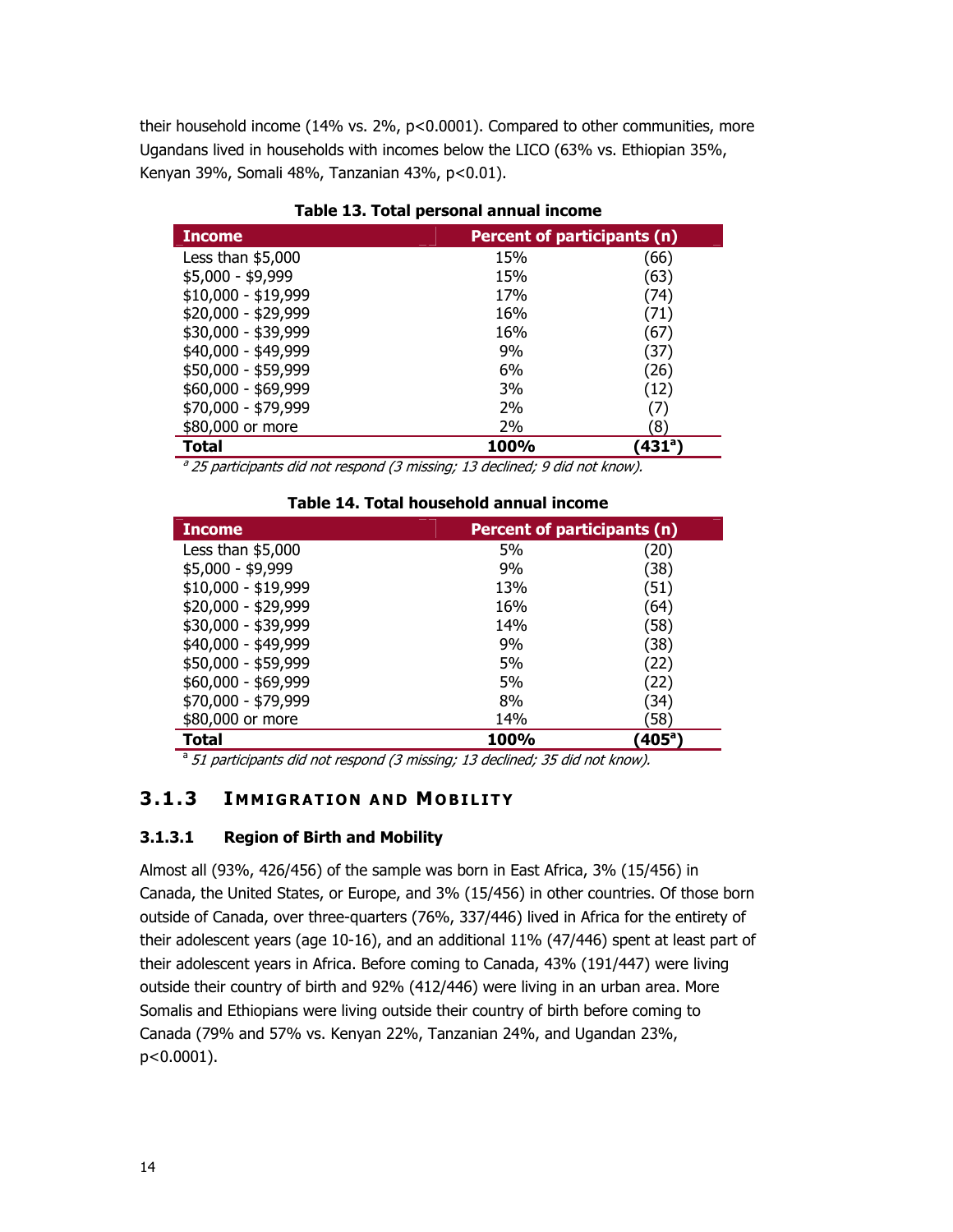Over half (52%, 235/456) have travelled outside of North America since arrival in Canada and 43% (193/450) have travelled to sub-Saharan Africa (Table 15). Ethiopians were more likely to have travelled to sub-Saharan Africa (57% vs. Kenyan 46%, Somali 38%, Tanzanian 36%, Ugandan 32%, p<0.01).

|                  |     | Percent of participants (n) who travelled   |     |                                    |  |
|------------------|-----|---------------------------------------------|-----|------------------------------------|--|
| <b>Community</b> |     | <b>Outside of North America<sup>a</sup></b> |     | To sub-Saharan Africa <sup>b</sup> |  |
| Ethiopian        | 63% | (63/100)                                    | 57% | (57/100)                           |  |
| Kenyan           | 56% | (56/100)                                    | 47% | (46/98)                            |  |
| Somali           | 58% | (58/100)                                    | 39% | (38/98)                            |  |
| Tanzanian        | 42% | (23/55)                                     | 37% | (20/54)                            |  |
| Ugandan          | 35% | (35/101)                                    | 32% | (32/100)                           |  |
| <b>Total</b>     | 52% | (235/456)                                   | 43% | $(193/450^{\circ})$                |  |

#### **Table 15. Travel outside of North America after coming to live in Canada (by community)**

Significant community differences:  $\partial p$ <0.001,  $\partial p$ <0.01.

 $c$  6 participants did not respond (6 missing).

#### **3.1.3.2 Immigration Status**

-

Of participants who immigrated to Canada, 43% (191/441) arrived in Canada as permanent residents, 36% (158/441) arrived as refugee claimants, and 21% (91/441) arrived with temporary visas. Only one participant reported having no status.

At the time of the interview, the majority of the sample (84%, 378/452) had permanent immigration status and 12% (54/452) were refugees or refugee claimants (Table 16). Of the 19 participants who held temporary visas (i.e., work, student, or visitor), nine had applied for permanent status. Of those with permanent status, 47% (161/340) acquired their status via refugee or humanitarian applications, 35% (119/340) were sponsored by family, and 15% (51/340) were economic immigrants.

Ethiopians and Somalis were most likely to have had permanent immigration status compared to other communities (Table 17). This difference appears to be due to length of residence in Canada. Somalis were more likely to have had refugee status<sup>6</sup> compared to other communities (64% vs. Ethiopian 31%, Kenyan 38%, Tanzanian 16%, Ugandan 49%, p<0.0001). More men than women had permanent status (87% vs. 80% of women, p<0.05).

 $^6$  Refugee status includes people who are currently refugees, as well as citizens and permanent residents who reported that they acquired their current status via refugee status.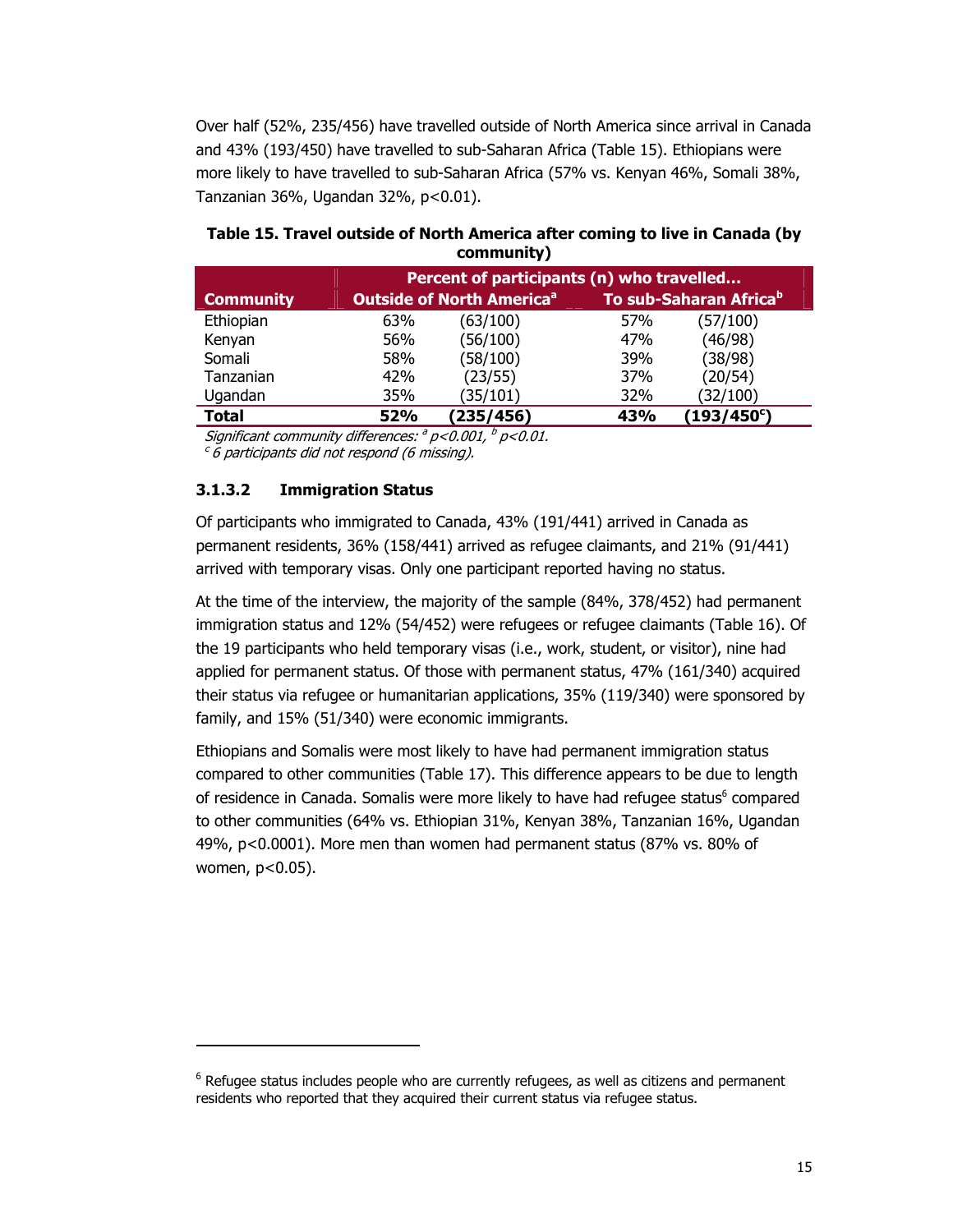| <b>Status</b>                 | Percent of participants (n) |       |  |
|-------------------------------|-----------------------------|-------|--|
| Canadian citizen <sup>a</sup> | 57%                         | (256) |  |
| Landed/permanent              | 27%                         | (122) |  |
| Refugee                       | 6%                          | 29)   |  |
| Refugee claimant              | 6%                          | (25)  |  |
| Temporary work papers         | 2%                          | 7)    |  |
| Visitor                       | $1\%$                       | (4)   |  |
| Student                       | 2%                          | (8)   |  |
| No status                     | $< 1\%$                     |       |  |
| Total                         | 100%                        |       |  |

#### **Table 16. Current immigration status**

<sup>a</sup> Includes 9 participants who were born in Canada.

 $b<sup>b</sup>$  4 participants did not respond (3 declined; 1 missing).

| <b>Community<sup>a</sup></b> | <b>Percent of participants with</b><br>permanent status (n) |                         |  |
|------------------------------|-------------------------------------------------------------|-------------------------|--|
| Ethiopian                    | 95%                                                         | (95/100)                |  |
| Kenyan                       | 78%                                                         | (78/100)                |  |
| Somali                       | 97%                                                         | (97/100)                |  |
| Tanzanian                    | 83%                                                         | (44/53)                 |  |
| Ugandan                      | 65%                                                         | (64/99)                 |  |
| Total                        | 84%                                                         | (378/452 <sup>b</sup> ) |  |

#### **Table 17. Permanent immigration status (by community)**

 $a<sup>a</sup>$  Significant community differences,  $p$ <0.0001.

 $^b$  Includes 9 participants who were born in Canada; 4 participants did not respond (3 declined; 1 missing).

#### **3.1.3.3 Length of Residence in Canada**

Participants had been living in Canada for an average of 10.3 years<sup>7</sup> (median 10, range 0-44 years; Table 18), with 30% (133/446) having lived in Canada for less than 5 years.

Ethiopians and Somalis have, on average, been in the country longer than other communities (13.7 and 12.8 years vs. Kenyans 8.8, Tanzanians 7.4, and Ugandans 6.2, p<0.0001) (Table 19).

| <b>Length of residence</b>                                                                       | Percent of participants (n) |        |
|--------------------------------------------------------------------------------------------------|-----------------------------|--------|
| $0-4$ years                                                                                      | 30%                         | (133)  |
| 5-9 years                                                                                        | 20 <sub>%</sub>             | (87)   |
| $10-14$ years                                                                                    | 19%                         | (83)   |
| $15-19$ years                                                                                    | 26%                         | (114)  |
| 20 or more years                                                                                 | 7%                          | 29     |
| Total                                                                                            | 100%                        | (446ª) |
| <sup>a</sup> Excludes 9 participants born in Canada; 1 participant did not respond<br>(missing). |                             |        |

#### **Table 18. Length of residence in Canada**

 $7$  This does not include the nine participants born in Canada.

-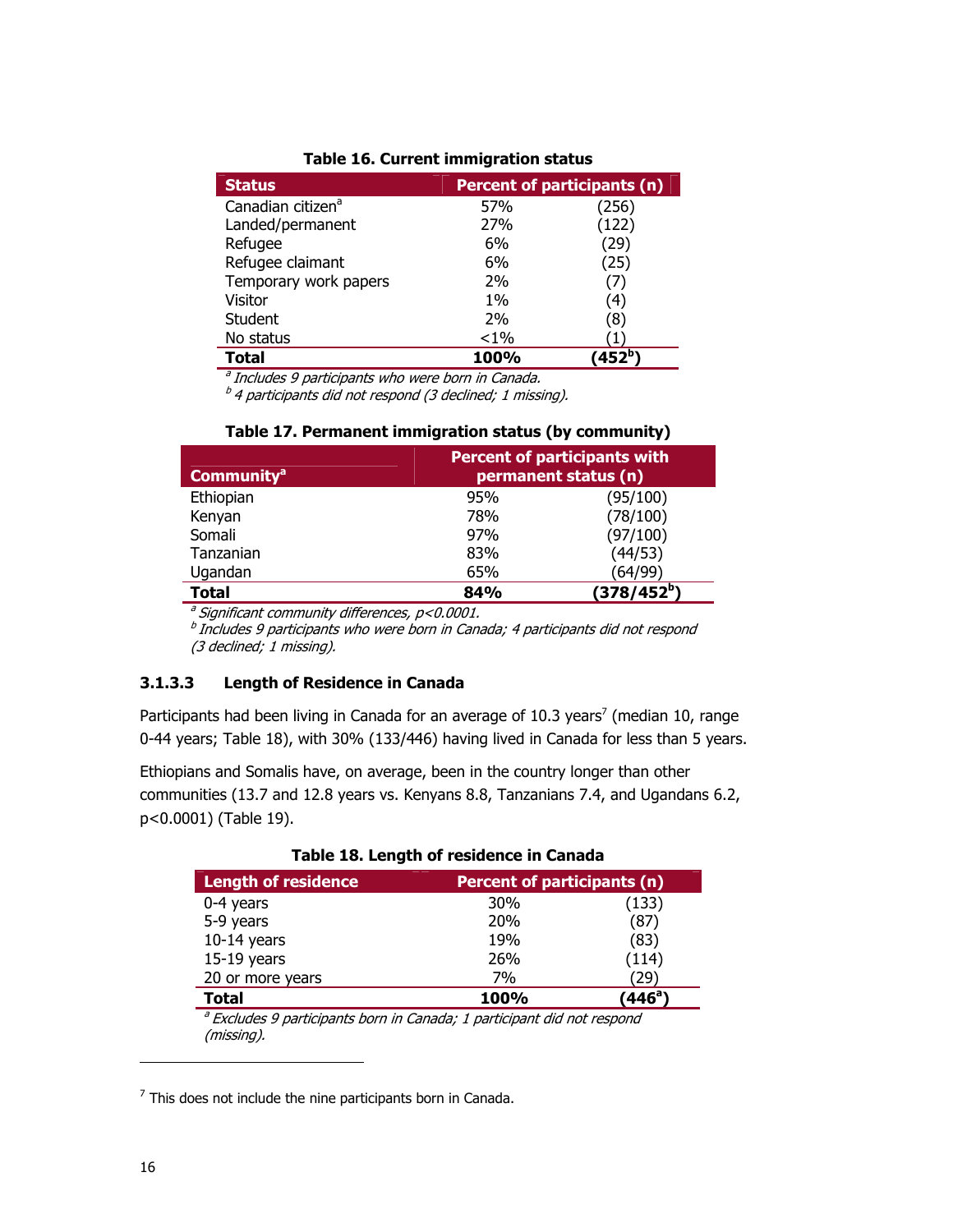|                              |                  | <b>Length of residence in</b><br>Canada (years) |    |          |
|------------------------------|------------------|-------------------------------------------------|----|----------|
| <b>Community<sup>a</sup></b> | N                | <b>Median</b><br><b>Average</b>                 |    | Range    |
| Ethiopian                    | 95               | 13.7                                            | 14 | $1 - 31$ |
| Kenyan                       | 98               | 8.8                                             |    | $0 - 44$ |
| Somali                       | 99               | 12.8                                            | 14 | $2 - 23$ |
| Tanzanian                    | 54               | 7.4                                             | 5  | $0 - 25$ |
| Ugandan                      | 100              | 6.2                                             | 4  | $0 - 24$ |
| <b>Total</b>                 | 446 <sup>b</sup> | $0 - 44$<br>10.3<br>10                          |    |          |

#### **Table 19. Length of residence in Canada (by community)**

 $a$  Significant community differences,  $p < 0.0001$ .

 $^{b}$  Excludes 9 participants born in Canada; 1 participant did not respond (missing).

#### **3.1.4 FAMILY AND S OCIAL S UPPORT NETWORKS**

#### **3.1.4.1 Marital Status**

Nearly half of the sample was single (46%, 209/456), 41% (185/456) were married or in common-law relationships, 11% (54/456) were separated or divorced, and 2% (7/456) were widowed. Of those who were not married or in common-law relationships, 43% (115/269) reported having a boyfriend, girlfriend, or fiancé. Somalis were least likely to report having a boyfriend, girlfriend, or fiancé (25% vs. Ethiopian 48%, Kenyan 54%, Tanzanian 39%, Ugandan 47%, p<0.05). More men than women reported having a girlfriend, boyfriend, or fiancé (53% vs. 34%, p<0.01).

#### **3.1.4.2 Ethnicity and Location of Partner**

The majority of those in a regular relationship (i.e., married, in a common-law relationship, or had a girlfriend, boyfriend, or fiancé) had a partner from an African country (84%, 250/298), while 5% (14/298) reported their regular partner was from a Caribbean country and 5% (14/298) reported their partner was 'Canadian'. Almost threequarters (73%, 218/298) of those in a relationship were with a partner from the same ethnic background. Eighteen percent (55/300) of the regular partners were currently living outside of Canada and 72% (40/55) of those were living in East Africa.

Among married and common-law participants, 94% had an African partner, and 84% had a partner from the same country; however among those who were single, divorced, separated, or widowed who reported having a boyfriend, girlfriend, or fiancé, 68% had an African partner and 56% had a partner from the same country ( $p < 0.0001$ ). Fewer men than women with regular partners reported their partner was from an African country (80% vs. 89%,  $p<0.05$ ). Ugandans had a lower proportion of partners in Canada compared to other communities (Table 20).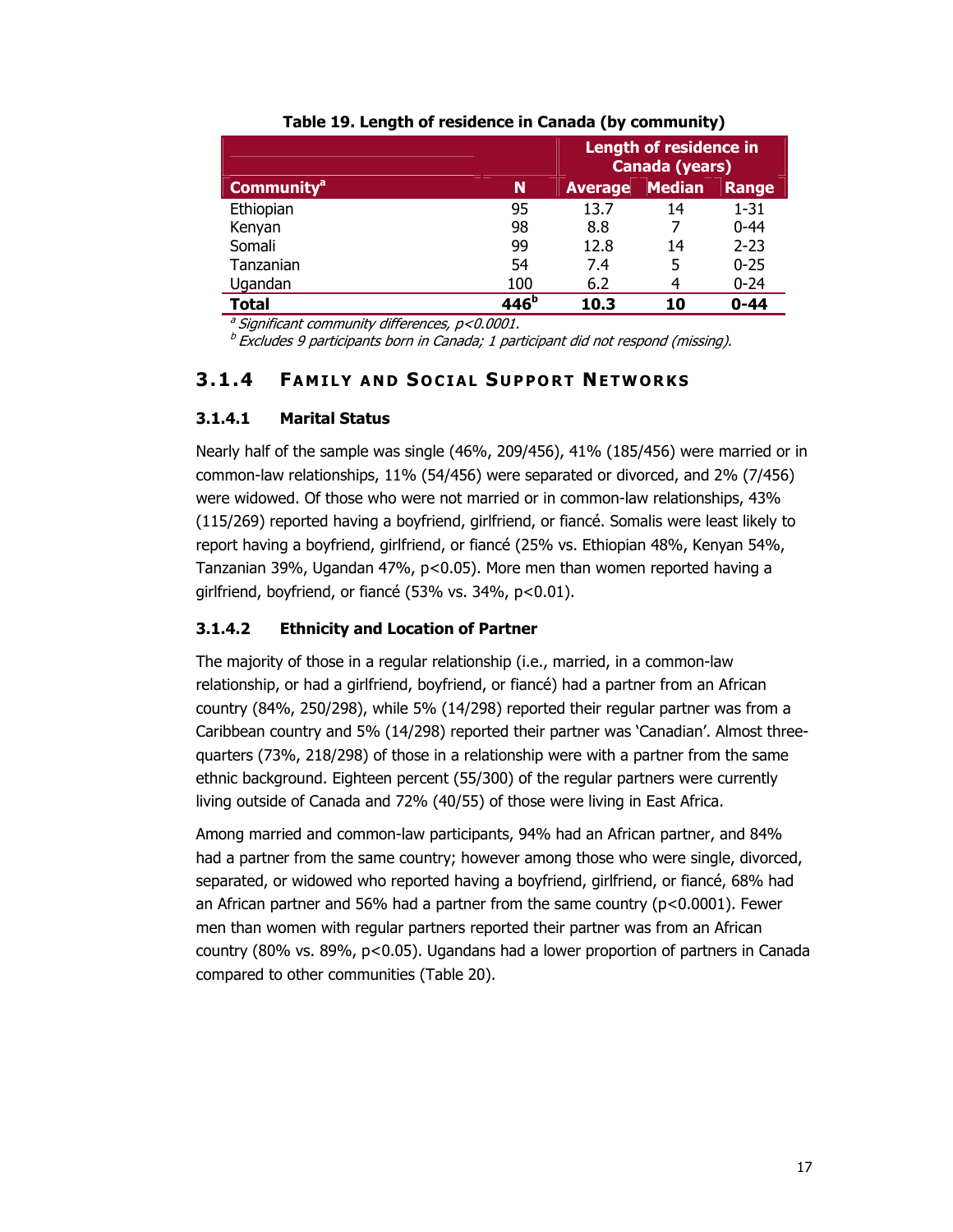| $\parallel$ (N=298 <sup>a</sup> ) | Percent of participants (n) with regular partner in |                     |     |                          |           |                      |
|-----------------------------------|-----------------------------------------------------|---------------------|-----|--------------------------|-----------|----------------------|
| <b>Community</b>                  |                                                     | Canada <sup>b</sup> |     | East Africa <sup>b</sup> |           | <b>Other country</b> |
| Ethiopian                         | 88%                                                 | (57/65)             | 9%  | (6/65)                   | 3%        | (2/65)               |
| Kenyan                            | 79%                                                 | (60/76)             | 16% | (12/76)                  | 5%        | (4/76)               |
| Somali                            | 92%                                                 | (48/52)             | 4%  | (2/52)                   | 6%        | (3/52)               |
| Tanzanian                         | 87%                                                 | (33/38)             | 11% | (4/38)                   | 3%        | (1/38)               |
| Ugandan                           | 67%                                                 | (45/67)             | 25% | (17/67)                  | 7%        | (5/67)               |
| Total                             |                                                     | 81% (242/298)       | 13% | (40/298)                 | <b>5%</b> | (15/298)             |

#### **Table 20. Location of regular partner (by community)**

 $a<sup>a</sup>$  2 participants did not respond (2 missing).

 $<sup>b</sup>$  Significant community differences, p<0.01.</sup>

#### **3.1.4.3 Number of Children**

Over half the sample (54%, 245/254) had biological children (i.e., women had given birth and men fathered a child) and 4% reported that either they or their partner were currently pregnant. Of those who had children, participants reported having an average of 2.7 biological children (Table 21). Somalis had more children, on average, than all other communities.

|                              |      | <b>Number of children</b> |               |              |
|------------------------------|------|---------------------------|---------------|--------------|
| <b>Community<sup>a</sup></b> | N    | <b>Average</b>            | <b>Median</b> | <b>Range</b> |
| Ethiopian                    | 40   | 2.0                       |               | 1-4          |
| Kenyan                       | 58   | 2.3                       |               | 1-5          |
| Somali                       | 47   | 4.1                       |               | 1-8          |
| Tanzanian                    | 30   | 2.4                       |               | $1 - 5$      |
| Ugandan                      | 63   | 2.3                       |               | 1-6          |
| <b>Total</b>                 | つつQD | ד כ                       | ּר            | 1-8          |

**Table 21. Number of biological children (by community)** 

 $a<sup>a</sup>$  Significant community differences,  $p$ <0.0001.

 $^b$  Excludes participants with no children; 7 participants did not respond (7 missing).

#### **3.1.4.4 Social Networks in Greater Toronto Area (GTA)**

Almost three-quarters (73%, 332/456) of the sample had at least one family member in the Greater Toronto Area (GTA) and 94% had at least one close friend in the GTA (Table 22). Higher proportions of Ethiopians and Somalis reported two or more close family members in the GTA (64% and 72% vs. Kenyan 49%, Tanzanian 45%, Ugandan 36%, p<0.0001). After accounting for the number of years participants had been living in Canada, the community differences remained statistically significant ( $p$ <0.05). There were no gender differences in number of close family members, but fewer women than men reported having 10 or more close friends (5% vs. 12%, p<0.01). Only 5% (12/456) of participants reported not having any close friends or family in the GTA.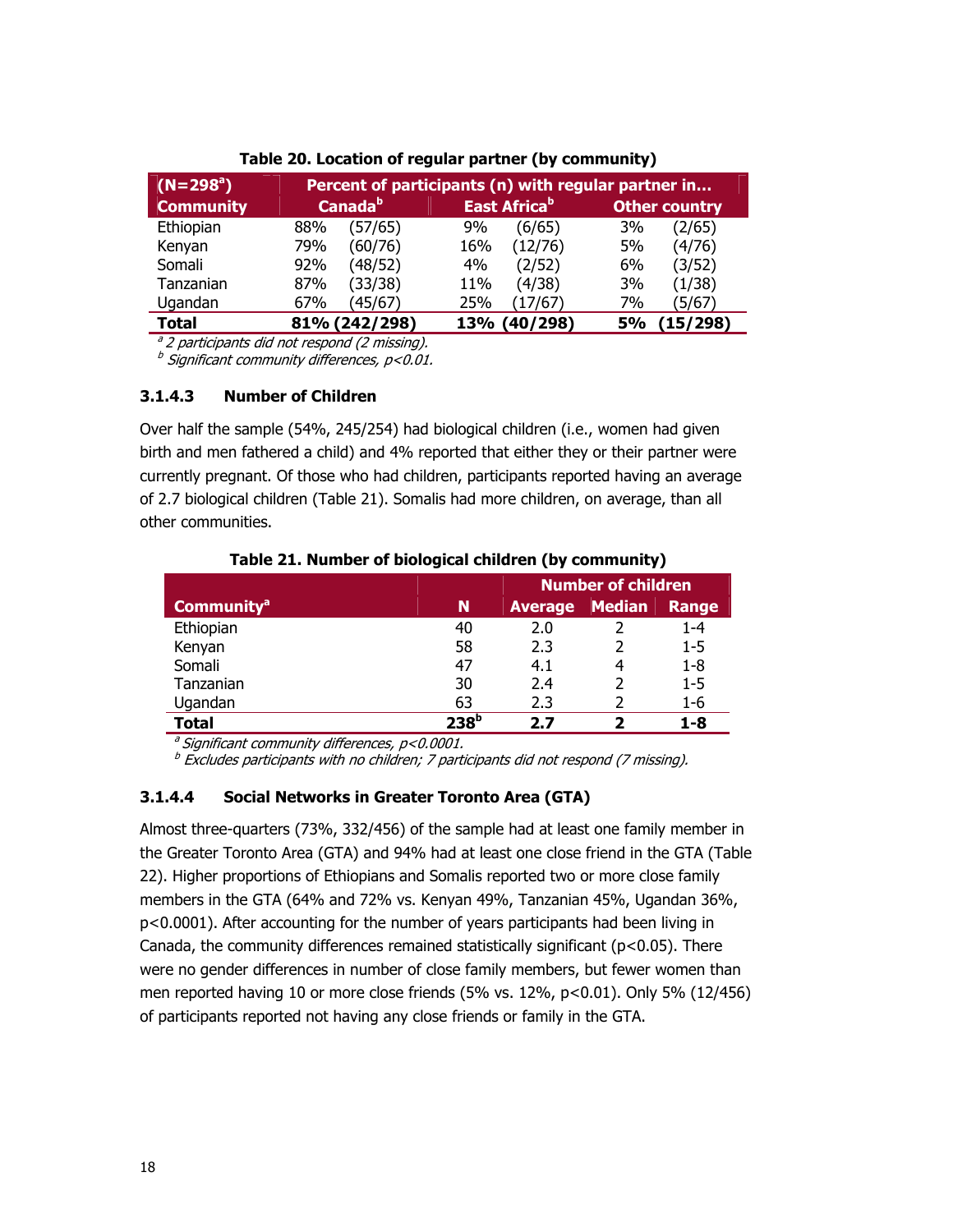| Number of         | Percent of participant (n) with |       |                           |       |  |
|-------------------|---------------------------------|-------|---------------------------|-------|--|
| family/friends    | <b>Family members in GTA</b>    |       | <b>Friends in the GTA</b> |       |  |
| 0 people          | 27%                             | (124) | 7%                        | (32)  |  |
| 1 person          | 19%                             | (86)  | 11%                       | (49)  |  |
| 2-4 people        | 36%                             | (163) | 56%                       | (255) |  |
| 5-9 people        | 11%                             | (51)  | 18%                       | (81)  |  |
| 10 or more people | 7%                              | (32)  | 9%                        | (39)  |  |
| Total             | 100%                            | (456) | 100%                      | (456) |  |

**Table 22. Number of family members and friends in Greater Toronto Area** 

#### **3.1.4.5 Time Spent with Community**

Participants were asked how often they spend time with members of their own community, excluding time spent with family members at home. Thirty-five percent (161/456) spent all or most of their time with other members from their community, 61% (277/456) spent some of their time with other community members, and 4% (18/456) spent no time with their community. More Ethiopians and Somalis reported spending most or all of their time with other community members (46% and 55% vs. Kenyan 27%, Ugandan 25%, Tanzanian 15%, p<0.05).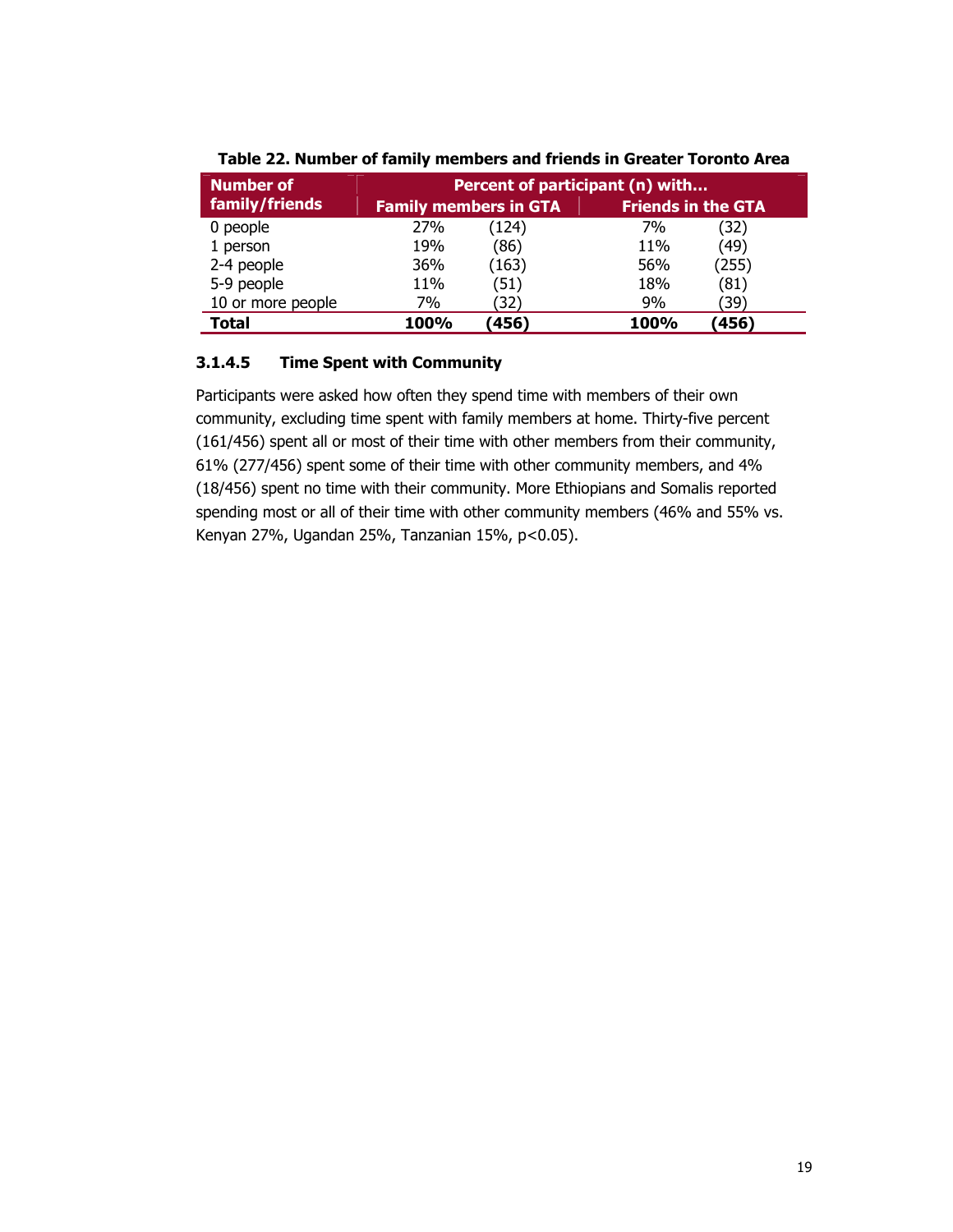## **3.2 KNOWLEDGE, ATTITU DES, AND BELIEFS ABOUT HIV AND OTHER HEALTH ISSUES**

#### **3.2.1 K NOWLEDGE**

#### **3.2.1.1 Nature of HIV**

Participants were asked whether they agreed or disagreed with three statements concerning the nature of HIV/AIDS and its treatment (Table 23). Almost all participants agreed that HIV/AIDS is a sickness that attacks the immune system (95%, 434/455), there are medications that allow people with HIV to live longer (95%, 430/455), and there is no cure for HIV (87%, 397/454). Fewer Somalis agreed that there are medications that allow people to live longer (85% vs. Ethiopian 98%, Kenyan 96%, Tanzanian 95%, Ugandan 99%, p<0.0001).

|                                                                                               | Percent of participants (n) who |                |                     |  |  |
|-----------------------------------------------------------------------------------------------|---------------------------------|----------------|---------------------|--|--|
| <b>Statement</b>                                                                              | <b>Disagreed</b>                | <b>Agreed</b>  | <b>Did not know</b> |  |  |
| HIV/AIDS is a sickness<br>that attacks the immune<br>system <sup>a</sup>                      | (3/455)<br>1%                   | 95% (434/455)  | 4% (18/455)         |  |  |
| There is a cure for<br>HIV/AIDS <sup>b</sup>                                                  | 87% (397/454)                   | (30/454)<br>7% | 6% (27/454)         |  |  |
| There are medications that<br>allow a person infected<br>with HIV to live longer <sup>a</sup> | (7/455)<br>2%                   | 95% (430/455)  | 4% (18/455)         |  |  |
|                                                                                               |                                 |                |                     |  |  |

#### **Table 23. Knowledge and beliefs about HIV/AIDS**

 $a<sup>a</sup>1$  participant did not respond (1 missing).

 $b<sup>b</sup>$  2 participants did not respond (2 missing).

#### **3.2.1.2 HIV Transmission**

Participants were asked 10 questions (true or false) concerning HIV transmission<sup>8</sup> (Table 24). Overall, transmission knowledge was high, with an average score of 8.5 (median 9, range 3-10). People who reported having had sex had higher knowledge scores than those who had never had sex  $(8.4 \text{ vs. } 7.8, \text{ p} < 0.05)$ .

Almost all participants knew that HIV was transmitted through unprotected sex and sharing needles, although only 72% knew HIV could not be transmitted through the sharing of utensils and 67% knew it could not be transmitted through a mosquito bite. While 83% knew HIV can be transmitted during childbirth, only 49% knew that HIV could also be transmitted through breastfeeding.

-

 $8$  HIV transmission knowledge scores were calculated as the number of correct responses out of 10.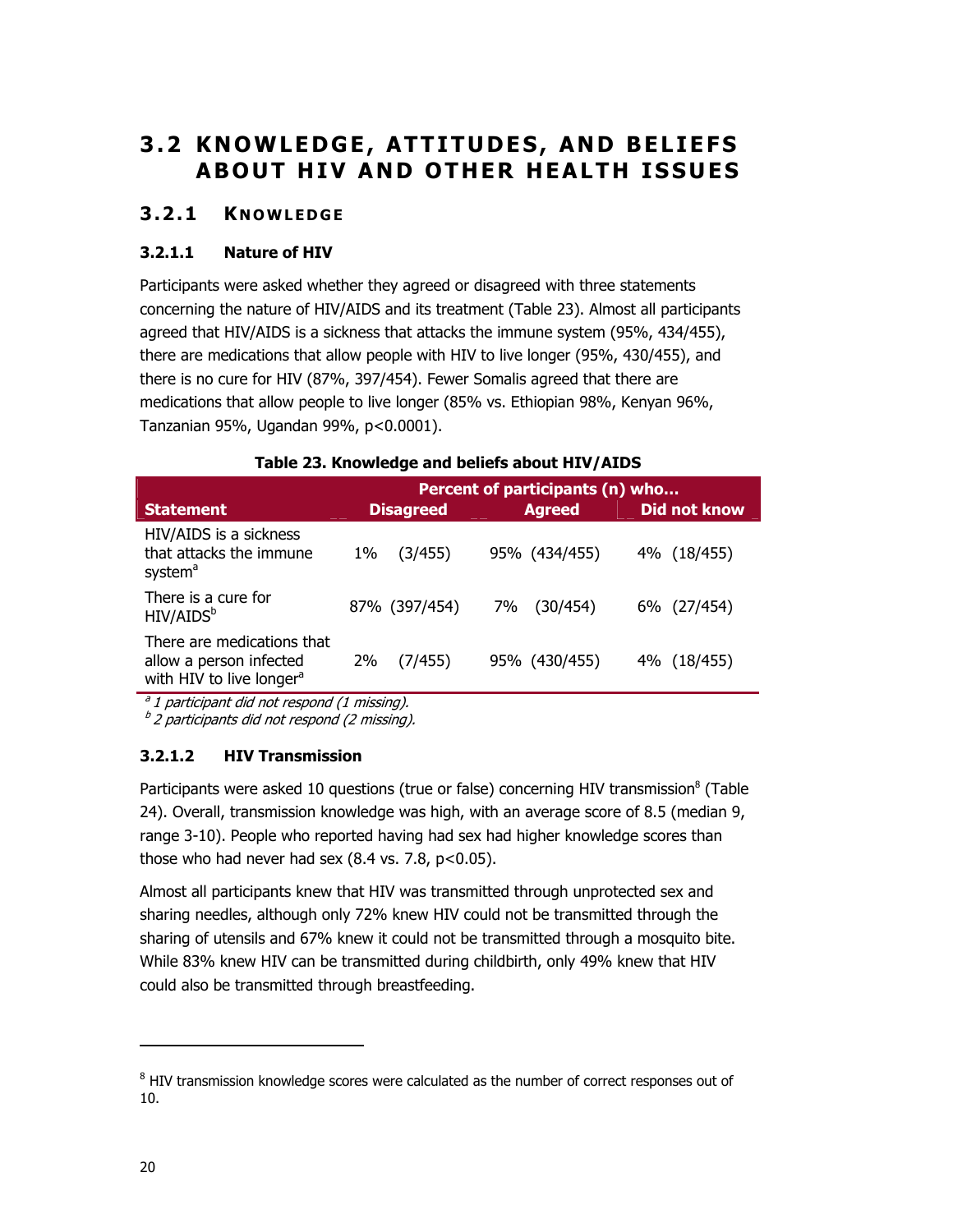There were no gender differences in overall scores; however more males were aware that mosquito bites could not transmit HIV (77% vs. 58%, p<0.0001) and more females were aware that HIV could be transmitted through breastfeeding (57% vs. 41% p<0.0001) and blood transfusions (97% vs. 83%, p<0.0001).

Average scores differed across communities, with Somali participants having the lowest average score. Community differences were found for specific items relating to blood transfusion, sharing utensils, mosquito bites, and breastfeeding.

| <b>Statement:</b>                                                  | Percent of participants responding correctly <sup>a</sup> |                            |                                |                                      |                     |                                             |  |
|--------------------------------------------------------------------|-----------------------------------------------------------|----------------------------|--------------------------------|--------------------------------------|---------------------|---------------------------------------------|--|
| A person can get HIV/AIDS<br>from                                  | <b>Ethiopian</b><br>$(n=100)$                             | <b>Kenyan</b><br>$(n=100)$ | <b>Somali</b><br>$(n=100)$     | <b>Tanzanian Ugandan</b><br>$(n=55)$ | $(n=101)$           | <b>Total</b><br>$(n=456)$                   |  |
| Unprotected sex with HIV-<br>positive person                       | 100%                                                      | 100%                       | 97%                            | 100%                                 | 99%                 | 99%                                         |  |
| Sharing needles for drugs with<br>HIV-positive person              | 99%                                                       | 100%                       | 99%                            | 100%                                 | 99%                 | 99%                                         |  |
| Sharing needles for ear piercing<br>with HIV-positive person       | 96%                                                       | 95%                        | 96%                            | 96%                                  | 99%                 | <b>96%</b>                                  |  |
| Blood transfusion <sup>b</sup>                                     | 95%                                                       | 97%                        | 72%                            | 93%                                  | 95%                 | 90%                                         |  |
| Shaking hands with HIV-positive<br>person <sup>c</sup>             | 97%                                                       | 98%                        | 91%                            | 98%                                  | $96\%$ <sup>c</sup> | $96\%$ <sup>c</sup>                         |  |
| Attending school with HIV-<br>positive person <sup>c</sup>         | 95%                                                       | 94%                        | 92%                            | 93%                                  | 98%                 | 95%                                         |  |
| Sharing plate/fork/glass with<br>HIV-positive personb,c            | 71%                                                       | 78%                        | 56%                            | 65%                                  | 88%                 | <b>72%</b>                                  |  |
| Mosquito biteb,c                                                   | 54%                                                       | 73%                        | 60%                            | 71%                                  | 80%                 | 67%                                         |  |
| Mother to child transmission<br>while giving birth                 | 78%                                                       | 85%                        | 78%                            | 82%                                  | 90%                 | 83%                                         |  |
| Mother to child transmission<br>through breastfeeding <sup>b</sup> | 52%                                                       | 64%                        | 29%                            | 58%                                  | 84%                 | 49%                                         |  |
| Average Score <sup>b</sup><br>(median, range)                      | 8.4<br>$(8, 6-10)$                                        | 8.8                        | 7.7<br>$(9, 4-10)$ $(8, 4-10)$ | 8.6<br>$(9, 3-10)$                   | 8.9 <sup>d</sup>    | 8.4 <sup>d</sup><br>$(9, 6-10)$ $(9, 3-10)$ |  |

#### **Table 24. HIV transmission knowledge (by community)**

<sup>a</sup> The remaining participants responded incorrectly or did not know the answer.

 $<sup>b</sup>$  Significant community differences, p<0.001.</sup>

 $c$  Correct response to these statements was 'false'; all other statements were true.

 $d$  1 participant did not respond.

#### **3.2.1.3 Personal Relationships with HIV-Positive Individuals**

Participants were asked whether they knew anyone who is HIV positive either in Toronto's East African community or their home country. Over two-thirds (68%, 311/455) reported they knew at least one HIV-positive East African (Table 25; see Table 26 for number of HIV-positive people known). Participants reported knowing more HIVpositive people in their home countries than in Toronto's East African community. Forty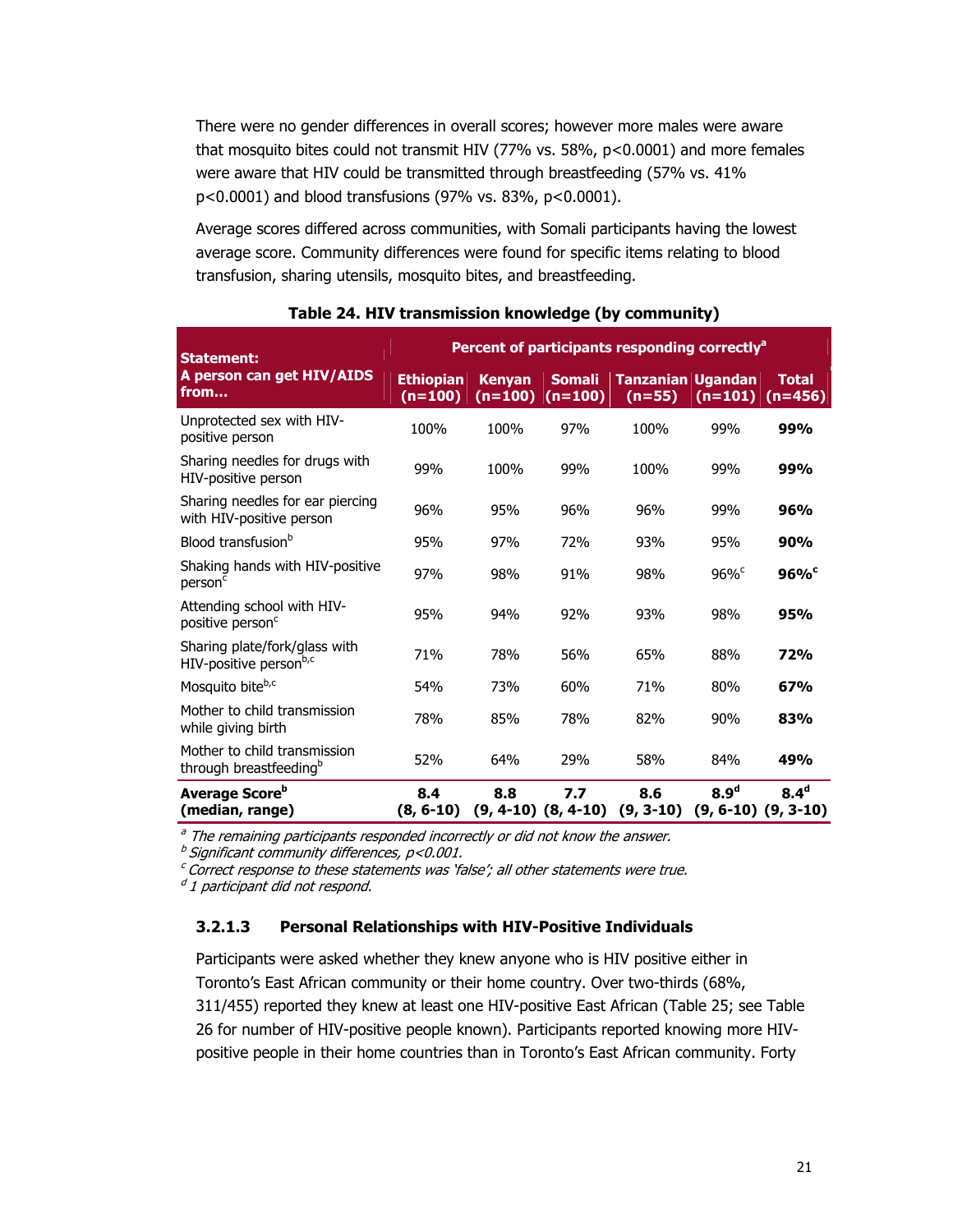percent (181/455) of participants had an HIV-positive family member, with more women reporting an HIV-positive family member than men (47% vs. 32%, p<0.001).

Fewer Somalis and more Ugandans knew an HIV-positive East African (Table 25). Compared to other communities, more Ugandans had a family member who was HIV positive (67% vs. Ethiopian 26%, Kenyan 51%, Somali 6%, Tanzanian 55%, p<0.0001). Ugandans knew a greater number of HIV-positive East Africans (median 10 vs. Ethiopian 1, Kenyan 5, Somali 0, Tanzanian 4).

|                  | Percent of participants (n) who knew HIV-positive person<br>in |                             |                                                    |  |  |
|------------------|----------------------------------------------------------------|-----------------------------|----------------------------------------------------|--|--|
| <b>Community</b> | <b>Toronto<sup>a</sup></b>                                     | Home country <sup>b</sup>   | <b>Toronto and/or</b><br>home country <sup>b</sup> |  |  |
| Ethiopian        | (26/100)                                                       | (52/100)                    | (62/100)                                           |  |  |
|                  | 26%                                                            | 52%                         | 62%                                                |  |  |
| Kenyan           | (29/99)                                                        | (74/99)                     | (78/99)                                            |  |  |
|                  | 29%                                                            | 74%                         | 79%                                                |  |  |
| Somali           | (17/100)                                                       | (20/100)                    | (28/100)                                           |  |  |
|                  | 17%                                                            | 20%                         | 28%                                                |  |  |
| Tanzanian        | (14/55)                                                        | (43/55)                     | (46/55)                                            |  |  |
|                  | 25%                                                            | 78%                         | 84%                                                |  |  |
| Ugandan          | (57/101)                                                       | (93/101)                    | 96%                                                |  |  |
|                  | 56%                                                            | 92%                         | (97/101)                                           |  |  |
| <b>Total</b>     | 31% (143/455 <sup>c</sup> )                                    | 62% (282/455 <sup>c</sup> ) | 68% (311/455°)                                     |  |  |

#### **Table 25. Knew at least one HIV-positive East African (by community)**

 $a^2$  Refers to Toronto's East African community; significant community differences,  $p$ <0.001.

 $<sup>b</sup>$  Significant community differences, p<0.0001.</sup>

 $c<sub>1</sub>$  participant did not respond (declined).

| <b>Number of</b>                    | Percent of participants (n) who knew HIV-positive<br>person(s) in |                     |                                             |  |  |
|-------------------------------------|-------------------------------------------------------------------|---------------------|---------------------------------------------|--|--|
| <b>HIV-positive</b><br>people known | <b>Toronto<sup>a</sup></b>                                        | <b>Home country</b> | Toronto <sup>a</sup> and/or<br>home country |  |  |
| 0 people                            | 69%                                                               | (170)               | (143)                                       |  |  |
|                                     | (308)                                                             | 38%                 | 32%                                         |  |  |
| 1 person                            | 10%                                                               | (29)                | (37)                                        |  |  |
|                                     | (46)                                                              | 6%                  | 8%                                          |  |  |
| 2-4 people                          | 15%                                                               | 20%                 | (88)                                        |  |  |
|                                     | (67)                                                              | (89)                | 20%                                         |  |  |
| 5-9 people                          | 4%                                                                | 10%                 | 13%                                         |  |  |
|                                     | (18)                                                              | (46)                | (56)                                        |  |  |
| $10 + people$                       | 2%                                                                | 25%                 | 28%                                         |  |  |
|                                     | (10                                                               | (114)               | (123)                                       |  |  |
| <b>Total</b>                        | '449 <sup>b</sup> )                                               | $(448^\circ)$       | (447)                                       |  |  |
|                                     | 100%                                                              | 100%                | 100%                                        |  |  |

### **Table 26. Number of HIV-positive East Africans known**

<sup>a</sup> Refers to Toronto's East African community.

 $b<sup>b</sup>$  7 participants did not respond (3 did not know; 1 declined; 3 missing).

 $c$ 8 participants did not respond (2 did not know; 1 declined; 5 missing).

### **3.2.1.4 Sources of Information for Health Issues and HIV**

When asked where they would obtain information concerning general health issues, all but six participants reported they knew where to get information. For general health issues, the majority (85%, 378/446) would obtain information from a professional health or social services advisor (Table 27). Nearly two-thirds (61%, 274//446) would use the internet and other self-help sources, and over one-third (36%, 162/446) would consult someone they knew personally. When asked where they would obtain information concerning HIV/AIDS, all but eight participants reported they knew where to get information.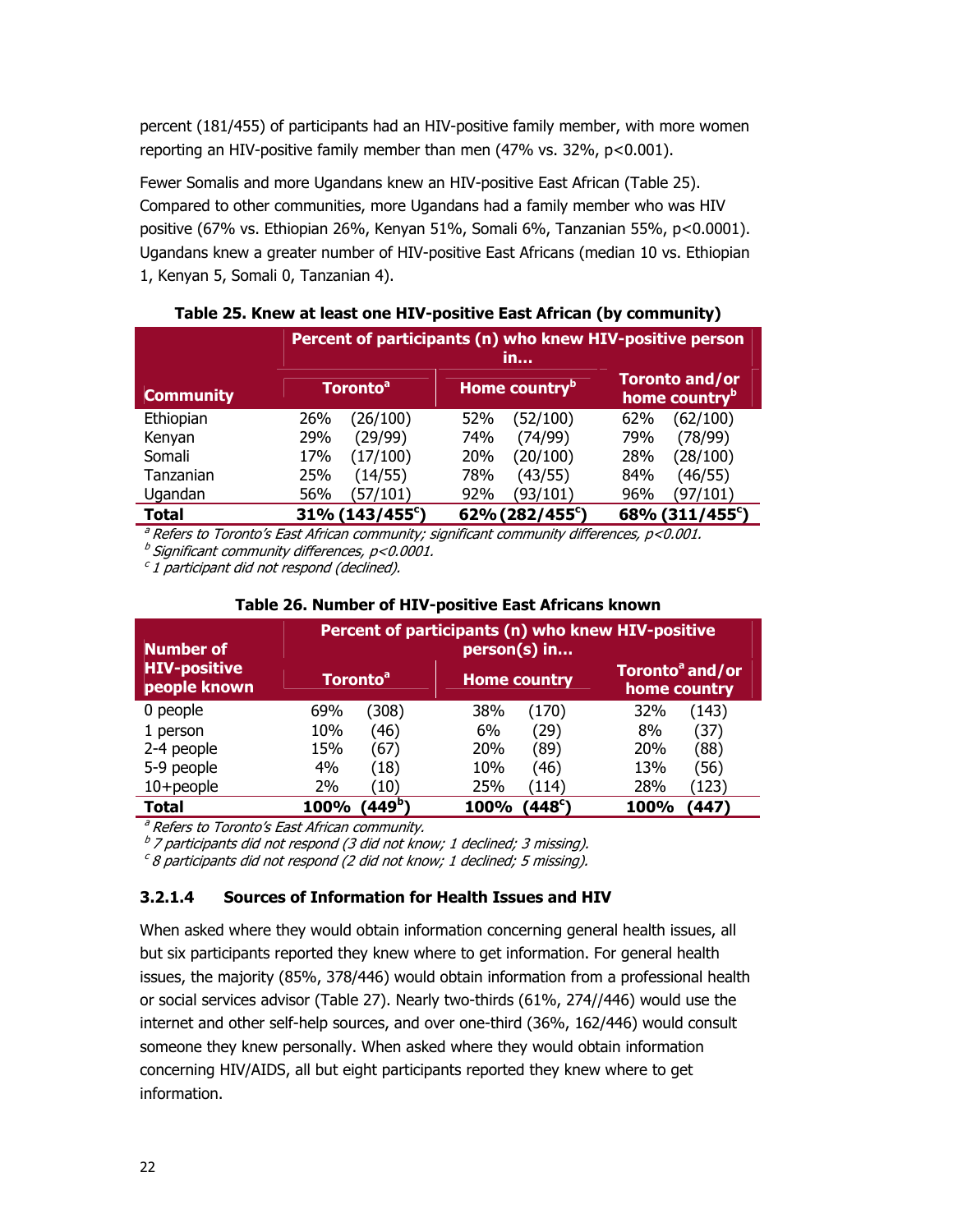Women were more likely to consult professional advisors for general health issues (88% vs. 81%, p>0.05), as well as HIV/AIDS info (86% vs. 77%, p<0.05); women were also more likely to cite community organizations as a source of HIV/AIDS information (42% vs. 23%, p<0.0001). Men were more likely to say they would obtain information on HIV/AIDS from someone they knew personally (28% vs. 20%, p>0.05).

Compared to participants from other communities, more Somalis reported they would consult someone they knew personally for general health information (54% vs. Ethiopian 35%, Kenyan 28%, Tanzanian 25%, Ugandan 31%, p<0.001), as well as HIV/AIDS information (41% vs. Ethiopian 19%, Kenyan 22%, Tanzanian 9%, Ugandan 23%, p<0.0001).

|                                         |         | <b>Percent of participants (n) citing</b>                  | source for |                                                            |  |
|-----------------------------------------|---------|------------------------------------------------------------|------------|------------------------------------------------------------|--|
| <b>Source<sup>a</sup></b>               |         | <b>General health</b><br><b>information</b><br>$(N=446^b)$ |            | <b>HIV/AIDS</b><br><b>information</b><br>$(N=446^{\circ})$ |  |
| Professional advisors                   | 85%     | (378)                                                      | 82%        | (364)                                                      |  |
| Primary health care provider/facility   | 82%     | (365)                                                      | 79%        | (351)                                                      |  |
| Social services/social worker/counselor | 2%      | (8)                                                        | 1%         | (6)                                                        |  |
| Public health                           | 2%      | (9)                                                        | 4%         | (19)                                                       |  |
| Telephone hot-lines                     | 11%     | (47)                                                       | 5%         | (24)                                                       |  |
| Pharmacist/pharmacy                     | 2%      | (7)                                                        | $< 1\%$    | (1)                                                        |  |
| Alternative therapist                   | $1\%$   | (4)                                                        | $1\%$      | (3)                                                        |  |
| Self-help sources                       | 61%     | (274)                                                      | 64%        | (287)                                                      |  |
| Internet                                | 55%     | (246)                                                      | 58%        | (259)                                                      |  |
| Magazines/newspapers/books/pamphlets    | 21%     | (93)                                                       | 21%        | (94)                                                       |  |
| Library                                 | 3%      | (15)                                                       | 6%         | (26)                                                       |  |
| Personal contact                        | 36%     | (162)                                                      | 24%        | (108)                                                      |  |
| Friends/family/partner/spouse           | 35%     | $(155^d)$                                                  | 23%        | $(103^e)$                                                  |  |
| Co-workers/colleagues/work              | 2%      | (9)                                                        | 2%         | (7)                                                        |  |
| Community organizations                 | 13%     | (58)                                                       | 33%        | (145)                                                      |  |
| General community organizations         | 7%      | (30)                                                       | 13%        | (60)                                                       |  |
| Church                                  | $1\%$   | (3)                                                        | $1\%$      | (6)                                                        |  |
| School                                  | 4%      | (18)                                                       | 7%         | (30)                                                       |  |
| HIV/AIDS service organizations          | 2%      | (10)                                                       | 16%        | (71)                                                       |  |
| Other                                   | 15%     | (68)                                                       | 16%        | (71)                                                       |  |
| Television/radio                        | 6%      | (26)                                                       | 7%         | (31)                                                       |  |
| Telephone/service directory             | 4%      | (16)                                                       | $1\%$      | (3)                                                        |  |
| Other government sources                | 3%      | (15)                                                       | 5%         | (22)                                                       |  |
| Conferences/workshops/seminars/training | $< 1\%$ | (1)                                                        | 2%         | (8)                                                        |  |
| Miscellaneous                           | 2%      | (11)                                                       | 2%         | (9)                                                        |  |
| Vague                                   | $< 1\%$ | (2)                                                        | 2%         | (8)                                                        |  |

**Table 27. Sources of information for general health issues and HIV/AIDS** 

<sup>a</sup> More than one response possible.

 $b$  10 participants did not respond (4 missing, 6 did not know).

 $\epsilon$  10 participants did not respond (2 missing, 8 did not know).

 $d$ 9 participants specified family/friend worked in health care field.

 $e^e$  2 participants specified family/friend worked in health care field.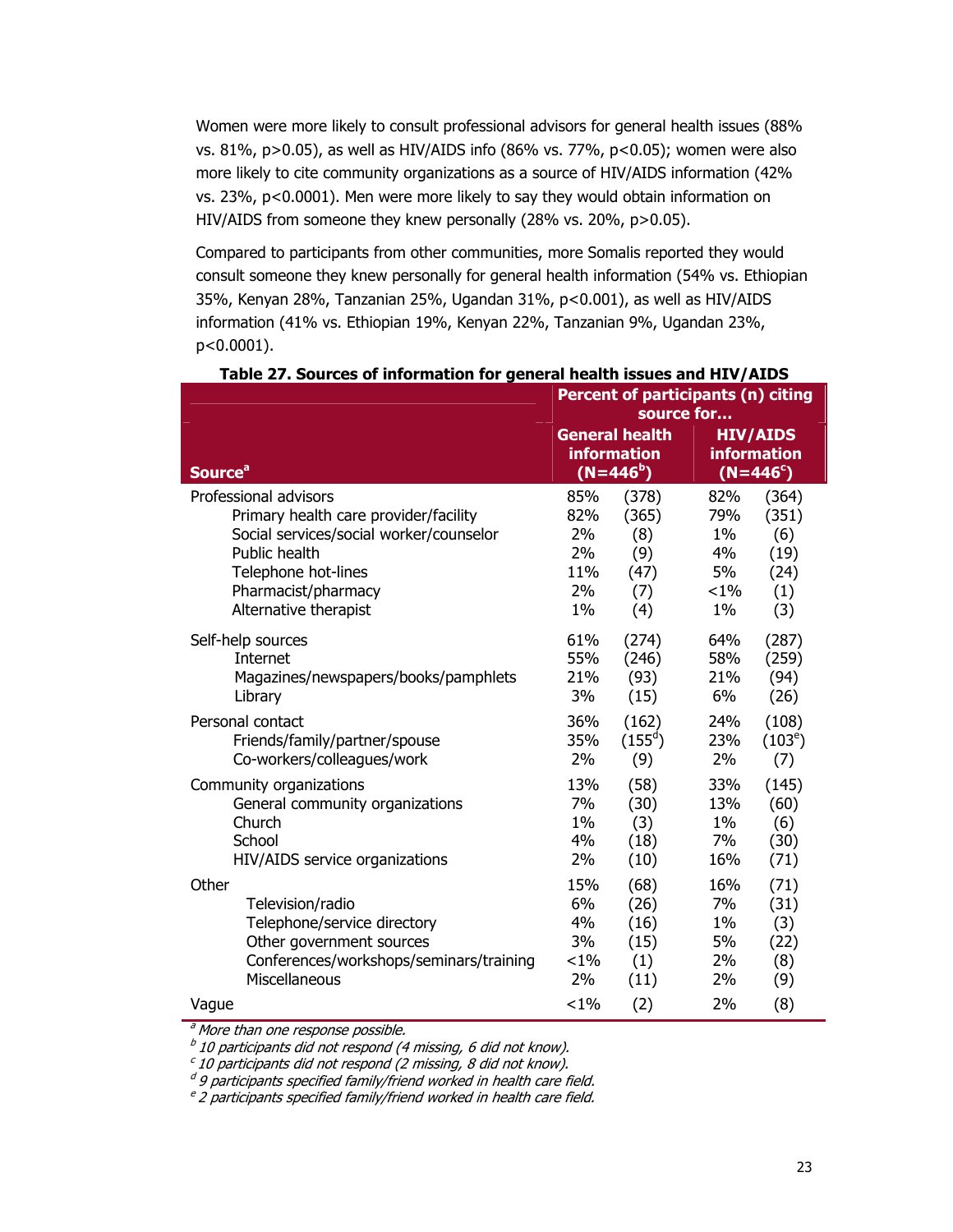### **3.2.1.5 Where to Obtain Condoms**

Participants were asked to list as many places as they could think of where they would get a condom. Almost all participants (99%, 441/446) knew at least one place to access condoms. The majority of participants reported they would obtain condoms from various stores (94%, 416/441), mainly pharmacies (83%, 368/441), and 37% (162/441) would obtain condoms from health care facilities or professionals (Table 28).

Women were more likely than men to say they would obtain condoms from primary health care providers and/or public health departments (50% vs. 23%, p<0.0001). Community differences existed in citing stores (Ethiopian 97%, Kenyan 94%, Somali 96%, Tanzanian 100%, Ugandan 89%, p<0.05).

| $(N=441^a)$<br><b>Source</b>                                                                           |                         | <b>Percent of participants</b><br>(n) citing source |
|--------------------------------------------------------------------------------------------------------|-------------------------|-----------------------------------------------------|
| <b>Stores</b>                                                                                          | 94%                     | (416)                                               |
| Pharmacies<br>Gas stations/convenience stores<br>Grocery/department/other stores<br>Novelty/sex stores | 83%<br>37%<br>11%<br>2% | (368)<br>(164)<br>(48)<br>(7)                       |
| Primary care providers/facilities/public health                                                        | 37%                     | (162)                                               |
| Community centers/organizations                                                                        | 12%                     | (52)                                                |
| Friends/partners/family members                                                                        | 7%                      | (31)                                                |
| <b>Schools</b>                                                                                         | 6%                      | (27)                                                |
| Public venues                                                                                          | 6%                      | (27)                                                |
| Bars/nightclubs/pubs/restaurants<br>Washrooms/vending machines                                         | 2%<br>4%                | (11)<br>(17)                                        |
| HIV/AIDS organizations                                                                                 | 5%                      | (20)                                                |
| Other                                                                                                  | 5%                      | (20)                                                |

#### **Table 28. Where condoms would be obtained**

 $a<sup>3</sup>$  15 participants did not respond (1 declined; 9 missing; 5 did not know).

### **3.2.2 ATTITUDES**

### **3.2.2.1 HIV-Related Stigma**

Participants were asked six questions concerning HIV-related stigma (Table 29). Responses to these questions were used to create a stigma score.<sup>9</sup> The average stigma score was 1.7 (range 0-6). Over half of the sample (55%, 253/456) reported they would not eat in a restaurant where the cook was HIV positive, one-third would want it to be kept a secret if a family member was HIV positive (33%, 150/453), and almost one-

-

 $9$  Stigma scores could range from 0 to 6. A stigmatizing response received a score of 1, 'don't know' responses were given a value of 0.5, and a non-stigmatizing response was worth 0.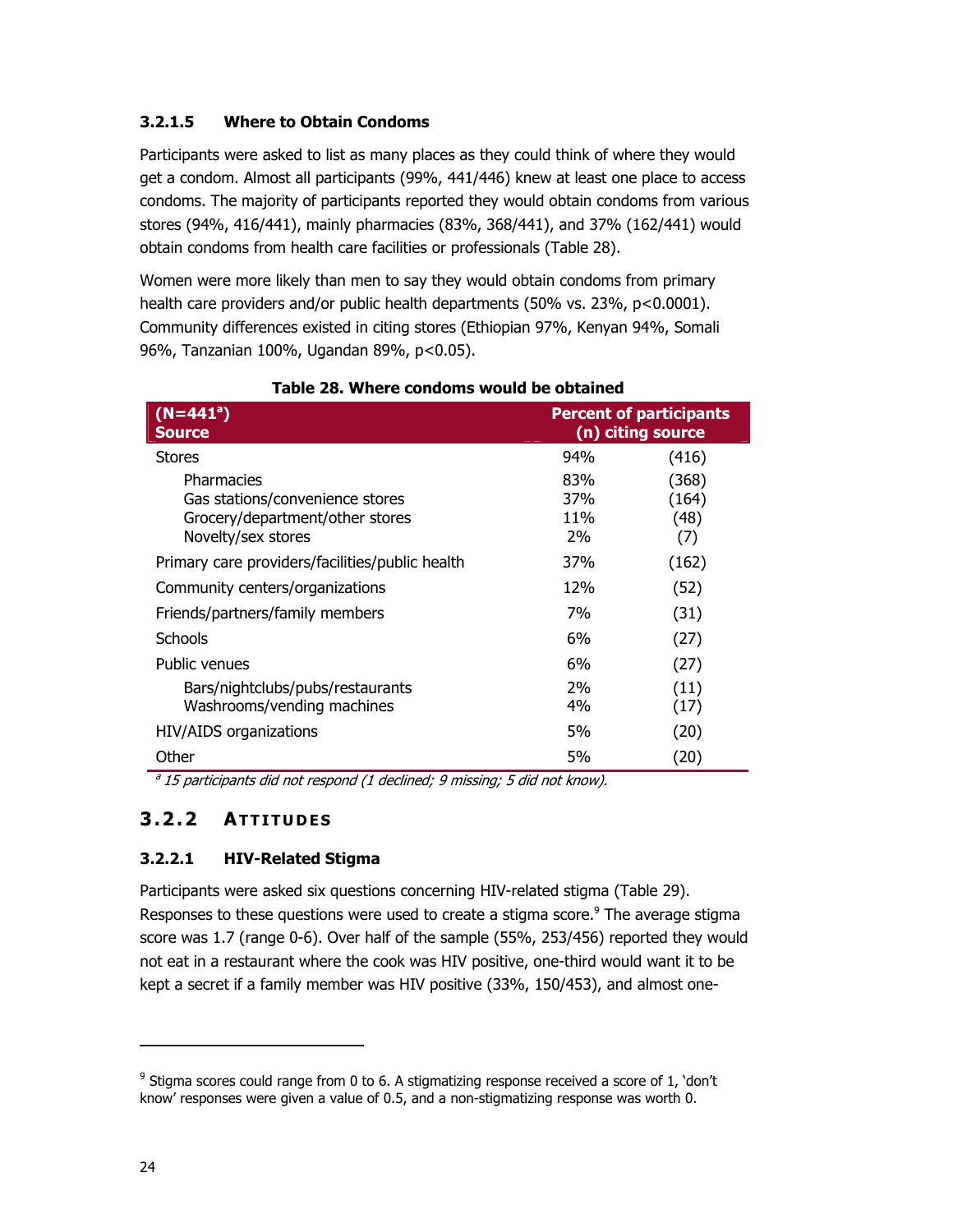quarter (23%, 106/455) would not want their child in a classroom with an HIV-positive child.

There were no gender differences for overall stigma scores, although more men reported they would want it to be kept a secret if a family member were HIV positive (65% vs. 55%, p<0.05). On average, Somali participants had higher stigma scores compared to the other communities (average 2.5 vs. Ethiopian 1.5, Kenyan 1.2, Tanzanian 1.4, Ugandan 0.8, p<0.0001).

|                                                                         | Percent of participants (n) who                     |                          |  |  |
|-------------------------------------------------------------------------|-----------------------------------------------------|--------------------------|--|--|
| <b>Statements</b>                                                       | <b>Had stigmatizing</b><br>Did not know<br>response |                          |  |  |
| Would not eat in a restaurant with                                      | (253/456)                                           | (41/456)                 |  |  |
| an HIV-positive cook                                                    | 55%                                                 | 9%                       |  |  |
| Would want to keep it a secret if                                       | $(50/453)$ <sup>a</sup> )                           | $(7/453)$ <sup>a</sup> ) |  |  |
| family member became HIV positive                                       | 33%                                                 | 2%                       |  |  |
| Would not allow their child in a<br>classroom with HIV-positive student | 23% (106/455 <sup>b</sup> )                         | $(42/455^{b})$<br>9%     |  |  |
| Does not think HIV-positive teacher                                     | $(72/455^{\circ})$                                  | $(19/455^{\circ})$       |  |  |
| should be allowed to teach                                              | 16%                                                 | 4%                       |  |  |
| Would not be willing to work near an                                    | 13%                                                 | 5%                       |  |  |
| HIV-positive person                                                     | (59/456)                                            | (21/456)                 |  |  |
| Would not be willing to care for HIV-                                   | 8%                                                  | 3%                       |  |  |
| positive family member                                                  | (37/456)                                            | (14/456)                 |  |  |

#### **Table 29. HIV-related stigmatizing statements**

<sup>a</sup> 3 participants did not respond (2 declined; 1 missing).

 $b$  1 participant did not respond (missing).

 $c<sub>1</sub>$  participant did not respond (declined).

#### Stigma and knowledge, attitudes, and beliefs

People who reported fewer stigmatizing attitudes relating to HIV had higher HIV knowledge scores (Pearson's r=-0.0385, p<0.001; Table 30) and higher levels of perceived risk for contracting HIV on a scale of 0-5 (Pearson's r=-0.1689, p<0.001; Table 31).

|                              |      | <b>HIV knowledge score</b> <sup>b</sup> |        |          |
|------------------------------|------|-----------------------------------------|--------|----------|
| Stigma score <sup>a</sup>    | N    | <b>Average</b>                          | Median | Range    |
| Low stigma score $(0 - < 2)$ | 258  | 11.7                                    |        | $7 - 13$ |
| Moderate stigma score (2-<4) | 142  | 11.0                                    | 11     | $6 - 13$ |
| High stigma score (4-6)      | 51   | 10.0                                    | 10     | $5 - 13$ |
| Total                        | 451° | 11.3                                    | 17     | $5 - 13$ |

### **Table 30. HIV knowledge (by level of stigma)**

 $a$  Significant differences across stigma score categories,  $p$ <0.0001.

 $<sup>b</sup>$  Knowledge score consisted of 3 general questions and 10 relating to HIV transmission.</sup>

 $c$  5 participants did not respond to question regarding HIV knowledge and/or stigma.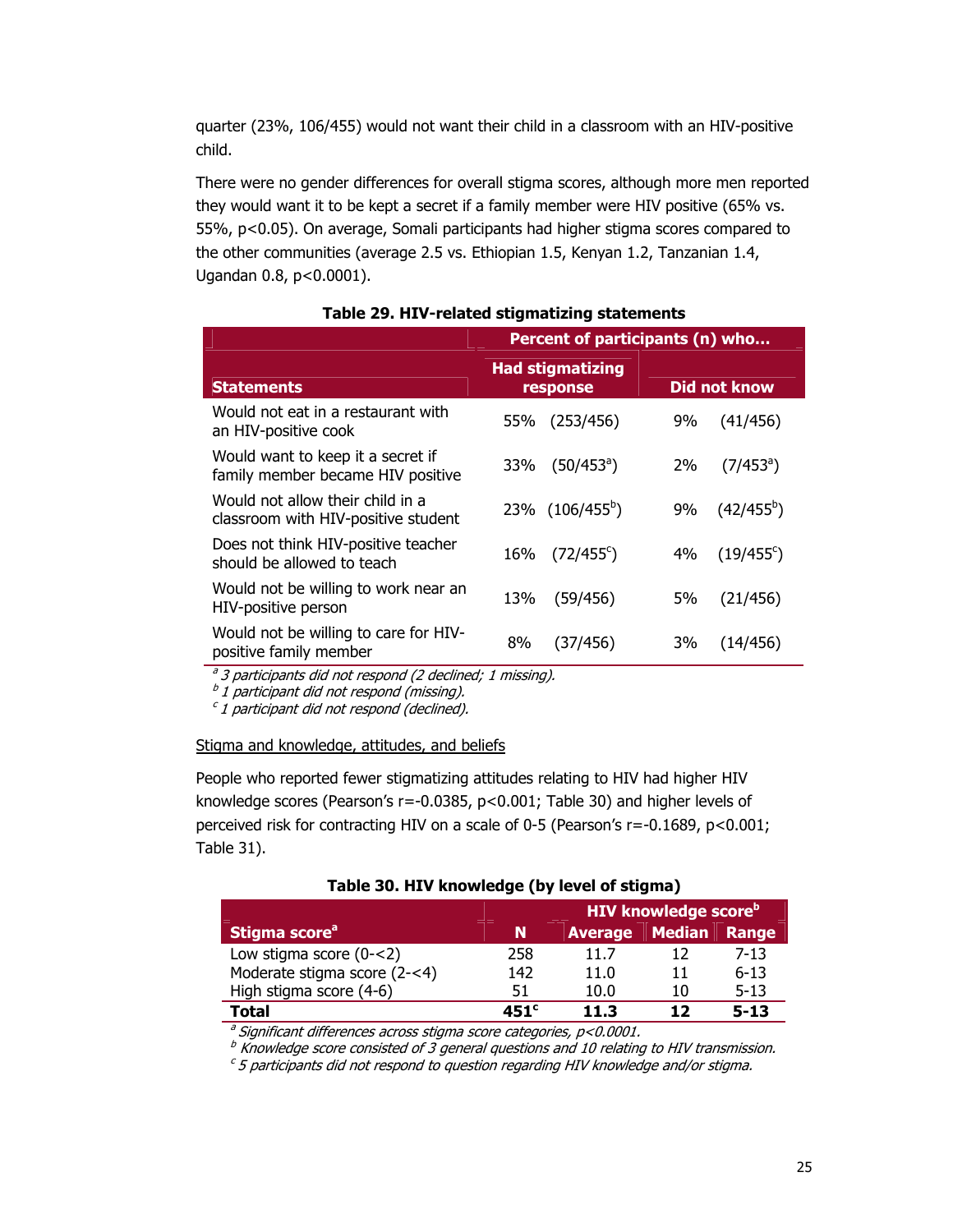|                              |                  | Perceived HIV risk <sup>b1</sup> |  |         |
|------------------------------|------------------|----------------------------------|--|---------|
| Stigma score <sup>a</sup>    |                  | <b>Average</b> Median            |  | Range   |
| Low stigma score $(0 - < 2)$ | 243              | 1.01                             |  | 0-5     |
| Moderate stigma score (2-<4) | 140              | 0.83                             |  | $0 - 5$ |
| High stigma score (4-6)      | 50               | 0.38                             |  | 0-3     |
| Total                        | 433 <sup>c</sup> | 0.88                             |  | 0-5     |

#### **Table 31. Average perceived HIV risk (by level of stigma)**

 $a$  Significant differences across stigma score categories,  $p$ <0.0001.

 $^b$  Measured on a scale of 0 ('no risk at all') to 5 ('a lot of risk').

 $c$  23 participants did not respond to question regarding perceived risk and/or stigma.

#### Stigma and knowing someone who is HIV positive

People who reported knowing someone who is HIV positive had lower stigma scores (i.e., provided fewer stigmatizing responses) compared to people who did not know someone with HIV (stigma score average 1.2 vs. 2.2, p<0.0001). Similarly, participants who knew more HIV-positive people also had lower stigma scores (Table 32). Those who did not have any HIV-positive family members had higher stigma scores than those who had close or extended family members who were HIV positive (p<0.05).

| <b>Number of HIV-positive East</b> |                  |                | <b>Stigma score</b> |           |
|------------------------------------|------------------|----------------|---------------------|-----------|
| Africans known <sup>a</sup>        | 'N               | <b>Average</b> | <b>Median</b>       | Range     |
| 0 people                           | 141              | 2.4            |                     | $0 - 6$   |
| 1 person                           | 36               | 1.53           |                     | $0 - 5.5$ |
| 2-4 people                         | 86               | 1.57           | 1.25                | $0 - 5$   |
| 5-9 people                         | 56               | 1.40           |                     | $0 - 6$   |
| $10+$ people                       | 123              | 1.10           |                     | $0 - 4$   |
| <b>Total</b>                       | 142 <sup>b</sup> | 17             | 1.25                | $0 - 6$   |

#### **Table 32. Stigma (by number of HIV-positive East Africans known)**

<sup>a</sup> Refers to HIV-positive people in Toronto's East African community and/or home country; significant differences across stigma score categories, p<0.0001.

 $b<sup>b</sup>$  14 participants did not respond to question regarding number of HIV-positive East Africans known and/or stigma.

#### **Table 33. Average stigma score (by relationship to HIV-positive East African)**

| <b>Relationship to HIV-positive East</b>                                   | <b>Stigma Score</b> |                |               |              |
|----------------------------------------------------------------------------|---------------------|----------------|---------------|--------------|
| African known <sup>a,b</sup>                                               | N                   | <b>Average</b> | <b>Median</b> | <b>Range</b> |
| Knows HIV-positive close family<br>member                                  | 82                  | 0.9            |               | $0 - 4$      |
| Knows HIV-positive extended family<br>member (but no close family members) | 130                 | 1.3            |               | $0 - 4.5$    |
| Knows HIV-positive person, but no HIV-<br>positive family members          | 91                  | 1.8            |               | $0 - 6$      |
| <b>Total</b>                                                               | 303 <sup>c</sup>    | 1.3            |               | 0-6          |

<sup>a</sup> Significant differences across stigma score categories, p<0.0001.

 $<sup>b</sup>$  Refers to HIV-positive people in Toronto's East African community and/or home country.</sup>

 $c$  8 participants did not respond to question about knowing HIV-positive people and/or stigma.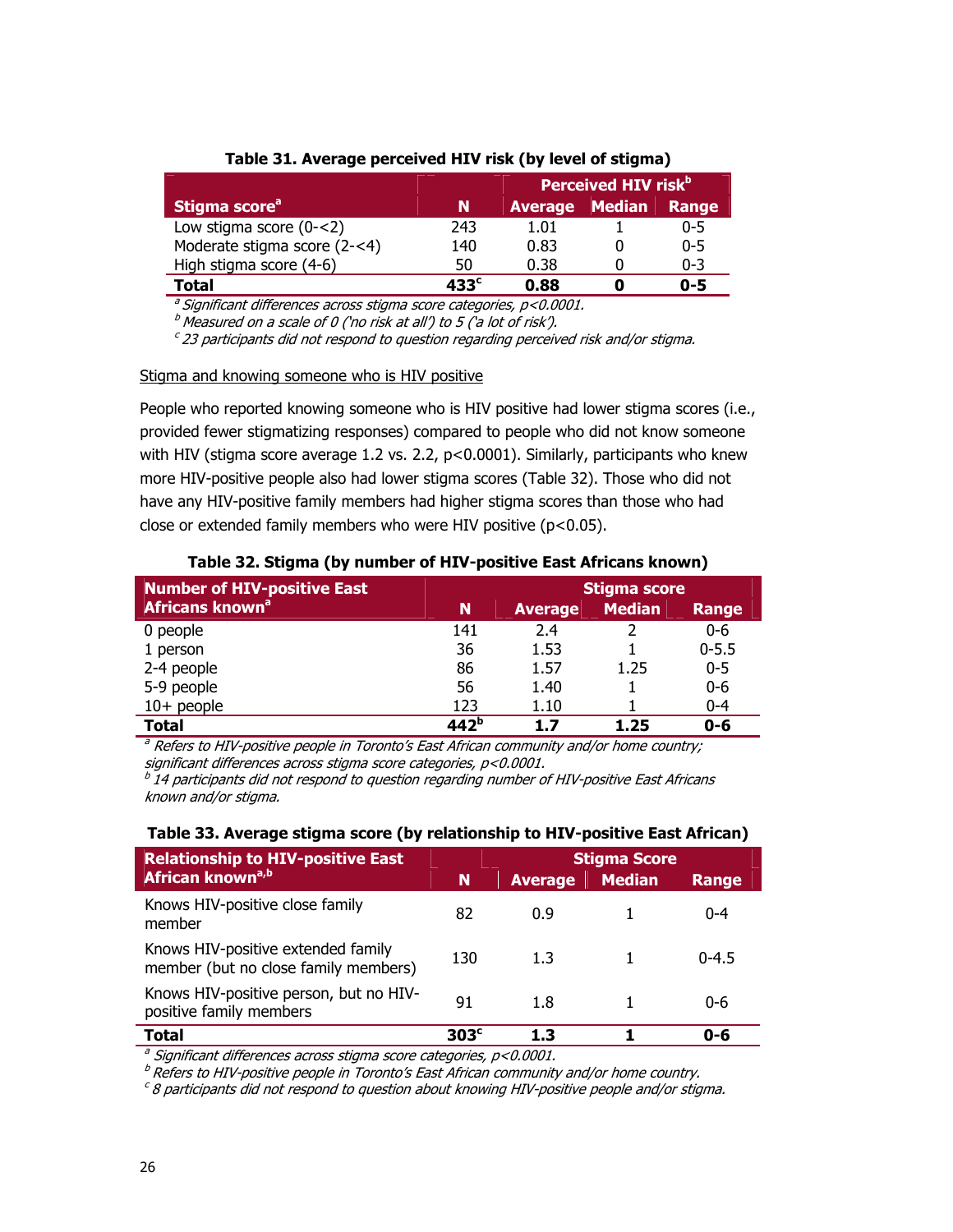#### Stigma and sexual behaviour

Stigma scores were higher among people who had never had sex compared to people who had sex (2.1 vs. 1.5, p<0.0001), although this appears to be due to religion. When religion (Muslim vs. non-Muslim) was accounted for, stigma was no longer related to whether or not participants ever had sex. No other sexual behaviour variables were related to stigma.

### **3.2.2.2 HIV-Related Disclosure**

Participants were asked four questions relating to disclosure of HIV status. Overall, a high proportion of participants reported that they would disclose their status if they became infected with HIV. Almost all would tell a close family member (92%, 408/444) or current sexual partner (97%, 284/292) if they became infected; furthermore, 87% (340/391) thought it would be important to have their previous sexual partners notified if they found out they were HIV positive (Table 34). Nearly everyone (96%, 440/456) felt that HIV-positive people should tell their new sexual partners. Of the 12 people who selfreported as being HIV positive, five had not disclosed their status to anyone.

|                                                                                                                  | Percent of participants (n) who |                                |  |  |
|------------------------------------------------------------------------------------------------------------------|---------------------------------|--------------------------------|--|--|
| <b>Statement</b>                                                                                                 | <b>Agreed</b>                   | Did not know                   |  |  |
| Would tell close family member<br>if they became HIV positive                                                    | $(408/444^a)$<br>92%            | $(12/444^a)$<br>3%             |  |  |
| Would tell their current sexual<br>partner if they became HIV<br>positive                                        | 97% (284/292 <sup>a,b</sup> )   | $(5/292^{a,b})$<br>2%          |  |  |
| Think it would be important to<br>notify previous sexual partners if<br>they found out they were HIV<br>positive | 87% (340/391 <sup>a,c</sup> )   | $3\%$ (13/391 <sup>a,c</sup> ) |  |  |
| Think that HIV-positive people<br>should tell their new sexual<br>partners                                       | 96%<br>(440/456)                | 1%<br>(6/456)                  |  |  |

#### **Table 34. Statements relating to HIV-disclosure**

<sup>a</sup> Excludes 12 HIV-positive participants.

 $<sup>b</sup>$  Not applicable to 152 participants.</sup>

 $c$  Not applicable to 53 participants.

## **3.2.3 BELIEFS**

### **3.2.3.1 Belief of Personal Risk for Contracting HIV**

Participants were asked to assess their personal risk for contracting HIV on a scale of 0 ('no risk at all') to 5 ('a lot of risk'). Over half (56%, 245/440) felt they were at no personal risk for contracting HIV and a further one-third (32%, 140/440) felt they were at low risk (1 or 2 on the risk scale; Figure 2). The average score for belief of personal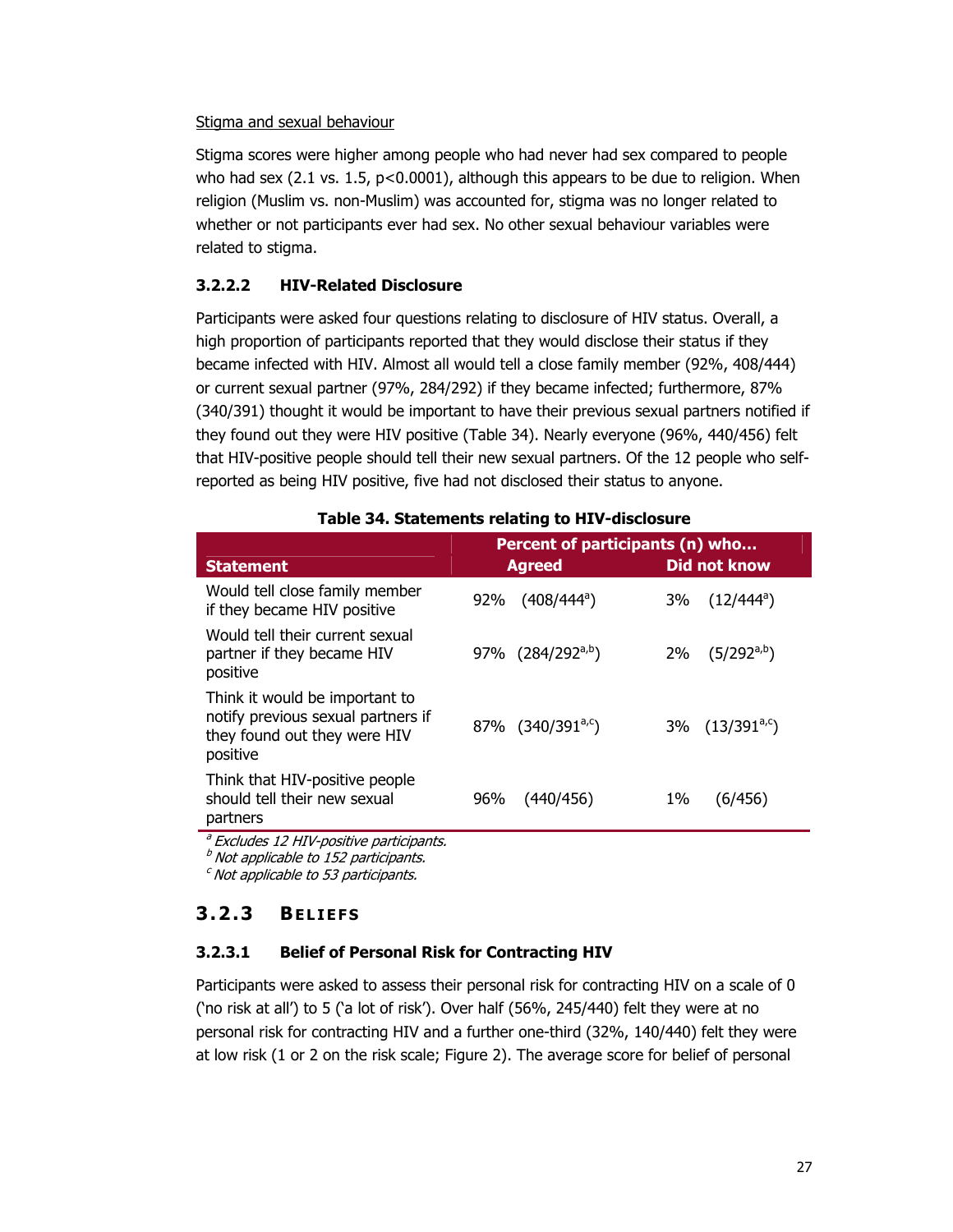risk was 0.87 (median 0, range 0-5). More Somalis felt they were not at risk for HIV compared to the other communities (Figure 3).

Participants who knew at least one HIV-positive person perceived themselves as having higher risk for HIV compared to those who did not know an HIV-positive person (average 1.1 vs. 0.4, p<0.0001). The average score for belief of personal risk for contracting HIV increased with number of sexual partners over the participants' lifetime (Table 35). Despite this increase in average score for personal risk, a substantial proportion of participants reported higher numbers of sexual partners and also reported a belief that they were at 'no risk at all' for HIV.

Participants who reported concurrent sexual partners (i.e., sex with more than one partner during the same time period) had higher scores for belief of risk compared to those who did not report concurrent sexual partners (average 1.8 vs. 0.9, p<0.0001; Table 36). Belief of personal risk for HIV was also related to whether participants believed that their regular partners had concurrent sexual partners. Belief of personal risk was highest among participants who reported that their regular partners had concurrent sexual partners, followed by those who did not know; belief of personal risk was lowest among those who believed that that their regular partner had not had concurrent sexual partners (average 1.9 vs. 1.2 vs. 0.7; p<0.0001).



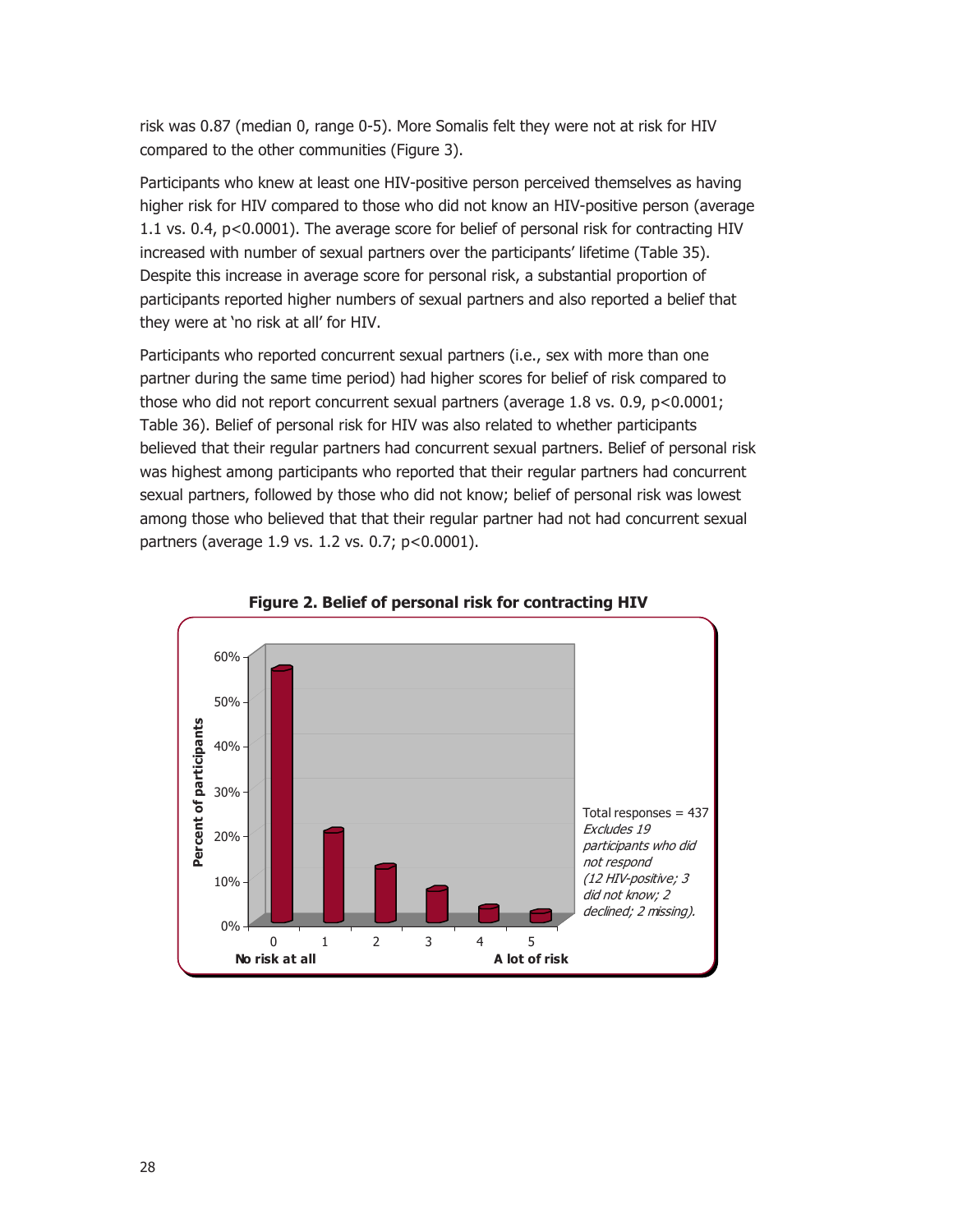

**Figure 3. Belief of personal risk for contracting HIV (by community)** 

**Table 35. Belief of personal risk for contracting HIV (by number of sexual partners)** 

| <b>Number of</b> |     | <b>Percent of participants</b>            |                | Personal risk score <sup>a,b</sup> |         |
|------------------|-----|-------------------------------------------|----------------|------------------------------------|---------|
| partners         |     | (n) saying 'no risk at all' <sup>a'</sup> | <b>Average</b> | <b>Median</b>                      | Range   |
| 0 partners       | 83% | (33/40)                                   | 0.4            | 0                                  | $0 - 3$ |
| 1 partner        | 71% | (47/66)                                   | 0.6            |                                    | $0 - 5$ |
| 2-4 partners     | 58% | (83/144)                                  | 0.8            |                                    | $0 - 5$ |
| 5-9 partners     | 47% | (38/81)                                   | 1.0            |                                    | $0 - 4$ |
| 10-19 partners   | 41% | (18/44)                                   | 1.3            |                                    | $0 - 5$ |
| $20+$ partners   | 29% | (10/34)                                   | 1.4            |                                    | $0 - 4$ |
| <b>Total</b>     | 56% | (229/409°)                                | 0.9            | 0                                  | $0 - 5$ |

<sup>a</sup> Significant differences by number of partners,  $p < 0.0001$ .

 $^b$  Belief of personal risk for HIV was measured on a scale of 0 (no risk at all) to 5 (a lot of risk).

 $\epsilon$  47 participants did not respond to question regarding number of sexual partners and/or risk.

| Table 36. Average personal risk for HIV (by concurrent sexual partners) |  |  |
|-------------------------------------------------------------------------|--|--|
|                                                                         |  |  |

|                                                             |                  | Personal risk score <sup>a</sup> |               |         |
|-------------------------------------------------------------|------------------|----------------------------------|---------------|---------|
| <b>Concurrent sex in previous year</b>                      | N                | <b>Average</b>                   | <b>Median</b> | Range   |
| Participant had concurrent sexual partners <sup>b</sup>     |                  |                                  |               |         |
| No                                                          | 40               | 0.9                              |               | $0 - 5$ |
| Yes                                                         | 266              | 1.8                              |               | $0 - 5$ |
| Total                                                       | 306 <sup>c</sup> | 1.0                              |               | $0 - 5$ |
| Regular partner had concurrent sexual partners <sup>b</sup> |                  |                                  |               |         |
| No                                                          | 175              | 0.7                              |               | $0 - 4$ |
| Yes                                                         | 28               | 1.9                              |               | $0 - 5$ |
| Did not know                                                | 94               | 1.2                              |               | $0 - 5$ |
| Total                                                       | 297              | 0.9                              |               | $0 - 5$ |

 $a^3$  Belief of personal risk for HIV was measured on a scale of 0 (no risk at all) to 5 (a lot of risk).

 $<sup>b</sup>$  Significant differences in perceived risk, p<0.0001.</sup>

 $c$  27 participants did not respond to question regarding concurrent sexual partners and/or risk.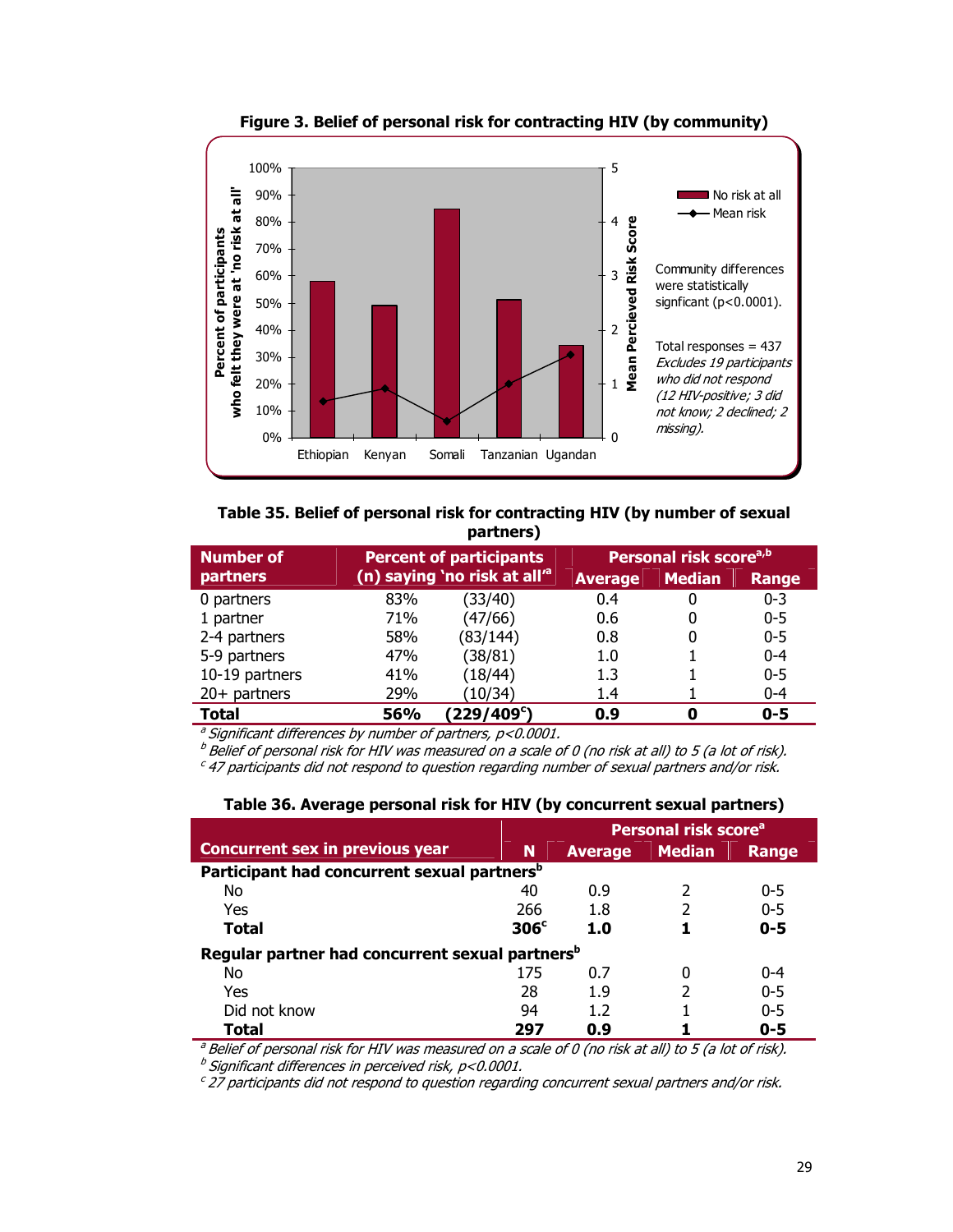### **3.2.3.2 Perceived Health Problems in Community**

Participants were read a list of health issues and asked to what extent they believed each was a problem (major, minor, or not a problem) in their own community in Toronto. 'Lack of exercise' was most cited (51%, 233/455) as a major problem by participants and 'smoking' closely followed with 44% (202/455) citing it as a major problem (see Figure 4 for more detail).

Two-thirds (66%, 300/455) of the sample felt that HIV/AIDS was either a minor or major problem, with the majority (42%, 189/455) citing it as a major problem. Interestingly, a quarter of participants felt they did not know if HIV was a problem in their community in Toronto. Compared to other communities, fewer Somali participants felt that HIV was a problem in their community (Figure 5).



**Figure 4. Perception of health issues in their community**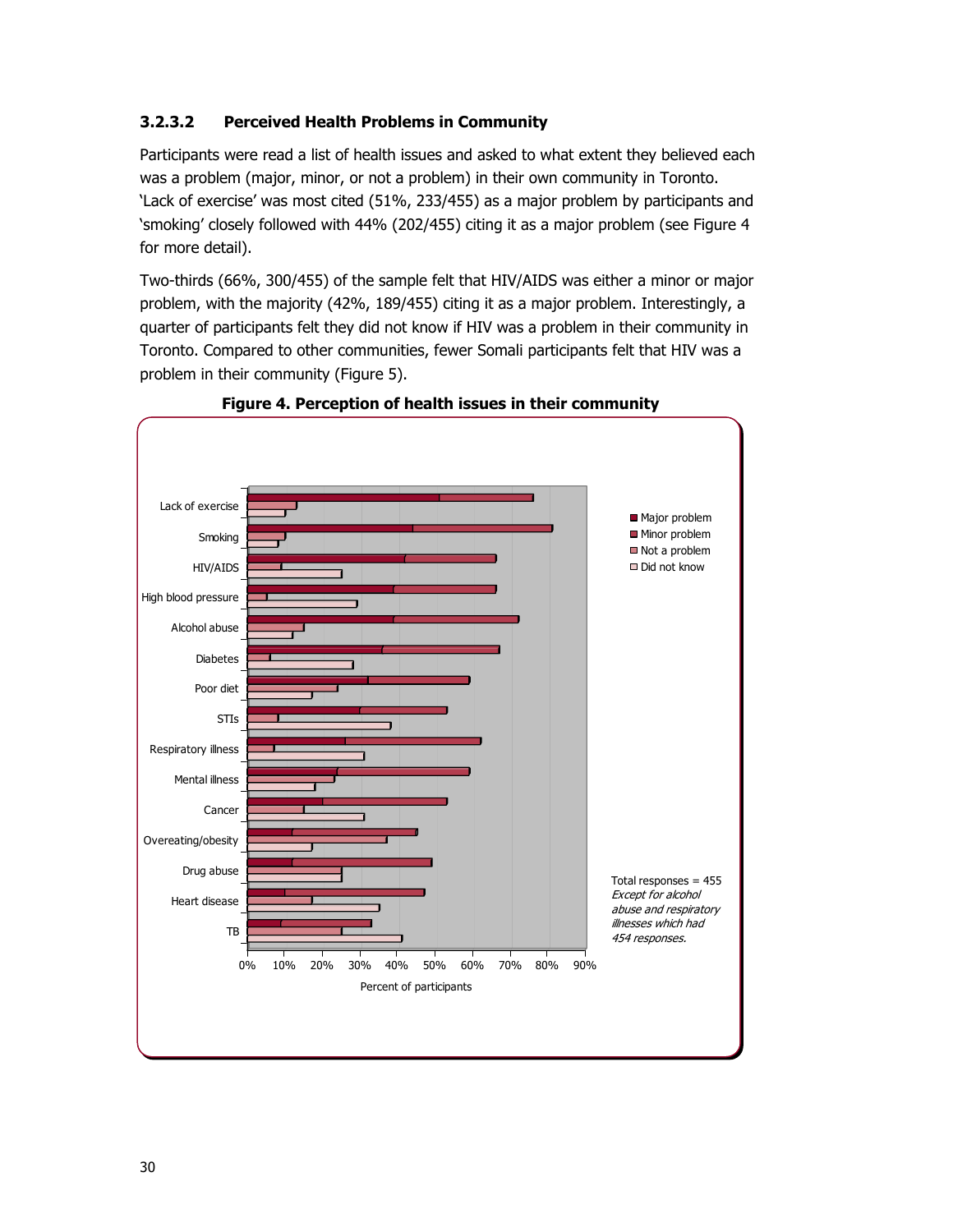

**Figure 5. Perception that HIV is a problem in their community (by community)**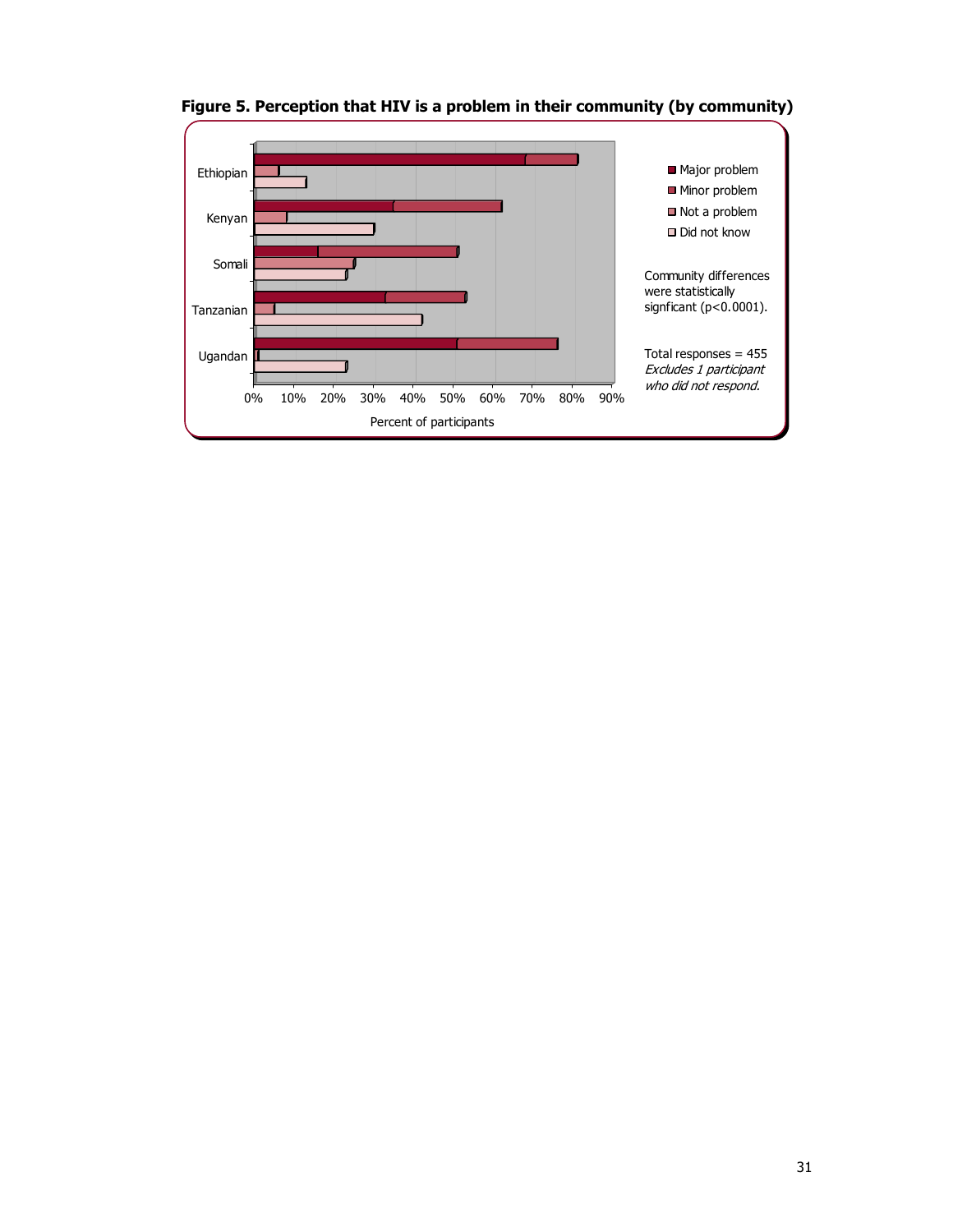# **3.3 HEALTH BEHAVIOUR AND RISK**

## **3.3.1 HIV-RELATED RISK**

### **3.3.1.1 Sexual Behaviour**

### Sexual behaviour history $10$

Of the total sample, 91% (415/455) reported ever having sex (Table 37). Of those who had never had sex, 83% (33/40) were female; those who never had sex were also younger compared to those who had sex (average 22.8 vs. 36.9, p<0.0001). The average age when participants first had sexual intercourse was 18.5 years (median 18, range 8-33). Sixty percent (257/426) of the sample had fewer than 5 sexual partners in their lifetime and 9% (37/426) reported 20 or more partners (Table 38).

Almost three-quarters (73%, 333/456) of participants reported having had sex in the previous year. Almost one-fifth of the sample  $(19\%, 76/392^{11})$  had two or more partners in the previous year. Among those who had sex in the previous year, 71% (200/281) reported that their only sexual partner in the previous year was a husband, wife, girlfriend, boyfriend, or fiancé.

In general, men were more sexually active than women. Men started having sex at a younger age (17.2 years vs. 19.6 years, p<0.0001) and were more likely to ever have had sex (Table 37) and have had sex in the previous year (86% vs. 79%, p=0.05); they also reported higher numbers of sexual partners in their lifetime (Table 38), as well as in the previous year (Table 39).

Fewer Somalis reported ever having sex (82% vs. Ethiopian 90%, Kenyan 92%, Tanzanian 95%, Ugandan 98%, p<0.01).

The number of sexual partners in a participant's lifetime increased with age (Pearson's r=0.14, p<0.01); whereas, the number of sexual partners in the previous year decreased with age (Pearson's  $r=-0.17$ ,  $p<0.01$ ).

Only 1% (2/150) of women who reported sex in the previous year also reported dry sex or vaginal cleansing.

-

 $10$  Participants were provided with a separate paper questionnaire for the sexual behaviour questions. Self-completion of this section resulted in a higher number of missing or inconsistent answers compared to interviewer-administered sections.<br> $11$  52 participants reported having sex in the previous year, but did not provide a response for

number of sexual partners in the previous year (4 Ethiopians, 15 Kenyans, 4 Somalis, 1 Tanzanians, 28 Ugandans). The majority of these missing data were due to modifications to the survey (38); additional missing data were due to errors during self-completion (1), declining the question (8), and responding with 'don't remember' (5).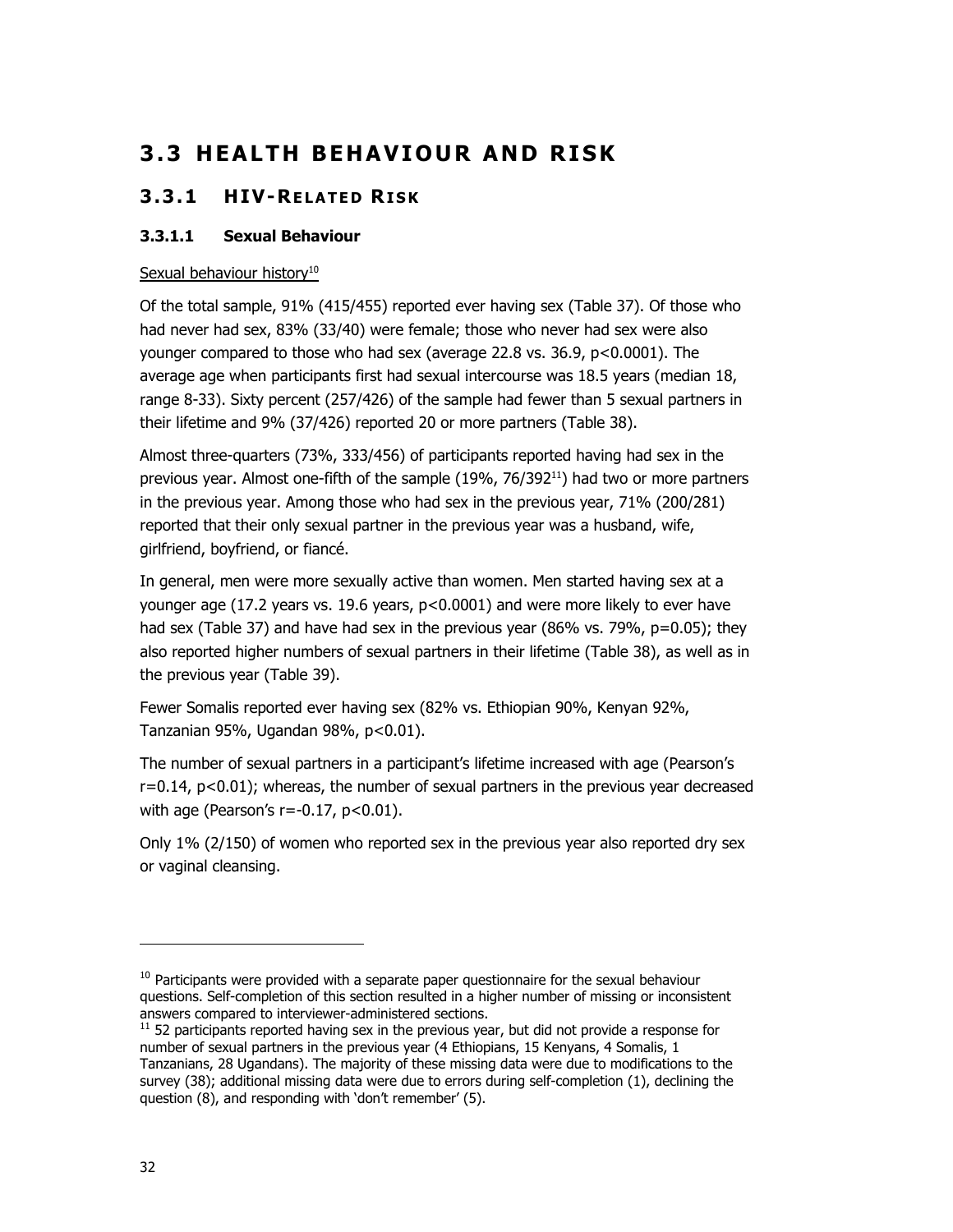| -------             |               |                             |                                |  |  |  |
|---------------------|---------------|-----------------------------|--------------------------------|--|--|--|
|                     |               | Percent of participants (n) |                                |  |  |  |
| <b>Age category</b> | <b>Women</b>  | <b>Men</b>                  | <b>Total</b>                   |  |  |  |
| Less than 20 years  | (7/24)        | (2/7)                       | (9/31)                         |  |  |  |
|                     | 29%           | 29%                         | 29%                            |  |  |  |
| $20-24$ years       | (13/25)       | (26/28)                     | (39/53)                        |  |  |  |
|                     | 52%           | 93%                         | 74%                            |  |  |  |
| $25-29$ years       | (43/45)       | (36/36)                     | (79/81)                        |  |  |  |
|                     | 96%           | 100%                        | 98%                            |  |  |  |
| $30+$ years         | (129/131)     | (153/153)                   | (282/284)                      |  |  |  |
|                     | 98%           | 100%                        | 99%                            |  |  |  |
| Total <sup>a</sup>  | 85% (192/225) | (217/224)<br>97%            | (409/449 <sup>b</sup> )<br>91% |  |  |  |

#### **Table 37. Ever had sexual intercourse (by gender and age category)**

<sup>a</sup> Significant gender differences in whether ever had sex,  $p$ <0.0001.

 $b$  6 people did not respond to question relating to age and/or sexual intercourse.

#### **Table 38. Number of sexual partners in lifetime (by gender)**

| <b>Number of</b>      |             | Percent of participants (n) |      |            |      |                    |  |
|-----------------------|-------------|-----------------------------|------|------------|------|--------------------|--|
| partners <sup>a</sup> |             | Women                       |      | <b>Men</b> |      | <b>Total</b>       |  |
| Never had sex         | 15%         | (33)                        | 3%   | (7)        | 9%   | $\left( 40\right)$ |  |
| 1 partner             | 24%         | (52)                        | 7%   | (14)       | 15%  | (66)               |  |
| 2-4 partners          | 46%         | (101)                       | 24%  | (50)       | 35%  | (151)              |  |
| 5-9 partners          | 10%         | (22)                        | 30%  | (61)       | 19%  | (83)               |  |
| 10-19 partners        | 4%          | '8)                         | 20%  | (41)       | 12%  | (49)               |  |
| $20+$ partners        | 2%          | 5)                          | 16%  | (32)       | 9%   | (37                |  |
| Total                 | <b>100%</b> | $221^{\circ}$               | 100% | (205°)     | 100% | (426)              |  |

 $a<sup>a</sup>$  Significant gender difference, p<0.0001.

 $b$  9 women did not respond (6 declined; 2 did not remember; 1 missing).

 $c$  21 men did not respond (3 declined; 17 did not remember; 1 missing).

#### **Table 39. Number of sexual partners in previous year (by gender)**

| <b>Number of</b>             | Percent of participants (n) |                             |               |  |
|------------------------------|-----------------------------|-----------------------------|---------------|--|
| partners <sup>a</sup>        | Women                       | <b>Men</b>                  | <b>Total</b>  |  |
| $0$ partners <sup>b</sup>    | 36%                         | 37                          | 28%           |  |
|                              | 74                          | 20%                         | 111           |  |
| 1 partner                    | 53%                         | 52%                         | (205)         |  |
|                              | (109)                       | (96)                        | 52%           |  |
| 2 partners                   | 8%                          | 11%                         | 10%           |  |
|                              | (17)                        | (21)                        | (38)          |  |
| 3 partners                   | (5)                         | 11%                         | 6%            |  |
|                              | 2%                          | (20)                        | (25)          |  |
| 4 partners                   | $< 1\%$                     | 2%                          | $1\%$         |  |
|                              | (1)                         | (3)                         | (4)           |  |
| $5+$ partners                | $0\%$                       | 5%                          | 2%            |  |
|                              | 0                           | '9)                         | '9`           |  |
| <b>Total</b>                 | 100% (206 <sup>c</sup> )    | $100\%$ (186 <sup>d</sup> ) | 100%<br>(392) |  |
| Average <sup>a</sup> (range) | $(1-4)$                     | (1-12                       | (1-12)        |  |
|                              | 1.2                         | 1.9                         | 1.6           |  |

 $a<sup>a</sup>$  Significant gender difference, p<0.0001.

 $<sup>b</sup>$  Includes 40 people who never had sex.</sup>

 $c$  24 women did not respond (4 declined; 1 did not remember; 19 missing).

 $d$  40 men did not respond (10 declined; 4 did not remember; 26 missing).

#### Concurrent sexual partners

-

Of those who had sex in the previous year, 14% (44/317) reported concurrent sexual partners<sup>12</sup> and 11% (33/309) reported that their regular partner<sup>13</sup> had concurrent sexual

 $12$  Concurrent sexual partners refers to having had sex with more than one person during the same time period.

<sup>&</sup>lt;sup>13</sup> 'Regular partner' was explicitly defined as including a 'spouse or boyfriend/girlfriend'.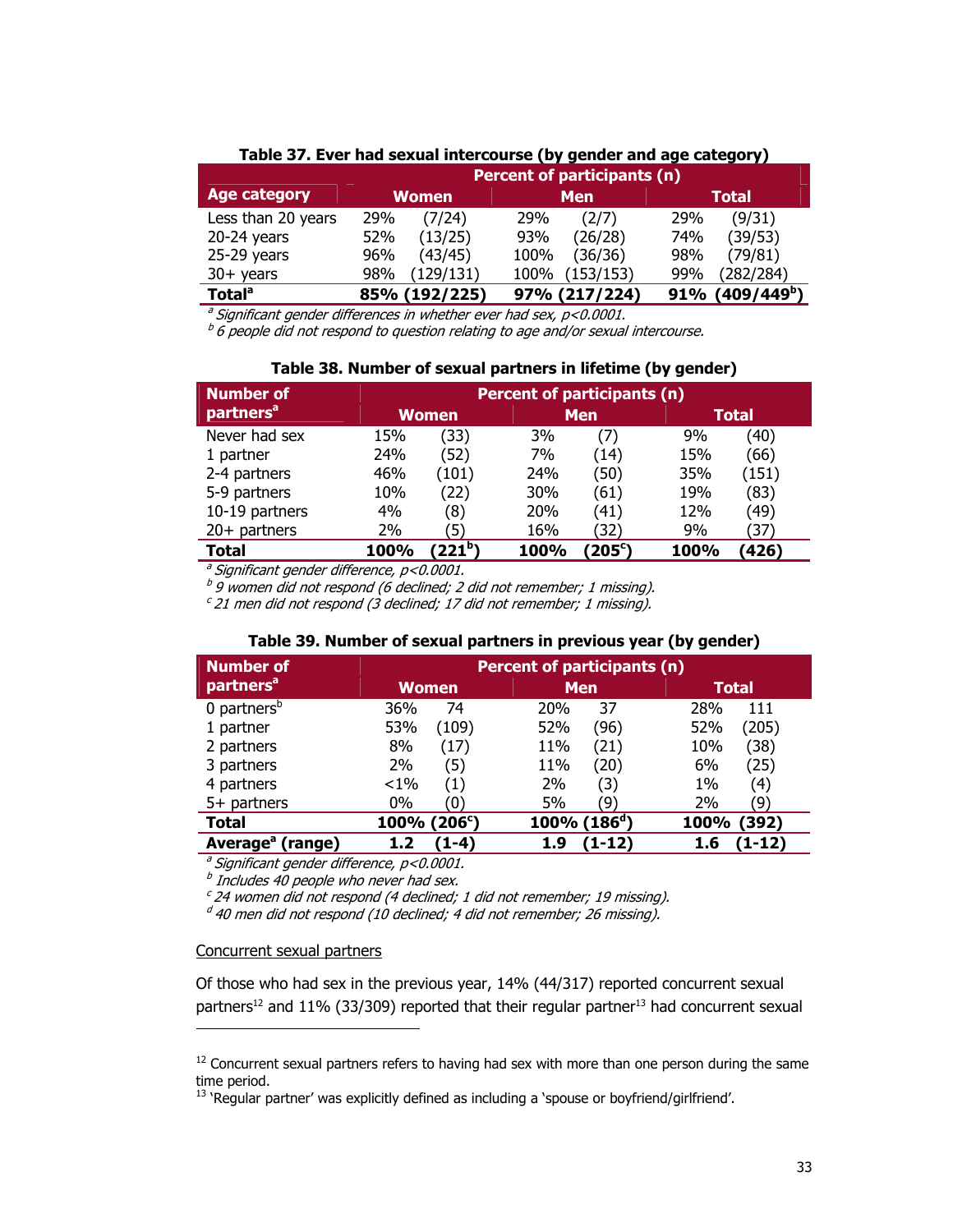partners. Furthermore, 11 participants who reported they had concurrent sexual partners also reported that their regular sexual partner had concurrent sexual partners. More men than women reported having concurrent sexual partners in the previous year (21% vs. 6%, p<0.0001). More Ugandans reported they had concurrent sexual partners in the previous year (26% vs. Ethiopian 9%, Kenyan 10%, Somali 13%, Tanzanian 9%, p<0.05).

### Type of sexual partners in previous year

Of those who reported sex in the previous year, 80% (220/274) reported having sex only with regular partners<sup>14</sup>, 16%(43/274) had sex with both regular and non-regular partners, and 4% (11/274) only had sex with non-regular partners (Table 40). Fewer women reported having non-regular partners in the previous year (12% vs. 26%, p<0.01). Among those who did have non-regular partners, women reported having fewer of these partners than men (average 1.3 vs. 2.4, p<0.01).

Among those who had non-regular partners (54), Ugandans reported a higher number of partners than other communities (average 3.9 vs. Ethiopian 1.3, Kenyan 1.7, Somali 1.9, Tanzanian  $1.4$ ,  $p<0.01$ ).

Of those who had sex in the previous year, 84% (239/286) had a sexual partner who was born in Africa (Table 41). In the previous year, more men than women reported sexual partners who were not born in Africa (39% vs. 13%, p<0.0001).

Of those who had had sex, 5% (19/409) reported at least one same-sex partner. More men than women reported a same sex-partner (7% vs. 2%, p<0.05).<sup>15</sup>

|                                      | <b>Percent of</b> |                  | <b>Number of partners</b> |               |          |
|--------------------------------------|-------------------|------------------|---------------------------|---------------|----------|
| Type of partners                     |                   | participants (n) | <b>Average</b>            | <b>Median</b> | Range    |
| Regular partners only                | 80%               | (220)            | 1.1                       |               | 1-4      |
| Regular and non-<br>regular partners | 16%               | (43)             | 3.5                       | 3             | $2 - 12$ |
| Non-regular partners<br>only         | 4%                | (11)             | 1.9                       |               | $1 - 4$  |
| <b>Total</b>                         | <b>100%</b>       | $(274^{\circ})$  | $1.5^{b}$                 |               | 1-12     |

#### **Table 40. Type of sexual partners in previous year**

 $a<sup>3</sup>$  Types of partners could not be determined for 59 participants due to missing data.

 $<sup>b</sup>$  52 participants did not respond to number of partners in the previous year.</sup>

-

 $14$  In this section, 'regular partner' refers to a 'husband or wife, girlfriend or boyfriend, or fiancé'. The term 'regular partner' and 'non-regular partner' were never explicitly used in these questions.  $<sup>15</sup>$  Concerns were raised around the validity of responses to this question; the number of same-sex</sup> partners reported by men may have been inflated as a result.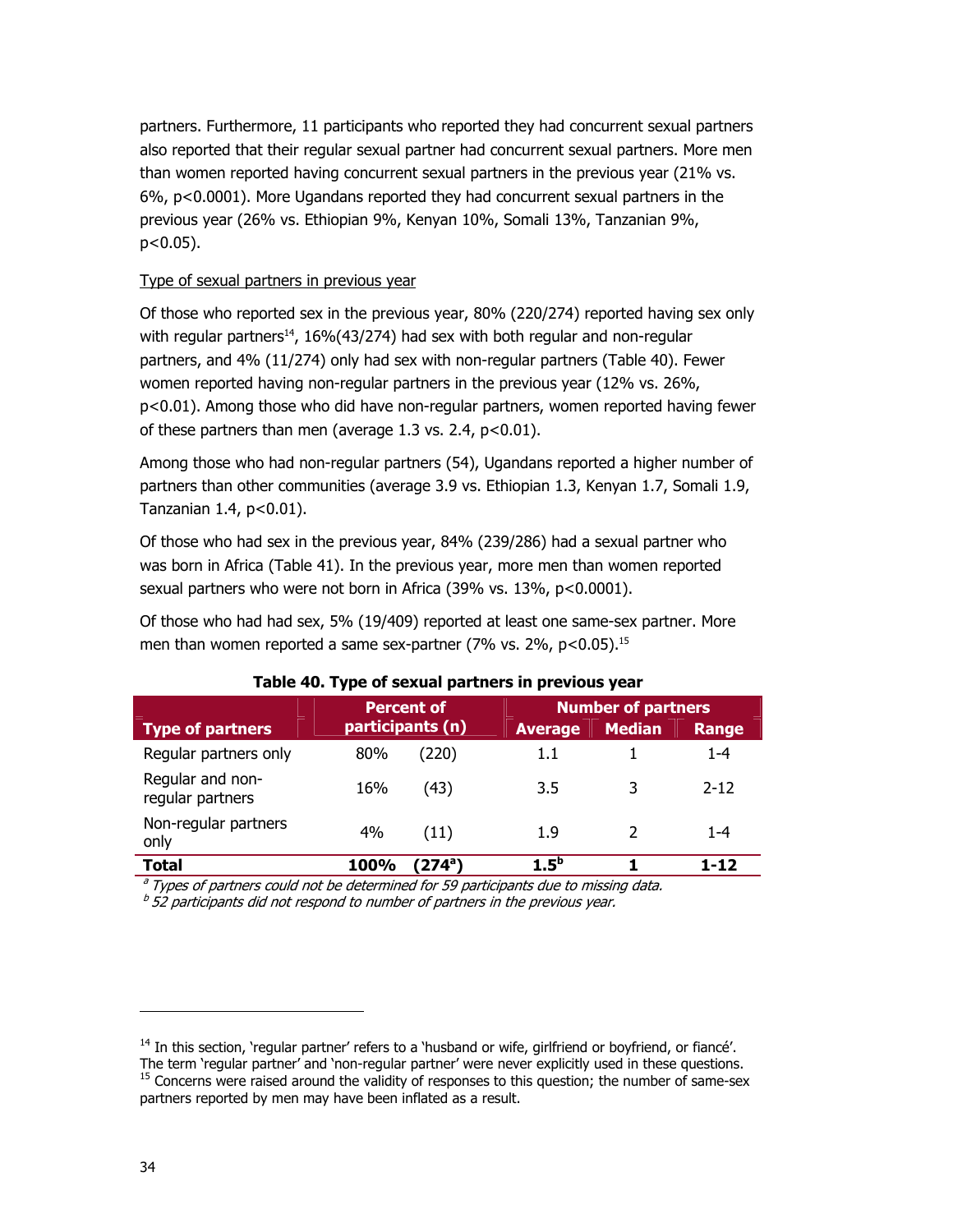| <b>Number of partners</b>          |                                                                                                | <b>Percent of participants (n)</b> |
|------------------------------------|------------------------------------------------------------------------------------------------|------------------------------------|
| None of them                       | 16%                                                                                            | 47)                                |
| Some of them                       | 11%                                                                                            | (31)                               |
| All of them                        | 73%                                                                                            | 208                                |
| <b>Total</b>                       | <b>100%</b>                                                                                    | (286ª)                             |
| $\overline{a}$ $\overline{a}$<br>. | $\epsilon$<br>$\overline{\phantom{a}}$<br>$\overline{\phantom{a}}$<br>$\overline{\phantom{a}}$ |                                    |

#### **Table 41. Proportion of sexual partners in previous year born in Africa**

<sup>a</sup> 47 participants did not respond (5 declined; 42 missing).

#### **3.3.1.2 Condom Use in Previous Year**

#### Frequency of condom use

Of those who reported having sex in the previous year, 72% (237/328) reported not using condoms on at least one occasion. Condom use varied greatly depending on the type of partner; of those who had regular partners in the previous year 44% (134/308) reported never using condoms with their regular partners and an additional 29% (89/308) did not use condoms with their regular partners on at least one occasion. Of those who had casual partners in the previous year, 18% (14/80) reported not using condoms on at least one occasion (Table 42). All seven men who reported sex with sex trade workers reported using condoms all of the time with these partners.

Fewer women than men reported using condoms all of the time with regular partners (19% vs. 34%, p<0.01) and with casual partners (63% vs. 88%, p<0.05). Community differences existed for 'always uses condoms with casual partners' (Ethiopian 93%, Kenyan 88%, Somali 100%, Tanzanian 70%, and Ugandan 68%, p<0.05), although only a small number of people from each community reported having had casual partners.

| ,                                |                                  |                                          |       |                                  |                    |     |
|----------------------------------|----------------------------------|------------------------------------------|-------|----------------------------------|--------------------|-----|
|                                  | Percent of participants (n) with |                                          |       |                                  |                    |     |
| <b>How often used</b><br>condoms |                                  | <b>Regular sexual</b><br><b>partners</b> |       | <b>Casual sexual</b><br>partners | <b>Sex workers</b> |     |
| None of the time                 | 44%                              | (134)                                    | $0\%$ | (0)                              | $0\%$              | (0) |
| Some of the time                 | 18%                              | (56)                                     | 5%    | (4)                              | $0\%$              | (0) |
| Most of the time                 | 11%                              | (33)                                     | 13%   | (10)                             | $0\%$              | (0) |
| All of the time                  | 28%                              | (85)                                     | 83%   | (66)                             | 100%               |     |
| Total                            | 100%                             | $(308^a)$                                | 100%  | $(\mathbf{80^b})$                | 100%               |     |

#### **Table 42. Frequency of condom use (by type of sexual partner in previous year)**

 $a$  13 participants did not respond (1 declined; 12 missing).

 $b$  15 participants did not respond (1 declined; 14 missing).

 $c$  4 participants did not respond (1 declined; 3 missing).

#### Imperfect condom use

Participants were asked if at any time in the previous year a condom ever broke or slipped off, whether it was always put on before intercourse, and whether it was ever taken off and then they continued to have intercourse. Of those who reported using condoms in the previous year, 39% (77/195) reported at least one incident of imperfect condom use (Table 43).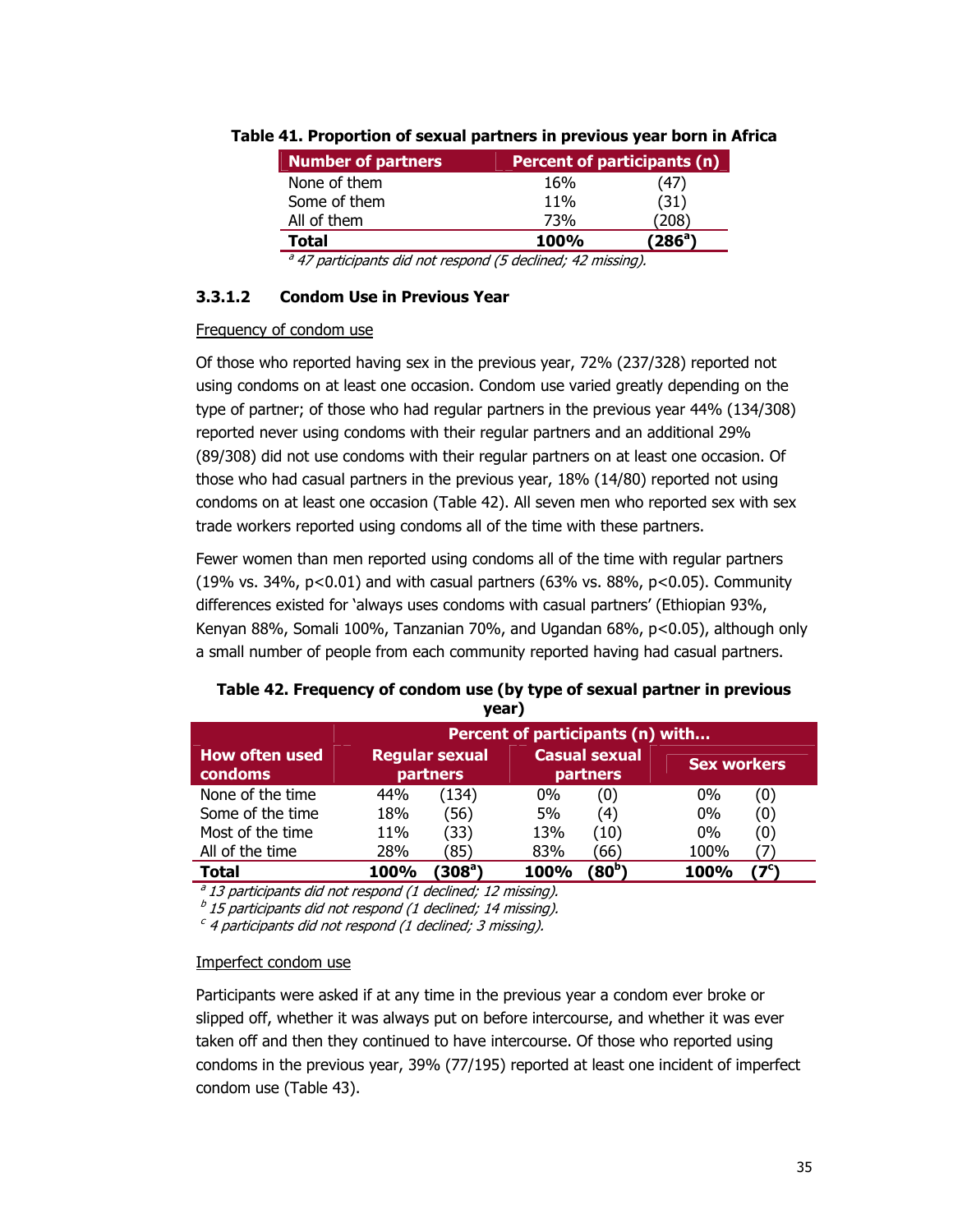#### **Table 43. Imperfect condom use in previous year**

| <b>Issue with condom</b>                    | Percent of participants <sup>a</sup> (n) |                        |
|---------------------------------------------|------------------------------------------|------------------------|
| Condom broke/slipped off                    | 20%                                      | (38/193 <sup>b</sup> ) |
| Condom not put on before sexual intercourse | 14%                                      | $(27/195^{\circ})$     |
| Condom removed early                        | 19%                                      | $(37/195^{\circ})$     |

 $\partial$  Includes only those who reported condom use on at least one occasion in the past year.

 $b<sup>b</sup>$  4 participants did not respond (2 declined; 2 did not know).

 $c^c$  2 participants did not respond (1 declined; 1 did not know).

#### Reasons for condom use

Of those who used condoms with regular partners, 49% (84/171) reported they used condoms to prevent pregnancy and STIs (including HIV) and 46% (78/171) used condoms to prevent pregnancy only (Table 44). Of those who used condoms with casual partners, 82% (64/78) used condoms to prevent pregnancy and STIs, while only one person used condoms just to prevent pregnancy. More women than men reported using condoms for prevention of STIs (66% vs. 45%, p<0.01).

#### **Table 44. Reason for condom use in previous year (by type of sexual partner)**

|                              | Percent of participants (n) with         |                                  |                            |  |
|------------------------------|------------------------------------------|----------------------------------|----------------------------|--|
| <b>Reason for condom use</b> | <b>Regular sexual</b><br><b>partners</b> | <b>Casual sexual</b><br>partners | Sex workers                |  |
| Pregnancy only               | 78)<br>46%                               | (1)<br>$1\%$                     | $0\%$<br>$\left( 0\right)$ |  |
| HIV/STI only                 | 4%                                       | (13)<br>17%                      | 33%<br>(2)                 |  |
| Both pregnancy and HIV/STI   | 49%<br>(84)                              | (64)<br>82%                      | 67%<br>(4)                 |  |
| Other                        | 1%<br>'2)                                | $0\%$<br>(0)                     | $0\%$<br>Ő                 |  |
| <b>Total</b>                 | $100\% (171a)$                           | (78 <sup>b</sup> )<br>100%       | $6^{\circ}$<br><b>100%</b> |  |

 $a<sup>a</sup>$  4 participants did not respond (4 missing).

 $b$  2 participants did not respond (2 missing).

 $c$  1 participant did not respond (missing).

#### Reasons for not using condoms

Participants were asked to think about the last time they did not use condoms during sexual intercourse in the previous year.<sup>16</sup> Participants were then read a list of possible reasons for not using condoms and asked if any contributed to their decision. The most frequently reported reason for not using condoms was because the participant was with their regular partner; 92% (207/224) cited this as a reason (Table 45). Half (50%, 112/224) did not use condoms because they felt their partner did not have HIV or because they themselves did not have HIV (37%, 84/224). Almost a quarter (24%, 54/224) did not use condoms because they 'do not like them'.

More men than women reported 'use of drugs or alcohol' as a reason for not using a condom (4% vs.  $0\%$ ,  $p<0.01$ ). Of the six who said they felt they could not talk to their partner about condom use, five were female (although this was not statistically

-

 $16$  On the last occasion when condoms were not used (in the previous year), 98% (219/223) were with regular partners and 2% (4/223) with casual partners.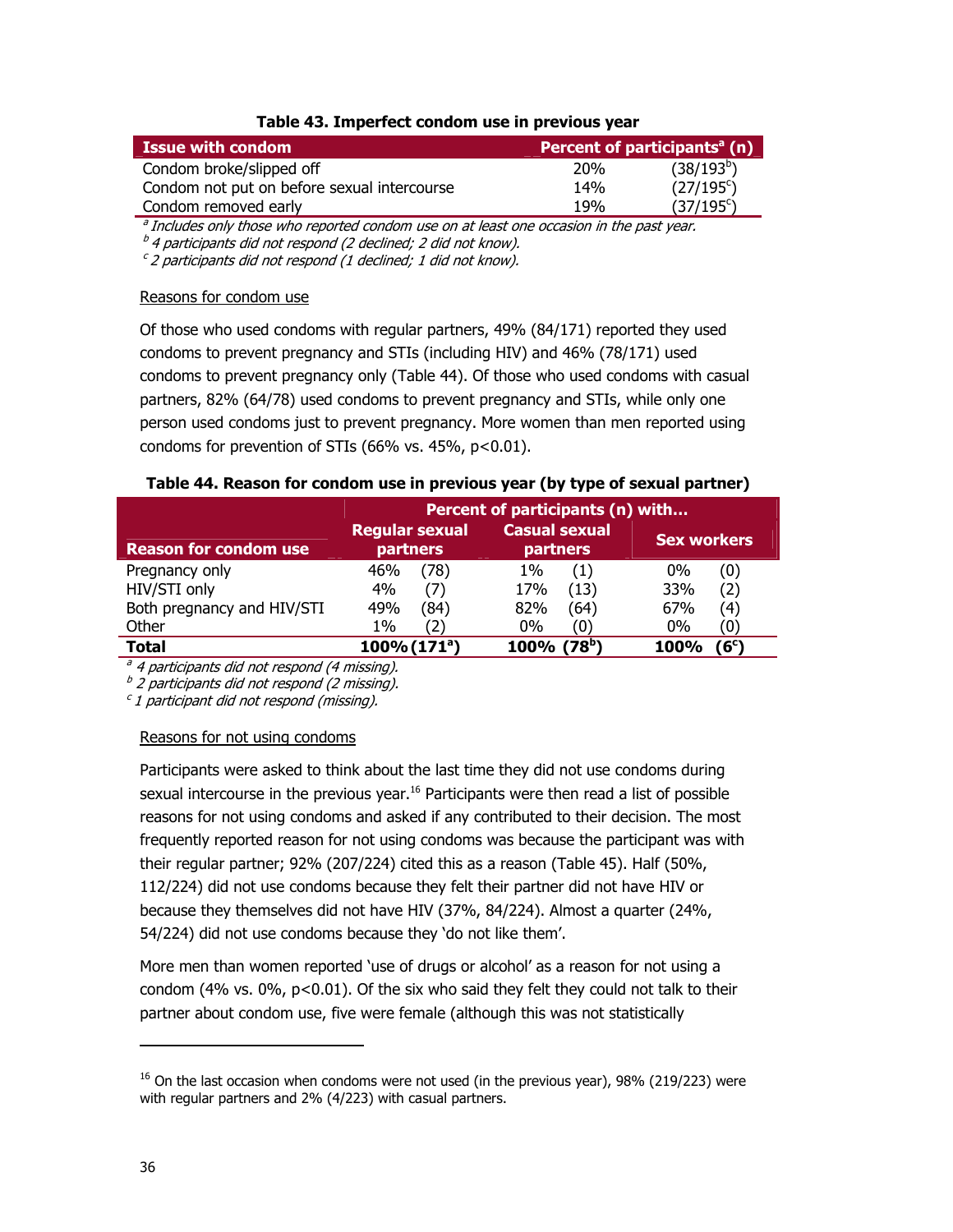significant). Fewer Tanzanians reported that they 'think their partner does not have HIV' (24% vs. Ethiopian 59%, Kenyan 53%, Somali 50%, Ugandan 55%, p<0.05).

| $(N=224^a)$<br>Reason for not using condom <sup>b</sup> | <b>Percent of participants</b><br>(n) who reported not<br>using condom |                   |
|---------------------------------------------------------|------------------------------------------------------------------------|-------------------|
| Was with regular partner                                | 92%                                                                    | (207)             |
| Did not think partner had HIV/AIDS                      | 50%                                                                    | (112)             |
| Participant did not have HIV/AIDS                       | 38%                                                                    | (84)              |
| Participant did not like condoms                        | 24%                                                                    | (54)              |
| Partner did not want to use condoms                     | 21%                                                                    | (46)              |
| Wanted to get pregnant                                  | 18%                                                                    | (41)              |
| Did not think of using condoms                          | 16%                                                                    | (36)              |
| Sex was too exciting                                    | 11%                                                                    | (25)              |
| Did not have a condom                                   | 11 <sub>%</sub>                                                        | (25)              |
| Afraid partner would accuse of sex with others          | $4\%$                                                                  | (9)               |
| Was using drugs/alcohol                                 | $4\%$                                                                  | (8)               |
| Too embarrassed to get condoms                          | 3%                                                                     | (7)               |
| Could not talk about it                                 | 3%                                                                     | (6)               |
| Could not afford to buy condoms                         | $1\%$                                                                  | (2)               |
| Didn't know where to get one                            | ${<}1\%$                                                               | $\left( 1\right)$ |
| Other reasons                                           | 5%                                                                     | (10)              |

**Table 45. Reasons for not using condom on last occasion** 

 $a<sup>a</sup>$  13 participants did not respond (3 declined; 10 missing).

 $<sup>b</sup>$  More than one answer possible.</sup>

#### **3.3.1.3 Other HIV Risk Factors**

#### Blood transfusion

Twenty-eight participants (6%, 28/452) reported receiving a blood transfusion or blood product, four of whom had a transfusion on two separate occasions. Only one reported that her own blood was used. There were 20 participants who reported having at least one blood transfusion in East African (from 1968-2002) and six participants reported only having a blood transfusion in Canada (from 1995-2006).

#### **Circumcision**

Three-quarters of men (76%, 170/225) and 23% (52/227) of women had been circumcised (Table 46). Compared to other communities, fewer Ugandan men (28% vs. Ethiopian 90%, Kenyan 82%, Somali 100%, Tanzanian 81%, p<0.0001) and more Somali women were circumcised (61% vs. Ethiopian 28%, Kenyan 14%, Tanzanian 3%, Ugandan 0%, p<0.0001).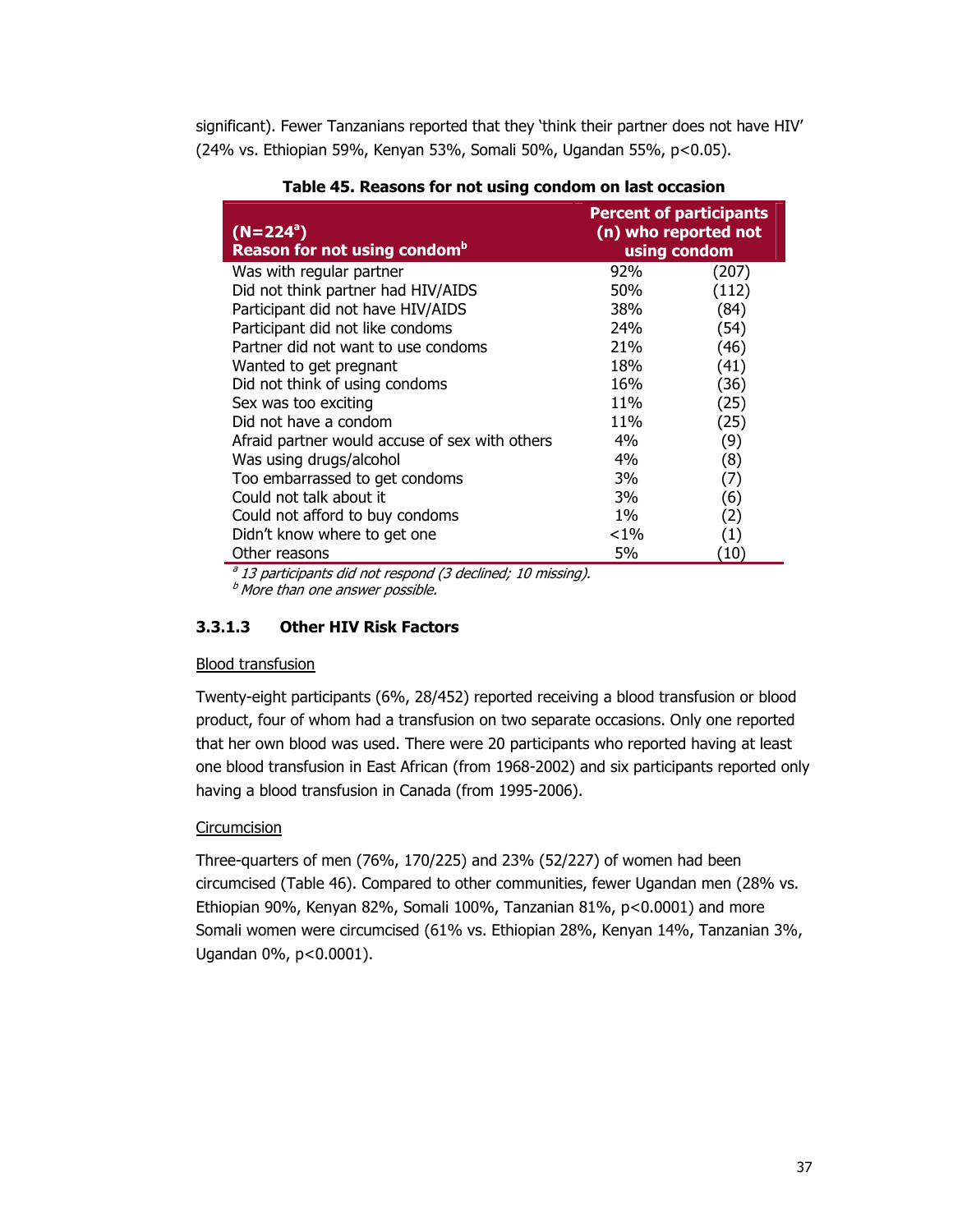|                              | Percent of participants (n) who are<br>circumcised |                      |  |  |
|------------------------------|----------------------------------------------------|----------------------|--|--|
| <b>Community<sup>a</sup></b> | <b>Women</b>                                       | <b>Men</b>           |  |  |
| Ethiopian                    | (14/48)<br>28%                                     | (45/50)<br>90%       |  |  |
| Kenyan                       | (7/50)<br>14%                                      | (41/50)<br>82%       |  |  |
| Somali                       | (30/49 <sup>)</sup><br>61%                         | (49/49)<br>100%      |  |  |
| Tanzanian                    | (1/29)<br>3%                                       | (21/26)<br>81%       |  |  |
| Ugandan                      | 0%<br>(0/51)                                       | 28%<br>(14/50)       |  |  |
| Total                        | (52/227 <sup>b</sup> )<br>23%                      | $(170/225^c)$<br>76% |  |  |

### **Table 46. Circumcision (by gender and community)**

<sup>a</sup> Significant community differences ( $p$ <0.0001) for both women and men.

 $b$  3 women did not respond (2 did not know; 1 declined).

 $c<sub>1</sub>$  man did not respond (missing).

#### **Surgery history**

Almost one-third of the sample (32%, 145/455) reported ever having had surgery, with 8% (38/455) of the sample reporting more than one surgery and 12% (53/455) reporting at least one surgery in East Africa (dates ranging from 1962-2005). Women were more likely to have had surgery than men (40% vs. 23%, p<0.0001). Among those who had surgery, women reported undergoing a greater number of surgical procedures in their lifetime than men (average  $1.5$  vs.  $1.2$ ,  $p<0.01$ ).

### Tattooing and scarification

Only 3% (15/456) of the sample reported being tattooed, with one person reporting two tattoos. Of those, eleven participants were tattooed in Canada or the United States (1991 or later) and four were tattooed in other countries (Ethiopia [1974, 1983], Thailand [2004], and Uganda [2004]).

Thirteen people reported scarification and all were done in East Africa.17 Of those who reported scarification, five were Kenyan, five were Somali, one was Tanzanian and two were Ugandan; 6 were women and 7 were men. The average age for scarification was 9.4 years (range 0-22 years).

## **3.3.2 SUBSTANCE USE**

### **3.3.2.1 Alcohol**

Over one-third of the sample (34%, 156/456) had never had a drink of alcohol and 40% (184/456) did not drink alcohol in the previous year. Only 8% (38/456) reported drinking more than once per week in the previous year (Table 47). Nearly a third of participants (29%, 131/455) reported drinking 5 or more drinks on at least one occasion in the previous year, with 5% (22/455) doing so on at least a weekly basis.

-

 $17$  1 person did not provide the country in which the scarification took place.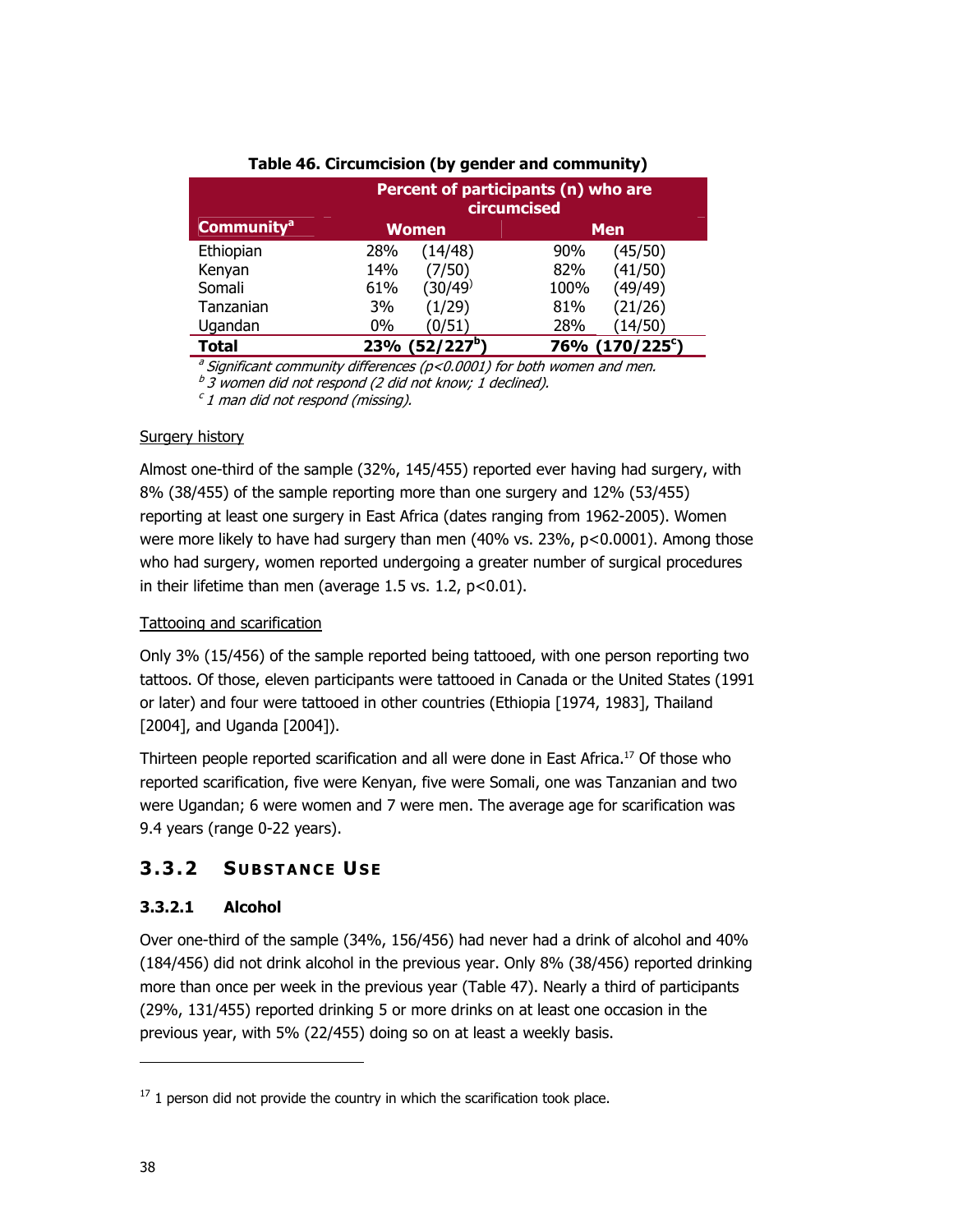There were no gender differences in whether participants ever drank alcohol, but women drank less often and less heavily than men. $18$  Fewer Somalis and more Ugandans reported ever drinking (Ethiopian 80%, Kenyan 71%, Somali 19%, Tanzanian 71%, Ugandan 90%, p<0.0001).

|                            | Percent of participants (n) |                  |                                      |
|----------------------------|-----------------------------|------------------|--------------------------------------|
| <b>Frequency</b>           | Any alcohol use             |                  | Heavy alcohol use <sup>a</sup>       |
| <b>Never</b>               | 40%                         | (184 $^{\rm b})$ | (324)<br>71%                         |
| Less than once a month     | 15%                         | (67              | (53)<br>12%                          |
| Once a month               | 11%                         | (50)             | 7%<br>(34)                           |
| Two to three times a month | 15%                         | (67)             | (22)<br>5%                           |
| Once a week                | 11%                         | (50)             | 3%<br>(14)                           |
| Two to three times a week  | 7%                          | (32)             | 2%<br>(7)                            |
| Four to six times a week   | $< 1\%$                     | 2)               | $0\%$<br>(0)                         |
| Daily                      | $1\%$                       | 4'               | $< 1\%$                              |
| Total                      | 100%                        | (456             | $^{\prime}$ 455 $^{\rm c}$ )<br>100% |

#### **Table 47. Frequency of alcohol use in previous year**

<sup>a</sup> Heavy alcohol use was defined as '5 or more drinks on one occasion'.

 $<sup>b</sup>$  156 participants had never had a drink during their lifetime.</sup>

 $c$  1 participant did not respond (did not know).

#### **3.3.2.2 Smoking**

-

Although 21% of the sample (95/455) reported ever smoking daily, 11% (48/455) of the sample currently smoked cigarettes daily (Table 48). More men than women reported ever smoking daily (32% vs. 10%, p<0.0001). Men were more than twice as likely as women to be current smokers (24% vs. 10%, p<0.0001) and were also twice as likely to be current daily smokers (14% vs. 7%, p<0.05). More Somalis reported ever smoking daily (34% vs. Ethiopian 19%, Kenyan 16%, Tanzanian 18%, Ugandan 16%, p<0.05). Also, more Somalis were current smokers than other communities (28% vs. Ethiopian 18%, Kenyan 12%, Tanzanian 11%, Ugandan 13%, p<0.05) and were current daily smokers (22% vs. Ethiopian 10%, Kenyan 5%, Tanzanian 5%, Ugandan 8%, p<0.001). Over half (9/16) of the female daily smokers were Somali ( $p$ <0.05).

| <b>Frequency</b>         |             | Percent of participants (n) |  |  |
|--------------------------|-------------|-----------------------------|--|--|
| Daily                    | 11%         | (48)                        |  |  |
| Regularly, but not daily | $1\%$       | (6)                         |  |  |
| Occasionally             | 5%          | (23)                        |  |  |
| Not at all               | 83%         | (378)                       |  |  |
| Total                    | <b>100%</b> | $({\bf 455}^{\rm a})$       |  |  |

|  |  |  |  |  | Table 48. Current frequency of smoking cigarettes |
|--|--|--|--|--|---------------------------------------------------|
|--|--|--|--|--|---------------------------------------------------|

 $a<sup>a</sup>1$  participant did not respond (declined).

 $18$  Data were not included for gender and community differences in drinking in the previous year due to restrictions on length of report.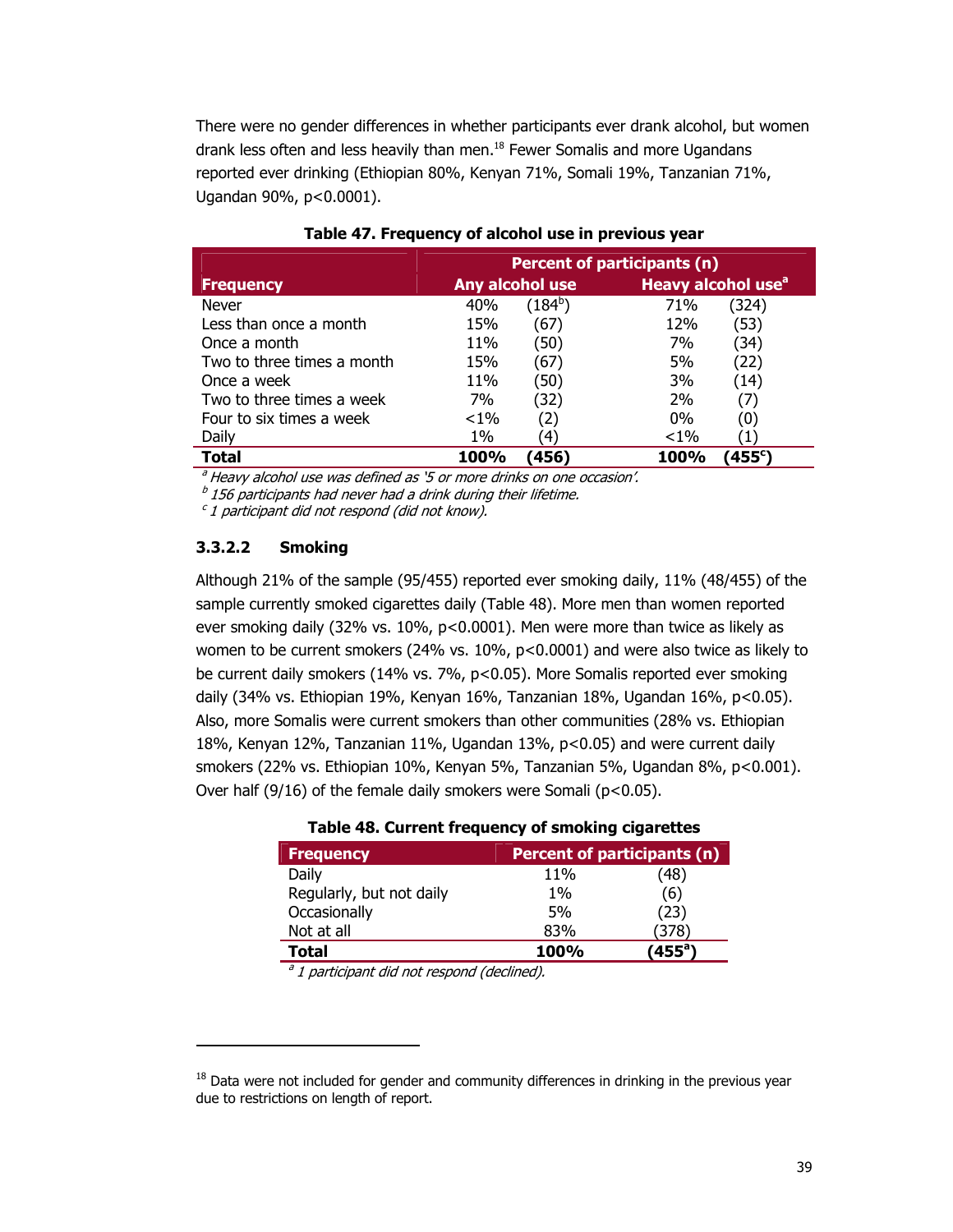### **3.3.2.3 Illicit Drugs**

One-quarter of the sample (25%, 115/456) reported ever using illicit drugs, with 50% (58/115) of these people reporting drug use in the previous year and 18% (21/115) reporting ever using drugs on a weekly basis. Marijuana and chat were the most commonly used drugs, with only four people reporting using other types of drugs (Table 49). No injection drug use was reported.

More men reported ever using drugs (36% vs. 16%, p<0.0001), including marijuana (23% vs. 13%, p<0.01) and chat (22% vs. 5%, p<0.0001). The only community difference in drug use was for chat, with more Ethiopians reporting ever using chat than other communities (30% vs. Kenyan 9%, Somali 15%, Tanzanian 7%, Ugandan 3%, p<0.0001).

|                 | Percent of participants (n) who |                                    |                                      |  |
|-----------------|---------------------------------|------------------------------------|--------------------------------------|--|
| <b>Drug</b>     | <b>Ever used drug</b>           | <b>Used drug more</b><br>than once | <b>Used drug in</b><br>previous year |  |
| Marijuana       | 18%                             | 11%                                | (41/456)                             |  |
|                 | (83/456)                        | (52/456)                           | 9%                                   |  |
| Chat/khat/mira  | (61/455)                        | (51/455)                           | (28/452)                             |  |
|                 | 13%                             | 11%                                | 6%                                   |  |
| Cocaine/crack   | (2/456)                         | (1/456)                            | (1/456)                              |  |
|                 | ${<}1\%$                        | $< 1\%$                            | $1\%$                                |  |
| Ecstasy         | (1/456)                         | (0/456)                            | (0/456)                              |  |
|                 | ${<}1\%$                        | $0\%$                              | 0%                                   |  |
| Other           | ${<}1\%$                        | $0\%$                              | (0/456)                              |  |
|                 | (1/456)                         | (0/456)                            | 0%                                   |  |
| <b>Any Drug</b> | 25% (115/456)                   | $(84/456^\circ)$<br>18%            | (58/456)<br>13%                      |  |

### **Table 49. Illicit drug use**

<sup>a</sup> Refers to using at least one type of drug on more than one occasion.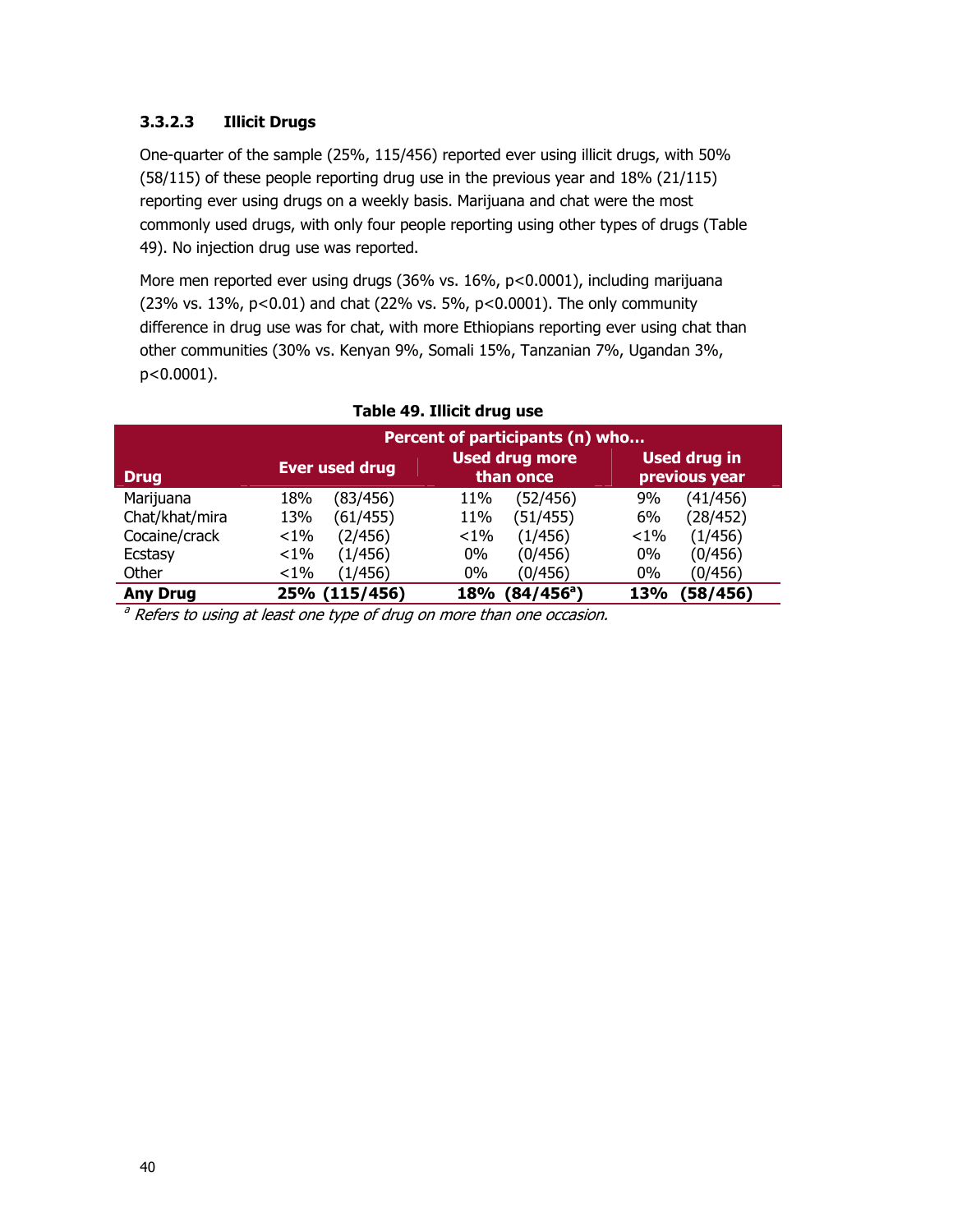# **3.4 HEALTH STATUS AND HEALTH CARE UTILIZATION**

## **3.4.1 HEALTH STATUS**

### **3.4.1.1 Self-Rated Health Status**

When asked to rate their current health status in comparison to others of their age, the majority of participants (91%, 411/453) felt their health was excellent, very good, or good (Table 50). Compared to one year ago, 64% (291/454) felt their health was about the same, 27% (123/454) felt their health was better, and 9% (40/454) felt their health was worse than the previous year.

Tobacco and drug use were related to self-rated health status. On average, smokers reported poorer general health on a 5-point scale<sup>19</sup> (average 3.5 vs. 4.0;  $p < 0.001$ ). Individuals who reported ever using drugs rated their general health as being poorer compared to individuals who had never used drugs (average  $3.7$  vs.  $4.0$ ,  $p < 0.05$ ). A similar trend was found when comparing those who had used drugs in the previous year to those who had not used drugs in the previous year  $(3.6 \text{ vs. } 3.9, \text{ p} < 0.05)$ .

| гаріс эмі эсп-тасса псатп эсасаэ |             |                             |  |
|----------------------------------|-------------|-----------------------------|--|
| <b>Self-rated health status</b>  |             | Percent of participants (n) |  |
| Excellent                        | 34%         | (156)                       |  |
| Very Good                        | 31%         | (142)                       |  |
| Good                             | 25%         | (113)                       |  |
| Fair                             | 8%          | (36)                        |  |
| Poor                             | $1\%$       | 6                           |  |
| Total                            | <b>100%</b> | (453 $^{\circ}$             |  |
|                                  |             |                             |  |

**Table 50. Self-rated health status** 

<sup>a</sup> 3 participants did not respond (1 missing; 2 did not know).

### **3.4.1.2 Chronic Conditions**

-

Almost half (47%, 216/455) of the sample reported living with at least one chronic condition at the time they were interviewed. The most commonly reported conditions were non-food allergies (12%, 53/455), back problems (8%, 36/455), and food allergies (7%, 34/455) (Table 51).

More women than men reported migraines (8% vs. 3%, p<0.05), diabetes (9% vs. 3%, p<0.01), and thyroid conditions (7% vs. 0.4%, p<0.001). Somalis and Tanzanians were more likely to report asthma (11% and 11% vs. Ethiopian 4%, Kenyan 4%, Ugandan 2%, p<0.05), and there were community differences in reporting of diabetes (Ethiopian 7%, Kenyan 6%, Somali 11%, Tanzanian 0%, Ugandan 2%, p<0.05).

<sup>&</sup>lt;sup>19</sup> Self-reported health was measured on a 5-point scale ranging from '1=poor' to '5=excellent'.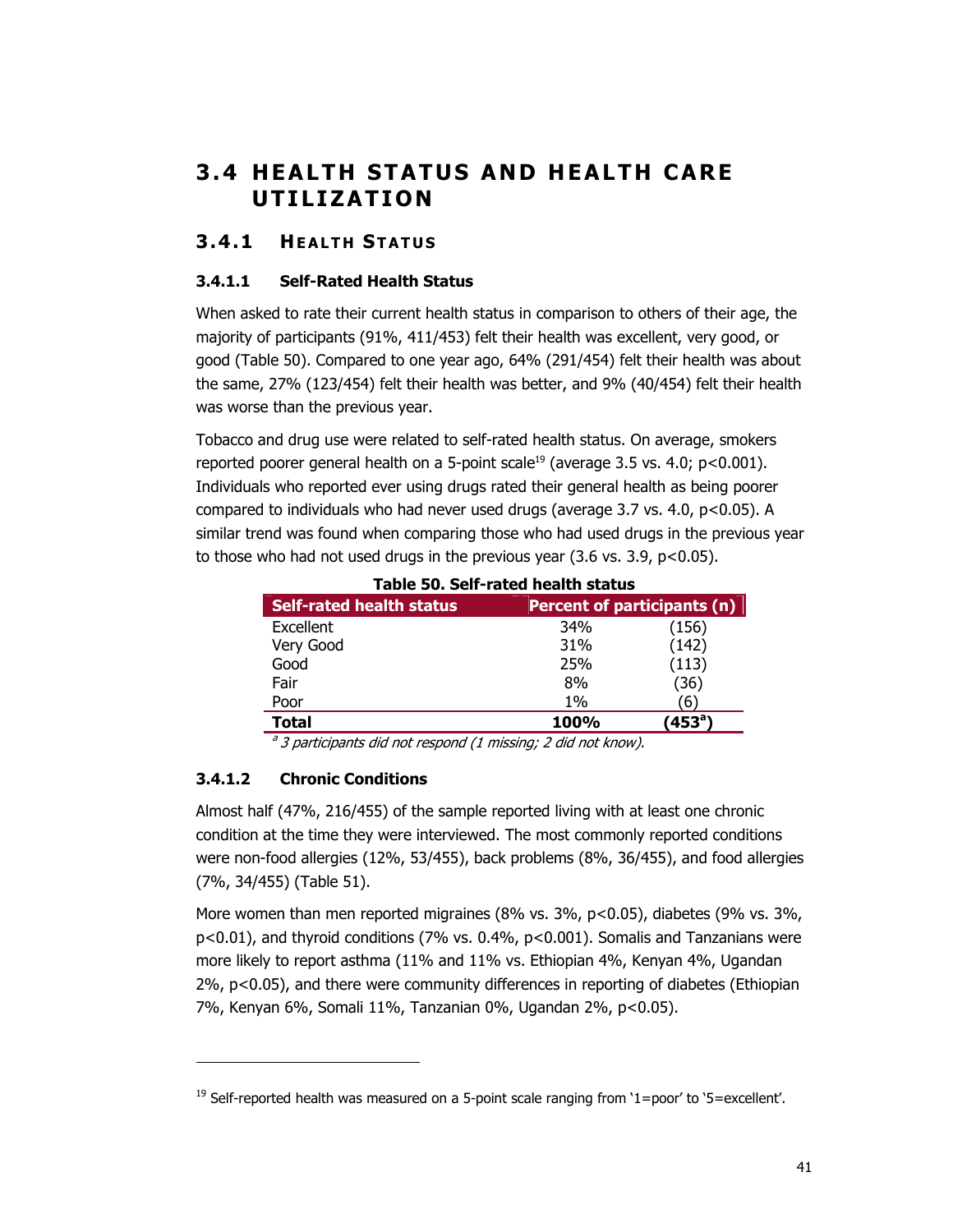A higher proportion of people who ever smoked daily<sup>20</sup> reported having at least one chronic health condition compared to people who had never smoked daily (62% [59/95] vs. 43% [156/360], p<0.01). More participants who reported drug use also reported at least one chronic condition compared to non-drug users (60% [69/115] vs. 43% [147/341], p<0.01). A similar trend was found when comparing those who had used drugs in the previous year to those who had not used drugs in the previous year (60% [35/58] vs. 45% [181/398], p<0.05).

| $(N=455^a)$                                      |          |                                    |
|--------------------------------------------------|----------|------------------------------------|
| <b>Health condition</b> <sup>b</sup>             |          | <b>Percent of participants (n)</b> |
| Non-food allergies (e.g., hayfever)              | 12%      | (53)                               |
| Back problems (excluding fibromyalgia/arthritis) | 8%       | (36)                               |
| Food allergies                                   | 7%       | (34)                               |
| High blood pressure                              | 6%       | (29)                               |
| Asthma                                           | 6%       | (27)                               |
| Migraine headaches                               | 6%       | (26)                               |
| <b>Diabetes</b>                                  | 6%       | (26)                               |
| Stomach or intestinal ulcers                     | 5%       | (21)                               |
| Arthritis/rheumatism                             | 4%       | (18)                               |
| Thyroid condition                                | 4%       | (16)                               |
| Depression                                       | 3%       | (15)                               |
| Sickle-cell anaemia                              | 1%       | (4)                                |
| Fibromyalgia                                     | $1\%$    | (4)                                |
| <b>Hepatitis</b>                                 | 1%       | (4)                                |
| Epilepsy                                         | $1\%$    | (3)                                |
| Heart disease                                    | 1%       | (3)                                |
| Cancer                                           | ${<}1\%$ | (2)                                |
| Acute tuberculosis (TB)                          | ${<}1\%$ | (2)                                |
| Crohn's disease or colitis                       | ${<}1\%$ | (2)                                |
| Chronic bronchitis                               | ${<}1\%$ | (1)                                |
| Other long-term conditions                       | 8%       | (37)                               |

 $a<sup>a</sup>$  1 person did not respond (missing).

 $<sup>b</sup>$  More than one response possible.</sup>

-

<sup>&</sup>lt;sup>20</sup> Includes current daily smokers as well as people who reported previously being a daily smoker.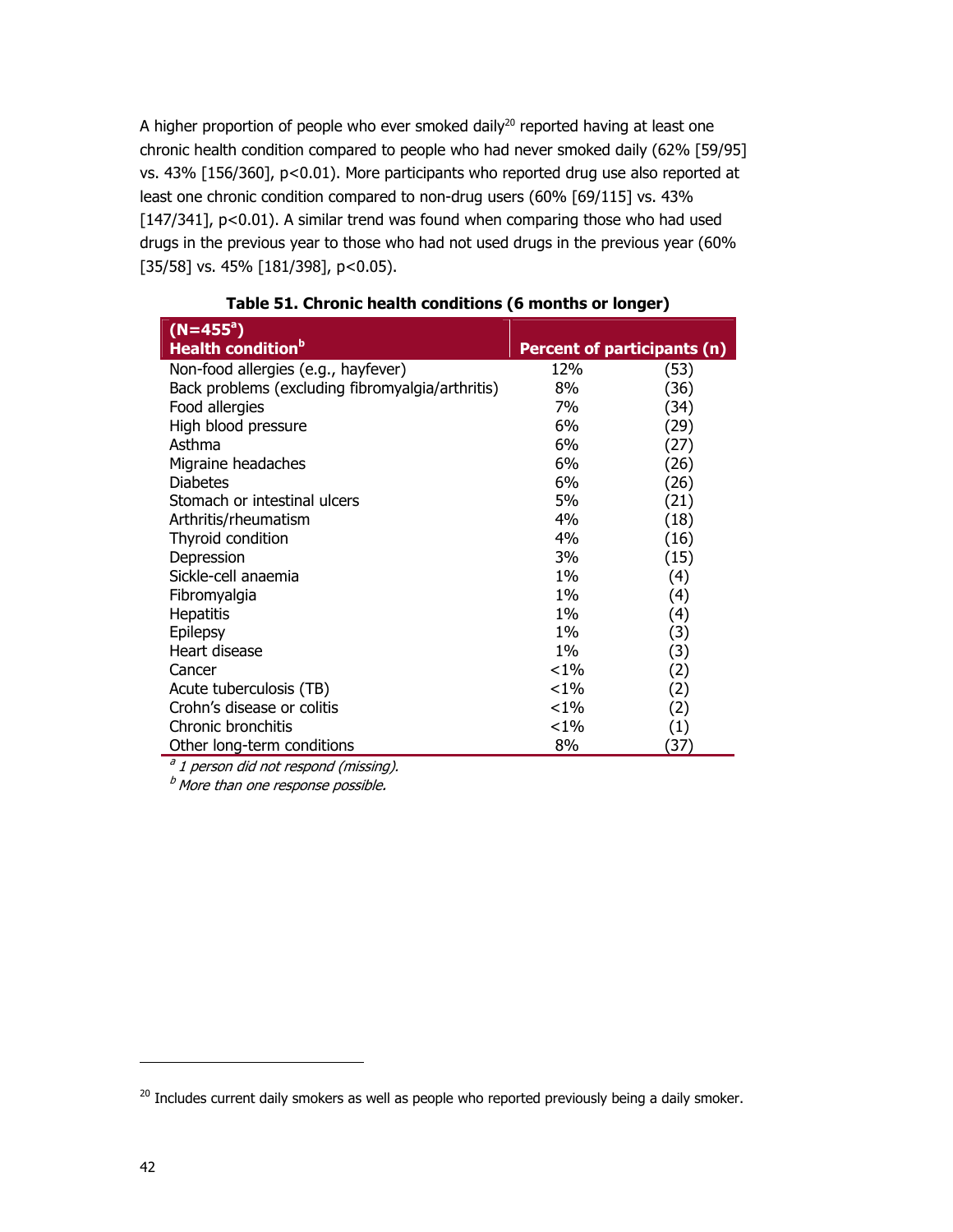### **3.4.1.3 HIV Infection within EAST Sample**

HIV infection was ascertained via HIV antibody testing of saliva specimens collected during interviews. Saliva specimen results were obtained for 72% (327/456) of participants.<sup>21</sup> The saliva test results indicate that  $2.1\%$  of the study sample was HIVpositive.<sup>22</sup> Based on the results of the EAST study, it is estimated that HIV prevalence within the communities ranges anywhere between 0.03% and 3.7% (Table 52).

However, all study participants (including those who did not provide a saliva sample) were asked to report their HIV status. Twelve participants reported that they were HIV positive (six were confirmed with laboratory testing, one provided an insufficient quantity of saliva, and five declined to provide saliva). Additionally, one participant self-reported being HIV-negative, but tested HIV-positive.

Of the 12 people who self-reported as being HIV positive, 10 thought they had been infected through heterosexual sex, one through blood transfusion, and one either through heterosexual sex or during a surgical procedure.

|                                                                                | N     | <b>Percent of participants who</b><br>were HIV-positive (95%CI) |                |  |
|--------------------------------------------------------------------------------|-------|-----------------------------------------------------------------|----------------|--|
| All participants who provided a saliva specimen                                |       |                                                                 |                |  |
| Women                                                                          | 3/177 | 1.7%                                                            | $(0.0 - 3.6)$  |  |
| Men                                                                            | 4/150 | 2.7%                                                            | $(0.06 - 5.3)$ |  |
| Total                                                                          | 7/327 | 2.1%                                                            | $(0.6 - 3.7)$  |  |
| Excluding HIV-positive participants recruited in two-week period <sup>22</sup> |       |                                                                 |                |  |
| Women                                                                          | 1/175 | $0.6\%$                                                         | $(0.0 - 1.7)$  |  |
| Men                                                                            | 3/149 | 2.0%                                                            | $(0.0 - 4.3)$  |  |
| Total                                                                          | 4/324 | 1.2%                                                            | $(0.03 - 2.4)$ |  |

### **Table 52. HIV antibody test results**

#### **3.4.1.4 History of Sexually Transmitted Infections**

-

Eleven percent (51/455) of the sample reported ever being diagnosed with an STI. More men than women reported ever having an STI (17% vs. 6%, p=0.001). Fewer Somalis reported an STI (3% vs. Ethiopian 8%, Kenyan 12%, Tanzanian 18%, Ugandan 18%, p<0.01).

The odds of having a sexually transmitted infection diagnoses increased with the number of lifetime partners (Table 53).

 $21$  76% (347/456) of the sample provided a saliva sample for HIV antibody testing; 6% (20/347) of the samples could not be analysed due to insufficient quantities of saliva.

 $22$  Every effort was made to recruit a representative sample. Nevertheless, 46% (6/13) of participants who self-reported and/or tested HIV-positive were interviewed within a two-week period (interviews took place over 27 months). This cluster of HIV-positive participants may have resulted in an over-representation of HIV positivity within the EAST sample. Hence HIV prevalence was calculated with and without these participants.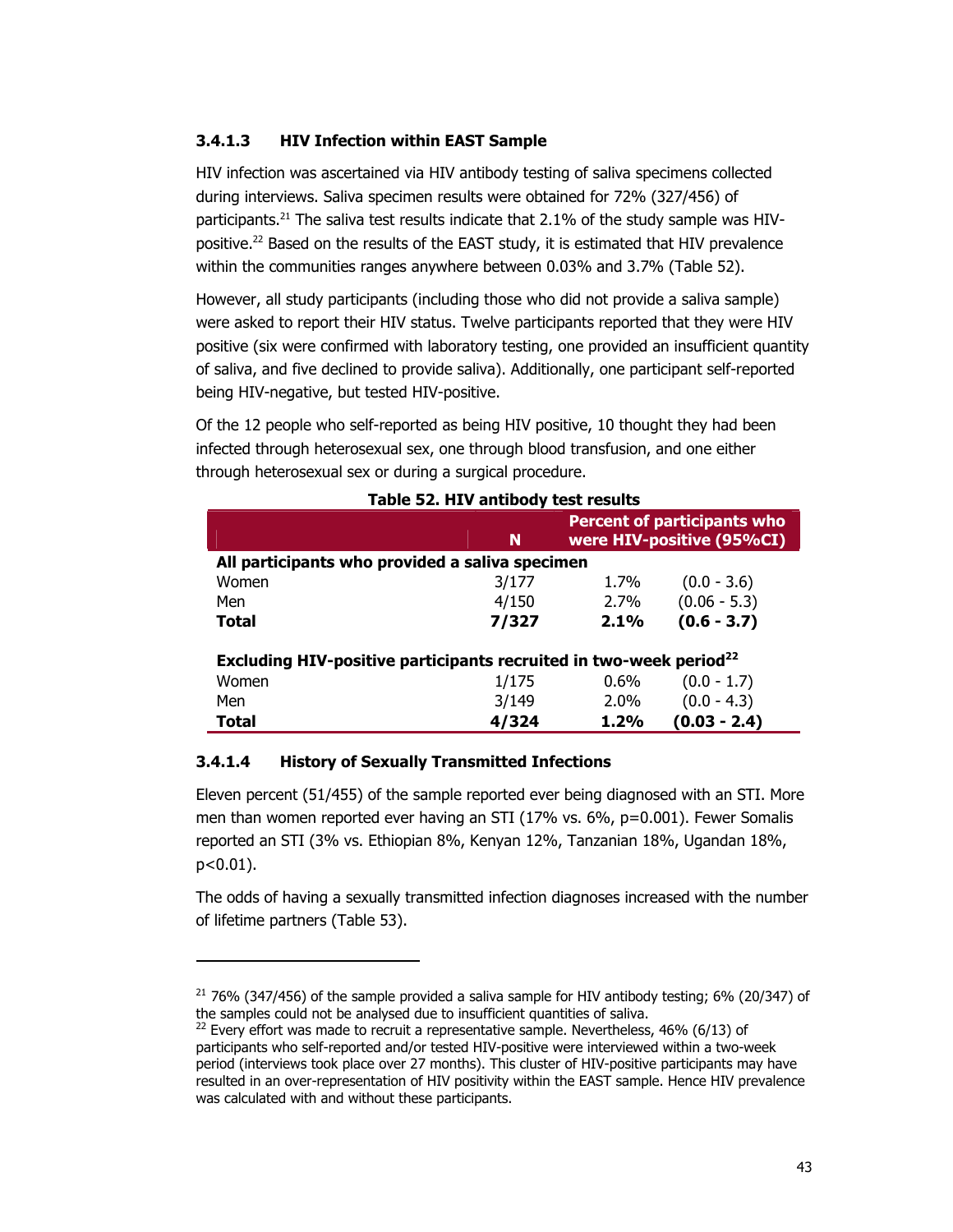| $(N=385^a)$<br>Number of sexual partners |         | Unadjusted OR <sup>b</sup> (95% CI) |
|------------------------------------------|---------|-------------------------------------|
| 1 partner                                | $1.0\,$ |                                     |
| 2-4 partners                             | 5.1     | $(0.65 - 40.7)$                     |
| 5-9 partners                             | 8.9     | $(1.1 - 71.5)$                      |
| 10-19 partners                           | 12.7    | $(1.5 - 105.2)$                     |
| $20+$ partners                           | 44.3    | $(5.5 - 355.2)$                     |

#### **Table 53. Odds ratios for ever having an STI (by number of lifetime partners)**

<sup>a</sup> Excludes 40 people who never had sex; 31 participants did not respond to question regarding number of sexual partners and/or STI history.  $^{\mathrm{\it{b}}}$  Odds of STI diagnosis were significantly different by number of sexual partners, p<0.0001.

## **3.4.2 HEALTH CARE UTILIZATION**

### **3.4.2.1 Accessing Health Professionals**

The majority of participants (87%, 395/455) reported they had a medical or family doctor. Fewer Ugandans reported having a family doctor (70% vs. Ethiopian 94%, Kenyan 85%, Somali 96%, Tanzanian 89%, p<0.0001). Almost all (93%, 426/456) participants had contact with at least one health care professional in the previous year. The majority (86%, 393/456) had contact with a family doctor and almost half (45%, 207/455) had seen a dentist (Table 54). Furthermore, 17% (78/456) had contact with an alternative health care professional in the previous year (Table 55).

More women than men reported contact with at least one health professional in the previous year (97% vs. 90%,  $p<0.01$ ). When examining the individual types of health professionals contacted in the previous year, more women saw a general practitioner (90% vs. 82%, p<0.01), medical doctor specialist (excluding ophthalmologists) (35% vs. 18%, p<0.0001), nurse (19% vs. 7%, p=0.0001), dentist (51% vs. 39%, p<0.05), dietician (8% vs. 3%, p<0.05), psychosocial professional (25% vs. 17%, p<0.05), and alternative health care professional (24% vs. 10%, p<0.0001).

Overall, there were no community differences in whether people had contact with at least one health professional in the previous year; however, fewer Ugandans and Ethiopians saw eye specialists (21% and 22% respectively vs. Kenyan 37%, Somali 38%, Tanzanian 33%, p<0.05) and fewer Ugandans had contact with dentists (32% vs. Ethiopian 55%, Kenyan 47%, Somali 45%, Tanzanian 51%, p<0.05). Furthermore, more Ugandans saw a psychosocial professional (33% vs. Ethiopian 14%, Kenyan 22%, Somali 19%, Tanzanian 15%, p<0.05).

In the previous year, 7% (31/456) of participants were overnight patients, for an average of 2.1 nights (median 1, range 1-10). People who reported poorer health were more likely to have seen a health care professional in the previous year (Table 56).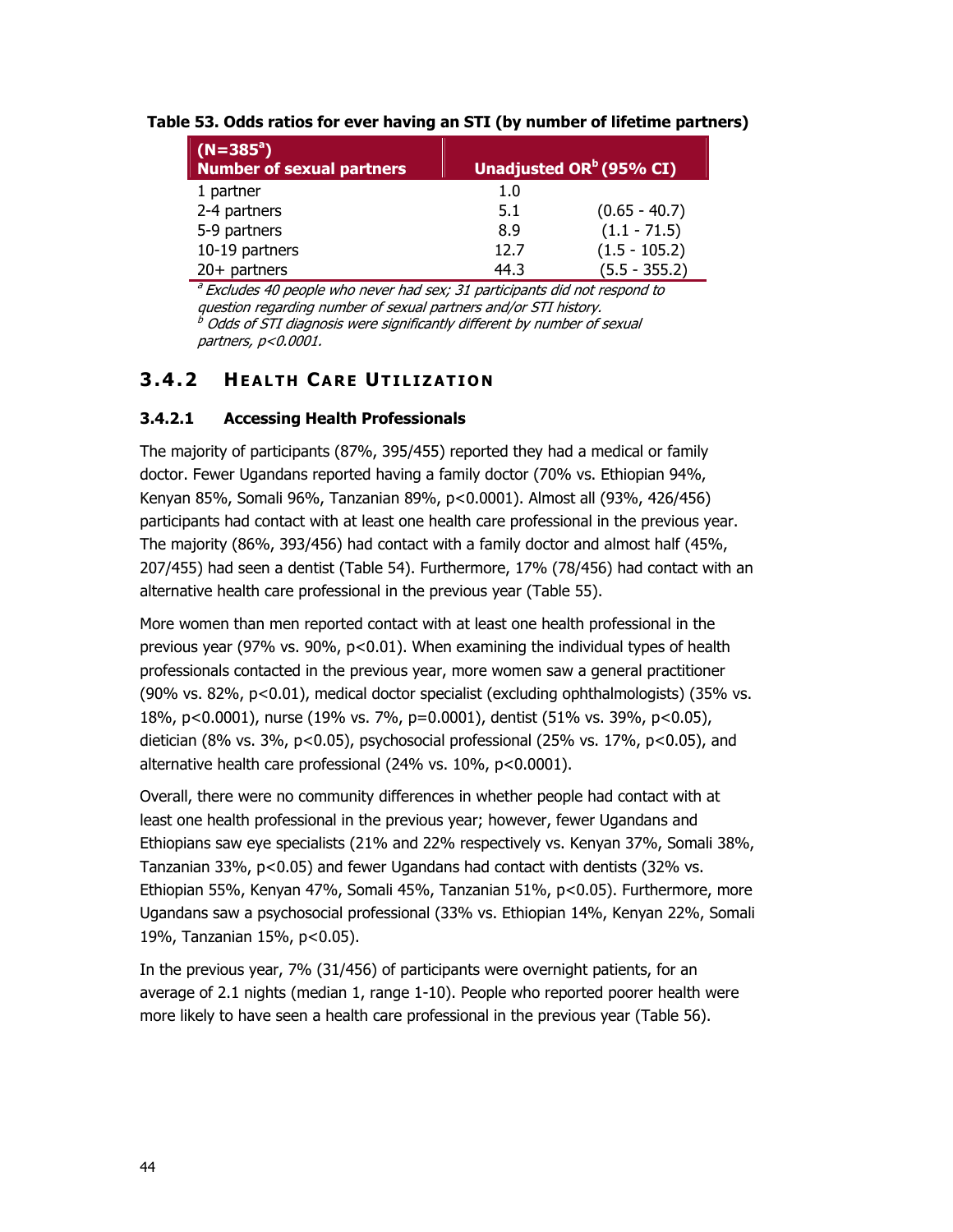|                                                       | Percent of participants (n) |                         |                           |
|-------------------------------------------------------|-----------------------------|-------------------------|---------------------------|
| Health care professional <sup>a</sup>                 | <b>Women</b><br>$(n=230)$   | <b>Men</b><br>$(n=226)$ | <b>Total</b><br>$(n=456)$ |
| Family doctor or general<br>practitioner <sup>c</sup> | 90% (208)                   | 82% (185)               | 86% (393)                 |
| Dentist or orthodontist <sup>b</sup>                  | 51% (118)                   | 40% (89)                | 45% (207)                 |
| Eye specialist or doctor                              | 31% (72)                    | 29% (64)                | 30% (136)                 |
| Other specialist medical<br>doctor <sup>d</sup>       | 35% (80)                    | 18% (40)                | 26% (120)                 |
| Psychosocial professional                             | 25% (57)                    | 17% (39)                | (96)<br>21%               |
| Nurse or nurse practitioner <sup>d</sup>              | 19% (43)                    | (15)<br>7%              | (58)<br>13%               |
| Physiotherapist                                       | (20)<br>9%                  | (17)<br>7%              | (37)<br>8%                |
| Chiropractor                                          | (20)<br>9%                  | (11)<br>5%              | (31)<br>7%                |
| Dietician/nutritionist <sup>b</sup>                   | (19)<br>8%                  | (8)<br>3%               | 6%<br>(27)                |
| Audiologist, speech or<br>occupational therapist      | 2%<br>(5)                   | (1)<br>${<}1\%$         | (6)<br>1%                 |
| Other                                                 | 3%<br>(6)                   | $< 1\%$ (1)             | $1\%$<br>(7)              |

#### **Table 54. Personal contact with health care professionals in previous year (by gender)**

<sup>a</sup> More than one response possible.

Significant gender differences:  $^b$  p<0.05,  $^c$  p<0.01,  $^d$  p≤0.0001.

#### **Table 55. Contact with alternative health care professionals in previous year (by gender)**

|                                                             | <b>Percent of participants (n)</b> |                         |                    |
|-------------------------------------------------------------|------------------------------------|-------------------------|--------------------|
| <b>Alternative health</b><br>care professional <sup>a</sup> | <b>Women</b><br>$(n=230)$          | <b>Men</b><br>$(n=226)$ | Total<br>$(n=456)$ |
| Massage therapist <sup>b</sup>                              | 15% (34)                           | 6% (13)                 | 10% (47)           |
| Religious or spiritual<br>healer <sup>b</sup>               | 7% (15)                            | $1\%$ (3)               | 4% (18)            |
| Acupuncturist                                               | $3\%$ (7)                          | (8)<br>4%               | 3% (15)            |
| Homeopath, naturopath,<br>or herbalist <sup>c</sup>         | 5% (12)                            | $1\%$ (2)               | 3% (14)            |
| Traditional African healer                                  | $<1\%$ (1)                         | 0%<br>(0)               | $< 1\%$ (1)        |
| Other                                                       | 0%<br>(0)                          | 0%<br>(0)               | 0%<br>(0)          |

<sup>a</sup> More than one response possible.

Significant gender differences:  $^b$  p<0.01,  $^c$  p<0.05.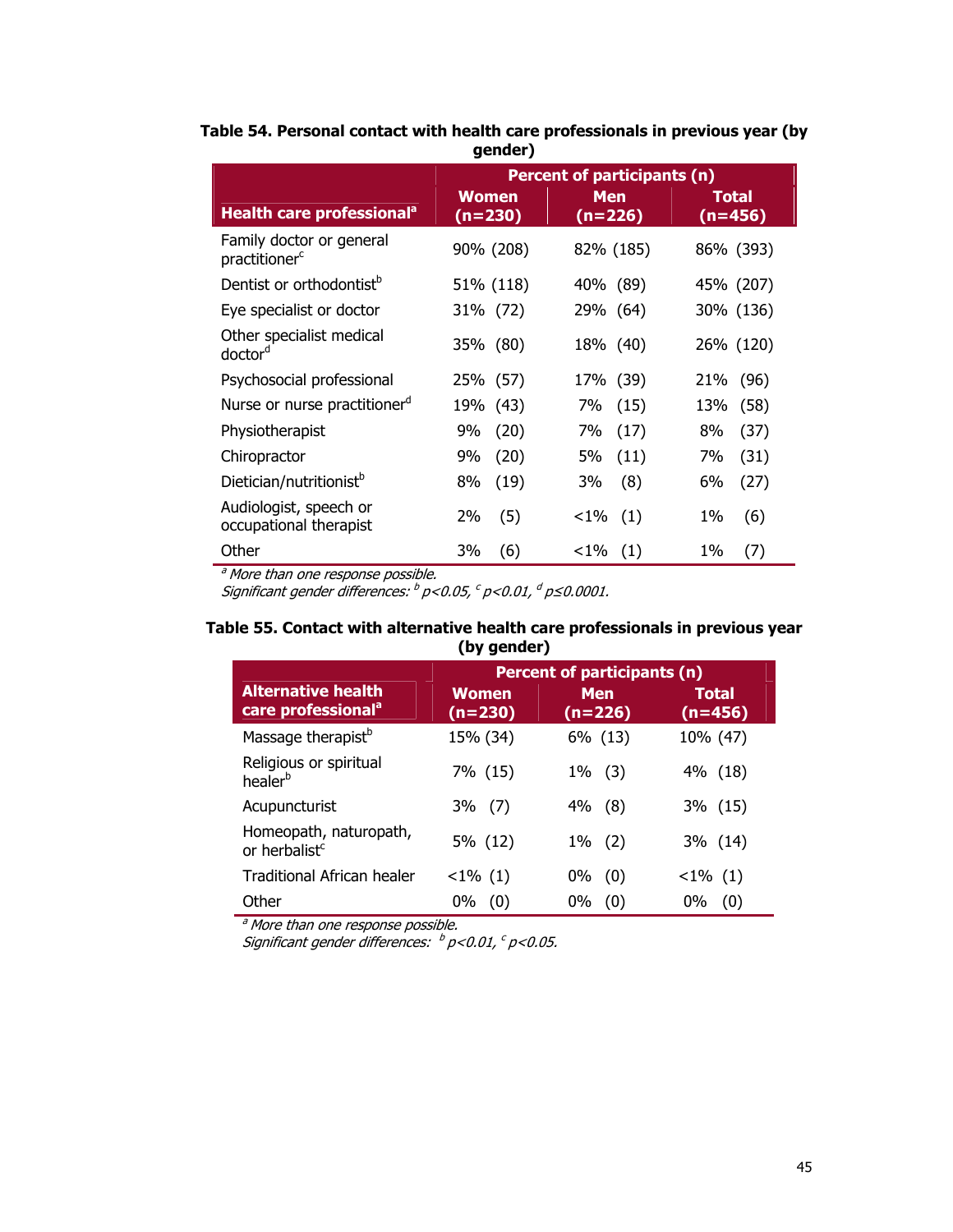#### **Table 56. Contact with a health care professional in previous year (by selfrated health status)**

| Self-rated health status <sup>a</sup> | Percent of participants (n)<br>who reported contact<br>with health professional |                         |  |
|---------------------------------------|---------------------------------------------------------------------------------|-------------------------|--|
| Excellent                             | 88%                                                                             | (138/156)               |  |
| Very Good                             | 94%                                                                             | (134/142)               |  |
| Good                                  | 98%                                                                             | (111/113)               |  |
| Fair                                  | 94%                                                                             | (34/36)                 |  |
| Poor                                  | 100%                                                                            | (6/6)                   |  |
| Total                                 | 93%                                                                             | (423/453 <sup>b</sup> ) |  |

 $a$  Significant differences across self-rated health categories,  $p$ <0.05; Mantel-Haenszel chi-square statistic suggests a linear trend, p<0.01.  $b<sup>b</sup>$  3 participants did not respond to question regarding self-rated health status.

#### **3.4.2.2 Health Screening**

#### Physical check-up

In the past three years, almost all (96%, 434/454) participants had a physical check-up (Table 57). Despite women being more likely to have seen a general practitioner in the previous year, there were no gender differences in having a physical check-up in the past three years. Also, having a physical check-up did not seem to be related to whether participants had an immigration medical exam or to length of residence in Canada.

The most reported reason for not having a check-up in the past three years was 'did not think it was necessary', followed by 'have not gotten around to it' (Table 58). Two people cited 'cost' as a reason.

| Last check-up              | <b>Percent of participants (n)</b> |                            |  |
|----------------------------|------------------------------------|----------------------------|--|
| Less than 1 year ago       | 74%                                | (335)                      |  |
| 1 to less than 3 years ago | 22%                                | (99)                       |  |
| 3 or more years ago        | 3%                                 | (15)                       |  |
| Never                      | $1\%$                              | 5)                         |  |
| <b>Total</b>               | 100%                               | $^{\prime}$ 454 $^{\circ}$ |  |
|                            |                                    |                            |  |

#### **Table 57. Last time had physical check-up**

 $a<sup>a</sup>$  2 participants did not respond (1 missing; 1 did not know).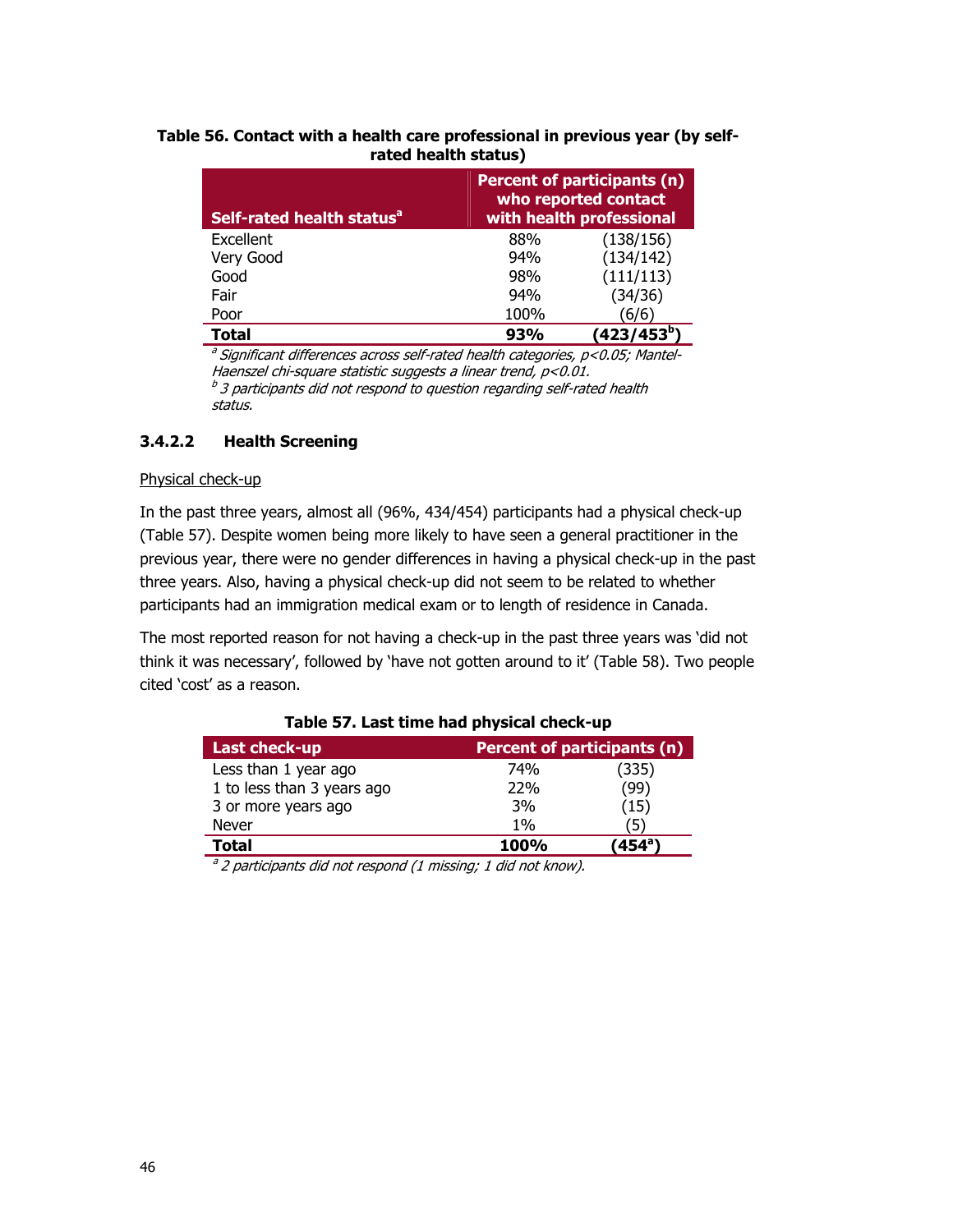| $(N=20)$<br><b>Reason<sup>a</sup></b>                       |     | <b>Percent of</b><br>participants (n)<br>who cited reason |
|-------------------------------------------------------------|-----|-----------------------------------------------------------|
| You did not think it was necessary                          | 75% | (15)                                                      |
| You have not gotten around to it                            | 55% | (11)                                                      |
| Doctor did not think it was necessary                       | 15% | (3)                                                       |
| You had personal or family responsibilities                 | 15% | (3)                                                       |
| Cost                                                        | 10% | (2)                                                       |
| Fear (e.g., painful, embarrassing, finding something wrong) | 10% | (2)                                                       |
| Not available at the time that you required it              | 5%  | $\scriptstyle{(1)}$                                       |
| Waiting time was too long                                   | 5%  | $\scriptstyle{(1)}$                                       |
| Transportation problem                                      | 5%  | $\left( 1\right)$                                         |
| Language problem                                            | 5%  | $\left( 1\right)$                                         |
| Other (specify)                                             | 5%  |                                                           |

| Table 58. Reasons for not having a physical check-up in past 3 years |  |  |  |
|----------------------------------------------------------------------|--|--|--|
|                                                                      |  |  |  |

<sup>a</sup> More than one answer possible.

#### Blood pressure checked

In the past two years, 94% (428/454) of the sample reported they had their blood pressure checked by a health professional, with the majority having it checked in the previous year (Table 59). Again, the main reason for not having blood pressure checked was 'did not think it was necessary', followed by 'did not get around to it' (Table 60).

Those with poor health were more likely to have had their blood pressure checked in the previous six months compared to those with fair/good/very good health or excellent health (100% [6/6] vs. 64% [184/289] and 55% [85/156], p<0.05).

| <b>Last time taken</b>          | <b>Percent of participants (n)</b> |                            |  |  |
|---------------------------------|------------------------------------|----------------------------|--|--|
| Less than 1 year ago            | 83%                                | 377)                       |  |  |
| 1 year to less than 2 years ago | 11%                                | (51)                       |  |  |
| 2 or more years ago             | 5%                                 | (21)                       |  |  |
| Never                           | $1\%$                              | 5                          |  |  |
| Total                           | <b>100%</b>                        | $^{\prime}$ 454 $^{\circ}$ |  |  |

#### **Table 59. Last time had blood pressure checked**

 $a<sup>a</sup>$  2 participants did not respond (1 missing; 1 did not know).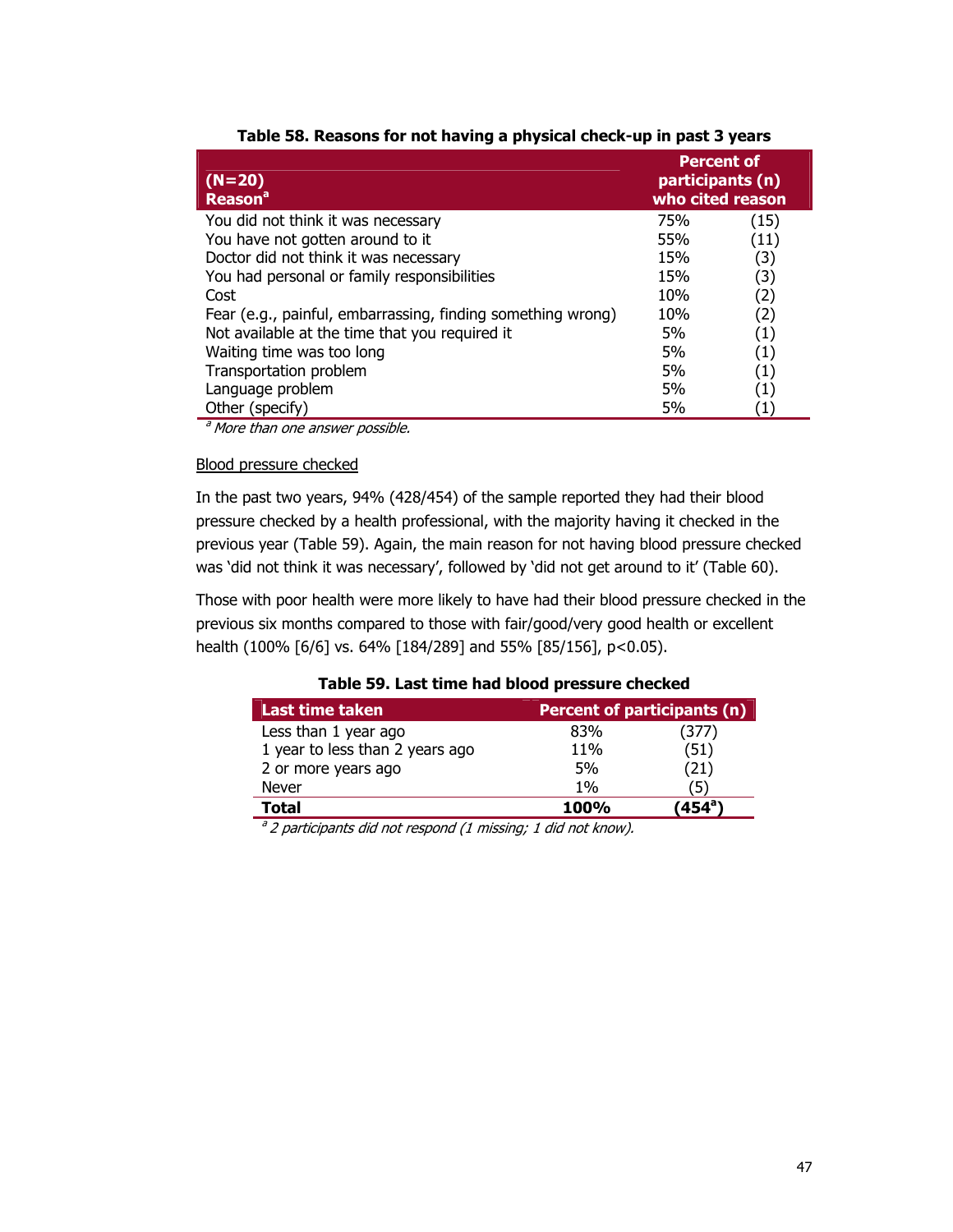| $(N=26)$<br><b>Reason</b> <sup>a</sup>                      | <b>Percent of</b><br>participants (n)<br>who cited reason |                   |
|-------------------------------------------------------------|-----------------------------------------------------------|-------------------|
| You did not think it was necessary                          | 92%                                                       | (24)              |
| You have not gotten around to it                            | 61%                                                       | (16)              |
| Doctor did not think it was necessary                       | 23%                                                       | (6)               |
| You had personal or family responsibilities                 | 8%                                                        | (2)               |
| Not available at all in your area                           | 8%                                                        | (2)               |
| Fear (e.g., painful, embarrassing, finding something wrong) | 8%                                                        | (2)               |
| Not available at the time that you required it              | 4%                                                        | (1)               |
| Waiting time was too long                                   | 4%                                                        | $\left( 1\right)$ |
| Transportation problem                                      | 4%                                                        | $\left( 1\right)$ |
| You did not know where to go                                | 4%                                                        | $\left(1\right)$  |

### **Table 60. Reason for not having blood pressure checked in past two years**

a More than one answer possible.

### Pap smear test

While 70% (161/229) of female participants had a Pap smear test in the past three years, nearly a quarter (24%, 56/229) never had a Pap smear test (Table 61). Of those who never had a Pap smear, the average age was 25.4 (median 22.5, range 16-58) and half (51%, 28/55) reported having had sex. The main reason for not having a Pap smear in the past three years was 'did not think it was necessary' (61%, 39/64), followed by 'did not get around to it' (52%, 33/64) and 'fear' (33%, 21/64) (Table 62). Of those who did not think it was necessary, almost half (17/39) reported having had sex.

|  | Table 61. Last time had Pap smear test |  |  |  |
|--|----------------------------------------|--|--|--|
|--|----------------------------------------|--|--|--|

| <b>Last Pap smear test</b> | <b>Percent of participants (n)</b> |                     |
|----------------------------|------------------------------------|---------------------|
| Less than 1 year ago       | 49%                                | (112)               |
| 1 to less than 3 years ago | 21%                                | (49)                |
| 3 or more years ago        | 5%                                 | (12)                |
| Never                      | 24%                                | 56)                 |
| <b>Total</b>               | <b>100%</b>                        | (229 <sup>a</sup> ) |

 $a$  1 participant did not respond (missing).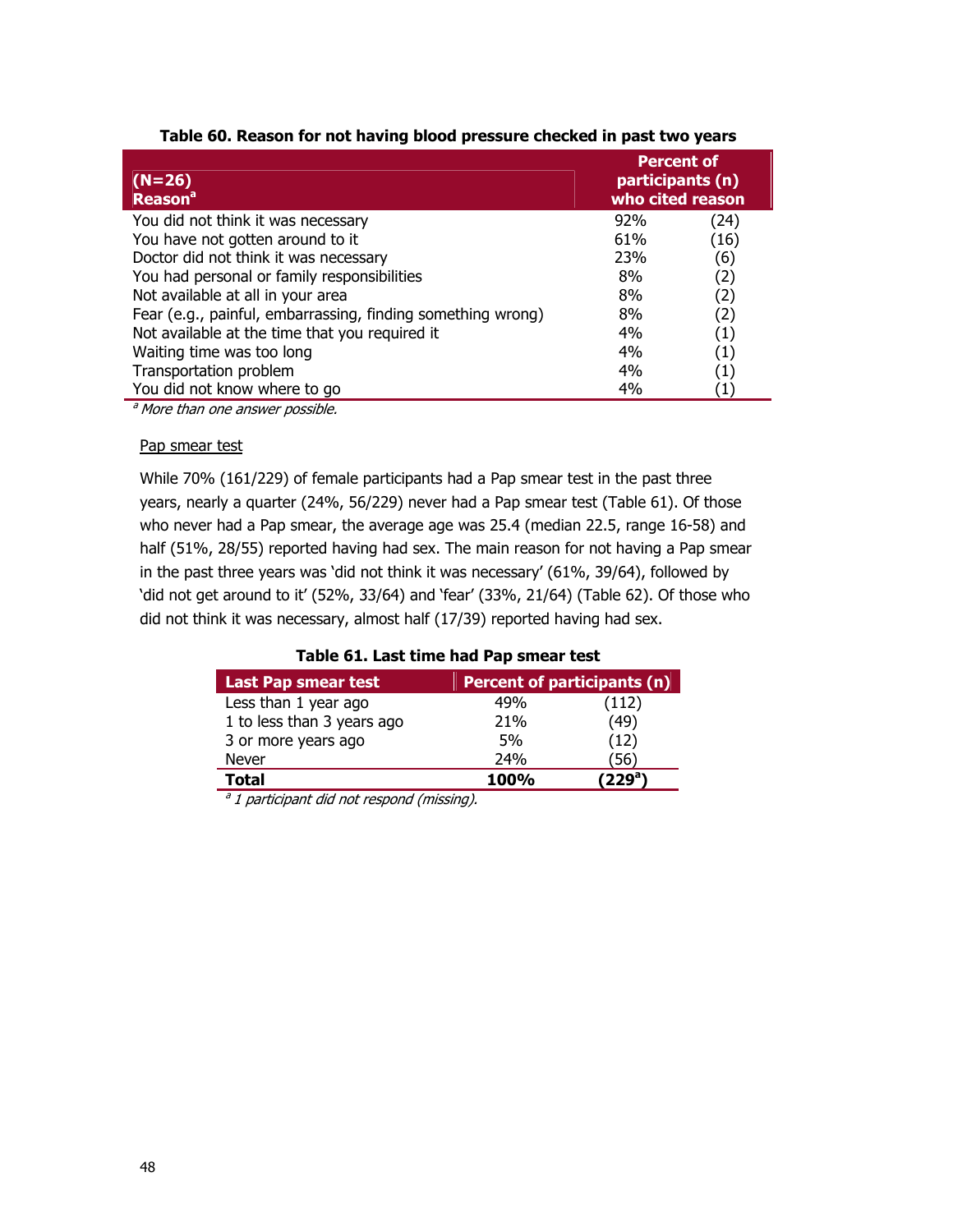| $(N=64^a)$<br>Reason <sup>b,cl</sup>                                                                                 | <b>Percent of</b><br>participants (n)<br>who cited reason |      |
|----------------------------------------------------------------------------------------------------------------------|-----------------------------------------------------------|------|
| You did not think it was necessary                                                                                   | 61%                                                       | (39) |
| You have not gotten around to it                                                                                     | <b>52%</b>                                                | (33) |
| Fear (e.g., painful, embarrassing, finding something wrong)                                                          | 33%                                                       | (21) |
| Doctor did not think it was necessary                                                                                | 30%                                                       | (19) |
| You had personal or family responsibilities                                                                          | 9%                                                        | (6)  |
| Waiting time was too long                                                                                            | 8%                                                        | (5)  |
| You did not know where to go                                                                                         | 8%                                                        | (5)  |
| Not available at the time that you required it                                                                       | 6%                                                        | (4)  |
| Not available at all in your area                                                                                    | 6%                                                        | (4)  |
| Transportation problem                                                                                               | 2%                                                        | (1)  |
| Cost                                                                                                                 | 2%                                                        | (1)  |
| Additional responses                                                                                                 | 28%                                                       | (18) |
| Did not know what a Pap smear is                                                                                     | 17%                                                       | (11, |
| $\overline{a}$ , $\overline{a}$ , $\overline{a}$ , $\overline{a}$ , $\overline{a}$ , $\overline{a}$ , $\overline{a}$ |                                                           |      |

|  |  |  |  |  |  |  |  | Table 62. Reason for not having Pap smear test in past three years |  |
|--|--|--|--|--|--|--|--|--------------------------------------------------------------------|--|
|--|--|--|--|--|--|--|--|--------------------------------------------------------------------|--|

4 people did not respond (4 missing).  $<sup>b</sup>$  More than one answer possible.</sup>

 $c$ 'Did not know what a Pap smear is' was extracted from other (unprompted) responses.

## **3.4.3 U NMET NEED FOR HEALTH CARE**

### **3.4.3.1 Self-Reported Unmet Need for Health Care**

Participants were asked whether, in the previous year, there was a time when they felt they needed health care but did not receive it. Over one-quarter (27%, 124/456) responded that there had been a time when they needed health care but did not receive it. Women were more likely to report an unmet need (37% vs. 17%, p<0.0001). Of those who reported an unmet need in the previous year, 24% (29) felt their most recent need was urgent, 44% (53) somewhat urgent, and 32% (39) not urgent.

Reporting an unmet need was related to both age and length of residence in Canada, such that younger and newer immigrants were more likely to report an unmet need (Table 63). People who reported being in poorer health were also more likely to report an unmet health care need in the previous year. Individuals who did not have a family doctor were more likely to report an unmet health care need compared to those who had a family doctor (42% [25/60] vs. 25% [99/395], p<0.01).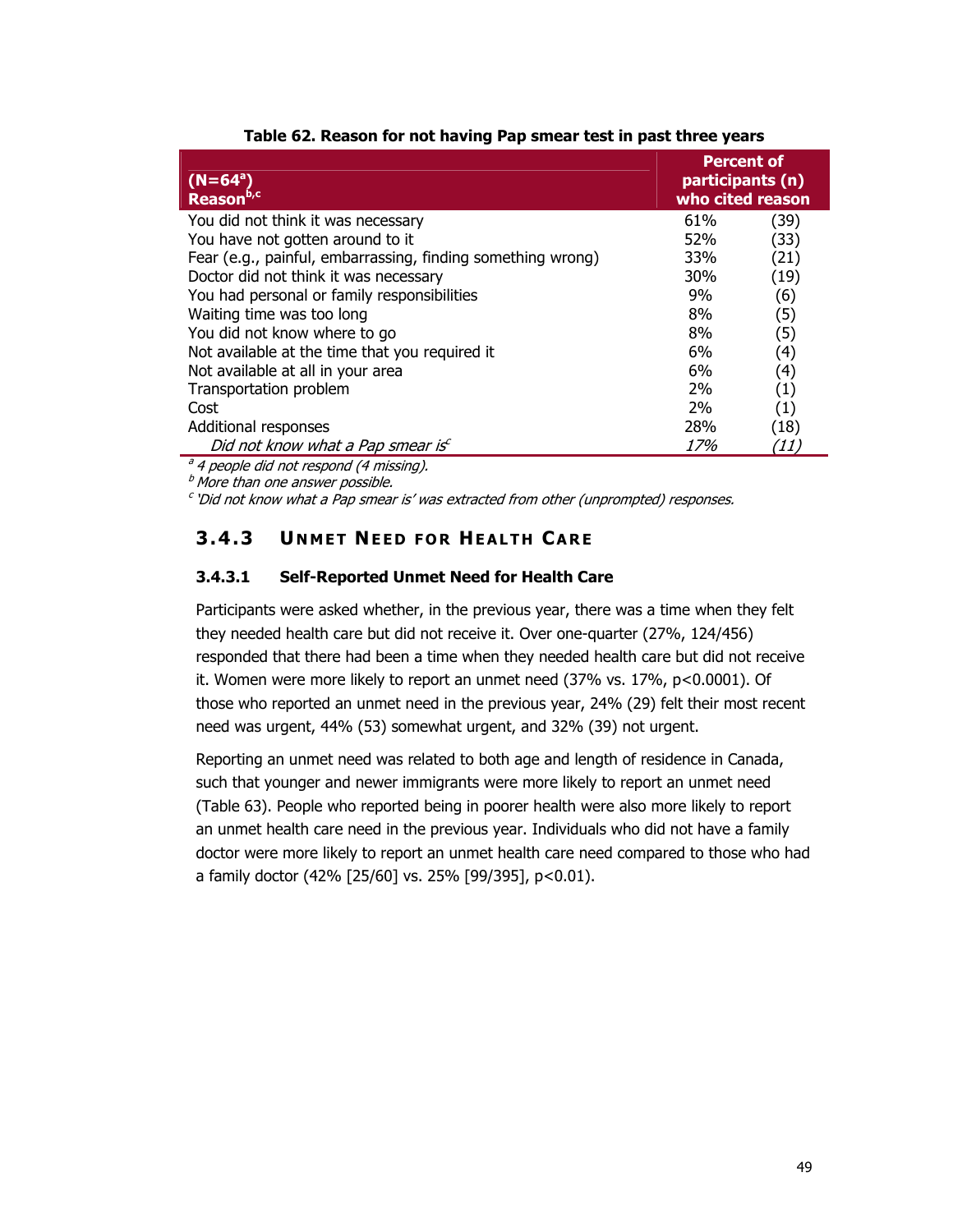|                                            | Percent of participants (n)<br>with unmet need |                     |  |
|--------------------------------------------|------------------------------------------------|---------------------|--|
| Age category <sup>a</sup>                  |                                                |                     |  |
| <20 years                                  | 42%                                            | (13/31)             |  |
| $20-29$ years                              | 33%                                            | (44/134)            |  |
| 30-39 years                                | 26%                                            | (37/144)            |  |
| $40+$ years                                | 22%                                            | (29/141)            |  |
| Total                                      | 27%                                            | $(123/450^d)$       |  |
| Length of residence in Canada <sup>b</sup> |                                                |                     |  |
| 0-4 years                                  | 37%                                            | (49/133)            |  |
| 5-9 years                                  | 26%                                            | (23/87)             |  |
| $10+$ years                                | 21%                                            | (47/226)            |  |
| Total                                      | 27%                                            | $(119/446^{\circ})$ |  |
| Self-rated health status <sup>c</sup>      |                                                |                     |  |
| Excellent                                  | 17 <sub>%</sub>                                | (27/156)            |  |
| Very Good                                  | 28%                                            | (40/142)            |  |
| Good                                       | 33%                                            | (37/113)            |  |
| Fair                                       | 42%                                            | (15/36)             |  |
| Poor                                       | 83%                                            | (5/6)               |  |
| Total                                      | <b>27%</b>                                     | (124/453†)          |  |

#### **Table 63. Unmet health care need (by age category, length of residence in Canada, and self-rated health status)**

Significant differences across:  $a$  age categories,  $p$ <0.05,  $b$  length of residence in Canada, p<0.01, <sup>c</sup> self-rated health cateogries, p=0.0001.

 $^d$  6 participants did not respond to question regarding age and/or unmet need.

 $e$  Excluded 9 participants who were born in Canada; 1 participant did not respond to question regarding length of residence and/or unmet need.

 $f\overline{3}$  participants did not respond to question regarding self-rated health status and/or unmet need.

### **3.4.3.2 Reasons for Not Accessing Care**

The five most reported reasons for not accessing care when needed, on the most recent occasion in the previous year, were: 'waiting time too long' (45%, 55/121), 'too busy to go' (40%, 49/121), 'care was not available at time required' (32%, 38/121), 'didn't get around to it' (31%, 38/121), and 'cost' (30%, 36/121) (Table 64).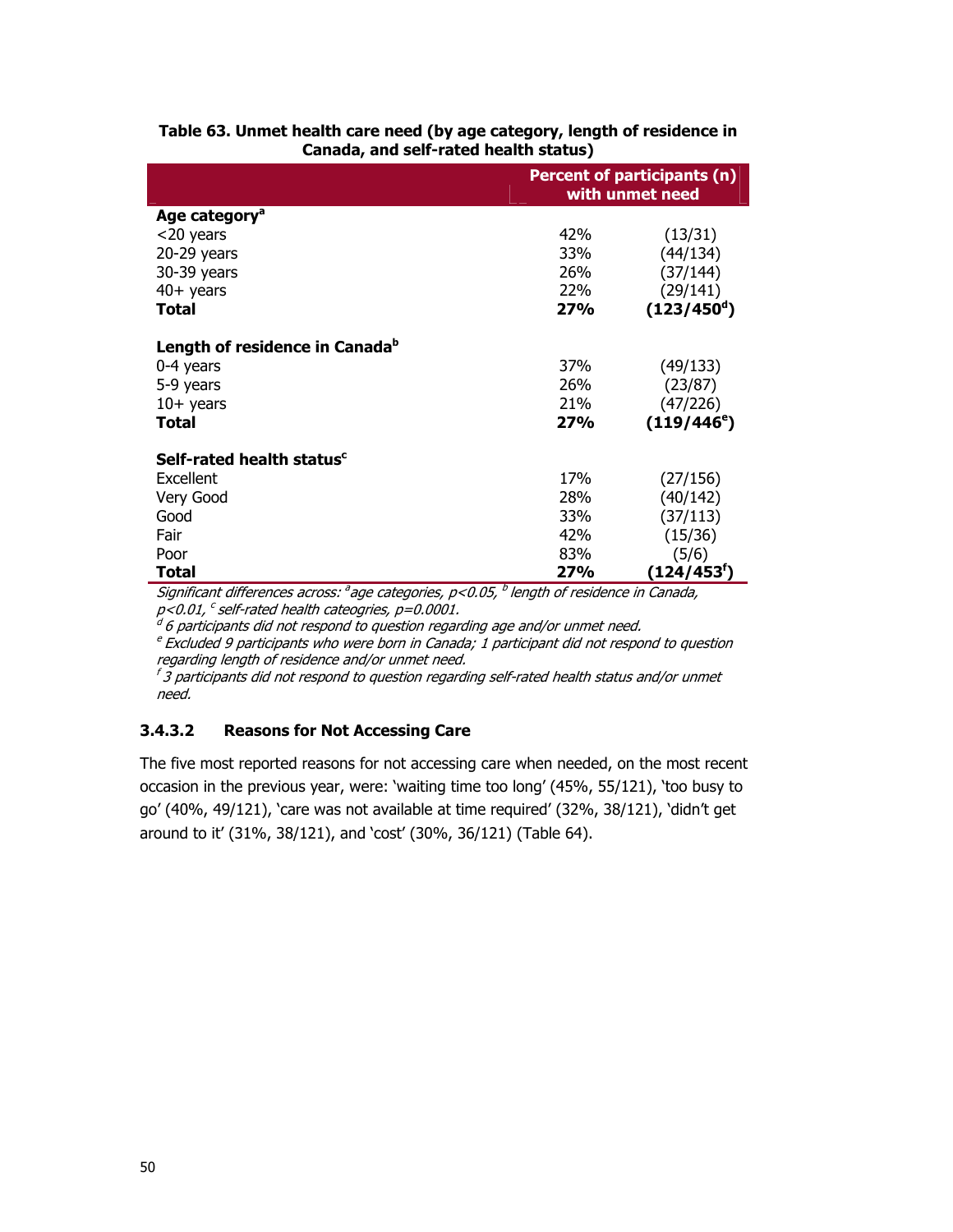| $(N=121^a)$<br>Reason <sup>b</sup>                          |            | <b>Percent of</b><br>participants (n) |
|-------------------------------------------------------------|------------|---------------------------------------|
| The waiting time was too long                               | 45%        | (55)                                  |
| You were too busy to go                                     | 40%        | (49)                                  |
| Care was not available at the time required                 | <b>32%</b> | (39)                                  |
| You didn't get around to it or didn't bother                | 31%        | (38)                                  |
| The cost                                                    | <b>30%</b> | (36)                                  |
| You felt the care would be inadequate or wouldn't be enough | 23%        | (28)                                  |
| You couldn't take time off work                             | <b>20%</b> | (24)                                  |
| You had personal or family responsibilities                 | 18%        | (22)                                  |
| You did not know where to go                                | 16%        | (20)                                  |
| You dislike or are afraid of doctors                        | 14%        | (17)                                  |
| You had transportation problems                             | 12%        | (15)                                  |
| Care was not available in your area                         | 11%        | (13)                                  |
| You were concerned about discrimination                     | 7%         | (9)                                   |
| You had a language problem                                  | $< 1\%$    | (1)                                   |
| Other reasons                                               | 21%        | (25)                                  |

**Table 64. Reasons for unmet health care need in previous year** 

<sup>a</sup> 3 participants did not respond (3 missing).

b participation and the response possible; refers to the most recent unmet health care need in the previous year.

### **3.4.3.3 Type of Care Needed**

Over half (58%, 70/121) of those who had an unmet health care need in the previous year reported their need was for treatment of an illness and 16% (19/121) reported they needed a regular check-up (Table 65).

| <b>Type of care</b>                             | Percent of participants (n) |                      |  |
|-------------------------------------------------|-----------------------------|----------------------|--|
| Treatment of illness (including mental illness) | 58%                         | (70)                 |  |
| Regular check-up                                | 16%                         | (19)                 |  |
| Care of an injury                               | 11%                         | (13)                 |  |
| Dental care <sup>a</sup>                        | 8%                          | (10)                 |  |
| Other                                           | 7%                          | '9`                  |  |
| Total                                           | <b>100%</b>                 | (121 $^{\mathrm{b}}$ |  |

**Table 65. Most recent type of unmet health care need** 

<sup>a</sup> 'Dental care' responses were extracted from 'other' (unprompted) responses.

 $b$ 3 participants did not respond (3 missing).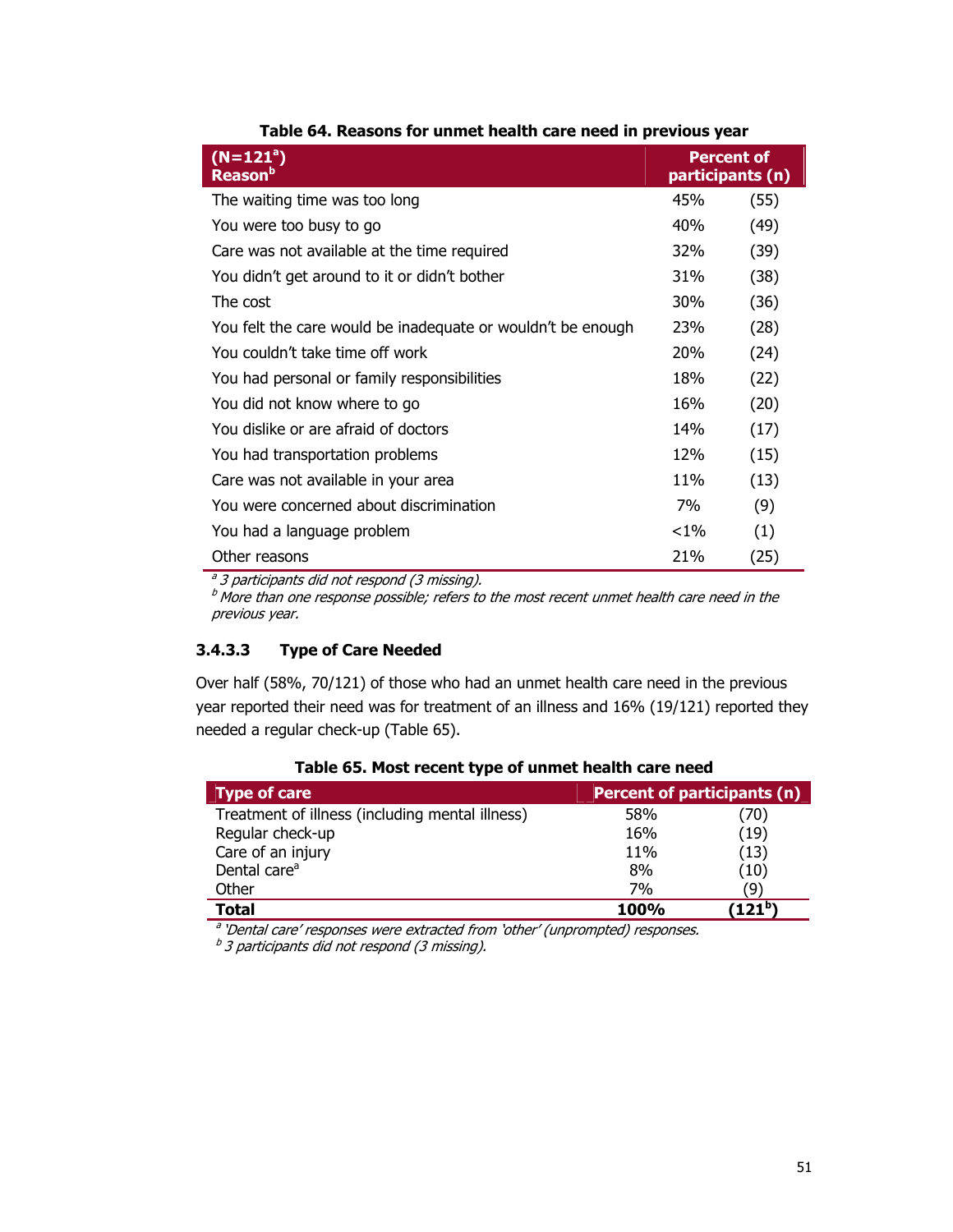# **3.5 HIV TESTING**

## **3.5.1 HISTORY OF HIV T ESTING**

### **3.5.1.1 Ever Tested for HIV**

Three-quarters (75%, 340/453) of the sample had ever tested for HIV, 22% (101/453) had never been tested, and 3% (12/453) did not know if they had ever been tested. More men than women reported ever testing for HIV (83% vs. 71%, p<0.01). More Ugandans and fewer Ethiopians and Somalis had tested for HIV (Table 66).

| <b>Community<sup>a</sup></b> | <b>Percent of participants (n)</b> |                         |  |
|------------------------------|------------------------------------|-------------------------|--|
| Ethiopian                    | 61%                                | (61/100)                |  |
| Kenyan                       | 80%                                | (80/100)                |  |
| Somali                       | 57%                                | (56/98)                 |  |
| Tanzanian                    | 89%                                | (49/55)                 |  |
| Ugandan                      | 94%                                | (94/100)                |  |
| <b>Total</b>                 | <b>75%</b>                         | (340/453 <sup>b</sup> ) |  |
|                              |                                    |                         |  |

|  |  | Table 66. Ever tested for HIV (by community) |  |
|--|--|----------------------------------------------|--|

 $\textsuperscript{a}$  Significant community differences, p<0.0001.

 $b<sup>b</sup>$  3 participants did not respond (2 declined; 1 missing).

### **3.5.1.2 Number of HIV Tests in Lifetime**

Of the participants who had ever tested for HIV, the average number of tests was 2.8 (median 2, range 1-20). Although more men tested for HIV, women may have tested more frequently, although this difference did not reach statistical significance (average 3.1 vs. 2.6, p=0.07). Not only did Somalis have the lowest proportion tested, but those who had tested also tested fewer times. Although Ethiopians had a lower proportion of people tested (compared to Kenyans, Tanzanians, and Ugandans), those who had tested reported a similar number of times tested (Table 67).

|                                                     | <b>Number of Tests</b> |  |  |  |  |
|-----------------------------------------------------|------------------------|--|--|--|--|
| Community <sup>a</sup>   N   Average   Median Range |                        |  |  |  |  |
|                                                     |                        |  |  |  |  |

**Table 67. Number of lifetime HIV tests (by community)** 

|                        |    | <b>Number of Tests</b> |     |          |  |  |
|------------------------|----|------------------------|-----|----------|--|--|
| Community <sup>a</sup> | N  | Average Median Range   |     |          |  |  |
| Ethiopian              | 61 | 2.8                    |     | $1 - 12$ |  |  |
| Kenyan                 | 80 | 37                     | 2.5 | $1 - 20$ |  |  |

Somali 56 1.8 1 1-6 Tanzanian 48 2.8 2 1-10

Ugandan 92 3.2 2.5 1-16 **Total 337b 2.8 2 1-20**  $a<sup>a</sup>$  Significant community differences, p<0.01.

 $<sup>b</sup>$  3 participants did not respond (3 missing).</sup>

## **3.5.1.3 Immigration Testing**

Of those participants who had been tested for HIV, almost two-thirds (65%, 223/340) had been tested as part of the immigration process and 9% (30/340) did not know if they had been tested for immigration. A higher proportion of women reported not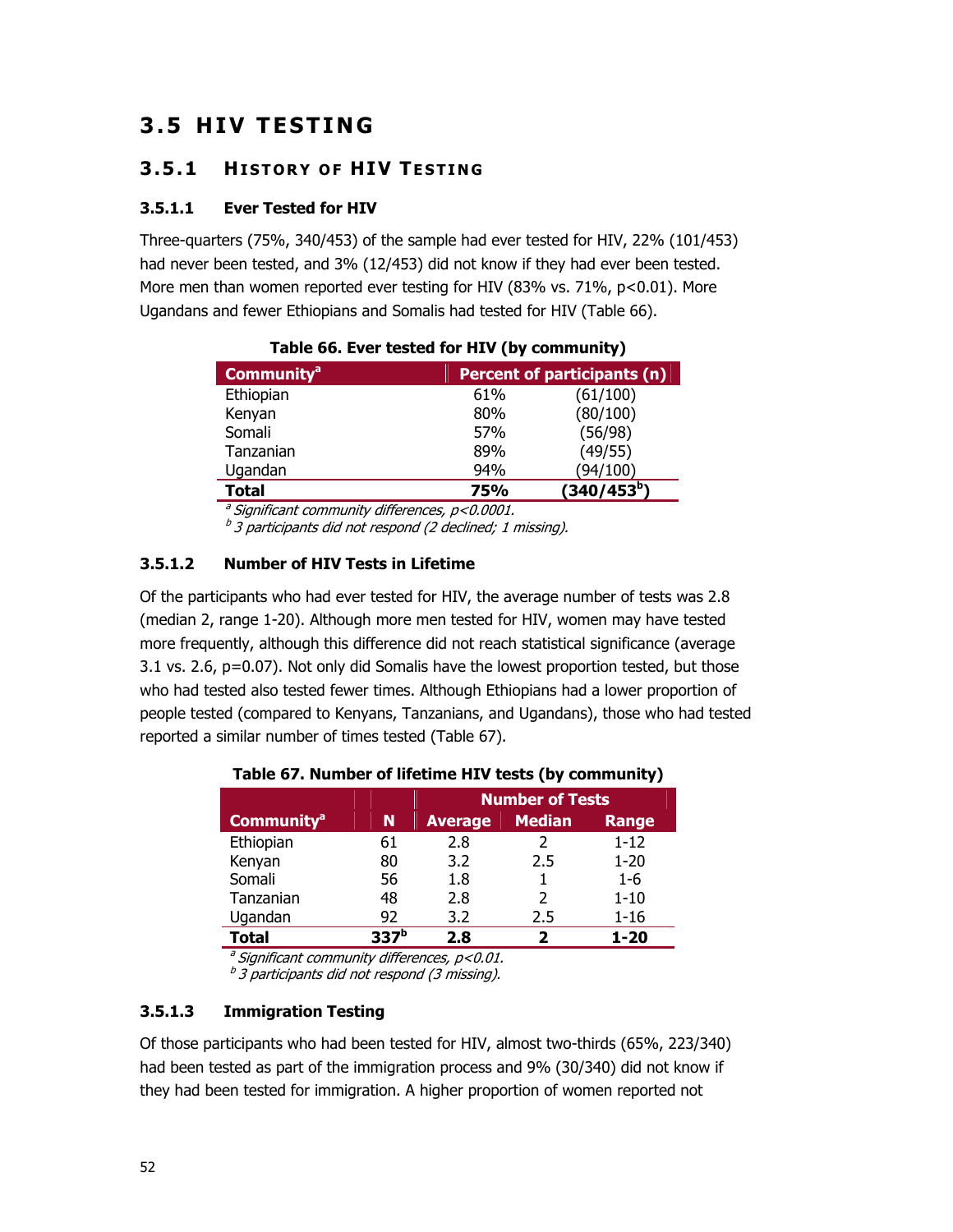knowing whether they had tested for immigration (14% vs. 4%, p<0.01). Excluding those who did not know, more men reported HIV testing for immigration purposes (77% vs. 65%, p<0.05).

Fewer Ethiopian and Somali participants were tested for HIV as part of the immigration process (Table 68). These differences were likely due to the Kenyan, Tanzanian, and Ugandan communities immigrating more recently than Ethiopians and Somalis.

| <b>Community<sup>a</sup></b> |            | Percent of participants (n) |  |  |  |
|------------------------------|------------|-----------------------------|--|--|--|
| Ethiopian                    | 25%        | (23/91)                     |  |  |  |
| Kenyan                       | 63%        | (55/87)                     |  |  |  |
| Somali                       | 38%        | (34/90)                     |  |  |  |
| Tanzanian                    | 77%        | (39/51)                     |  |  |  |
| Ugandan                      | 79%        | 72/91                       |  |  |  |
| Total                        | <b>54%</b> | $(223/410^{b})$             |  |  |  |

**Table 68. Ever tested for HIV for immigration purposes (by community)** 

 $\textsuperscript{a}$  Significant community differences, p<0.0001.

 $b$  Excludes 42 participants who did not know if they had ever been tested and/or did not know if they had been tested for immigration; 4 participants did not respond (2 declined; 2 missing).

### **3.5.1.4 Date and Location of First and Last HIV Test**

Participants were asked details about their first and last HIV test. An average of 7.1 years had passed since participants reported having their *first* HIV test (median 6, range 0-22). There were no gender or community differences to suggest that certain groups initiated HIV testing earlier than others.

On average, 3.1 years had passed since participants had their *last* HIV test (median 1, range 0-19). Time elapsed from last HIV test was longer for men than women (3.5 vs. 2.5 years, p<0.05); in other words, women had tested more recently. Somalis tested an average of 6.1 years ago, which was longer than other groups (Ethiopian 2.2, Kenyan 2.8, Tanzanian 2.7, Ugandan 2.3, p<0.0001). Therefore, not only had fewer Somalis ever tested, but those who did test had tested fewer times and had tested less recently.

The majority of testers (83%, 282/340) had their most recent test in Canada. There were community differences in whether the most recent HIV test was done in Canada (Ethiopian 93%, Kenyan 86%, Somali 75%, Tanzanian 71%, Ugandan 84%, p<0.05). Three-quarters (75%, 252/338) of those who had tested reported that their most recent test was done in a doctor's office, followed by 17% who were tested in a hospital (Table 69). Only one person reported that his/her most recent test had been done at an anonymous testing site.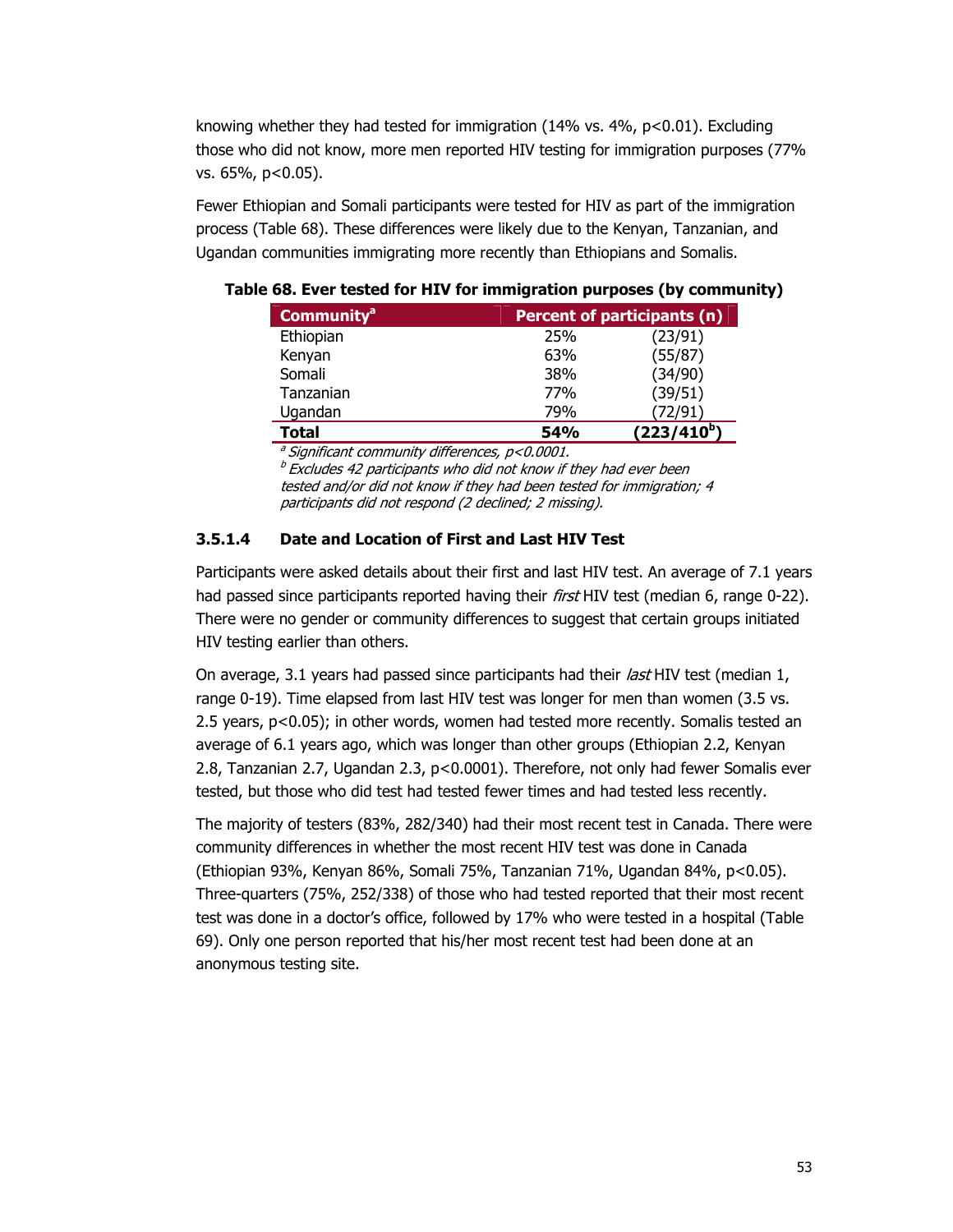| <b>Location</b>      |         | <b>Percent of participants (n)</b> |  |  |  |
|----------------------|---------|------------------------------------|--|--|--|
| Doctor's office      | 75%     | (252)                              |  |  |  |
| Hospital             | 17%     | (57)                               |  |  |  |
| Home (for insurance) | 3%      | (9)                                |  |  |  |
| Immigration clinic   | $1\%$   | (5)                                |  |  |  |
| Insurance office     | $1\%$   | 4)                                 |  |  |  |
| Research facility    | $1\%$   | (5)                                |  |  |  |
| Anonymous site       | $< 1\%$ | (1)                                |  |  |  |
| Other                | $1\%$   | 5                                  |  |  |  |
| Total                | 100%    | ′338ª                              |  |  |  |

### **Table 69. Location of most recent HIV test**

 $a<sup>a</sup>$  2 participants did not respond (2 missing).

### **3.5.1.5 Doctor-Recommended HIV Testing**

Only one-fifth (20%, 89/453) of participants reported that a doctor had ever suggested that they get tested for HIV. More women than men received a doctor's recommendation to test (30% vs. 9%, p<0.0001). Nearly everyone who had received a doctor's recommendation to test had tested for HIV at some point in their lifetime compared to only three-quarters of those without a recommendation (98% [87/89] vs. 72% [253/352], p<0.0001). Of the 54 people who reported their most recent test was recommended by a doctor, half (27) cited prenatal screening as the reason.

## **3.5.2 REASONS FOR TESTING AND NEVER TESTING**

### **3.5.2.1 Reasons for Most Recent HIV Test**

Participants who had tested for HIV were asked whether they took their most recent test because someone suggested that they should, or because of their own decision (independent of a recommendation). Of the people who had tested 60% (202/338) had tested based on someone's suggestion or because of a requirement. More Ethiopians reported that they independently decided to get their most recent HIV test (62% vs. Kenyan 45%, Somali 30%, Tanzanian 33%, Ugandan 31%, p<0.001).

The most commonly reported reason for independent testing was to ensure they were HIV negative so they could have sex without a condom (cited by 43%, 59/136), followed by a belief that they might have been exposed to HIV through sexual activity (38%, 52/136; Table 70).

The majority (60%, 121/202) of those who followed a suggestion to test reported that they had tested because of an immigration requirement and over one-quarter (27%, 54/202) reported their doctor suggested they test (Table 71). The main reason doctors suggested a test was prenatal screening (Table 72). More men than women were recommended to test by a doctor because of symptoms (55% vs. 5%, p<0.001).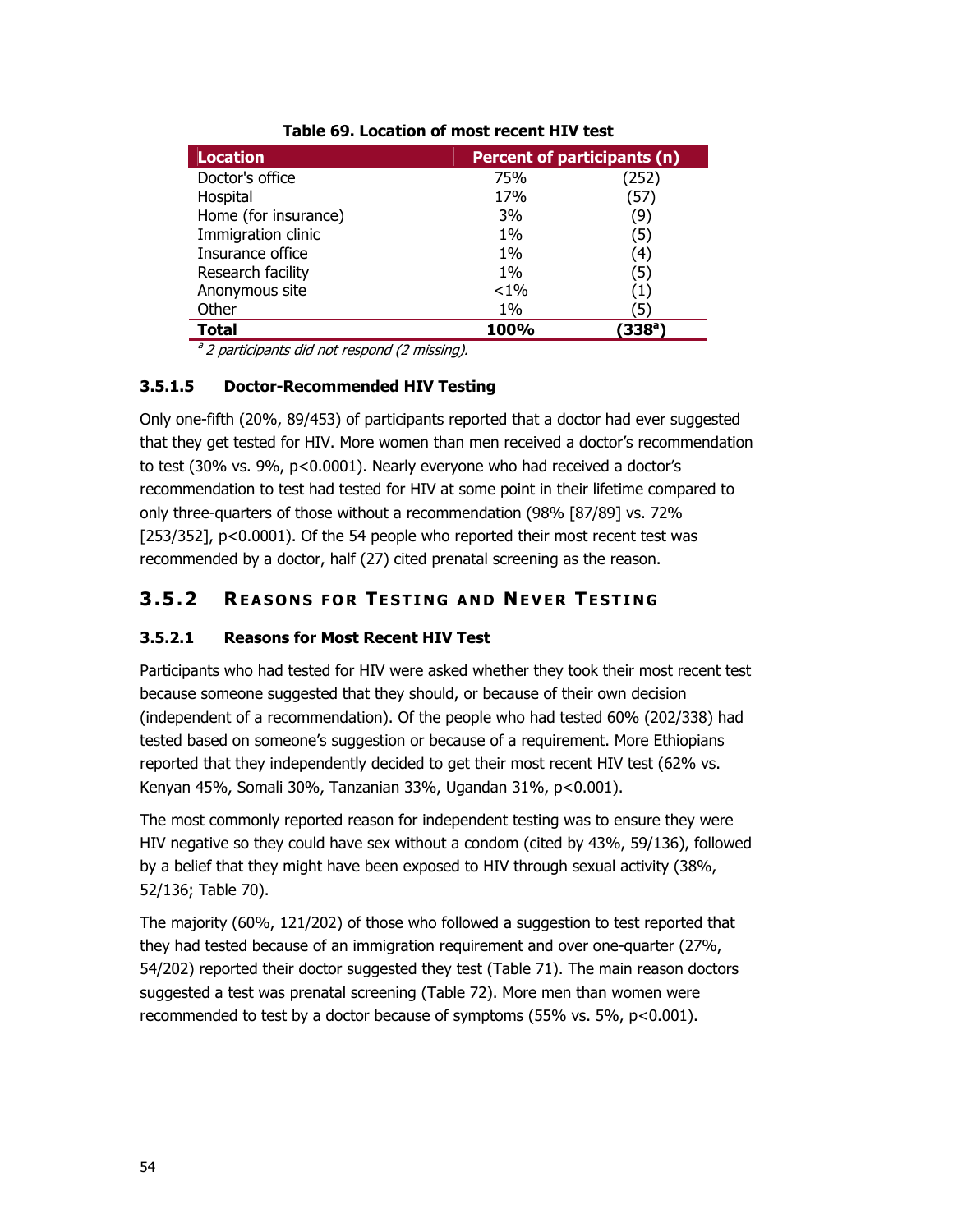| $(N=136)$<br>Reason <sup>a,b</sup>                                                                                                                                                                                                                                           |                                                       | <b>Percent of</b><br>participants (n)<br>who cited reason       |
|------------------------------------------------------------------------------------------------------------------------------------------------------------------------------------------------------------------------------------------------------------------------------|-------------------------------------------------------|-----------------------------------------------------------------|
| You wanted to make sure you were HIV negative so you and<br>your partner could have sex without condoms                                                                                                                                                                      | 43%                                                   | (59)                                                            |
| You think you might have been exposed to HIV through sexual<br>activity                                                                                                                                                                                                      | 38%                                                   | (52)                                                            |
| You found out your partner had sex with other people during<br>your relationship                                                                                                                                                                                             | 16%                                                   | (22)                                                            |
| You were concerned that you might have been exposed to HIV<br>through sharing needles                                                                                                                                                                                        | 1%                                                    | (2)                                                             |
| You were concerned you might have been exposed to HIV<br>through a blood transfusion                                                                                                                                                                                         | $1\%$                                                 | (2)                                                             |
| You had signs or symptoms of HIV/AIDS                                                                                                                                                                                                                                        | $1\%$                                                 | (2)                                                             |
| Your partner was/is HIV positive                                                                                                                                                                                                                                             | $< 1\%$                                               | (1)                                                             |
| Additional responses provided:<br>Vague/general/reasoning (just wanted to know status)<br>Part of a medical check-up<br>Prenatal testing<br>Regular tester<br>Medical professional exposure<br>Exposure through dental procedure<br>Family planning<br><b>Blood exposure</b> | 54%<br>24%<br>12%<br>4%<br>3%<br>3%<br>2%<br>1%<br>1% | (73)<br>(32 )<br>(16)<br>(6)<br>(4)<br>(4)<br>(3)<br>(2)<br>(2) |
| <b>Other</b>                                                                                                                                                                                                                                                                 | 7%                                                    | (9)                                                             |

#### **Table 70. Reason for receiving most recent test (independent of suggestion)**

a More than one answer possible.

<sup>b</sup>Participants were read a list of possible reasons and asked if any contributed to their decision to test. Other reasons (open-ended) were coded and reported under 'additional responses'.

|                                      |              | Percent of participants (n) |                   |  |  |  |  |
|--------------------------------------|--------------|-----------------------------|-------------------|--|--|--|--|
| Person <sup>a</sup>                  | <b>Women</b> | <b>Men</b>                  | <b>Total</b>      |  |  |  |  |
|                                      | $(n=91)$     | $(n=111)$                   | $(n=202)$         |  |  |  |  |
| Immigration authorities <sup>b</sup> | (37)         | (84)                        | (121)             |  |  |  |  |
|                                      | 41%          | 76%                         | 60%               |  |  |  |  |
| Doctor <sup>b</sup>                  | (43)         | 10%                         | (54)              |  |  |  |  |
|                                      | 47%          | (11)                        | 27%               |  |  |  |  |
| Insurance company                    | (6)          | 9%                          | 8%                |  |  |  |  |
|                                      | 7%           | (10)                        | (16)              |  |  |  |  |
| Partner                              | 2%           | (2)                         | 2%                |  |  |  |  |
|                                      | 2)           | 2%                          | $\left( 4\right)$ |  |  |  |  |
| Other                                | 5%<br>΄5     | 6%                          | 6%                |  |  |  |  |

### **Table 71. Person suggesting most recent HIV test (by gender)**

<sup>a</sup> More than one answer possible.

 $^b$  Significant gender differences, p<0.0001.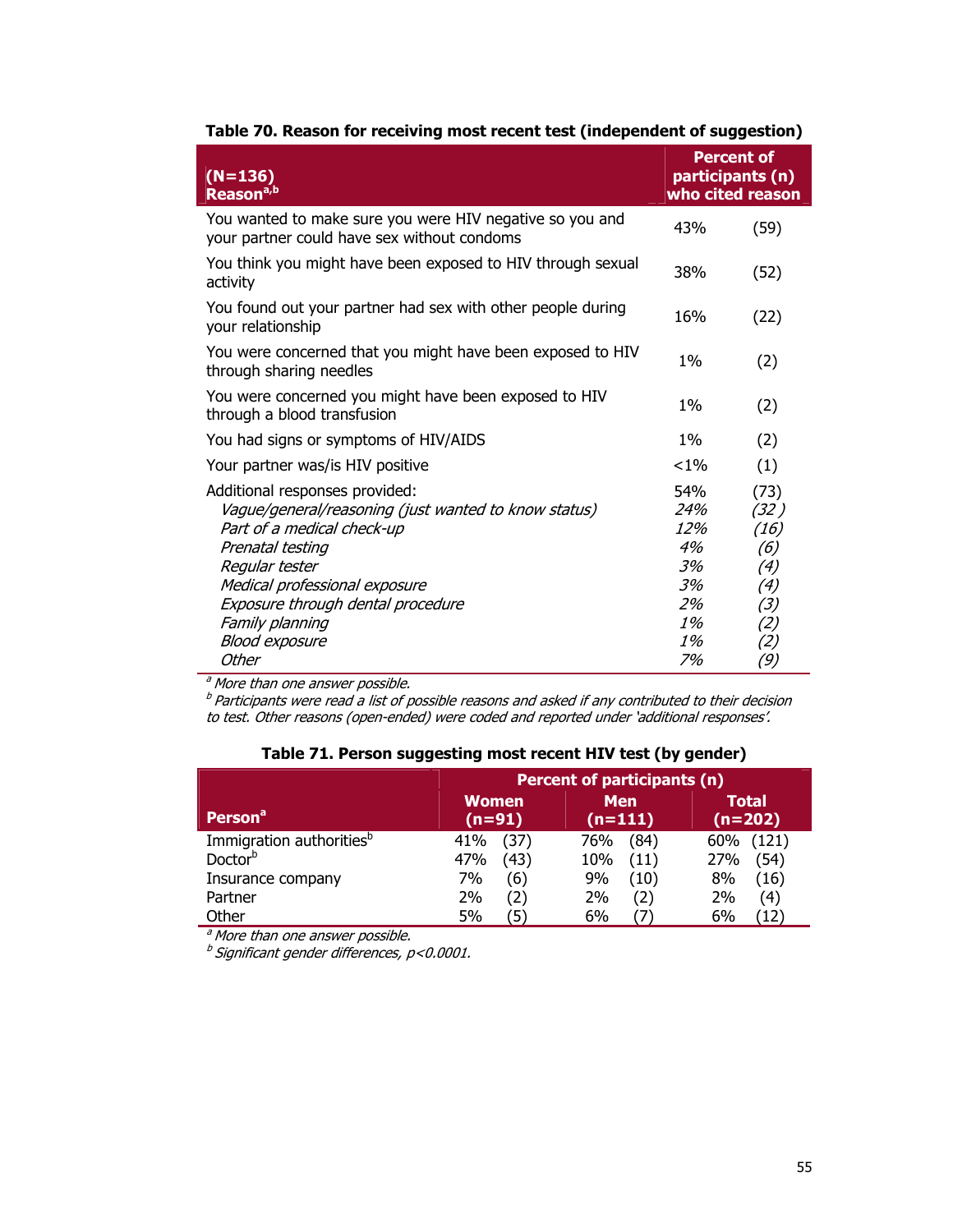|                                 | <b>Percent of participants (n)</b> |      |                        |                   |                           |  |
|---------------------------------|------------------------------------|------|------------------------|-------------------|---------------------------|--|
| <b>Reason</b> <sup>a</sup>      | <b>Women</b><br>$(n=39)$           |      | <b>Men</b><br>$(n=11)$ |                   | <b>Total</b><br>$(n=50b)$ |  |
| Prenatal screening              | 67%                                | (26) |                        |                   | 54%<br>(26)               |  |
| Symptoms <sup>c</sup>           | 5%                                 | (2)  | 55%                    | (6)               | (8)<br>16%                |  |
| Part of general health check-up | 3%                                 | (1)  | 9%                     | (1)               | (2)<br>4%                 |  |
| Partner was pregnant            |                                    |      | 36%                    | 4)                | 8%<br>(4)                 |  |
| Other                           | 21%                                | (8)  | $0\%$                  | (0)               | (8)<br>16%                |  |
| Vague response                  | 5%                                 |      | $0\%$                  | $\left( 0\right)$ | (2<br>4%                  |  |

#### **Table 72. Reason doctor suggested most recent HIV test (by gender)**

<sup>a</sup> More than one answer possible.

 $b^b$  4 participants did not respond (4 missing).

 $c$  Significant gender differences,  $p$ <0.001.

#### **3.5.2.2 Reasons for Never Testing**

When non-testers were asked why they had never tested, the majority reported that they felt healthy (85%, 84/99) and/or did not think they were at risk for HIV (81%, 80/99) (Table 73). The most commonly reported reasons for participants not thinking they were at risk for HIV were because they believed their partner was faithful and/or that they practiced safe sex. Over two-thirds of non-testers have never thought about getting tested. Only 16 people reported that they have not tested because they were afraid of how their community or partner would react.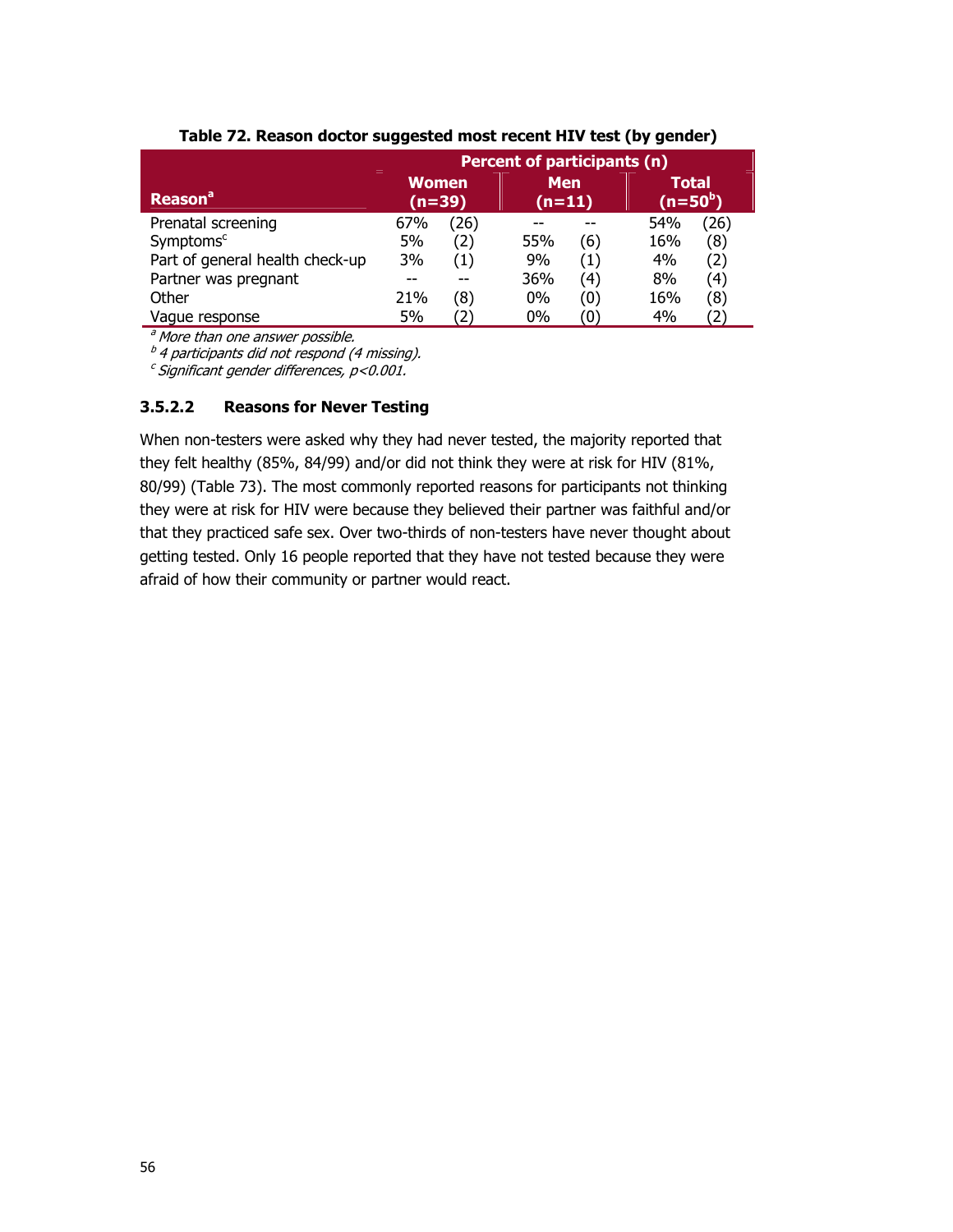| $(N = 99^a)$<br>Reason <sup>b,c</sup>                                                                                                          | who cited reason               | <b>Percent of</b><br>participants (n) |
|------------------------------------------------------------------------------------------------------------------------------------------------|--------------------------------|---------------------------------------|
| You feel that you don't need to test because you feel healthy                                                                                  | 85%                            | (84)                                  |
| You don't think you are at risk for HIV because you are carefuld<br>Reason you believe you are not at risk:                                    | 81%                            | (80)                                  |
| Not exposed through sexual activity<br>Limited sexual activity<br>Practices safe sex<br>Partner fidelity<br>Low partner risk                   | 61%<br>47%<br>11%<br>10%<br>2% | (61)<br>(47)<br>(11)<br>(10)<br>(2)   |
| No other exposure<br>Does not inject drugs/use drugs/share needles<br>No blood transfusion<br>No needle stick injury/contact with used needles | 12%<br>9%<br>2%<br>$1\%$       | (12)<br>(9)<br>(2)<br>(1)             |
| General statements about not being at risk                                                                                                     | 7%                             | (7)                                   |
| Knows how HIV is transmitted                                                                                                                   | 2%                             | (2)                                   |
| Other                                                                                                                                          | 7%                             | (7)                                   |
| Vague response                                                                                                                                 | 7%                             | (7)                                   |
| Did not know                                                                                                                                   | $1\%$                          | (1)                                   |
| You never really thought about getting tested                                                                                                  | 68%                            | (67)                                  |
| You are afraid of how your community would treat you if you tested<br>positive                                                                 | 14%                            | (14)                                  |
| You could not face finding out you were HIV positive                                                                                           | 9%                             | (9)                                   |
| You are afraid of how your partner would react if you tested HIV<br>positive                                                                   | 8%                             | (8)                                   |
| You didn't know where to go for a test                                                                                                         | 7%                             | (7)                                   |
| You couldn't take the time off to go for a test                                                                                                | 5%                             | (5)                                   |
| You do not trust health professionals to keep your test results<br>confidential                                                                | 2%                             | (2)                                   |
| You were afraid that an HIV positive test may affect your immigration<br>status                                                                | $0\%$                          | (0)                                   |
| Other<br>$\frac{a}{2}$ of the non-tectors did not respond (2 missing)                                                                          | 4%                             | (4)                                   |

# **Table 73. Reasons for never testing**

<sup>a</sup> 2 of the non-testers did not respond (2 missing).

 $^b$  More than one answer possible.

 $c$  Participants were read a list of possible reasons and asked if any contributed to them never testing.  $d$  Those who agreed with this statement were asked 'Why don't you think you are at risk'; these openended responses were coded.

# **3.5.2.3 Circumstances that would Prompt an HIV Test**

Participants who had never been tested for HIV were asked in what circumstance they would consider getting tested for HIV. Over half (59%, 60/101) said they would consider getting tested if they thought they may have been exposed to HIV through sexual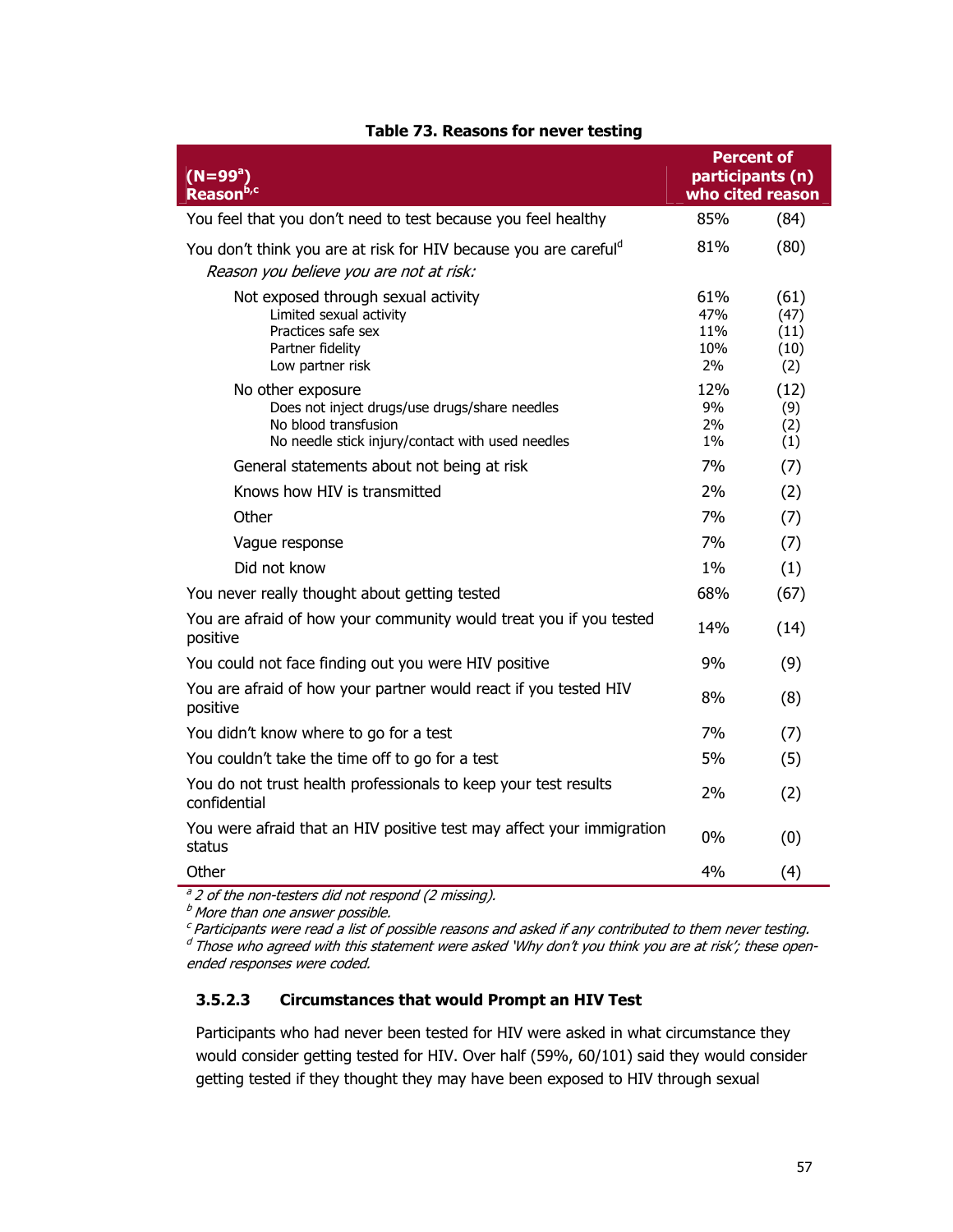activity, 21% (21/101) said they would get tested if they suspected non-sexual exposure to HIV, and 21% (21/101) would get tested if they or their partner experienced symptoms. Four people said they did not know what would prompt them to test and three people said they would not test (Table 74).

| $(N=101)$<br><b>Reason<sup>a</sup></b>                                                                                                                       | <b>Percent of</b><br>participants (n)<br>who cited<br>reason |      |
|--------------------------------------------------------------------------------------------------------------------------------------------------------------|--------------------------------------------------------------|------|
| Sexual exposure                                                                                                                                              | 59%                                                          | (60) |
| Sexual risk                                                                                                                                                  | 41%                                                          | (41) |
| (e.g., becomes sexually active; unprotected sex; multiple/casual partners)<br>Partner risk (e.g., partner tested HIV-positive; suspects partner is positive) | 12%                                                          | (12) |
| Partner infidelity (e.g., partner cheated; does not trust partner)                                                                                           | 9%                                                           | (9)  |
| Raped/forced sex                                                                                                                                             | 3%                                                           | (3)  |
| Other exposure<br>(e.g., needle stick injury, injection drug use, transfusion/transplant, unsafe<br>medical equipment)                                       | 21%                                                          | (21) |
| Symptoms (experienced by self or partner)                                                                                                                    | 21 <sub>%</sub>                                              | (21) |
| Relationship/family planning<br>(e.g., in preparation for new sexual relationship/marriage/pregnancy)                                                        | 8%                                                           | (8)  |
| Someone required/recommended test<br>(e.g., doctor recommendation, blood donation, employment requirement, etc)                                              | 7%                                                           | (7)  |
| Person close to participant tests positive<br>(e.g., family/friends/person participant lives with)                                                           | 6%                                                           | (6)  |
| Did not know/had not thought about it                                                                                                                        | 4%                                                           | (4)  |
| Would not get tested                                                                                                                                         | 3%                                                           | (3)  |
| General exposure/risk<br>(e.g., exposed to HIV/at risk/thought they might have contracted HIV)                                                               | 3%                                                           | (3)  |
| Other                                                                                                                                                        | 6%                                                           | (6)  |
| Vague response                                                                                                                                               | 10%                                                          | (10) |

**a** More than one answer possible.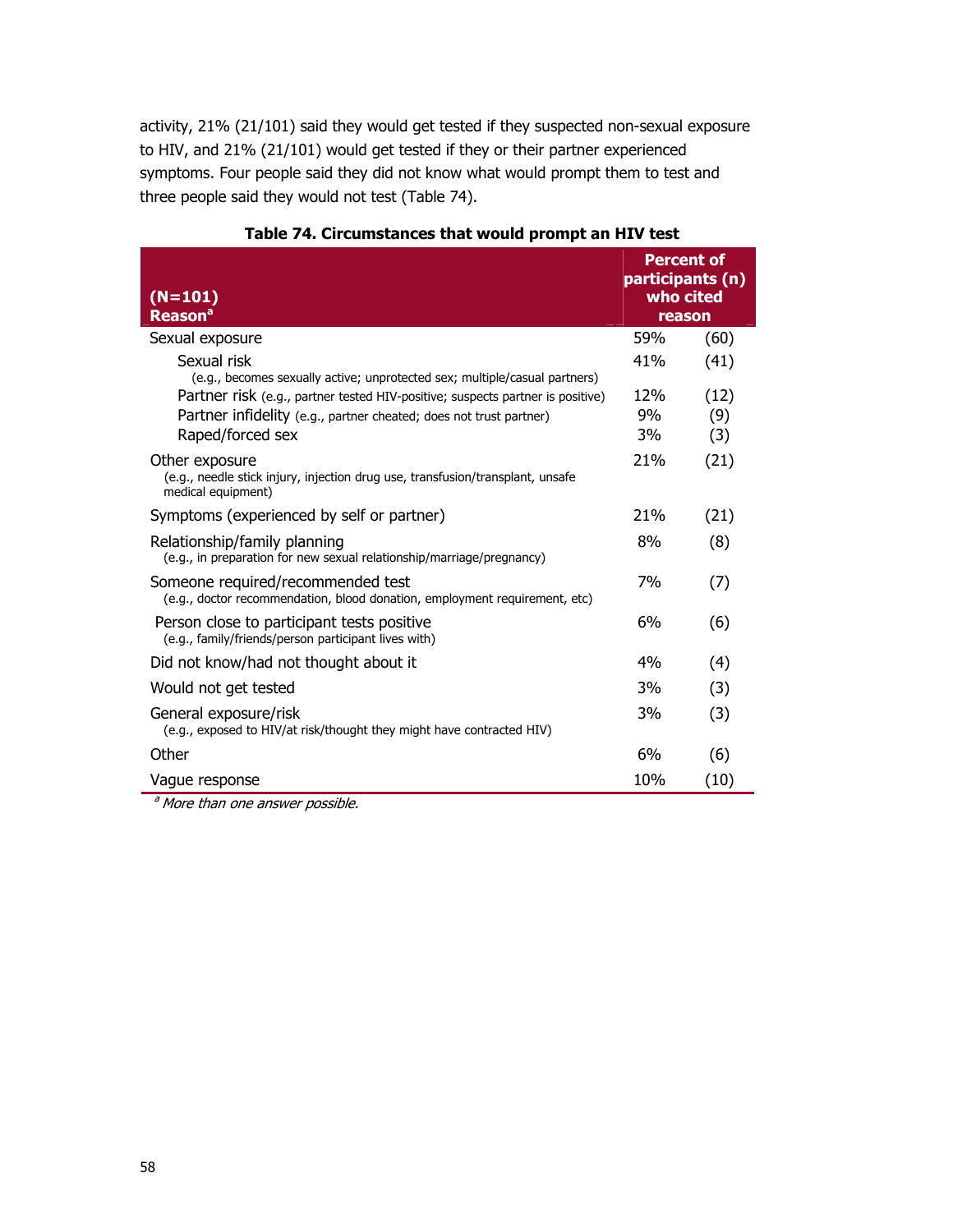# **3.5.3 HIV T ESTING AND K NOWLEDGE , ATTITUDES , AND BELIEFS**

# **3.5.3.1 HIV Testing and Knowledge**

#### Knowledge and beliefs about HIV testing in Canada

Participants were asked whether they agreed or disagreed with three statements concerning the confidentiality of HIV test results, anonymous testing, and locations for testing (Table 75). Almost one-third of the sample (32%, 145/455) was not confident that health professionals in Canada would keep HIV test results confidential. Almost three-quarters (71%, 321/455) were unaware of anonymous testing options, either agreeing that, or being unsure if, names always had to be given when testing for HIV in Canada. Furthermore, 16% (71/455) did not know where to get an HIV test in Canada.

Those who had been in Canada for a very short time or a very long time were less likely to know where to get tested compared to the middle categories (69% of those who lived in Canada for 0-2 years knew where to get tested vs. 89% of those here for 3-19 years vs. 72% of those here for 20+ years, p<0.0001). This relationship was still significant after accounting for age. More Ethiopians were aware of anonymous testing compared to other communities (41% vs. Kenyan 23%, Somali 30%, Tanzanian 34%, Ugandan 21%, p<0.05).

| $(N=455)$                                                                                                         | Percent of participants (n) who |       |     |               |            |              |
|-------------------------------------------------------------------------------------------------------------------|---------------------------------|-------|-----|---------------|------------|--------------|
| <b>Statement</b>                                                                                                  | <b>Disagreed</b>                |       |     | <b>Agreed</b> |            | Did not know |
| You are confident that health<br>care professionals in Canada<br>always keep results of HIV<br>tests confidential | 12%                             | (53)  | 68% | (310)         | <b>20%</b> | (92)         |
| You always have to give your<br>name when you get an HIV<br>test in Canada                                        | 29%                             | (134) | 40% | (182)         |            | 31% (139)    |
| You know where to go to get<br>an HIV test if you wanted<br>one in Canada                                         | 9%                              | (41)  | 84% | (384)         | 7%         | (30)         |

#### **Table 75. Knowledge and beliefs about HIV testing in Canada**

#### HIV knowledge

-

On average, people who had tested for HIV had higher HIV knowledge scores<sup>23</sup> compared to people who had never tested (average  $11.4$  vs.  $10.6$ ,  $p < 0.0001$ ).

 $^{23}$  Knowledge score consisted of three general questions concerning HIV and 10 relating to HIV transmission; see Sections 3.2.1.1 and 3.2.1.2 for specific items.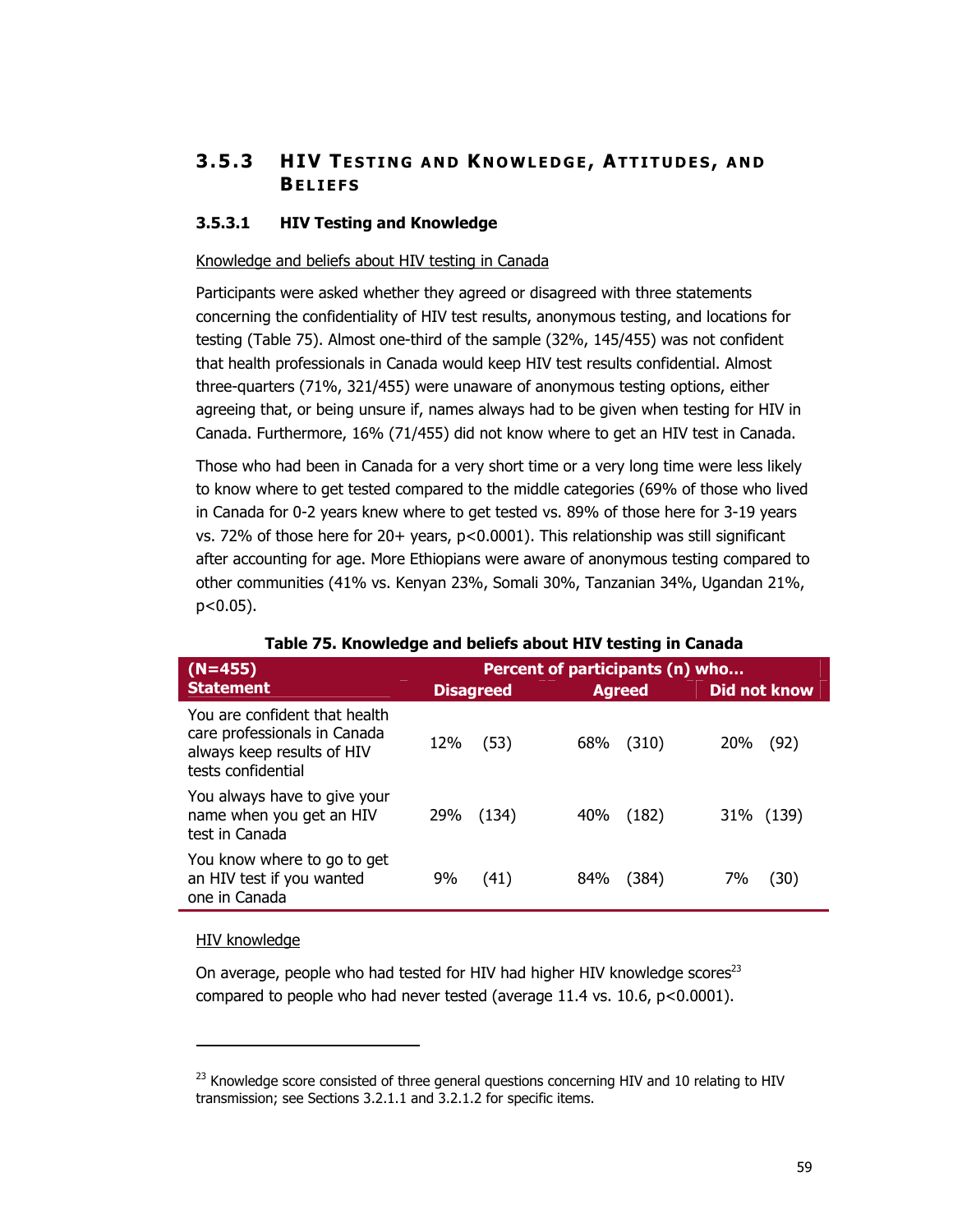Compared to non-testers, a higher proportion of those who had tested for HIV believed that names must always be provided when testing for HIV in Canada (43% [148/340] vs. 31% [31/101], p<0.05). In other words, more of those who had tested for HIV were unaware of anonymous testing options. More non-testers did not know where to get tested for HIV compared to testers (30% [30/101] vs. 11% [37/340], p<0.0001).

#### Personal relationships with HIV-positive person

Whether or not a participant had tested for HIV was related to the number of HIVpositive East Africans that participants knew. Participants who knew more HIV-positive people were more likely to have ever been tested for HIV (Table 76). Additionally, people who reported close family members who were HIV-positive were more likely to have been tested than those who reported no HIV-positive family members (Table 77).

## **Table 76. Ever tested for HIV (by number of HIV-positive East Africans known)**

| <b>Number of HIV-positive East Africans</b><br>known <sup>a,b</sup> | Percent of participants (n)<br>who had tested for HIV |            |  |
|---------------------------------------------------------------------|-------------------------------------------------------|------------|--|
| 0 people                                                            | 57%                                                   | (78/137)   |  |
| 1 person                                                            | 66%                                                   | (23/35)    |  |
| 2-4 people                                                          | 80%                                                   | (69/86)    |  |
| 5-9 people                                                          | 89%                                                   | (49/55)    |  |
| $10+$ people                                                        | 95%                                                   | (111/117)  |  |
| Total                                                               | <b>77%</b>                                            | (330/430°) |  |

a Refers to number of HIV-positive people known in Toronto's East African Community and/or home country.

 $^b$  Significant differences by number of HIV-positive people known, p<0.0001; Mantel-Haenszel chi-square statistic suggests a significant linear trend, p<0.0001.

 $c$  26 participants did not respond to question regarding HIV testing and/or number of HIVpositive East Africans known.

#### **Table 77. Ever tested for HIV (by relationship to HIV-positive East African known)**

| Relationship to HIV-positive East African <sup>a,b</sup>                   | Percent of participants (n)<br>who ever tested |            |
|----------------------------------------------------------------------------|------------------------------------------------|------------|
| Knows HIV-positive close family member                                     | 98%                                            | (79/81)    |
| Knows HIV-positive extended family member (but<br>no close family members) | 85%                                            | (108/127)  |
| Knows HIV-positive person, but no HIV-positive<br>family members           | <b>78%</b>                                     | (71/91)    |
| <b>Total</b>                                                               | 86%                                            | (258/299°) |

<sup>a</sup> Significant differences by type of relationship, p<0.01; Mantel-Haenszel chi-square statistic suggests a significant linear trend, p<0.001.

 $\overline{b}$  Includes HIV-positive East African(s) known in Toronto and/or home country.

 $c$  12 participants did not respond to questions regarding relationship to HIV positive East African known or HIV testing.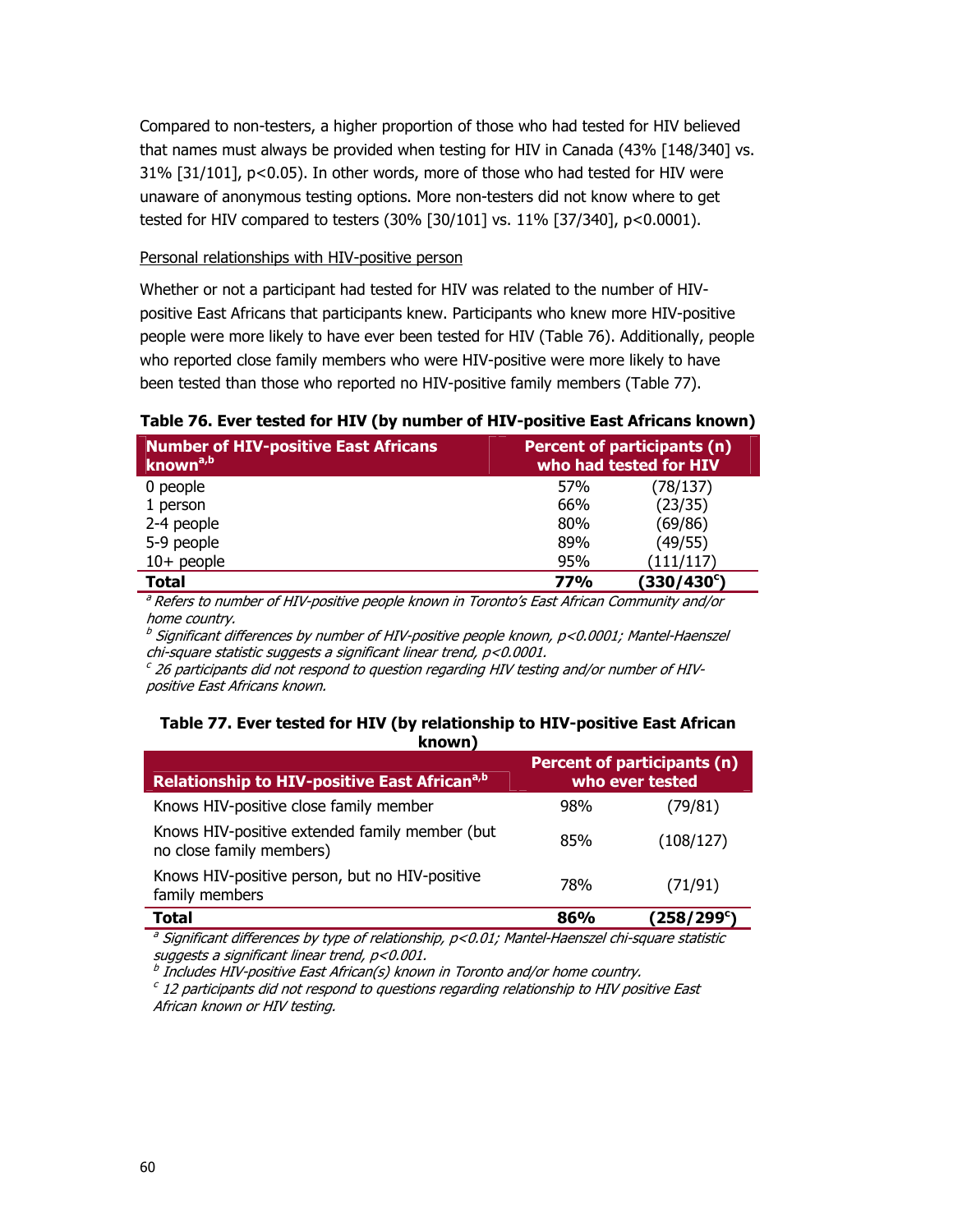# **3.5.3.2 HIV Testing and Stigma**

In general, people with less stigmatizing attitudes about HIV/AIDS<sup>24</sup> were more likely to have tested for HIV, had tested more times, and had tested more recently compared to people with more stigmatizing attitudes (Table 78).

|                              | <b>Percent of</b>                                       | <b>Average number of</b>                        |                                                        |
|------------------------------|---------------------------------------------------------|-------------------------------------------------|--------------------------------------------------------|
| <b>Stigma score</b>          | participants who<br>have tested for<br>HIV <sup>a</sup> | <b>HIV tests</b><br>in<br>lifetime <sup>b</sup> | <b>Years since last</b><br><b>HIV test<sup>c</sup></b> |
| Low stigma score $(0 - < 2)$ | 88%                                                     | 3.0                                             | 2.7                                                    |
| Moderate stigma score (2-<4) | 68%                                                     | 2.6                                             | 3.3                                                    |
| High stigma score (4-6)      | 53%                                                     | 1.7                                             | 5.2                                                    |
| Total                        | 77%                                                     | 2.8                                             | 3.1                                                    |

### **Table 78. History of HIV testing (by level of stigma)**

Significant differences across stigma score categories:  $a$  p<0.0001, N=337,  $b$  p<0.05, N=334,  $c$  p<0.01, N=335.

# **3.5.3.3 HIV Testing and Beliefs**

Participants were asked how important they felt it was for people to know whether they have HIV/AIDS by getting tested. Almost all (94%, 428/456) felt it was very important for people to know their HIV status through testing (Table 79). More women than men thought it was 'very important' (97% vs. 91%, p<0.05).

On average, participants who had tested for HIV believed they were at greater risk for contracting HIV<sup>25</sup> compared to non-testers (average risk score 0.99 vs. 0.53,  $p < 0.001$ ).

| $(N=456)$<br><b>Community</b> |         | <b>Percent of participants</b><br>(n) |  |  |
|-------------------------------|---------|---------------------------------------|--|--|
| Very important                | 94%     | (428)                                 |  |  |
| Somewhat important            | 5%      | (23)                                  |  |  |
| Not at all important          | $< 1\%$ | (1)                                   |  |  |
| Depends on the risk           | $1\%$   | (3)                                   |  |  |
| Did not know                  | $< 1\%$ |                                       |  |  |

#### **Table 79. Importance of HIV testing**

# **3.5.4 HIV T ESTING AND RISK**

## **3.5.4.1 HIV Testing and Sexual Behaviour**

Participants who had not had sex were less likely to have been tested for HIV compared to those who reported previous sexual activity (17% [7/40] vs. 83% [332/400], p<0.0001). Furthermore, the likelihood of having been tested for HIV increased with the

-

<sup>&</sup>lt;sup>24</sup> See Section 3.2.2.1 for description of stigma scale.

 $25$  See Section 3.2.3.1 for description of belief of personal risk scale.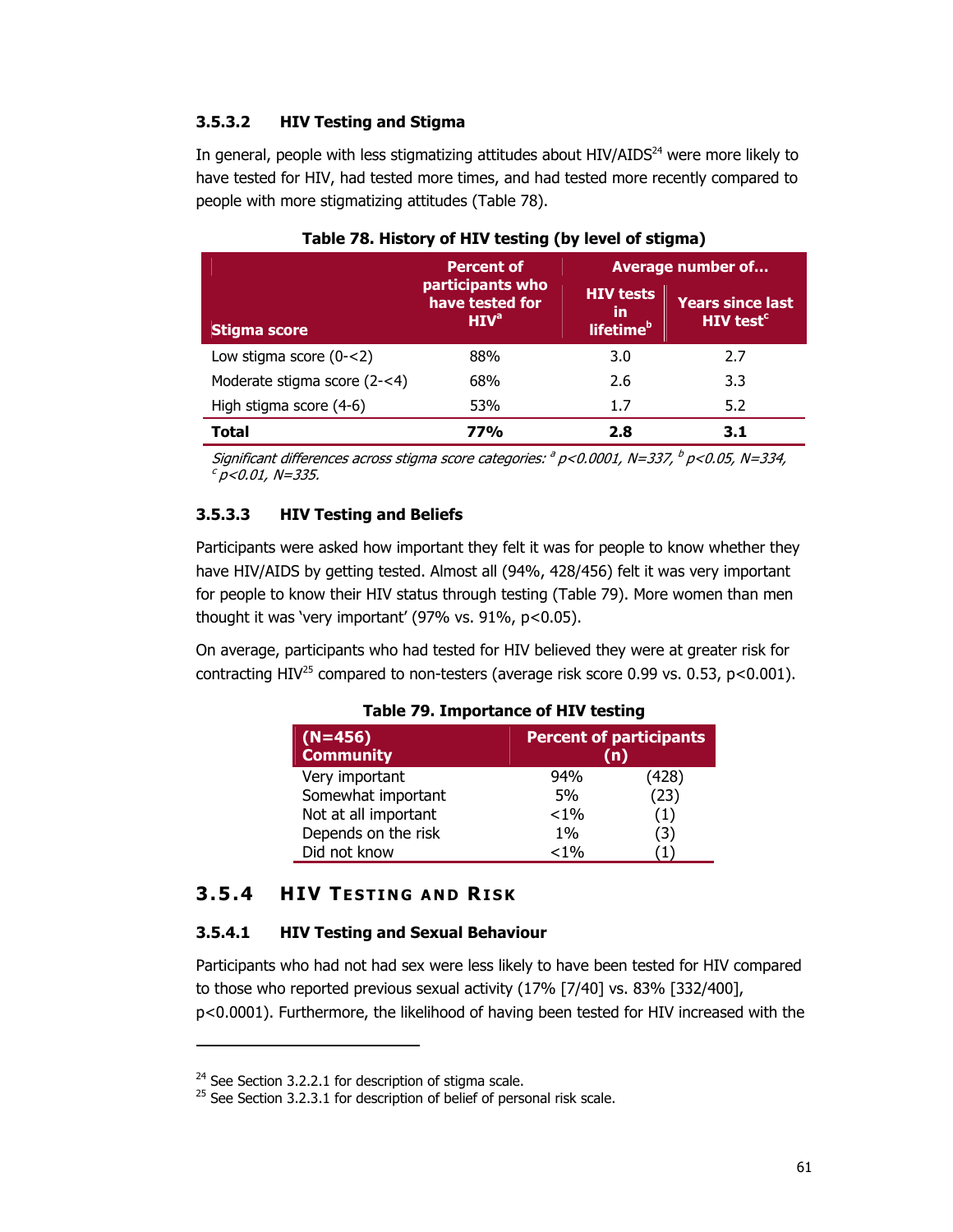number of lifetime partners and those who did not remember how many partners they had were most likely to have tested (Table 80).

**Table 80. Ever tested for HIV (by number of sexual partners in lifetime)** 

| <b>Number of partners<sup>a</sup></b> |            | Percent of participants (n)<br>who ever tested |  |  |
|---------------------------------------|------------|------------------------------------------------|--|--|
| 1 partner                             | <b>71%</b> | (44/62)                                        |  |  |
| 2-4 partners                          | 84%        | (120/143)                                      |  |  |
| 5+ partners                           | 86%        | (143/166)                                      |  |  |
| Does not remember                     | 95%        | (18/19)                                        |  |  |
| Total                                 | 83%        | (325/390 <sup>b</sup> )                        |  |  |

<sup>a</sup> Significant differences by number of lifetime sexual partners,  $p$ <0.05.

 $<sup>b</sup>$  Includes only those who reported ever having sex; 25 participants did not know/did not</sup> respond to question on HIV testing and/or number of lifetime sexual partners.

# **3.5.4.2 HIV Testing and Other Risk**

More participants who reported a previous STI had been tested for HIV compared to those who had not had an STI (90% [45/50] vs. 75% [295/391], p<0.05). Having ever tested for HIV was not related to whether participants reported ever having a blood transfusion, surgery, scarification, or tattooing.

# **3.5.5 HIV T ESTING AND HEALTH CARE UTILIZATION**

Health screening was related to testing behaviour; those who had a check-up less than two years ago were more likely to have ever tested compared to those who had a checkup more than two years ago (79% [310/390] vs. 60% [30/50], p<0.01). This relationship was also apparent with those who have had their blood pressure taken within two years and a Pap smear within three years (Table 81).

|                                                 |            | Percent of participants (n) |
|-------------------------------------------------|------------|-----------------------------|
| <b>Other health screening tests</b>             |            | who ever tested for HIV     |
| Physical check-up <sup>a</sup>                  |            |                             |
| Last check-up less than 2 years ago             | 79%        | (310/390)                   |
| Last check-up 2 or more years ago               | 60%        | (30/50)                     |
| <b>Total</b>                                    | <b>77%</b> | $(340/440^d)$               |
| <b>Blood pressure screening</b> <sup>b</sup>    |            |                             |
| Blood pressure last taken less than 2 years ago | 79%        | (328/416)                   |
| Blood pressure last taken 2 or more years ago   | 46%        | (11/24)                     |
| <b>Total</b>                                    | <b>77%</b> | (339/440 <sup>d</sup> )     |
| Pap smear <sup>c</sup>                          |            |                             |
| Last Pap smear less than 3 yrs ago              | 79%        | (124/156)                   |
| Last Pap smear 3 or more yrs ago                | 52%        | (34/66)                     |
| Total                                           | <b>71%</b> | $(158/222^{\rm e})$         |

# **Table 81. Ever tested for HIV (by time of other health screening tests)**

Significant differences by time of screening behaviour:  $^a$  p<0.01;  $^b$  p<0.001,  $^c$  p<0.0001.

 $^d$  16 participants did not know/did not respond to question on HIV testing and/or screening.

 $e^e$  8 women did not know/did not respond to question on HIV testing.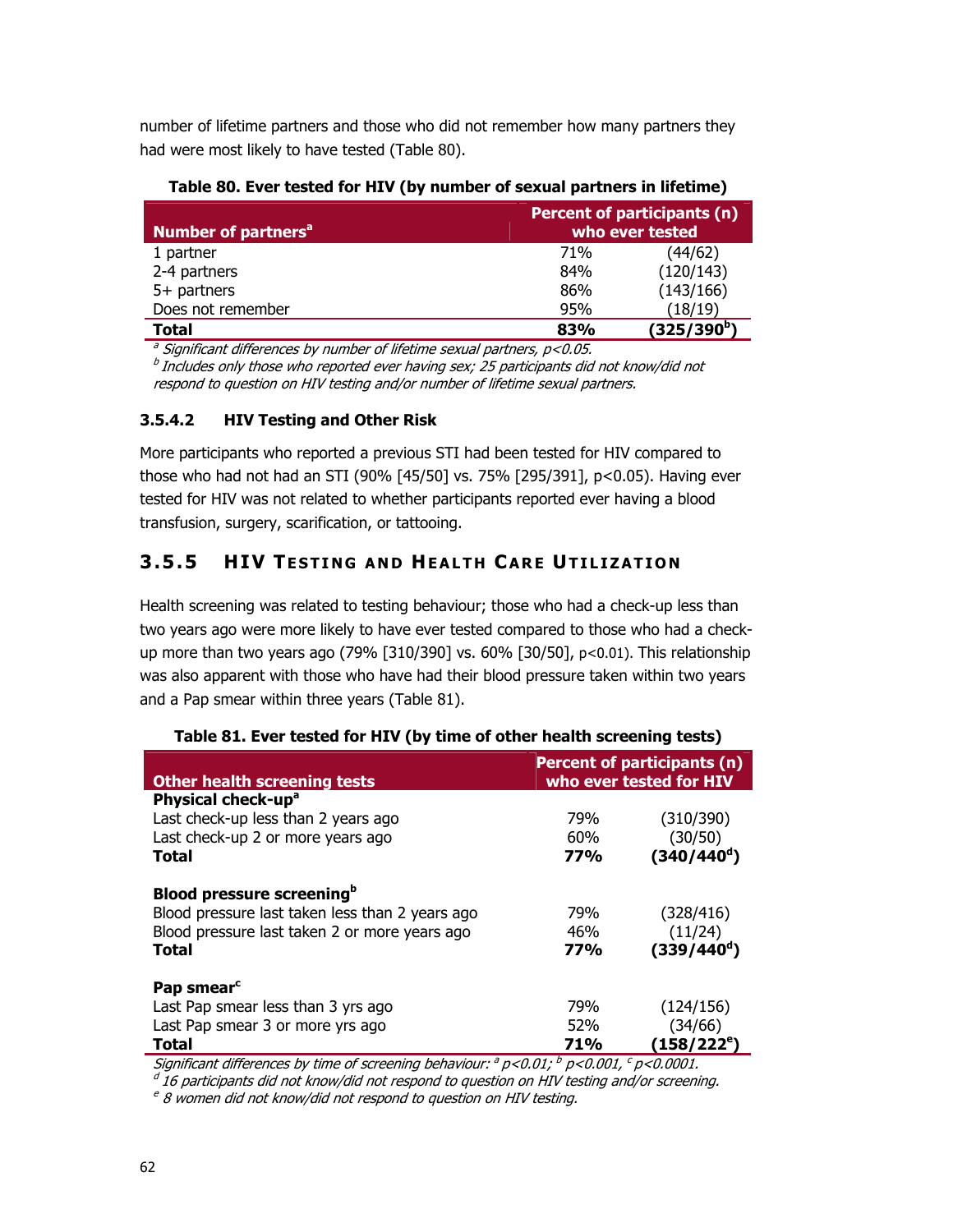# **4 CONCLUSIONS**

# **4.1 CONTRIBUTIONS**

EAST was the first and largest Canadian survey of HIV and health-related issues in communities from African countries. It was conducted in response to the lack of population-based data necessary to assess HIV/AIDS in these communities, and to assist in the development of intervention programs and strategies. The study has made contributions in several key areas: the generation of new research knowledge, provision of a platform on which to base programs, services, and policy decisions, and the building of research capacity through community engagement and sharing of methodological 'lessons learned':

- 1. Generation of new research knowledge
	- Social determinants of health and mobility patterns

These data provide new descriptive information that can be used to examine how social determinants such as employment, income, housing, and social support affect health and health service access. Data on mobility and interaction with country and community of origin provide information on potential risk and health behaviour patterns in the communities after immigration to Canada.

• HIV and other health-related knowledge, attitudes, and beliefs

We now have a better understanding of HIV and other health-related knowledge, attitudes, and beliefs within these communities. In addition, these data provide insights into how attitudes, such as stigmatizing beliefs, are related to risk behaviour and testing patterns.

• Health and HIV-related risk (including sexual behaviour)

For the first time in Canada, we have population-based data on the prevalence of various risk factors and how they vary across these communities and between men and women.

• HIV testing and infection in the communities

To date, HIV prevalence rates have been estimated from testing for diagnostic purposes. While limited by the size of the study sample and the non-random nature of recruitment, the infection rates obtained in EAST can be used to estimate overall HIV infection in the communities. These data can also be combined with surveillance information to improve statistical modelling of the epidemic and provide baseline figures to measure changes over time.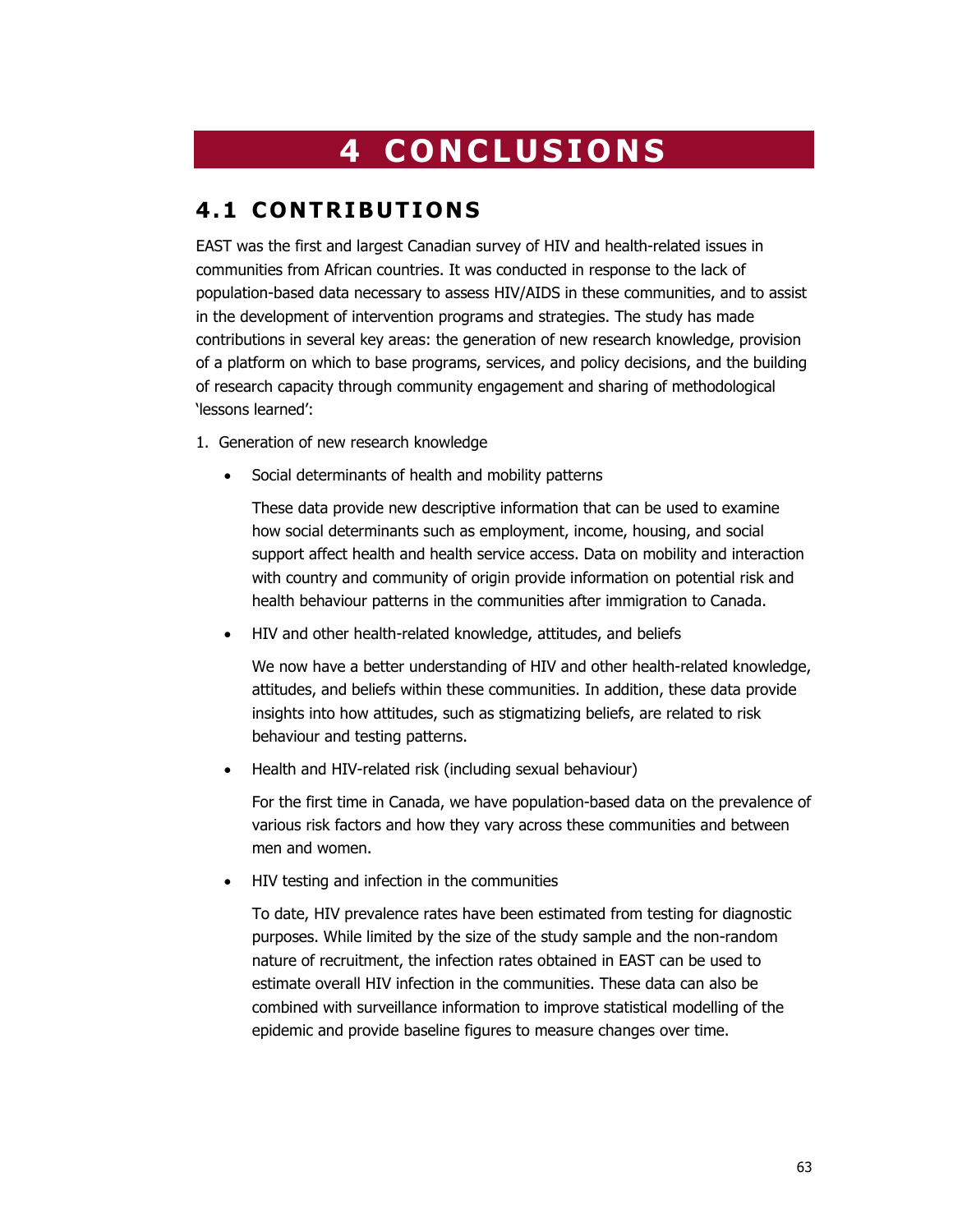• Health and health care utilization

The survey goes beyond HIV-related health to explore other health and access issues faced by East African individuals and communities. This allows for a comparative and more integrative approach to understanding the uptake of HIV testing, and subsequent treatment and care, while providing valuable information on primary care access and utilization in immigrant communities.

- 2. Provision of a resource/tool on which to base service delivery and policy decisions
	- The EAST report is a readily available tool/resource that can be used by service providers, community members, funders, and others interested in the development and implementation of effective programs and services for African communities.
	- Targeted information can be developed to address existing knowledge gaps, misperceptions about HIV, and stigmatizing attitudes as highlighted in the report.
	- The EAST data on sexual and other risk behaviour will be essential for establishing targeted interventions and community-specific strategies to reduce HIV and other illnesses.
	- The comprehensive data we collected on HIV testing behaviour and beliefs will assist with the refinement of existing initiatives regarding HIV testing, the development of community-specific testing guidelines, and the interpretation of HIV surveillance data.
- 3. Building research capacity and sharing methodological lessons
	- Building capacity

The research team was committed to strengthening individual and community research capacity through building research skills within the targeted communities and encouraging meaningful involvement in the study development, implementation, and dissemination of results. Approximately 50 community members were involved in conducting the study. This high level of participation has both raised awareness of HIV in the wider community and contributed to the building of research capacity in African communities.

• Lessons learned

Creative strategies were formulated to address challenges associated with the recruitment of hidden populations and the implementation of a potentially sensitive survey. The community advisory committee and working groups were crucial to the success of the study, particularly informing the survey development and recruitment. Many community members canvassed community organizations, events, public venues, and personal networks to recruit a wide range of community members to the study. This process was documented to create a resource for other researchers and community members who may be involved in future research in these or similar communities.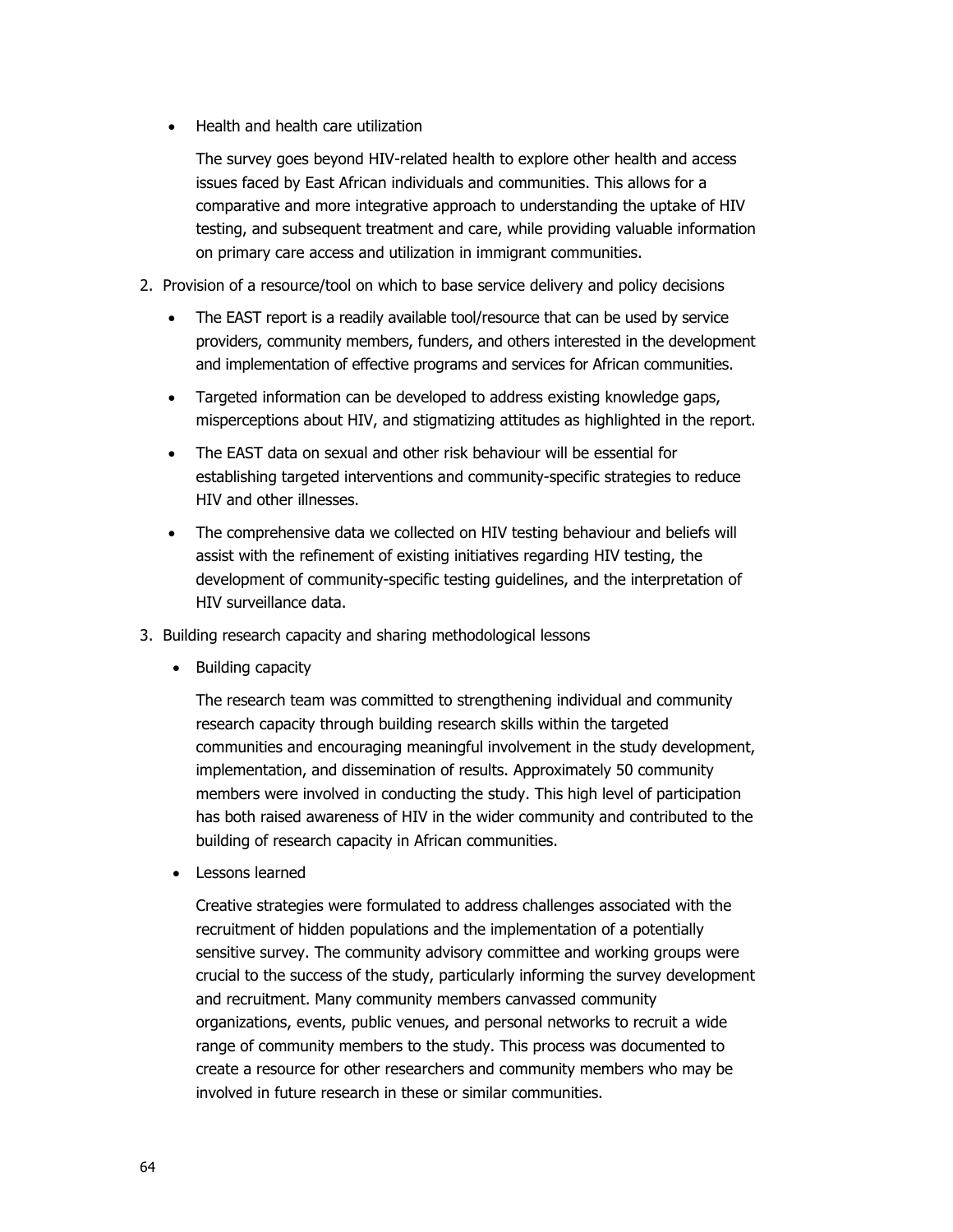# **4.2 LIMITATIONS**

There are several limitations that may impact on the quality and representativeness of the EAST data. First, because of challenges associated with recruiting participants from communities that are integrated into the general population, the selection of participants was non-random. The combination of recruitment methods we adopted was designed to reach a broad and varied population but we may have an over-representation of people with higher levels of education and people who may be more concerned about HIV and other health issues. Second, the survey information, with the exception of the HIV prevalence, was based on participants self-reporting to an interviewer or self-completing the sexual behaviour section. There is no way to confirm that participants provided accurate and truthful responses to all of the questions.

# **4.3 NEXT STEPS**

-

Our hope is that this report will be used to inform HIV programs, services, and policy decisions for the targeted populations, and to stimulate community discussions, further interpretation, and recommendations for further data analysis and community action. To date, EAST has been presented at provincial, national, and international research conferences and at meetings in the black community. Plans are underway for a community forum where the application of the findings can be discussed, further dissemination plans can be developed, and future research projects for each community can be devised. The African and Caribbean Council in Ontario (ACCHO) will include the study in its dissemination and capacity-building plan, and use it to inform the development and implementation of the Public Health Agency of Canada (PHAC) A/Ctrack initiative for communities from countries where HIV is endemic.<sup>26</sup> Furthermore, the research team will continue to analyze the study data and provide comprehensive and detailed analyses through manuscripts and publications.

<sup>&</sup>lt;sup>26</sup> A/C-track will monitor HIV and high risk behaviour trends over time in African and Caribbean communities in order to inform programs and services; it will also facilitate evaluation of interventions.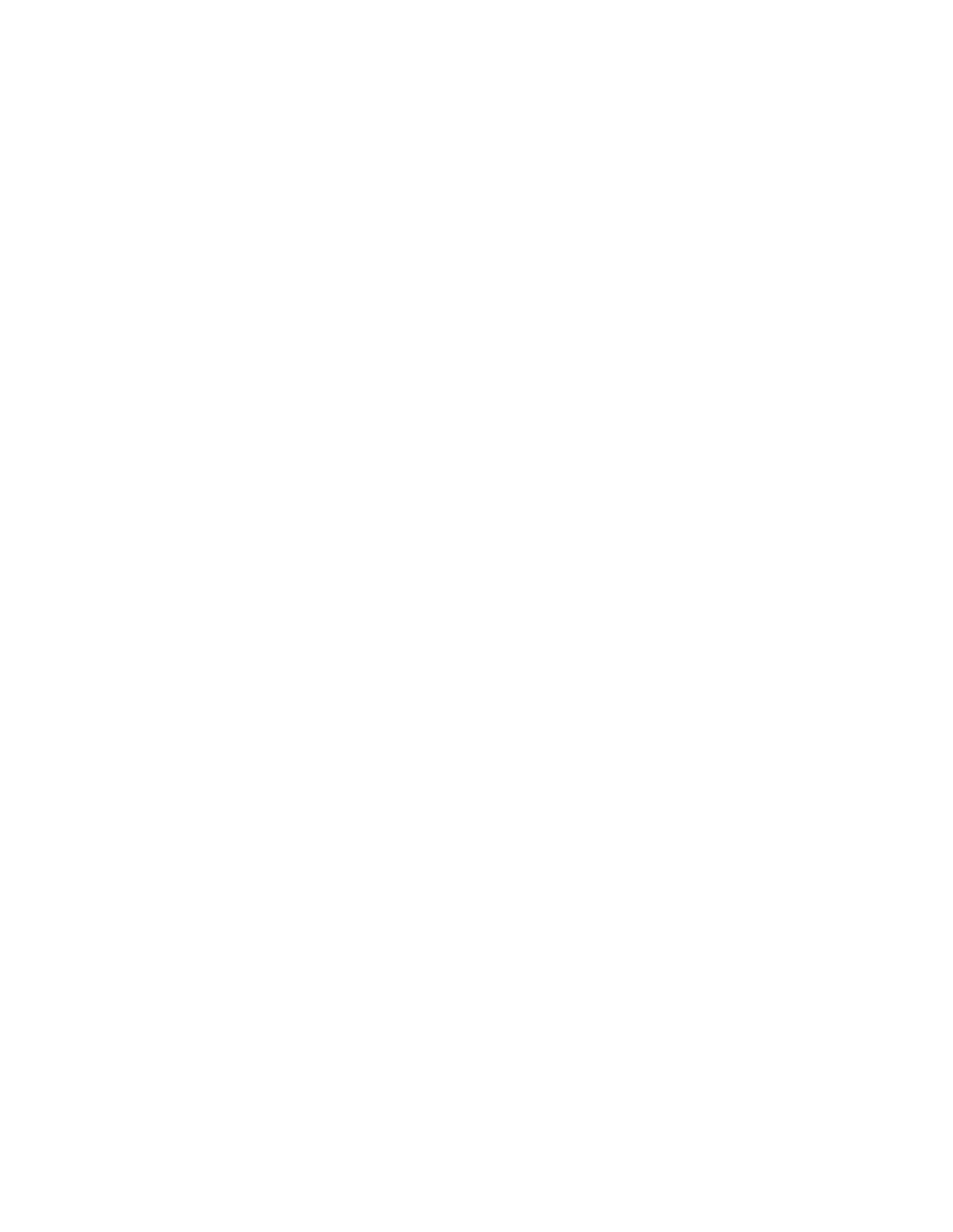# **5 REFERENCES**

- 1. Boulos D, Yan P, Schanzer D, Remis RS, Archibald C. Estimates of HIV prevalence and incidence in Canada, 2005. Canada Communicable Disease Report (CCDR). 2006; 32(15): 165-174.
- 2. Remis RS, Swantee C, Schiedel L, Liu J. Report on HIV/AIDS in Ontario 2006 [monograph on the internet]. Ontario Ministry of Health and Long-Term Care; 2008 Mar [cited 2008 Oct 20]. Available from: http://www.phs.utoronto.ca/ohemu/tech%20reports.html
- 3. Remis RS, Fikre-Merid M. Estimates and projections of HIV infection among persons from HIV-endemic countries in Ontario. Toronto: ACCHO Research Summit; 2006 Apr 28. Available from: http://www.phs.utoronto.ca/ohemu/Presentations.html
- 4. Myers T, Calzavara L, Cockerill R, Marshal VW, Bullock SL with the First Nations Steering Committee. Ontario First Nations AIDS and health lifestyle survey. Toronto: HIV Social, Behavioural, and Epidemiological Studies Unit, University of Toronto; 1993.
- 5. Lawson E, Gardezi F, Calzavara L, Husbands W, Myers T, Tharao WE, with the Stigma Study Research Team. HIV/AIDS stigma, denial, fear and discrimination: Experiences and responses of people from African and Caribbean communities living in Toronto. Toronto: HIV Social, Behavioural, and Epidemiological Studies Unit, University of Toronto; 2006.
- 6. Tharao WE, Calzavara L, Myers T, and the East African Study Team. To test or not to test: Factors influencing HIV testing in East African communities living in Toronto. Toronto: Canadian Conference on HIV/AIDS Research; 2001.
- 7. Dare OO, Cleland JG. Reliability and validity of survey data on sexual behaviour. Health Transition Review. 1994; 4(Suppl): 93-110.
- 8. Johnson AM, Wadsworth J, Wellings K. Sexual Attitudes and Lifestyles. Oxford: Blackwell Scientific Press; 1994.